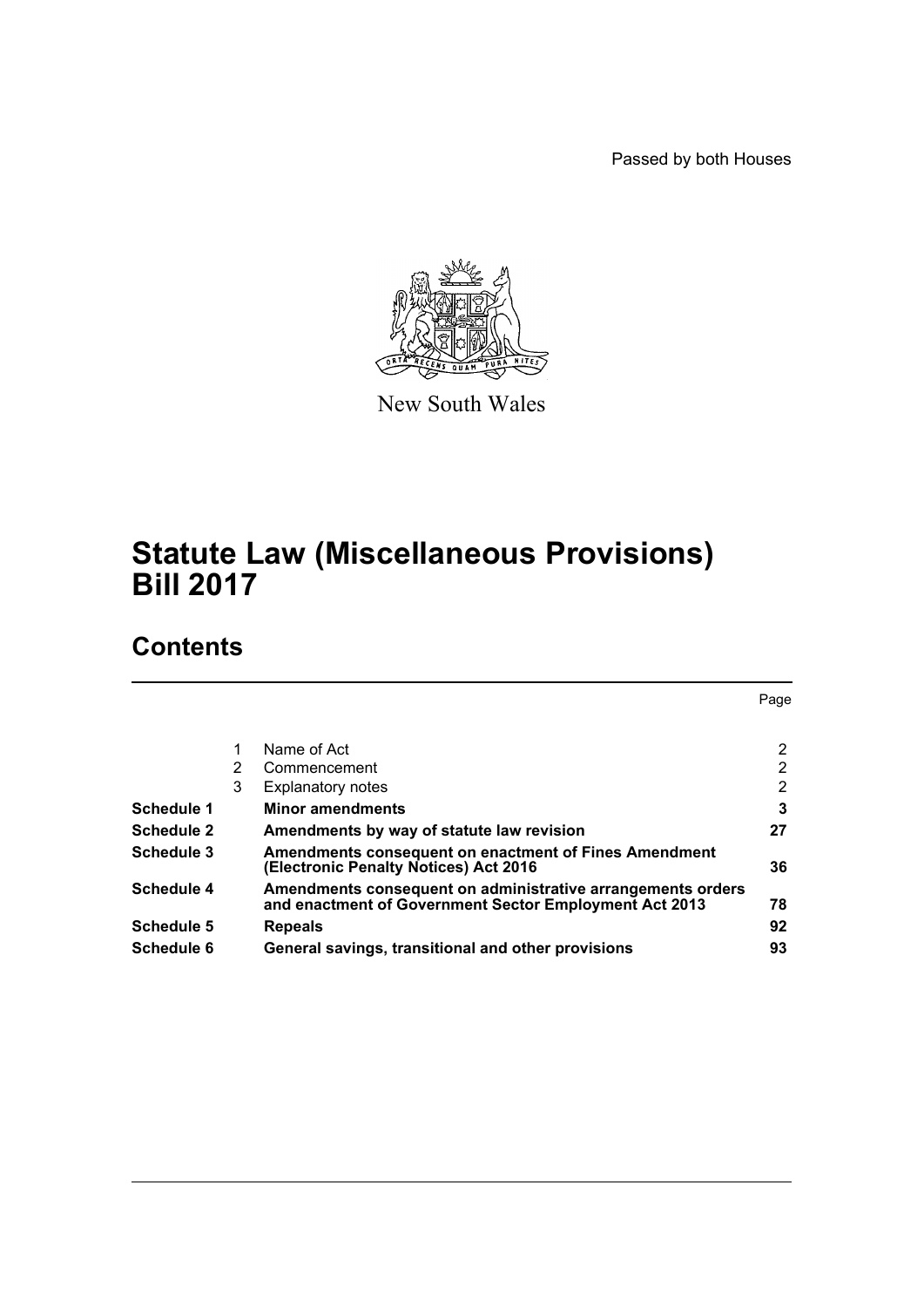*I certify that this public bill, which originated in the Legislative Assembly, has finally passed the Legislative Council and the Legislative Assembly of New South Wales.*

> *Clerk of the Legislative Assembly. Legislative Assembly, Sydney,* , 2017



New South Wales

# **Statute Law (Miscellaneous Provisions) Bill 2017**

Act No , 2017

An Act to repeal certain Acts and to amend certain other Acts and instruments in various respects and for the purpose of effecting statute law revision; and to make certain savings.

*I have examined this bill and find it to correspond in all respects with the bill as finally passed by both Houses.*

*Assistant Speaker of the Legislative Assembly.*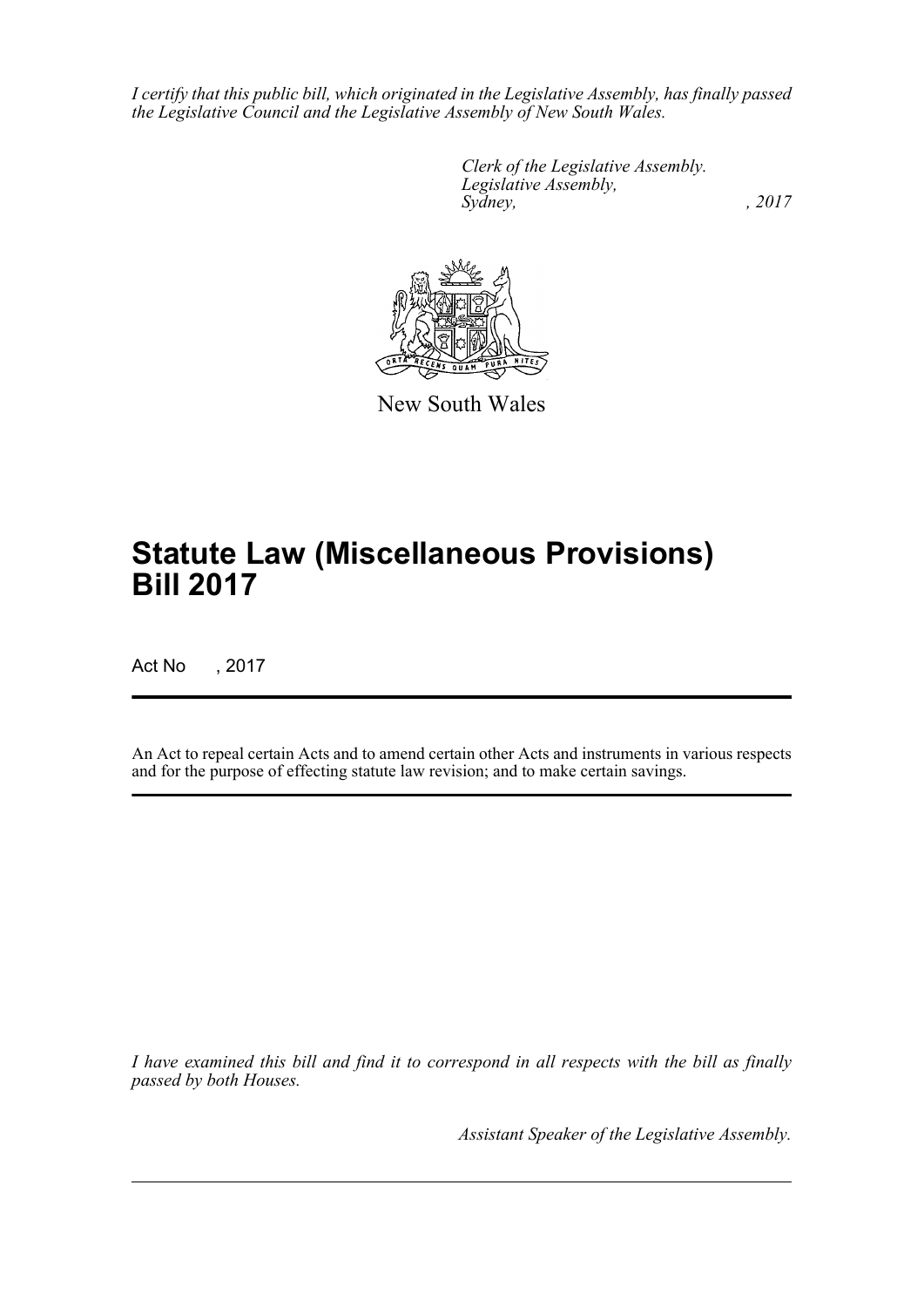Statute Law (Miscellaneous Provisions) Bill 2017 [NSW]

#### <span id="page-2-0"></span>**The Legislature of New South Wales enacts:**

#### **1 Name of Act**

This Act is the *Statute Law (Miscellaneous Provisions) Act 2017*.

#### <span id="page-2-1"></span>**2 Commencement**

- (1) This Act commences 7 days after the date of assent to this Act, except as provided by this section.
- (2) The amendments made by Schedule 1 to this Act commence on the day or days specified in that Schedule in relation to the amendments concerned. If a commencement day is not specified, the amendments commence in accordance with subsection (1).
- (3) Schedules 2 and 3 commence on 7 July 2017.
- (4) Schedule 6 commences on the date of assent to this Act.

#### <span id="page-2-2"></span>**3 Explanatory notes**

The matter appearing under the heading "Explanatory note" in any of the Schedules does not form part of this Act.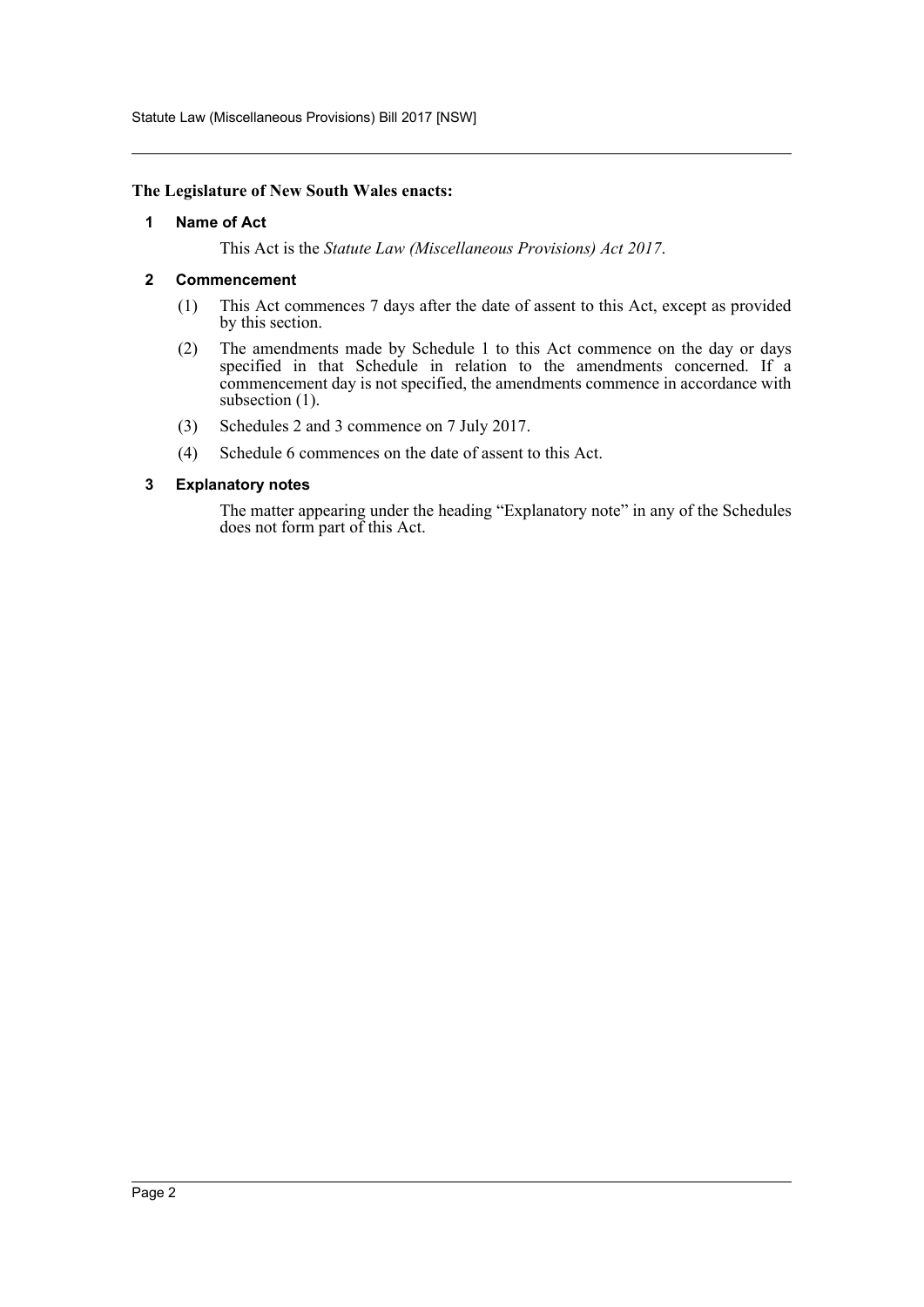## <span id="page-3-0"></span>**Schedule 1 Minor amendments**

## **1.1 Barangaroo Delivery Authority Act 2009 No 2**

#### **[1] Whole Act (except where otherwise amended by this Subschedule)**

Omit "Barangaroo Headland Park" wherever occurring. Insert instead "Barangaroo Reserve".

#### **[2] Section 4 Definitions**

Omit the definition of *Barangaroo Headland Park* from section 4 (1). Insert instead:

*Barangaroo Reserve* means land identified as the Barangaroo Reserve on the Barangaroo Reserve and Public Domain Map.

#### **[3] Section 24 Regulation of Barangaroo Reserve and public domain**

Omit "the Sydney Harbour Foreshore Authority" and "*Sydney Harbour Foreshore Authority Act 1998*" wherever occurring.

Insert instead "Place Management NSW" and "*Place Management NSW Act 1998*", respectively.

#### **[4] Section 24A**

Insert after section 24:

#### **24A Ministerial approval and consent**

The approval or consent of the Minister under this Division may be given generally or be limited to a particular case or class of cases and may be withdrawn at any time.

#### **[5] Schedule 1 Members and procedure of Board**

Omit "facsimile or other transmission of the information in the papers concerned" from clause 16 (5).

Insert instead "email or other electronic means".

#### **Explanatory note**

Items [1] and [2] of the proposed amendments update references to the Barangaroo Headland Park in line with a decision of the Geographical Names Board of NSW to assign to the park the name of Barangaroo Reserve.

Item [3] updates references to the Sydney Harbour Foreshore Authority and the *Sydney Harbour Foreshore Authority Act 1998* as a consequence of the Sydney Harbour Foreshore Authority changing its name to Place Management NSW.

Item [4] makes it clear that any approval or consent given by the Premier in relation to certain ancillary functions of the Barangaroo Delivery Authority (including the power to grant easements over land vested in the Authority) may be given generally or may be limited to a particular case or class of cases.

Item [5] makes it clear that the Board of the Barangaroo Delivery Authority may circulate papers by email or any other electronic means for the purpose of transacting its business.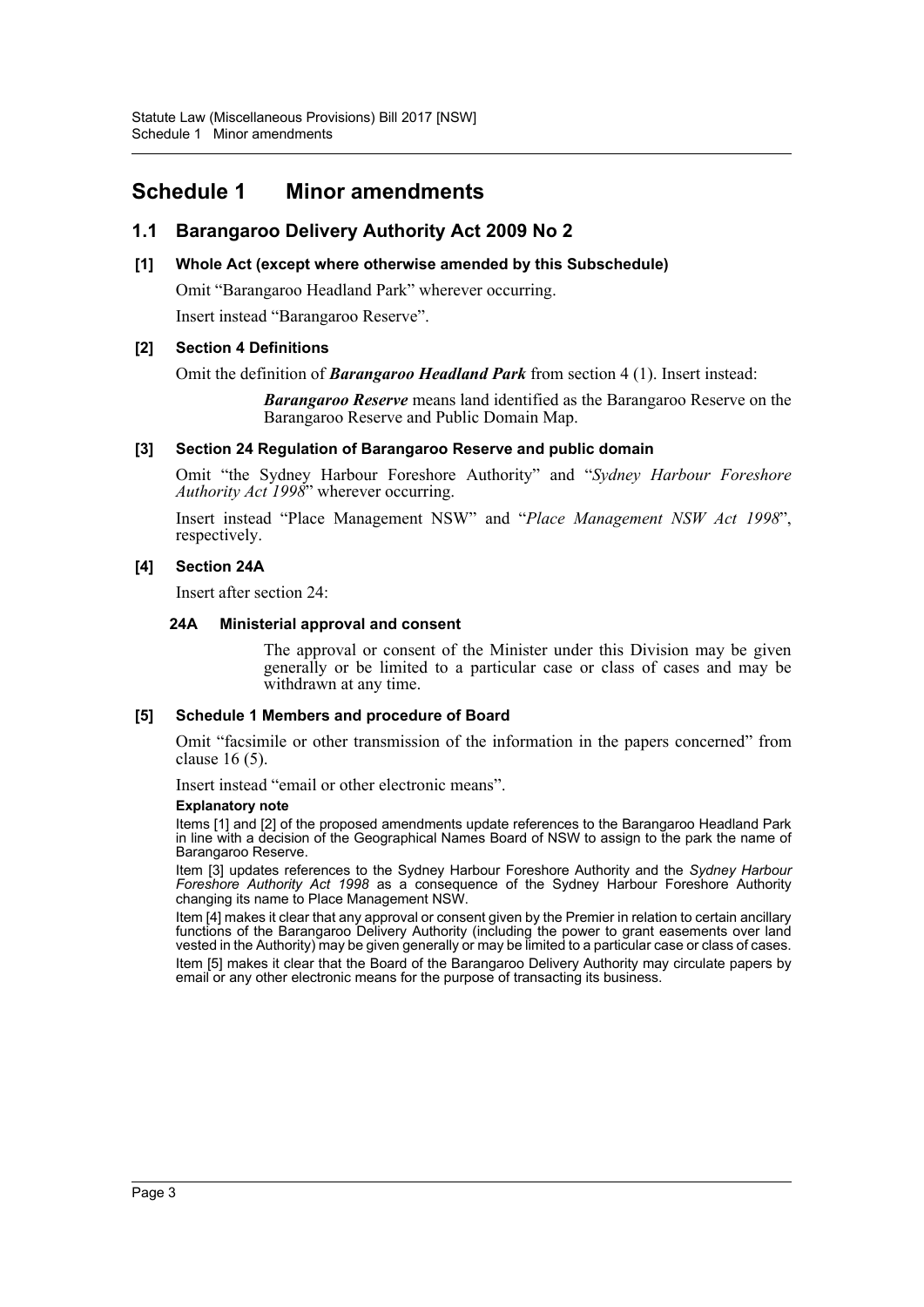## **1.2 Biofuels Act 2007 No 23**

#### **Section 24 Expert Panel**

Omit section 24 (1) (a1). Insert instead:

(a1) a person employed in the Department of Industry with expertise in regional industry development nominated by the Secretary of that Department,

#### **Explanatory note**

The proposed amendment updates a provision as a consequence of recent administrative changes to ensure that the membership of the Expert Panel (which advises the Minister on exemptions from minimum biofuels requirements) continues to include a person with regional industry development expertise who is employed in the Department of Industry.

## **1.3 Carers (Recognition) Act 2010 No 20**

## **[1] Section 7 Obligations of public sector agencies**

Insert "carers or" before "bodies" in section 7 (2).

#### **[2] Section 11 Membership and procedure of Carers Advisory Council**

Omit section 11 (1). Insert instead:

- (1) The Carers Advisory Council is to consist of persons appointed as members by the Minister who, in the opinion of the Minister, have relevant knowledge of and experience in matters relevant to carers (the *appointed members*).
- (1A) Of the appointed members of the Council, 1 is to be appointed as Chair of the Council and 1 is to be appointed as Deputy Chair of the Council.

### **[3] Section 11 (2)**

Omit "primary".

**[4] Section 11 (3)**

Omit the subsection.

#### **[5] Section 11 (4)**

Insert "and ex-officio members" after "deputies of members".

#### **[6] Section 11 (4)**

Insert at the end of the subsection:

**Note.** Certain incidental powers to remove members are implied in the powers of appointment in this section (see section 47 of the *Interpretation Act 1987*).

### **[7] Schedule 1**

Omit the Schedule. Insert instead:

## **Schedule 1 NSW Carers Charter**

(Section 6)

#### **1 Carers make a valuable contribution to the community**

(a) NSW recognises the valuable social and economic contribution that carers make to the community.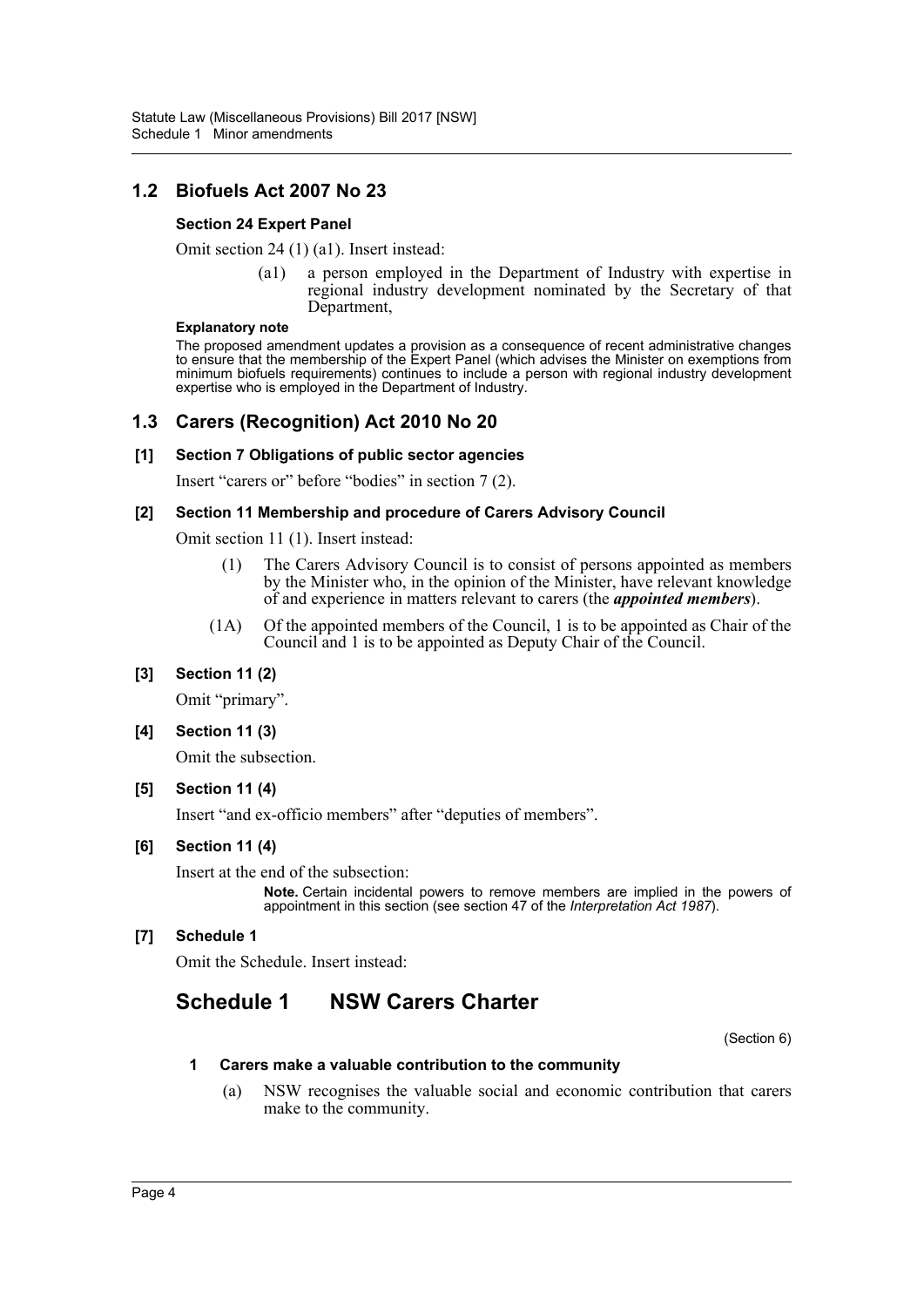- (b) Carers should have the same rights, choices and opportunities as other Australians.
- (c) Carers' unique knowledge and experience should be acknowledged and recognised.
- (d) The relationship between carers and the people they care for should be respected.

#### **2 Carers' health and well-being is important**

- (a) Carers should be supported to enjoy optimum health and well-being and to participate in family, social and community life, employment and education.
- (b) Carers should be supported to balance their caring role with other roles, such as work and education.

#### **3 Carers are diverse and have individual needs within and beyond their caring role**

- (a) The diverse needs of carers should be acknowledged and recognised in policy, programs and service delivery, taking into consideration culture and language, age, disability, religion, socio-economic status, place of residence, gender identity and sexual orientation.
- (b) Aboriginal and Torres Strait Islander values, heritage and concepts of caring should be respected and valued.
- (c) The additional challenges faced by carers who live in rural and remote areas should be acknowledged and recognised.
- (d) Children and young people who are carers should be supported to reach their full potential.

#### **4 Carers are partners in care**

- (a) The choices, views and needs of carers and of the people they care for should be taken into account in the assessment, planning, delivery and review of services provided to the people they care for.
- (b) Carers should be referred to, and assisted to access, appropriate supports and services.
- (c) Support for carers should be timely, responsive, appropriate and accessible.

#### **Explanatory note**

Item [1] of the proposed amendments provides that public sector agencies must consult with such carers (or bodies representing carers) as the agency considers appropriate when developing policies that impact on carers. There is currently only a requirement to consult with bodies representing carers. Item [2] removes the requirement that the membership of the Carers Advisory Council (which advises the Minister for Disability Services (*the Minister*) on matters relating to carers) include the Minister and other Ministers responsible for the provision of support services to carers. Instead, the Council is required to comprise persons who have relevant knowledge of and experience in matters relevant to carers (the *appointed members*). Item [2] also provides that the Minister must appoint 2 of the appointed members as Chair and Deputy Chair of the Council. Item [4] makes a consequential amendment to remove the requirement for co-chairing by members of the Council who are Ministers. Item [3] provides that the majority of the members appointed to the Council must be persons who the Minister considers are carers, rather than primary carers.

Item [5] provides that the Minister may determine the procedure for the appointment of ex-officio members to the Council.

Item [6] inserts a note referring to certain incidental powers to remove members that are provided for in the *Interpretation Act 1987*.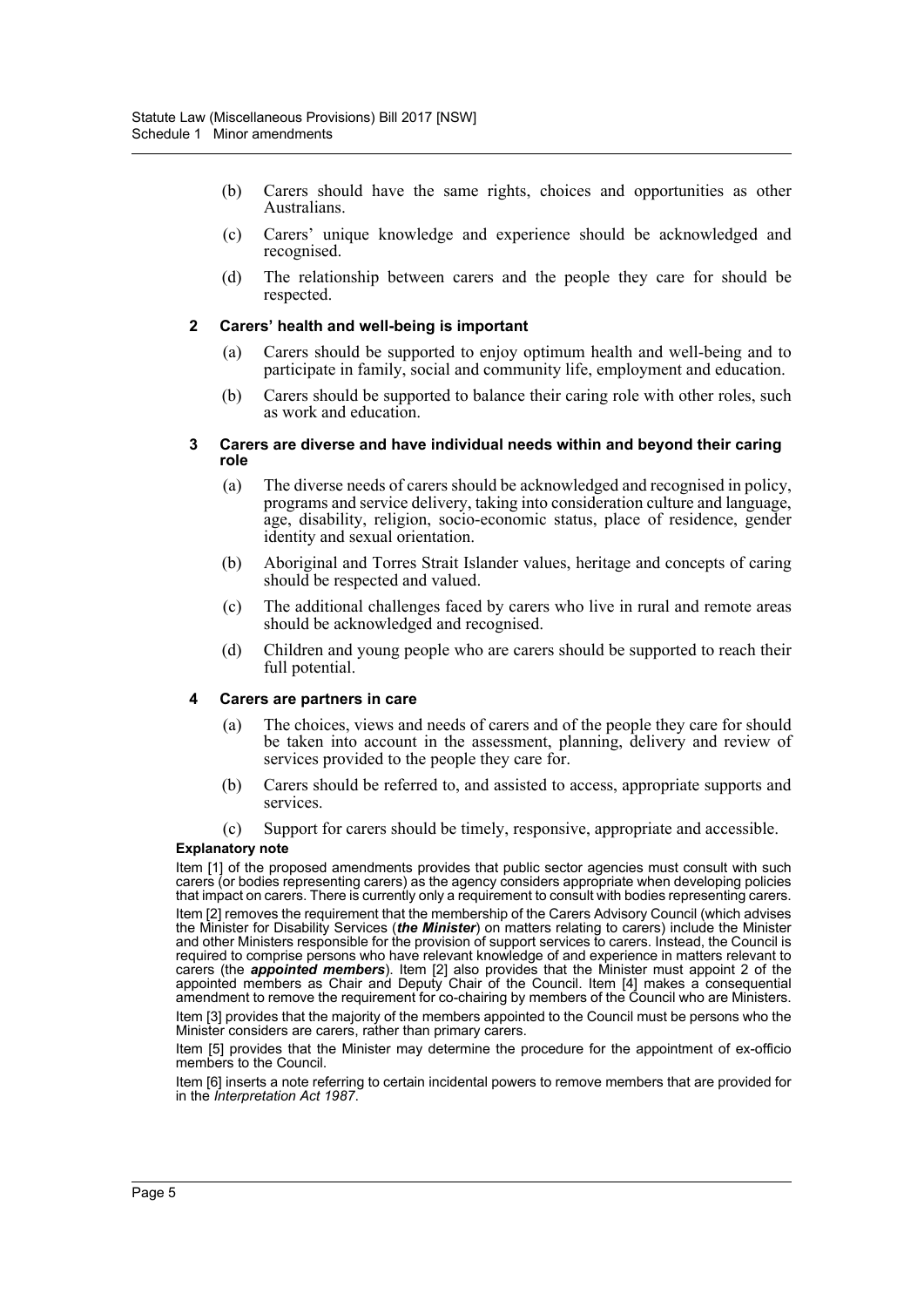Item [7] updates the NSW Carers Charter (which sets out principles for recognition of carers to be observed by public sector agencies) to reflect current terminology and social context. The proposed amendments are in line with the recommendations of the *Report of the statutory review of the Carers (Recognition) Act 2010*, tabled in Parliament on 8 November 2016.

## **1.4 Charles Sturt University Act 1989 No 76**

#### **[1] Section 19 Functions of Council**

Insert after section 19 (1B) (e):

(e1) without limiting paragraph (e), to enter into or participate in arrangements or transactions, or combinations of arrangements or transactions, to effect financial adjustments for the management of financial risks, and

#### **[2] Section 19 (1) (d)**

Omit the paragraph. Insert instead:

(d) obtain financial accommodation (including, without limitation, by the borrowing or raising of money) and do all things necessary or convenient to be done in connection with obtaining financial accommodation,

#### **[3] Section 21 Powers of Council relating to property**

Insert "and may dispose of or otherwise deal with any other property of the University" after "University" in section 21 (2).

#### **[4] Schedule 4 Savings and transitional provisions**

Insert after clause 51:

## **Part 9 Provision consequent on enactment of Statute Law (Miscellaneous Provisions) Act 2017**

#### **52 Financial accommodation and risk management**

An amendment made to this Act by the *Statute Law (Miscellaneous Provisions) Act 2017* does not affect the validity of any financial accommodation made by or on behalf of the University, any transaction or arrangement entered into or participated in to manage a financial risk, or any disposal or other dealing with property of the University, before the commencement of the amendment.

#### **Explanatory note**

The proposed amendments more clearly delineate the ambit of provisions of the *Charles Sturt University Act 1989* (*the Act*) that confer powers on the Council of the University (*the Council*) with respect to the control and management of the financial affairs of the University and the acquisition and management of property. The powers concerned are exercisable by the Council subject to the duties imposed on the Council under Schedule 3 to the Act. Similar amendments are being made to university Acts in general.

Item [1] makes it clear that the existing power of the Council to oversee risk management and risk assessment across the University includes the power to effect financial adjustments for the management of financial risks.

Item [2] makes it clear that the Council may obtain any form of financial accommodation and do all things necessary or convenient to be done in connection with obtaining any financial accommodation. Item [3] puts beyond doubt that the Council may dispose of personal property of the University by removing any implication from the specific reference to land in section 21 (2) of the Act that the Council may not (despite the broad powers conferred by section 21 (1) of the Act to dispose of any property in the name and on behalf of the University) dispose of personal property of the University. Item [4] is a savings provision consequent on the proposed amendments.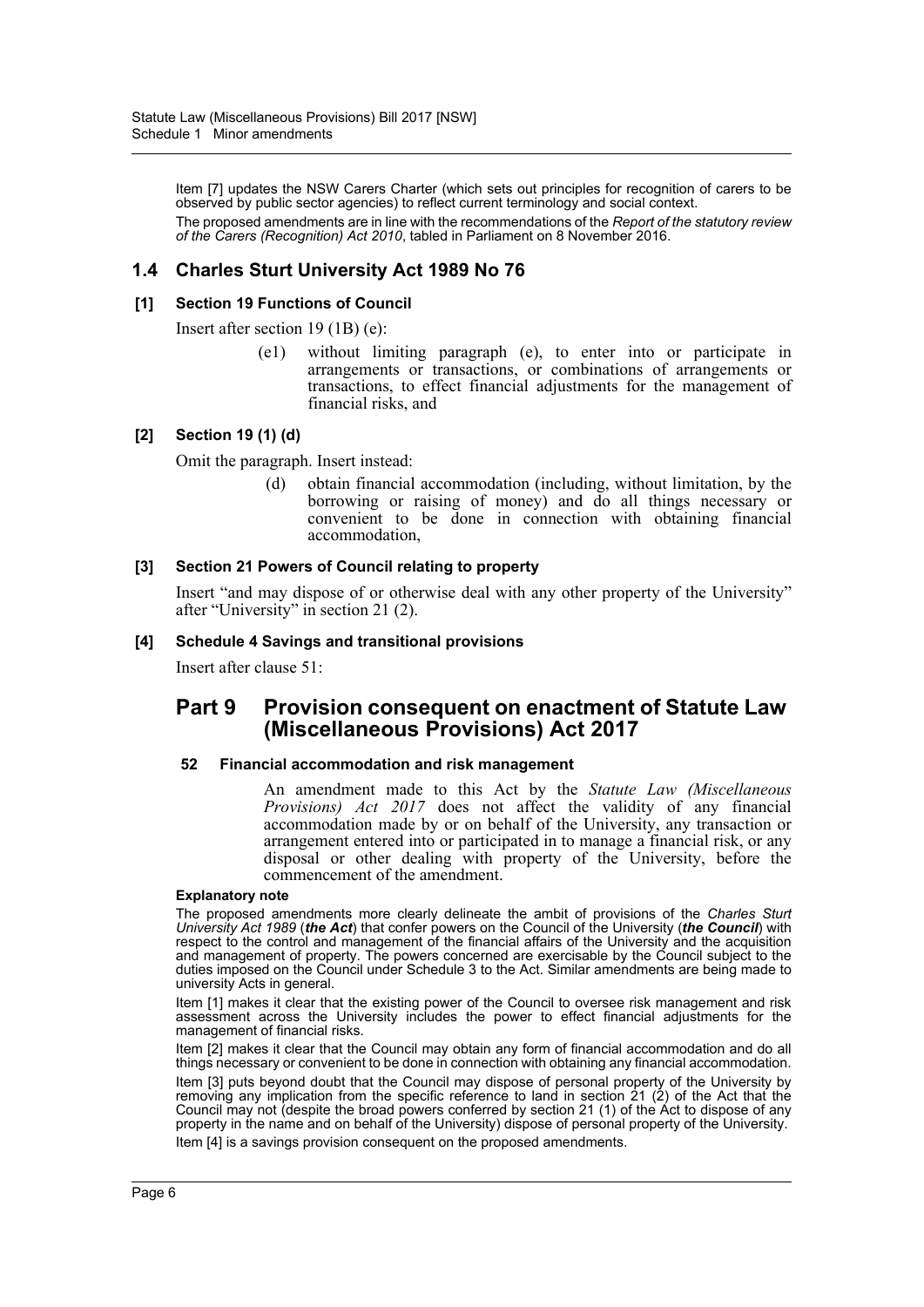## **1.5 Electricity Supply Act 1995 No 94**

#### **[1] Section 142 Scheme Administrator may require surrender of certificates**

Omit the Note to section 142 (3).

#### **[2] Section 143 Creation of certificate must be registered**

Omit "Scheme Regulator" from section 143 (7). Insert instead "Scheme Administrator".

#### **[3] Section 156 Provision of information, documents and evidence**

Omit "by the Chairperson of the Tribunal at any meeting of the Tribunal, acting as Scheme Regulator or Scheme Administrator," from section 156 (3) (b).

Insert instead "at any meeting of the Tribunal".

#### **Explanatory note**

Item [1] of the proposed amendments omits a note relating to orders requiring the surrender of energy savings certificates.

Item [2] provides that the Scheme Administrator for the energy savings scheme established by the *Electricity Supply Act 1995* (rather than the Scheme Regulator, as is currently the case) is responsible for publishing notice of the fees payable to the Scheme Administrator for applications for registration of the creation of an energy savings certificate.

Item [3] makes it clear that a requirement to answer a question of the Chairperson of the Independent Pricing and Regulatory Tribunal at any meeting of the Tribunal (when acting as Scheme Regulator or Scheme Administrator) extends to questions of any other member of the Tribunal.

### **1.6 Energy Services Corporations Act 1995 No 95**

#### **[1] Schedule 1 Energy services corporations**

Omit "TransGrid" from Part 1A.

#### **[2] Schedule 1, Part 2**

Omit "Ausgrid".

#### **Explanatory note**

The proposed amendments remove redundant references to corporations constituted as energy services corporations by the *Energy Services Corporations Act 1995*. The corporations have ceased to be energy services corporations under that Act as a consequence of corporate conversion directions given by the Treasurer under the *Electricity Network Assets (Authorised Transactions) Act 2015* (in respect of TransGrid on 16 December 2015 and Ausgrid on 1 December 2016).

### **1.7 Environmental Planning and Assessment Act 1979 No 203**

#### **Section 94F Conditions requiring land or contributions for affordable housing**

Omit section 94F (6). Insert instead:

(6) A condition is not to be imposed under this section in relation to development that is within a special contributions area (within the meaning of Division 6) if a determination under section 94EE that applies to the area identifies affordable housing as a class of infrastructure for which development contributions may be required in accordance with the determination.

#### **Explanatory note**

Currently, local affordable housing contributions under environmental planning instruments cannot be imposed in connection with proposed development on land that is within a special contributions area. The proposed amendment ensures that this exclusion of local contributions only applies if the Minister has made a determination in relation to that area that identifies affordable housing as a class of infrastructure for which special infrastructure contributions determined by the Minister may be required.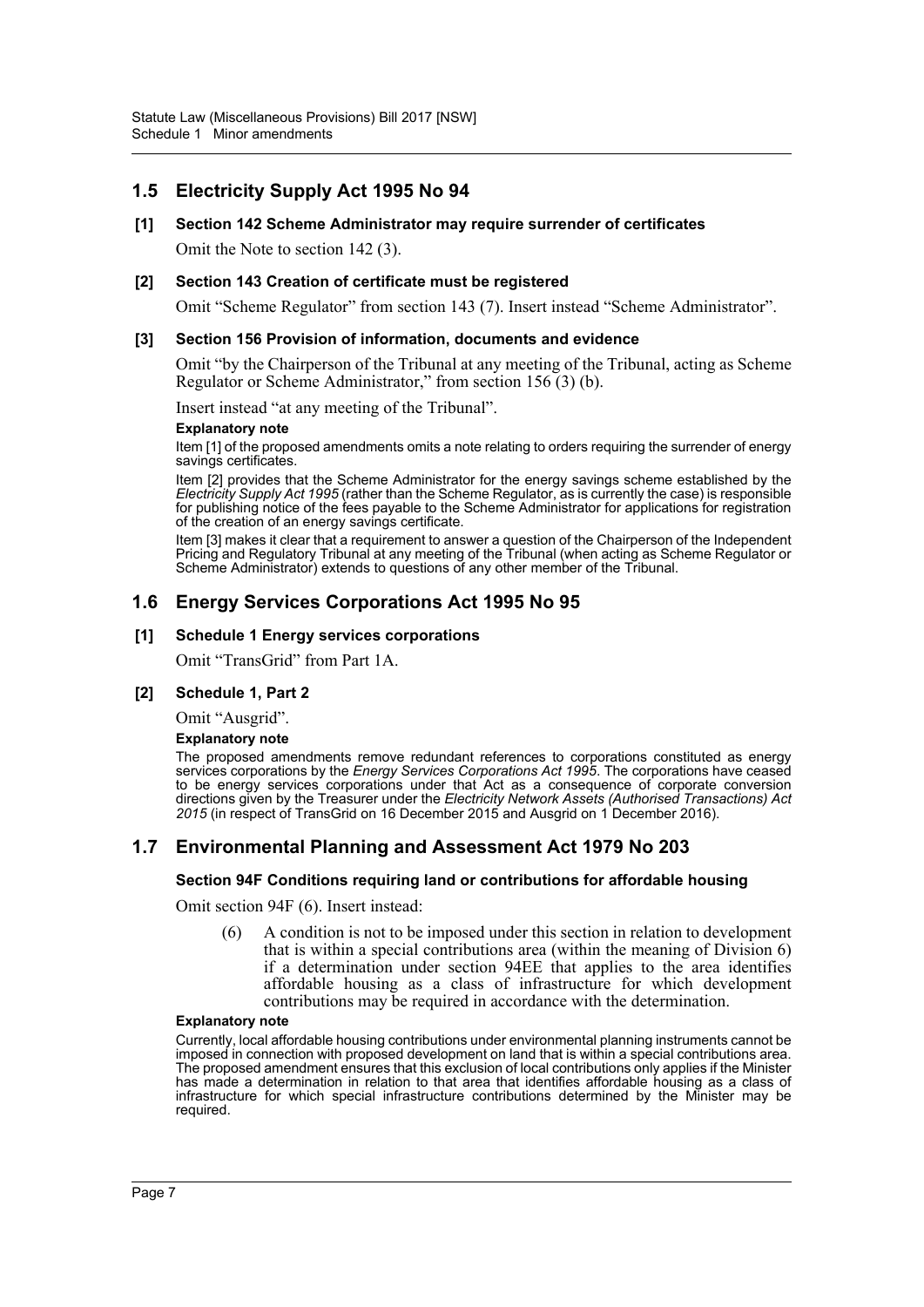## **1.8 Fisheries Management Act 1994 No 38**

#### **[1] Section 162 Permit area to be maintained in tidy condition**

Insert after section 162 (2):

(2A) The Minister may, either on the application of the permit holder concerned or on the Minister's own initiative, vary or revoke a notice under subsection (2) by serving the variation or revocation, in writing, on the permit holder concerned.

#### **[2] Section 162 (3) and (4)**

Omit "such a notice" wherever occurring. Insert instead "a notice under this section".

#### **[3] Section 171 Improvements on an expired lease**

Omit section 171 (3). Insert instead:

- (3) The Minister may, within 1 year after the termination of a lease, require the former lessee to remove any such improvements within the period notified in writing to the former lessee.
- (3A) The Minister may, either on the application of the former lessee or on the Minister's own initiative, vary or revoke a notice under subsection (3) by serving the variation or revocation, in writing, on the former lessee.
- (3B) A former lessee who, without reasonable excuse, fails to comply with a notice under this section is guilty of an offence. Maximum penalty: 100 penalty units.

#### **[4] Section 171 (4)**

Omit "under subsection (3)". Insert instead "under this section".

#### **Explanatory note**

Item [1] of the proposed amendments enables the Minister to vary or revoke a notice requiring the holder of an aquaculture permit to carry out work or remove things from land to maintain the permit area or certain other land in a tidy condition. Item [2] makes consequential amendments.

Item [3] enables the Minister to vary or revoke a notice requiring the former lessee of an aquaculture lease to remove certain improvements from the area to which the lease applied. The Minister is required to give notice in writing of any such variation or revocation to the former lessee. Item [4] makes a consequential amendment.

#### **1.9 Funeral Funds Act 1979 No 106**

#### **[1] Section 9 Delegation**

Omit "with the approval of the Minister and" from section 9 (1).

#### **[2] Section 9 (2)**

Omit "Minister or the".

#### **Explanatory note**

Item [1] of the proposed amendments removes the requirement for Ministerial approval for the delegation of functions of the Commissioner for Fair Trading under the *Funeral Funds Act 1979* (in line with the Commissioner's powers of delegation under other Acts in the portfolio of the Minister for Innovation and Better Regulation). Item [2] makes a consequential amendment to remove the Minister's power to revoke a delegation of those functions.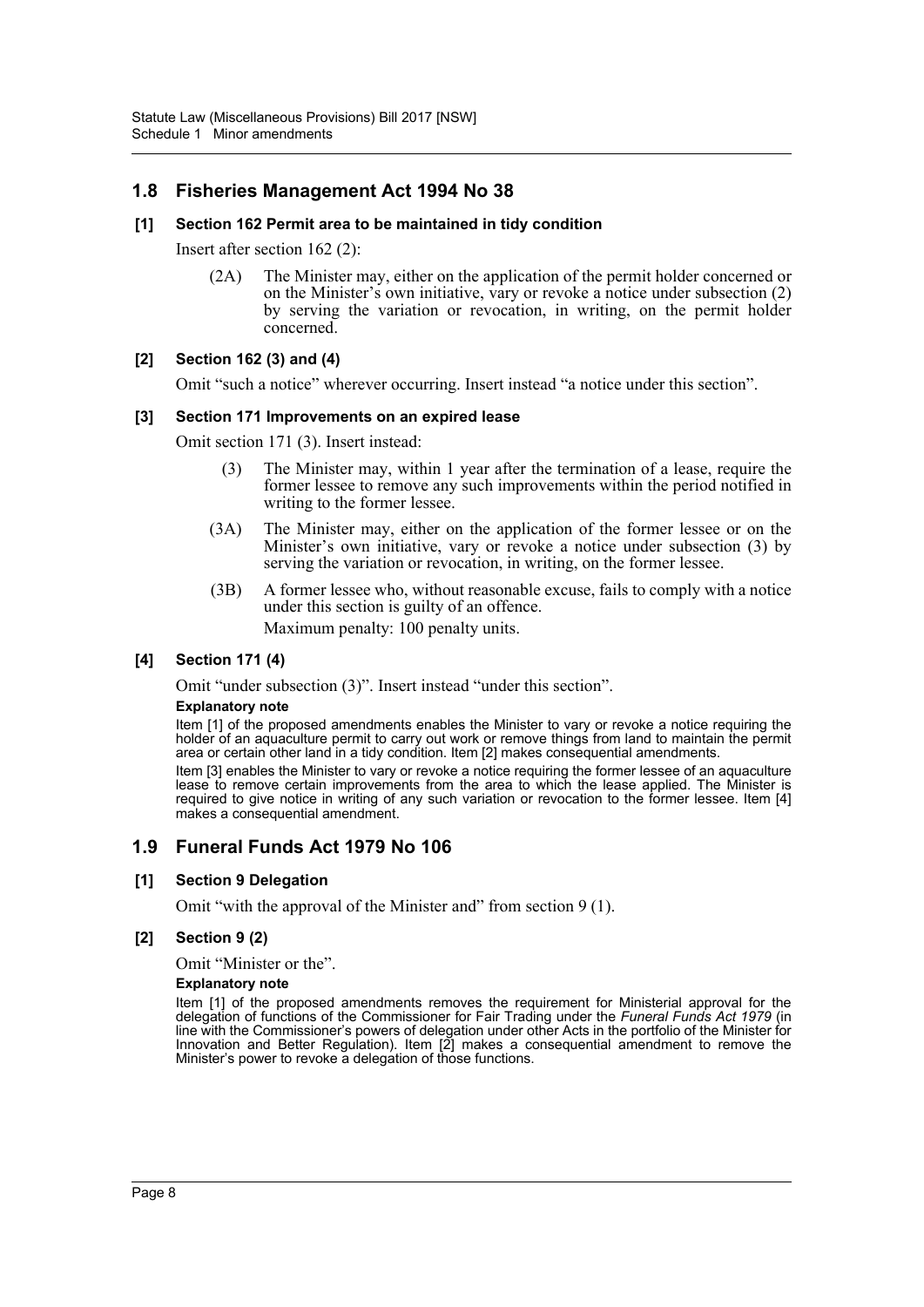## **1.10 Health Practitioner Regulation (Adoption of National Law) Act 2009 No 86**

#### **Schedule 1 Modification of Health Practitioner Regulation National Law**

Omit "appointed by the Minister" from clause 2 of Schedule 5E in Schedule 1 [25].

Insert instead "appointed by the Council".

#### **Explanatory note**

The proposed amendment modifies the Health Practitioner Regulation National Law (in its application as a law of New South Wales) to provide that the Chairperson of an Assessment Committee that deals with complaints about registered health practitioners in a health profession is to be appointed by the health professional Council for that health profession (rather than by the Minister for Health, as is currently the case). The amendment will make the provision dealing with the appointment of the Chairperson consistent with a provision dealing with the appointment of members of an Assessment Committee.

## **1.11 Law Enforcement (Controlled Operations) Act 1997 No 136**

#### **Section 3 Definitions**

Omit paragraph (e) (iii) of the definition of *law enforcement agency* in section 3 (1).

Insert instead:

(iii) the Commonwealth Department of Immigration and Border Protection.

#### **Explanatory note**

The proposed amendment updates a reference to the former Australian Customs Service to enable regulations under the *Law Enforcement (Controlled Operations) Act 1997* to prescribe the Commonwealth Department of Immigration and Border Protection as a law enforcement agency for the purposes of that Act. In 2009, the Australian Customs Service was renamed as the Australian Customs and Border Protection Service, and in 2015 it was integrated with the Commonwealth Department of Immigration and Border Protection. The functions formerly exercised by officers of the Australian Customs Service are now exercised by officers of that Department.

### **1.12 Macquarie University Act 1989 No 126**

#### **[1] Section 16 Functions of Council**

Insert after section 16 (1B) (e):

(e1) without limiting paragraph (e), to enter into or participate in arrangements or transactions, or combinations of arrangements or transactions, to effect financial adjustments for the management of financial risks, and

#### **[2] Section 16 (1) (d)**

Omit the paragraph. Insert instead:

(d) obtain financial accommodation (including, without limitation, by the borrowing or raising of money) and do all things necessary or convenient to be done in connection with obtaining financial accommodation,

#### **[3] Section 18 Powers of Council relating to property**

Insert "and may dispose of or otherwise deal with any other property of the University" after "University" in section 18 (2).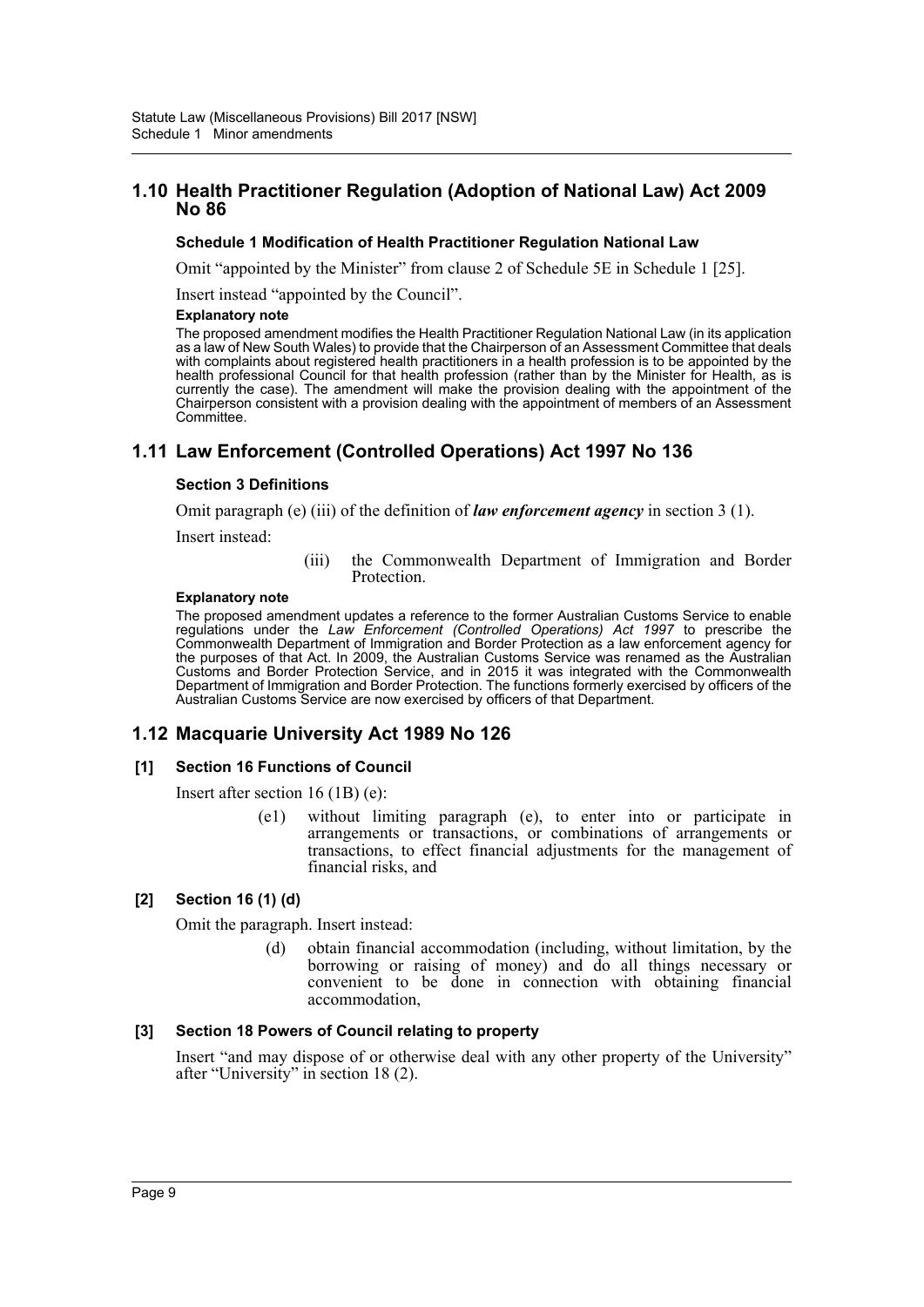#### **[4] Schedule 3 Savings and transitional provisions**

Insert after clause 16:

#### **17 Financial accommodation and risk management**

An amendment made to this Act by the *Statute Law (Miscellaneous Provisions) Act 2017* does not affect the validity of any financial accommodation made by or on behalf of the University, any transaction or arrangement entered into or participated in to manage a financial risk, or any disposal or other dealing with property of the University, before the commencement of the amendment.

#### **Explanatory note**

The proposed amendments more clearly delineate the ambit of provisions of the *Macquarie University Act 1989* that confer powers on the Council of the University with respect to the control and management of the financial affairs of the University and the acquisition and management of property. Similar amendments are being made to university Acts in general.

Each of the above amendments is explained in the explanatory note to Schedule 1.4 (*Charles Sturt University Act 1989* No 76) to this Act.

## **1.13 Motor Dealers and Repairers Act 2013 No 107**

#### **[1] Section 187 Delegation**

Omit section 187 (a). Insert instead:

(a) any person employed in the Department of Finance, Services and Innovation, or

#### **[2] Schedule 2 Savings, transitional and other provisions**

Insert at the end of the Schedule:

## **Part 3 Provision consequent on enactment of Statute Law (Miscellaneous Provisions) Act 2017**

#### **14 Existing delegations**

The amendment made to section 187 by the *Statute Law (Miscellaneous Provisions) Act 2017* does not affect any delegation made under that section and in force immediately before the commencement of that amendment.

#### **Explanatory note**

Item [1] of the proposed amendments makes a change consequent on a recent amendment to the *Motor Dealers and Repairers Act 2013*, which transferred functions under that Act from the Secretary of the Department of Finance, Services and Innovation to the Commissioner for Fair Trading. The amendment will ensure that those functions can continue to be delegated to employees of the Department of Finance, Services and Innovation. Item [2] makes a consequential amendment to provide that the amendment does not affect any delegation made before the commencement of the amendment.

### **1.14 NSW Lotteries (Authorised Transaction) Act 2009 No 60**

#### **[1] Section 11 Establishment of Lotteries Assets Ministerial Holding Corporation**

Omit the section.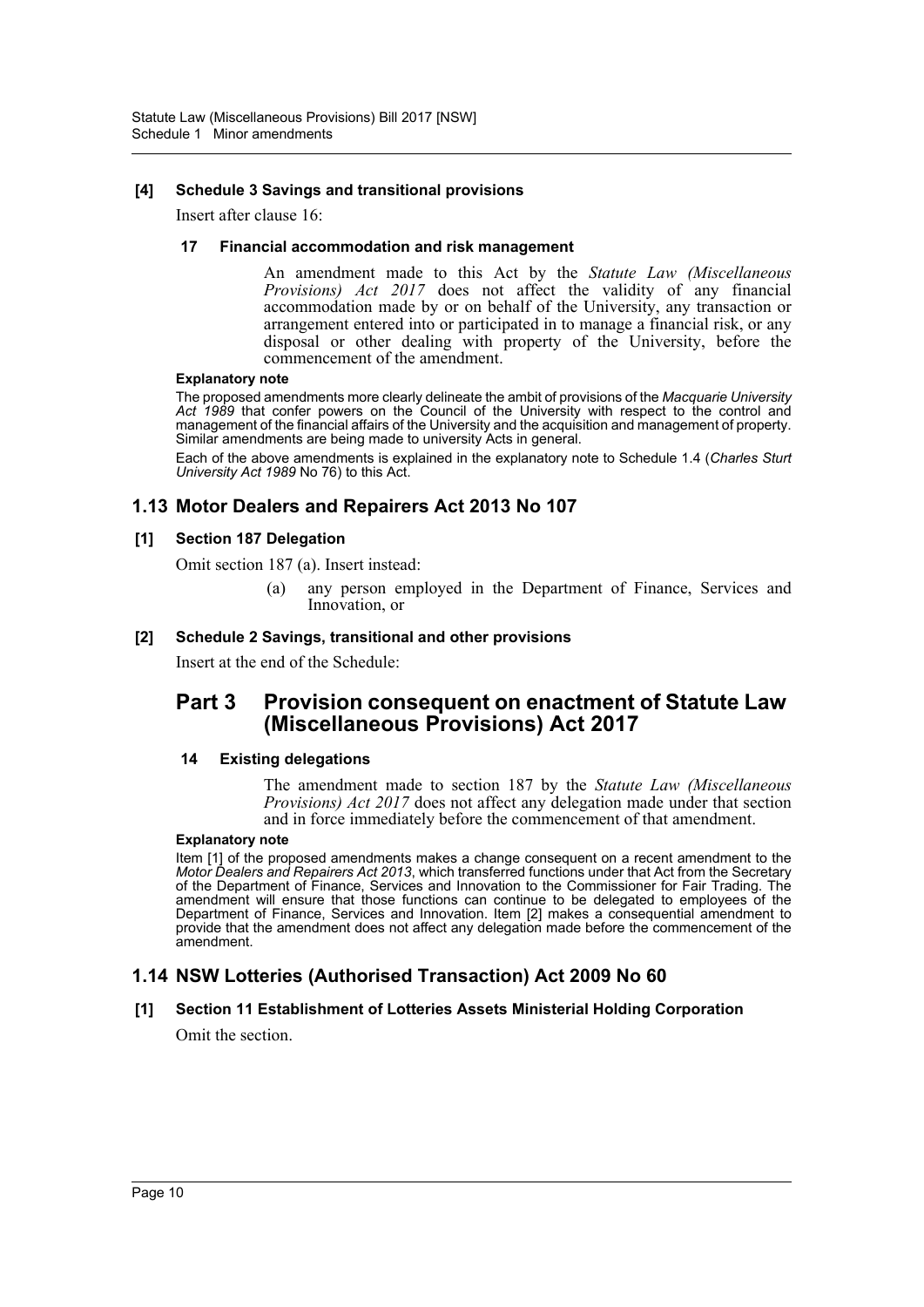#### **[2] Section 26A**

Insert after section 26:

#### **26A Provision consequent on enactment of Statute Law (Miscellaneous Provisions) Act 2017**

The Lotteries Assets Ministerial Holding Corporation (constituted under section 11 before its repeal by the *Statute Law (Miscellaneous Provisions) Act 2017*) is dissolved.

#### **[3] Schedule 1 Interpretative provisions**

Omit the definition of *Lotteries Assets Ministerial Holding Corporation* from clause 1.

#### **[4] Schedule 1, clause 1, definition of "public sector agency"**

Omit paragraph (e).

#### **Commencement**

The amendments to the *NSW Lotteries (Authorised Transaction) Act 2009* commence on 30 June 2017.

#### **Explanatory note**

Item [2] of the proposed amendments dissolves the Lotteries Assets Ministerial Holding Corporation, which has not exercised any functions under the *NSW Lotteries (Authorised Transaction) Act 2009* since it was established in connection with the transfer of the business of the New South Wales Lotteries Corporation to the private sector. Items [1], [3] and [4] make consequential amendments.

## **1.15 Pawnbrokers and Second-hand Dealers Act 1996 No 13**

#### **Section 39A**

Insert after section 39:

#### **39A Delegation**

The Secretary may delegate the exercise of any function of the Secretary under this Act (other than this power of delegation) to:

- (a) any person employed in the Department of Finance, Services and Innovation, or
- (b) any person, or any class of persons, authorised for the purposes of this section by the regulations.

#### **Explanatory note**

The proposed amendment will provide for a power to delegate the functions of the Commissioner for Fair Trading under the *Pawnbrokers and Second-hand Dealers Act 1996*. Currently, the Commissioner may delegate those functions only under a general power of delegation contained in section 8 of the *Fair Trading Act 1987*.

### **1.16 Protection of the Environment Administration Act 1991 No 60**

#### **Section 34A Environment Protection Authority Fund**

Omit "1990, and" from section 34A (3) (b) (vi). Insert instead:

#### 1990,

(vii) the *Waste Avoidance and Resource Recovery Act 2001*, and

#### **Explanatory note**

The proposed amendment provides that application and approval fees payable to the Environment Protection Authority in connection with the container deposit scheme established by the *Waste Avoidance and Resource Recovery Act 2001* are to be paid into the Environment Protection Authority Fund. This arrangement is consistent with the allocation to that Fund of fees payable under other legislation administered by the Authority.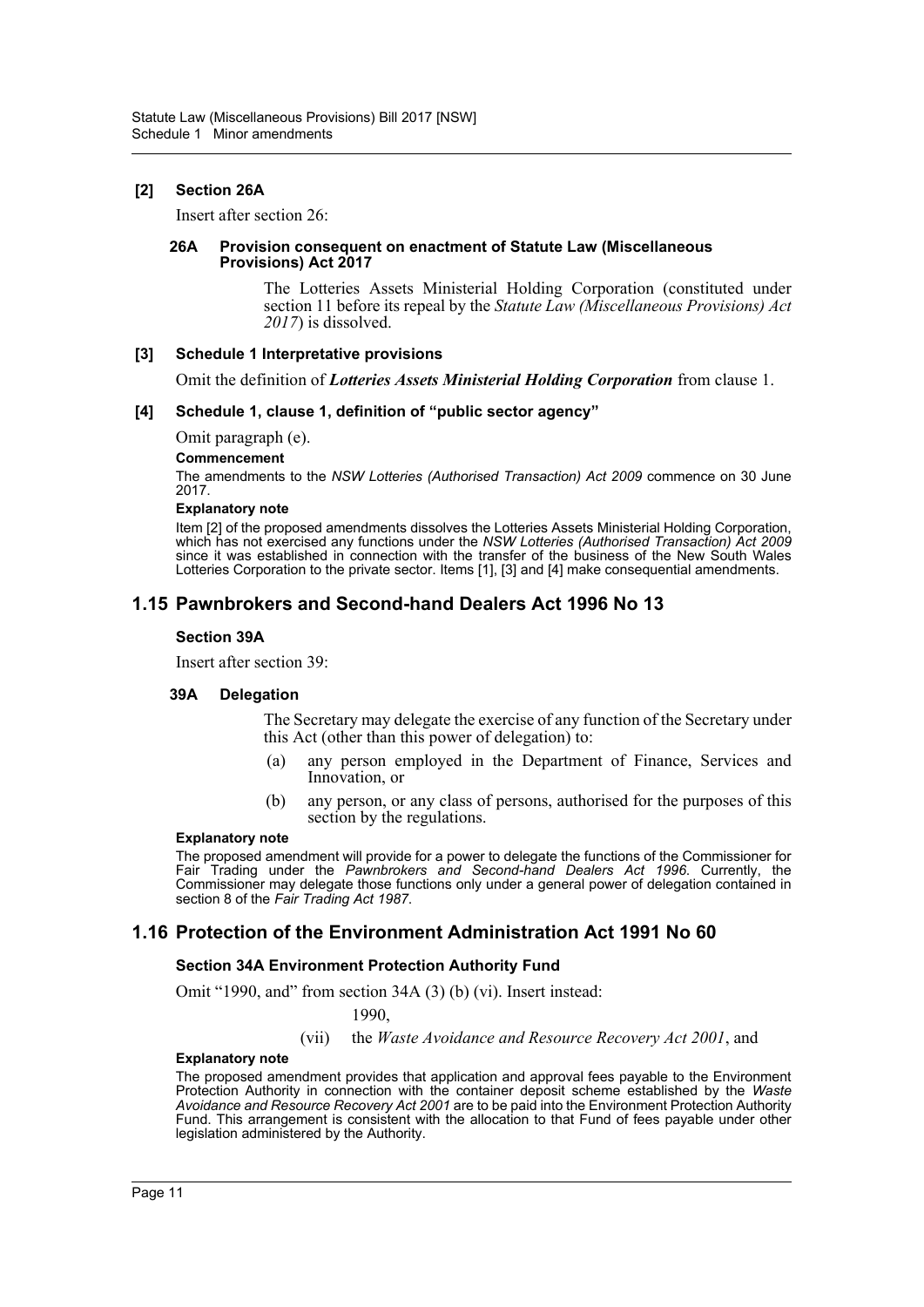## **1.17 Southern Cross University Act 1993 No 69**

#### **[1] Section 16 Functions of Council**

Insert after section 16 (1B) (e):

(e1) without limiting paragraph (e), to enter into or participate in arrangements or transactions, or combinations of arrangements or transactions, to effect financial adjustments for the management of financial risks, and

#### **[2] Section 16 (1) (d)**

Omit the paragraph. Insert instead:

(d) obtain financial accommodation (including, without limitation, by the borrowing or raising of money) and do all things necessary or convenient to be done in connection with obtaining financial accommodation, and

#### **[3] Section 16 (1) (f)**

Insert "and" at the end of the paragraph.

#### **[4] Section 18 Powers of Council relating to property**

Insert "and may dispose of or otherwise deal with any other property of the University" after "University" in section 18 (2).

#### **[5] Schedule 3 Savings and transitional provisions**

Insert after clause 43:

## **Part 11 Provision consequent on enactment of Statute Law (Miscellaneous Provisions) Act 2017**

#### **44 Financial accommodation and risk management**

An amendment made to this Act by the *Statute Law (Miscellaneous Provisions) Act 2017* does not affect the validity of any financial accommodation made by or on behalf of the University, any transaction or arrangement entered into or participated in to manage a financial risk, or any disposal or other dealing with property of the University, before the commencement of the amendment.

#### **Explanatory note**

The proposed amendments more clearly delineate the ambit of provisions of the *Southern Cross University Act 1993* that confer powers on the Council of the University with respect to the control and management of the financial affairs of the University and the acquisition and management of property. Similar amendments are being made to university Acts in general.

Each of the above amendments is explained in the explanatory note to Schedule 1.4 (*Charles Sturt University Act 1989* No 76) to this Act. Item [3] is an additional amendment, which corrects a list.

### **1.18 State Owned Corporations Act 1989 No 134**

#### **Schedule 5 Statutory SOCs**

Omit "Ausgrid", "Superannuation Administration Corporation" and "TransGrid". **Explanatory note**

The proposed amendment removes redundant references to statutory State owned corporations. The corporations have ceased to be statutory State owned corporations for the purposes of the *State Owned Corporations Act 1989* as a consequence of corporate conversion directions given by the Treasurer under the *Electricity Network Assets (Authorised Transactions) Act 2015* and the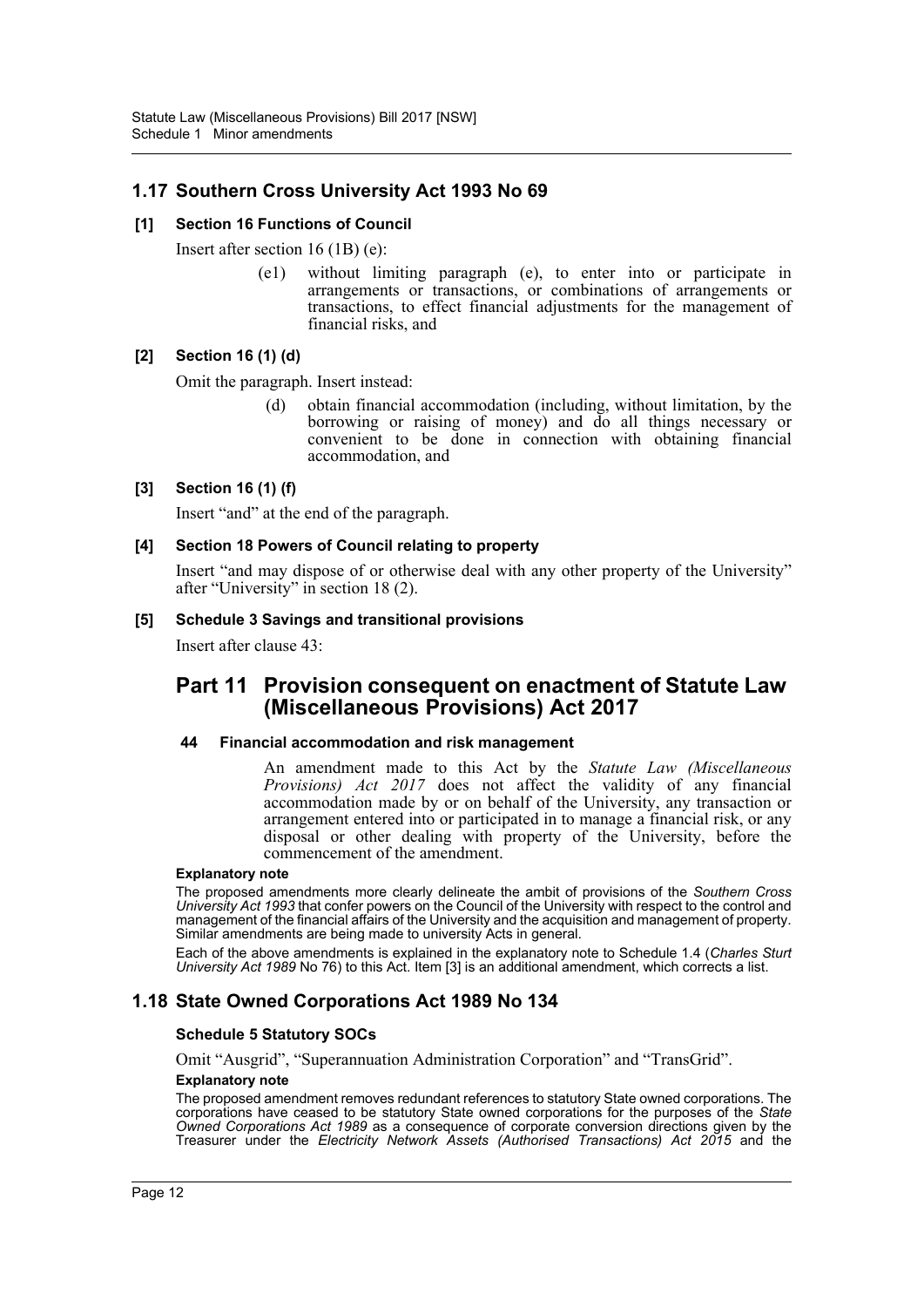*Superannuation Administration Corporation (Pillar) (Authorised Transaction) Act 2016*. The directions were given in respect of TransGrid on 16 December 2015, Ausgrid on 1 December 2016 and Superannuation Administration Corporation on 1 December 2016.

## **1.19 Strata Schemes Development Act 2015 No 51**

#### **Section 115 Readjustment of strata scheme for purposes of resumption**

Insert "amending the existing schedule of unit entitlement or" before "substituting" in section 115 (4) (a).

#### **Explanatory note**

The proposed amendment makes it clear that the power of the Supreme Court to order the substitution of a strata scheme's unit of entitlement in connection with the compulsory acquisition of land forming part of a strata scheme extends to an order for the amendment of the unit of entitlement.

## **1.20 Subordinate Legislation Act 1989 No 146**

#### **Schedule 5 Further postponement of repeal of certain statutory rules**

Insert after clause 6:

#### **7 Postponement of repeal of other statutory rules due for repeal in 2017**

The following statutory rules remain in force until 1 September 2018, unless sooner repealed:

- (a) *Building Professionals Regulation 2007*,
- (b) *Commons Management Regulation 2006*,
- (c) *Community Land Development Regulation 2007*,
- (d) *Community Land Management Regulation 2007*,
- (e) *Crown Lands (Continued Tenures) Regulation 2006*,
- (f) *Crown Lands (General Reserves) By-law 2006*,
- (g) *Crown Lands Regulation 2006*,
- (h) *Environmental Planning and Assessment Regulation 2000*,
- (i) *Hay Irrigation Regulation 2007*,
- (j) *Local Government (General) Regulation 2005*,
- (k) *Local Government (Manufactured Home Estates, Caravan Parks, Camping Grounds and Moveable Dwellings) Regulation 2005*,
- (l) *Wentworth Irrigation Regulation 2007*.

#### **Explanatory note**

The proposed amendment keeps a number of statutory rules in force for a further period of 1 year after the date on which they would otherwise be repealed by the *Subordinate Legislation Act 1989*. However, any of the statutory rules may be repealed sooner by other legislation.

The proposed amendment is necessary as the statutory rules have each been postponed on at least 5 occasions and are due to be repealed by the *Subordinate Legislation Act 1989* on 1 September 2017.

Each of the statutory rules continues to be required and the repeal of each of the statutory rules is to be further postponed until 1 September 2018 for the following reasons:

- (a) The statutory review of the *Building Professionals Act 2005* has proposed new legislation to replace that Act with a new Act. It is therefore proposed to postpone the repeal of the *Building Professionals Regulation 2007* pending the enactment of that new legislation.
- (b) The *Community Land Development Act 1989* and the *Community Land Management Act 1989* are currently under review. It is considered that it would be premature to remake the *Community Land Development Regulation 2007* and the *Community Land Management Regulation 2007* at this time.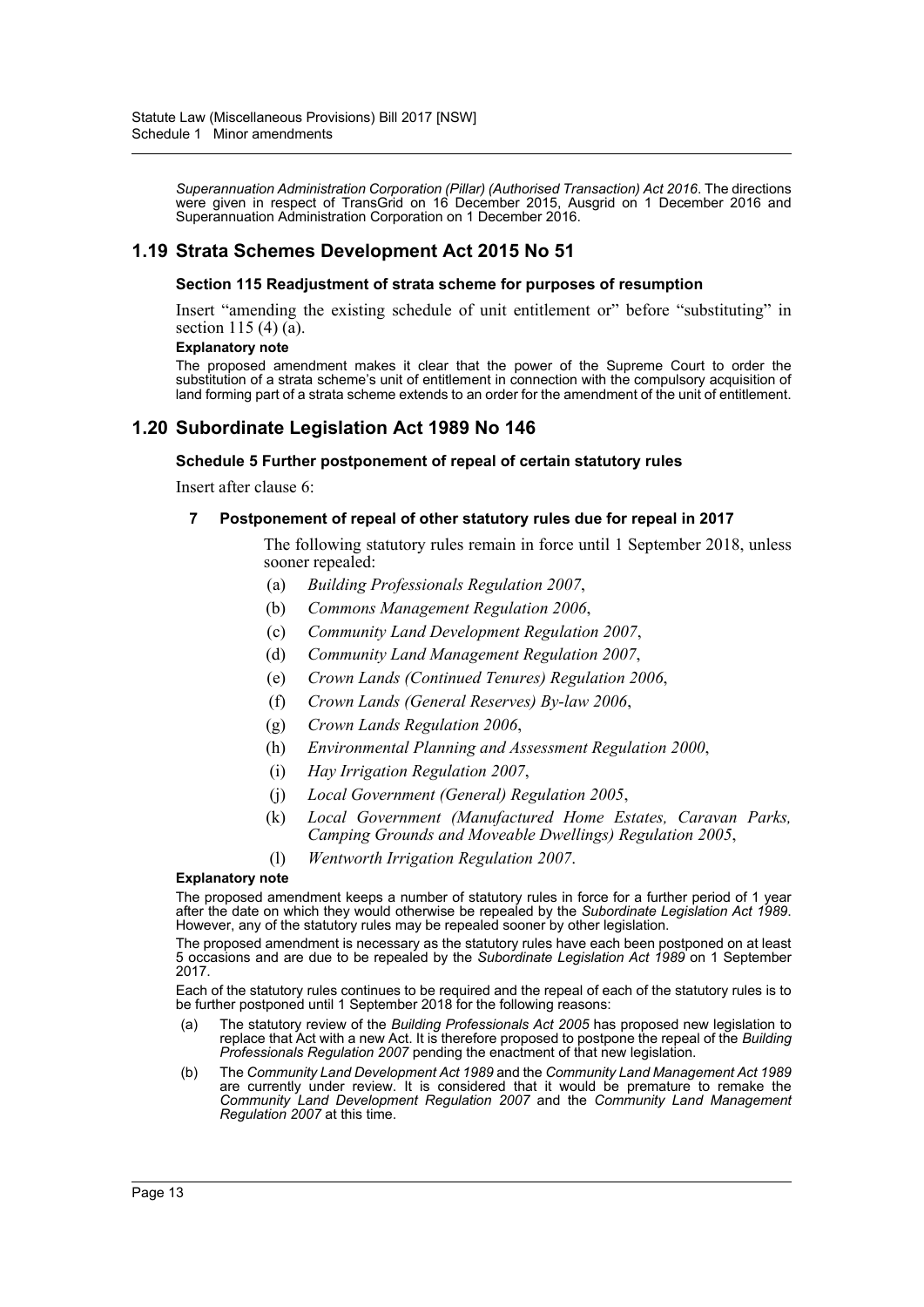- (c) The *Crown Land Management Act 2016* will, on commencement, repeal the *Crown Lands (Continued Tenures) Regulation 2006*, the *Crown Lands (General Reserves) By-law 2006*, the *Crown Lands Regulation 2006*, the *Hay Irrigation Regulation 2007* and the *Wentworth Irrigation Regulation 2007* and the principal Acts under which they are made. It is therefore proposed to postpone the repeal of these regulations and the by-law pending the commencement of those repeals.
- (d) The *Commons Management Act 1989* and the *Commons Management Regulation 2006* are to be reviewed in light of the enactment of the new legal regime enacted under the *Crown Land Management Act 2016*. It is therefore proposed to postpone the repeal of the *Commons Management Regulation 2006* pending the conclusion of that review.
- (e) The *Environmental Planning and Assessment Act 1979* and its related legislation is under ongoing review. It is considered that it would be premature to remake the *Environmental Planning and Assessment Regulation 2000* until the results of the review are clear.
- (f) The *Local Government Act 1993* is currently under comprehensive review. It is considered that it would be premature to remake the *Local Government (General) Regulation 2005* before the conclusion of that review.
- (g) A review is being undertaken to determine whether the *Local Government (Manufactured Home Estates, Caravan Parks, Camping Grounds and Moveable Dwellings) Regulation 2005* should be remade or replaced and whether to align it with the outcome of the current review of the *Local Government Act 1993*. It is considered that it would be premature to remake the Regulation before the conclusion of that review.

#### **1.21 Superannuation Administration Corporation (Pillar) (Authorised Transaction) Act 2016 No 19**

#### **[1] Sections 13 and 14**

Omit the sections.

#### **[2] Schedule 1 Interpretative provisions**

Omit paragraph (d) of the definition of *public sector agency* in clause 1.

#### **[3] Schedule 1, clause 1, definition of "Superannuation Administration Assets Ministerial Holding Corporation"**

Omit the definition.

### **[4] Schedule 6 Savings, transitional and other provisions**

Insert after clause 2:

## **Part 3 Provisions consequent on enactment of Statute Law (Miscellaneous Provisions) Act 2017**

#### **3 Definitions**

In this Part: *the amending Act* means the *Statute Law (Miscellaneous Provisions) Act 2017*.

### **4 Dissolution of Ministerial Holding Corporation**

The Superannuation Administration Assets Ministerial Holding Corporation (constituted under section 13 of this Act before its repeal by the amending Act) is dissolved.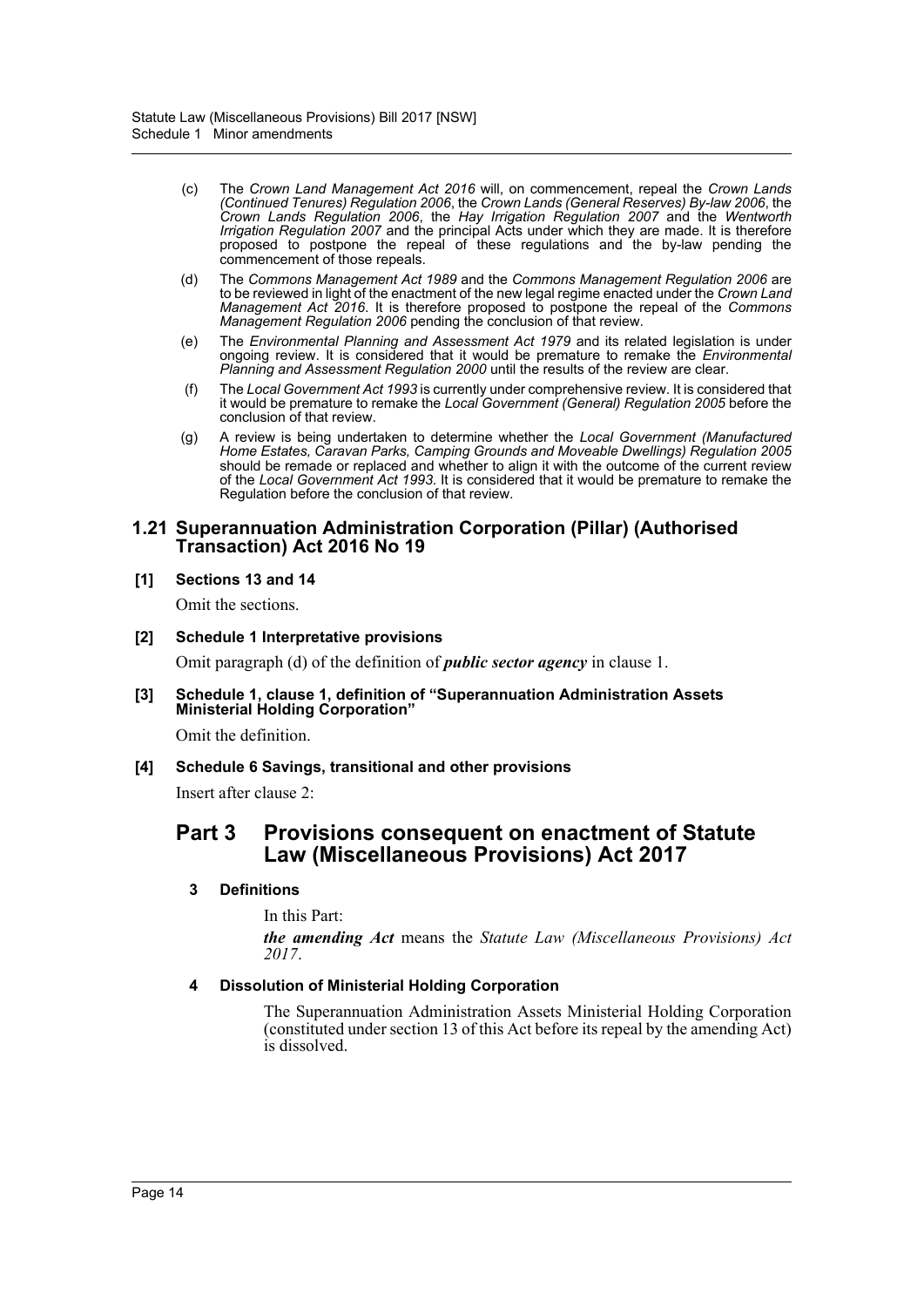#### **5 Abolition of fund for Ministerial Holding Corporation**

The Special Deposits Account fund for the Superannuation Administration Assets Ministerial Holding Corporation (established under section 14 of this Act before its repeal by the amending Act) is abolished.

#### **Commencement**

The amendments to the *Superannuation Administration Corporation (Pillar) (Authorised Transaction) Act 2016* commence on 30 June 2017.

#### **Explanatory note**

Item [4] of the proposed amendments dissolves the Superannuation Administration Assets Ministerial Holding Corporation (which has not exercised any functions under the *Superannuation Administration Corporation (Pillar) (Authorised Transaction) Act 2016* since it was established in connection with the transfer of the business of the Superannuation Administration Corporation to the private sector) and abolishes a redundant fund established under the Act for the holding corporation. Items [1]–[3] make consequential amendments.

## **1.22 Tow Truck Industry Act 1998 No 111**

#### **[1] Whole Act (except where otherwise amended by this Subschedule)**

Omit "RMS" wherever occurring. Insert instead "the Secretary".

#### **[2] Section 3 Definitions**

Omit the definitions of *authorised officer* and *RMS* from section 3 (1).

Insert in alphabetical order:

*authorised officer* means a person employed in the Public Service or the Transport Service who is authorised in writing by the Secretary as an authorised officer for the purposes of this Act.

*Department* means the Department of Finance, Services and Innovation.

*Secretary* means the Secretary of the Department.

**[3] Sections 16, 18 (1) and (6), 19, 21 (1), 24, 26 (1) and (3A), 27, 30 (1), 33 (1) (where firstly occurring) and (4) (where firstly occurring), 34 (1) (where firstly occurring) and (5) (where firstly occurring), 35 (1), (2) (where firstly occurring) and (5), 37 (2) (where firstly and secondly occurring), 39 (1) and (4), 41 (6), 42 (1) (where firstly occurring) and (2) (where firstly occurring), 43 (2A) and (6), 77, 78 (1) (where firstly occurring), 80 (1), 84, 90 (3), 92 (where firstly occurring), 95 (1) (where firstly occurring) and 96**

Omit "RMS" wherever occurring. Insert instead "The Secretary".

#### **[4] Part 2 Functions of RMS in relation to tow truck industry**

Omit the Part.

## **[5] Section 33 Investigation of application for licence or drivers certificate**

Omit "enable it" from section 33 (1). Insert instead "enable the Secretary".

## **[6] Section 38 Duplicate licence or drivers certificate**

Omit "it may". Insert instead "the Secretary may".

### **[7] Section 39 Register of licences and drivers certificates**

Omit "it determines" from section 39 (1). Insert instead "the Secretary determines".

### **[8] Part 3, Division 4, heading**

Omit "**RMS**". Insert instead "**Secretary**".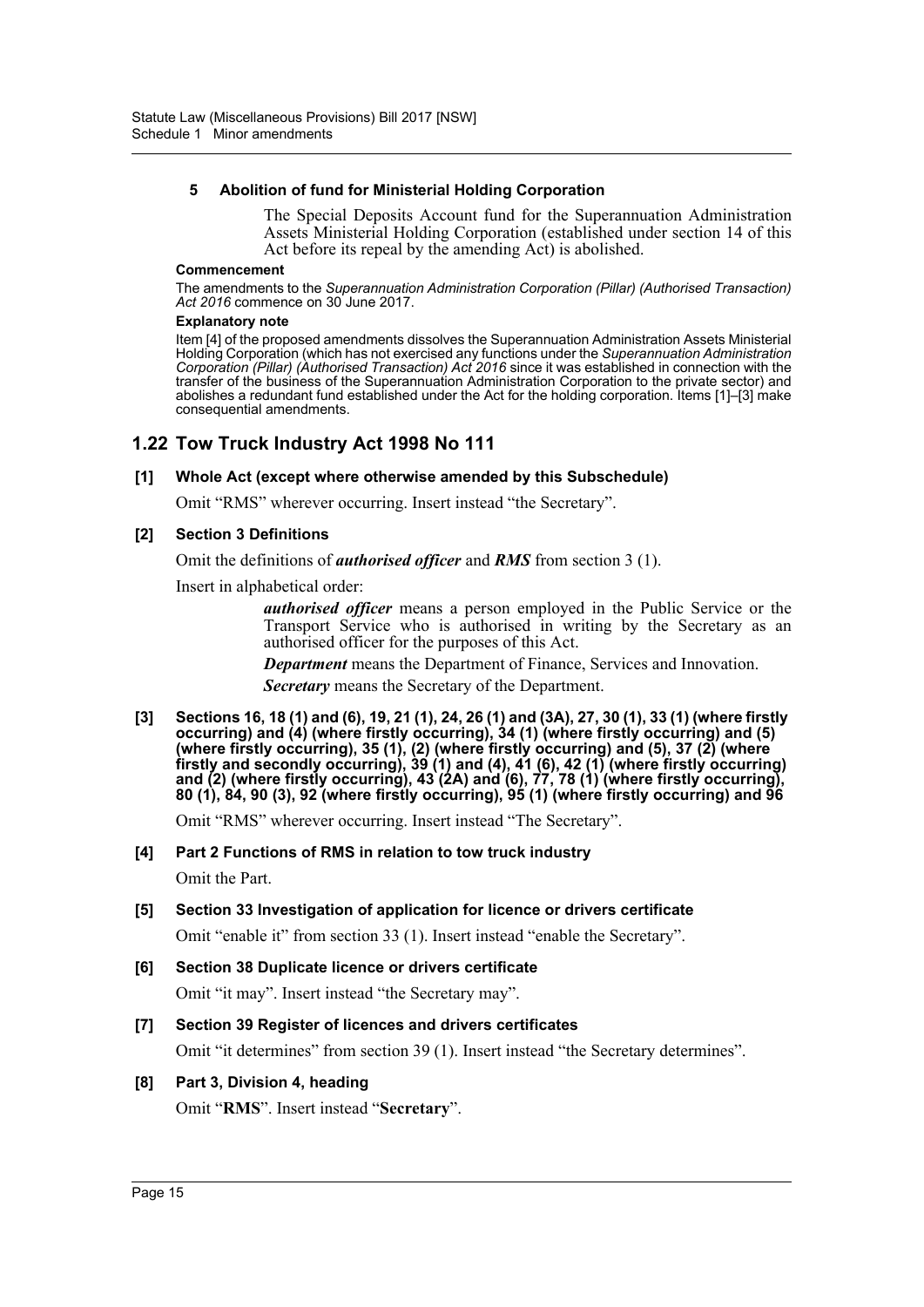#### **[9] Section 41 Disciplinary action**

Omit ", in its administrative capacity," from section 41 (1).

#### **[10] Section 43 Procedure for implementing disciplinary action**

Omit "RMS's" from section 43 (2). Insert instead "the Secretary's".

#### **[11] Section 57 Tow Truck number-plates**

Omit "RMS may issue distinctive number-plates for tow trucks that are" from section 57 (1).

Insert instead "Roads and Maritime Services may issue distinctive number-plates for tow trucks that are, according to the advice of the Secretary,".

#### **[12] Section 80 Inquiries**

Omit "it may" from section 80 (3). Insert instead "the Secretary may".

#### **[13] Section 92 Investment of money in Fund**

Omit "RMS" from section 92 (b). Insert instead "the Department".

#### **[14] Section 93**

Insert after section 92:

#### **93 Delegation by Secretary**

- (1) The Secretary may delegate to an authorised delegate any of the Secretary's functions under this Act or the regulations, other than this power of delegation.
- (2) A delegate may sub-delegate to another authorised delegate any of the functions delegated by the Secretary if the delegate is authorised in writing to do so by the Secretary.
- (3) In this section:

#### *authorised delegate* means:

- (a) any person employed in the Department, or
- (b) any person, or any person belonging to a class of persons, prescribed by the regulations.

#### **[15] Section 101 Evidence**

Omit "Chief Executive of RMS, or by a member of staff of RMS authorised by the Chief Executive" from section 101 (2).

Insert instead "Secretary, or by an employee of the Department authorised by the Secretary".

#### **[16] Section 102 Service of documents**

Omit section 102 (3).

#### **[17] Section 102 (4)**

Omit "or RMS".

#### **[18] Section 105 Regulations**

Omit "made or information supplied by RMS" from section 105 (2) (i). Insert instead "required or information supplied by the Secretary".

Page 16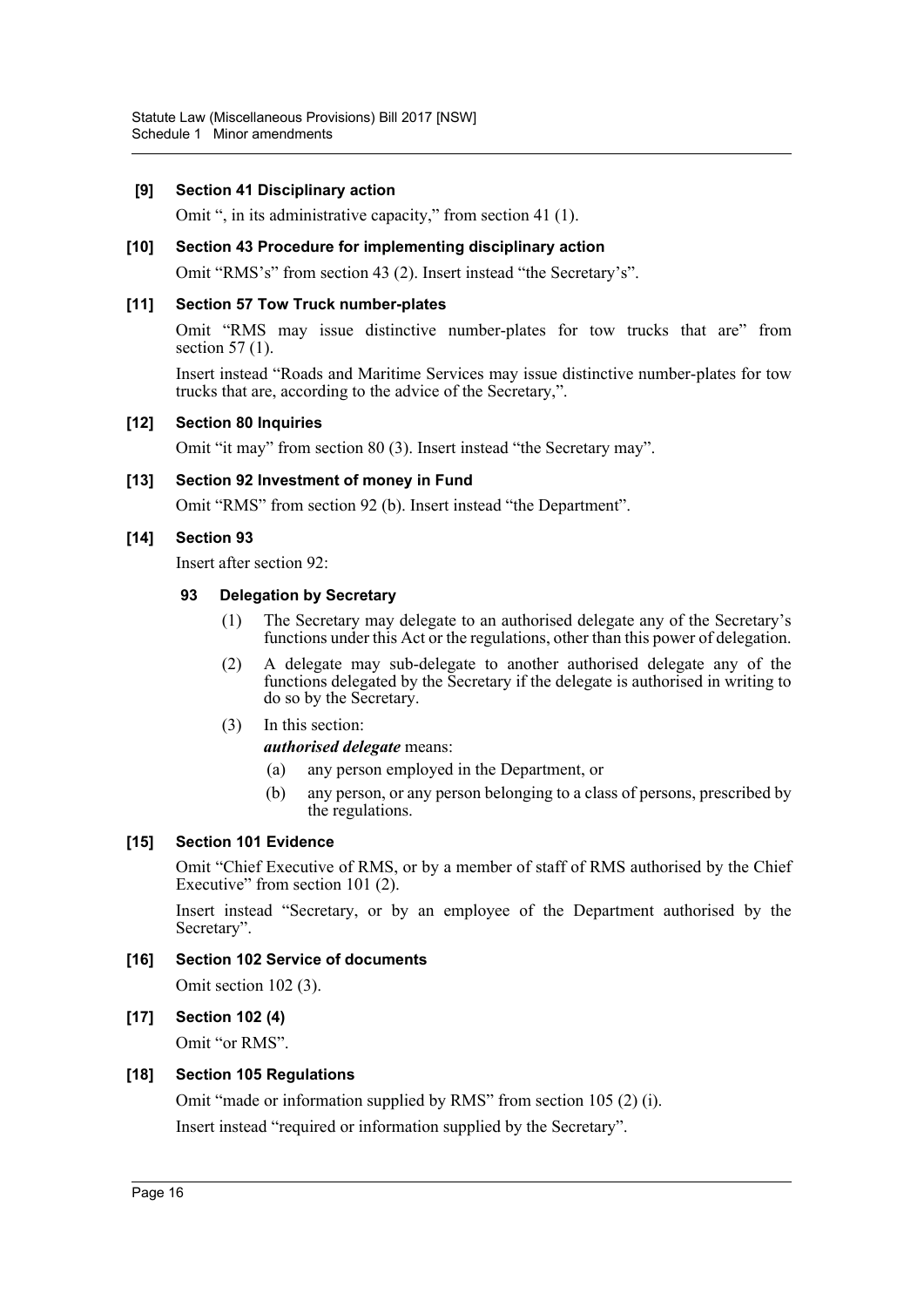#### **[19] Section 107 Repeals**

Omit the section.

#### **[20] Section 2 Savings and transitional provisions**

Insert at the end of the Schedule, with appropriate Part and clause numbering:

## **Part Provision consequent on enactment of Statute Law (Miscellaneous Provisions) Act 2017**

#### **Existing authorised officers**

- (1) A person who was, immediately before the commencement of this clause, authorised by Roads and Maritime Services as an authorised officer, is taken to have been authorised by the Secretary as an authorised officer.
- (2) An identification card issued to the person by Roads and Maritime Services under section 98 is taken to be an identification card issued by the Secretary.

#### **Commencement**

The amendments to the *Tow Truck Industry Act 1998* commence on 1 July 2017.

#### **Explanatory note**

Items [1]–[3], [6], [7] and [12] of the proposed amendments confer on the Secretary of the Department of Finance, Services and Innovation (*the Department*) functions under the *Tow Truck Industry Act 1998* (*the Act*) that are currently conferred on Roads and Maritime Services. Item [2] also enables the Secretary to authorise any person employed in the Public Service or the Transport Service as an authorised officer for the purposes of the Act. Items [5], [8]–[11], [13], [15]–[18] and [20] make consequential amendments.

Item [14] enables the Secretary of the Department to delegate and authorise the sub-delegation of the functions of the Secretary under the Act.

Item [4] makes a consequential amendment to remove a provision conferring on Transport for NSW certain functions under the Act (including the determination of certain regulatory policy, the making of reports, the provision of information to the public and the undertaking of research with respect to the tow truck industry).

Item [19] omits a redundant provision.

### **1.23 Tow Truck Industry Regulation 2008**

#### **[1] Whole Regulation (except where otherwise amended by this Subschedule)**

Omit "RMS" wherever occurring. Insert instead "the Secretary".

**[2] Clauses 6 (2), 8 (1), 10 (2), 15 (2), 17 (1), 21, 25D (where firstly occurring), 25E (1) and (3), 25G, 25K, 33 (1), 36 (2), 46 (1) (where firstly occurring) and 54 (3) (where firstly occurring)**

Omit "RMS" wherever occurring. Insert instead "The Secretary".

#### **[3] Clause 55 Exemption relating to interstate tow truck drivers and operators**

Omit the note.

#### **Commencement**

The amendments to the *Tow Truck Industry Regulation 2008* commence on 1 July 2017. **Explanatory note**

The proposed amendments are consequent on the proposed amendments to the *Tow Truck Industry Act 1998* in this Schedule.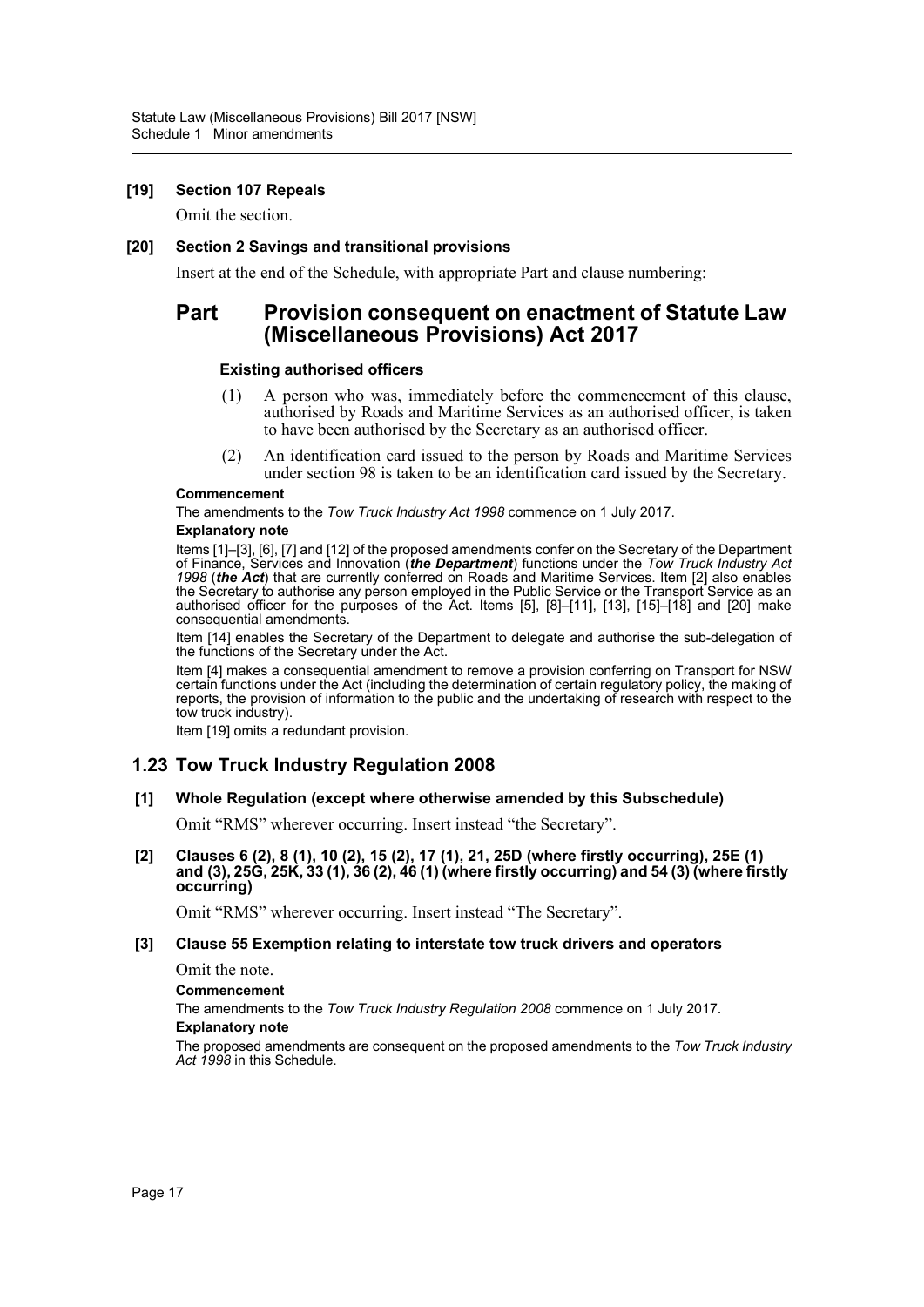## **1.24 Transport Administration Act 1988 No 109**

#### **[1] Section 3 Definitions**

Omit paragraph (f) of the definition of *transport legislation* in section 3 (1).

#### **[2] Section 78 Payments into RMS Fund**

Omit section 78 (1) (b) (v).

#### **Commencement**

The amendments to the *Transport Administration Act 1988* commence on 1 July 2017.

#### **Explanatory note**

The proposed amendments are consequent on the proposed amendments to the *Tow Truck Industry Act 1998* in this Schedule.

Item [1] ensures that functions under or in connection with that Act are no longer conferred on Transport for NSW or Roads and Maritime Services.

Item [2] removes a redundant reference to money received by Roads and Maritime Services under that Act from a provision relating to the Roads and Maritime Services Fund.

## **1.25 University of New England Act 1993 No 68**

#### **[1] Section 16 Functions of Council**

Insert after section 16 (1B) (e):

(e1) without limiting paragraph (e), to enter into or participate in arrangements or transactions, or combinations of arrangements or transactions, to effect financial adjustments for the management of financial risks, and

#### **[2] Section 16 (1) (d)**

Omit the paragraph. Insert instead:

(d) obtain financial accommodation (including, without limitation, by the borrowing or raising of money) and do all things necessary or convenient to be done in connection with obtaining financial accommodation, and

### **[3] Section 16 (1) (f)**

Insert "and" at the end of the paragraph.

#### **[4] Section 18 Powers of Council relating to property**

Insert "and may dispose of or otherwise deal with any other property of the University" after "University" in section 18 (2).

#### **[5] Schedule 3 Savings and transitional provisions**

Insert after clause 47:

## **Part 11 Provision consequent on enactment of Statute Law (Miscellaneous Provisions) Act 2017**

#### **48 Financial accommodation and risk management**

An amendment made to this Act by the *Statute Law (Miscellaneous Provisions) Act 2017* does not affect the validity of any financial accommodation made by or on behalf of the University, any transaction or arrangement entered into or participated in to manage a financial risk, or any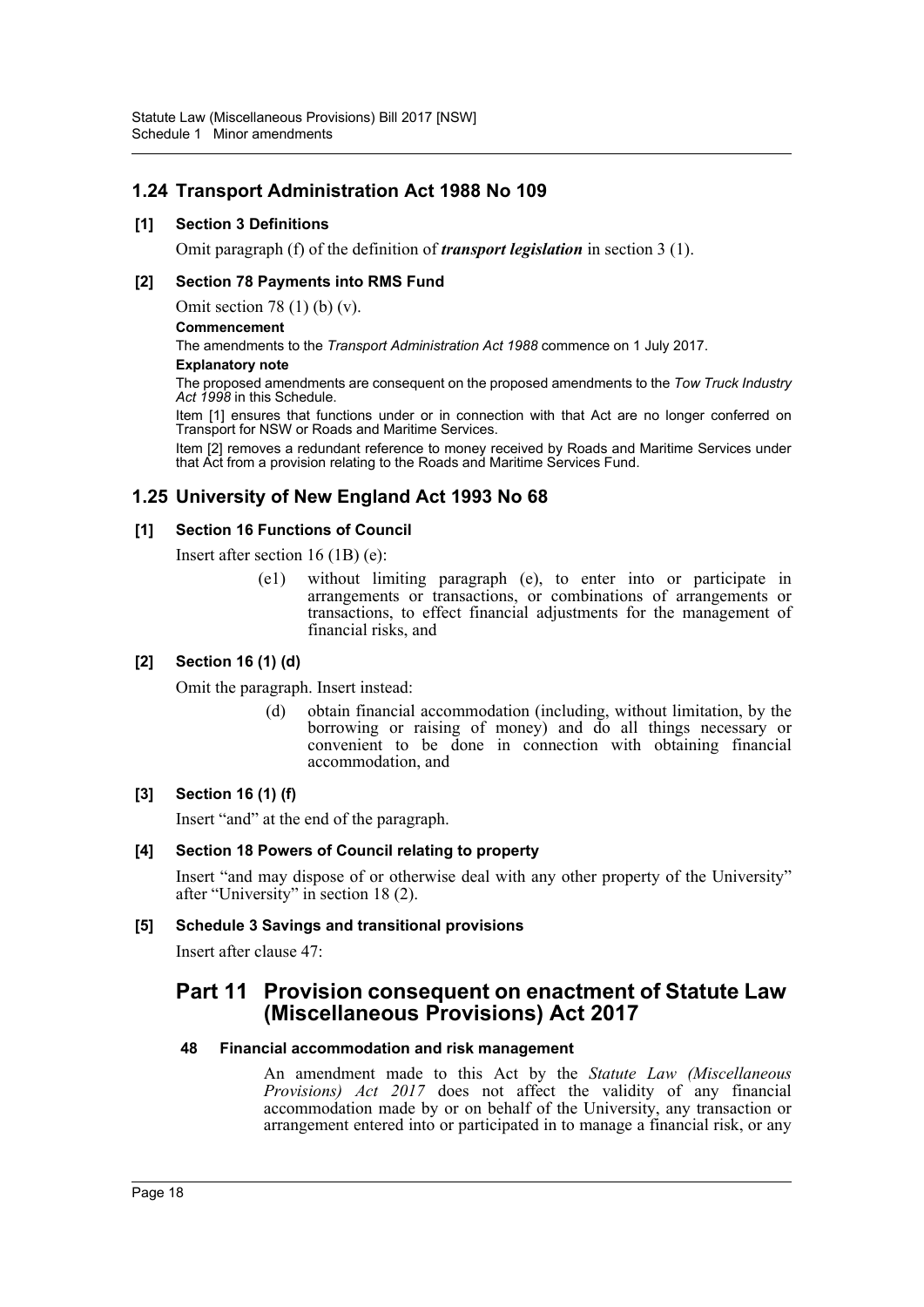disposal or other dealing with property of the University, before the commencement of the amendment.

#### **Explanatory note**

The proposed amendments more clearly delineate the ambit of provisions of the *University of New England Act 1993* that confer powers on the Council of the University with respect to the control and management of the financial affairs of the University and the acquisition and management of property. Similar amendments are being made to university Acts in general.

Each of the above amendments is explained in the explanatory note to Schedule 1.4 (*Charles Sturt University Act 1989* No 76) to this Act. Item [3] is an additional amendment, which corrects a list.

### **1.26 University of New South Wales Act 1989 No 125**

#### **[1] Section 15 Functions of Council**

Insert after section 15 (1B) (e):

(e1) without limiting paragraph (e), to enter into or participate in arrangements or transactions, or combinations of arrangements or transactions, to effect financial adjustments for the management of financial risks, and

#### **[2] Section 15 (1) (d)**

Omit the paragraph. Insert instead:

(d) obtain financial accommodation (including, without limitation, by the borrowing or raising of money) and do all things necessary or convenient to be done in connection with obtaining financial accommodation,

#### **[3] Section 17 Powers of Council relating to property**

Insert "and may dispose of or otherwise deal with any other property of the University" after "University" in section 17 (2).

#### **[4] Schedule 3 Savings and transitional provisions**

Insert after clause 16:

#### **17 Financial accommodation and risk management**

An amendment made to this Act by the *Statute Law (Miscellaneous Provisions) Act 2017* does not affect the validity of any financial accommodation made by or on behalf of the University, any transaction or arrangement entered into or participated in to manage a financial risk, or any disposal or other dealing with property of the University, before the commencement of the amendment.

#### **Explanatory note**

The proposed amendments more clearly delineate the ambit of provisions of the *University of New South Wales Act 1989* that confer powers on the Council of the University with respect to the control and management of the financial affairs of the University and the acquisition and management of property. Similar amendments are being made to university Acts in general.

Each of the above amendments is explained in the explanatory note to Schedule 1.4 (*Charles Sturt University Act 1989* No 76) to this Act.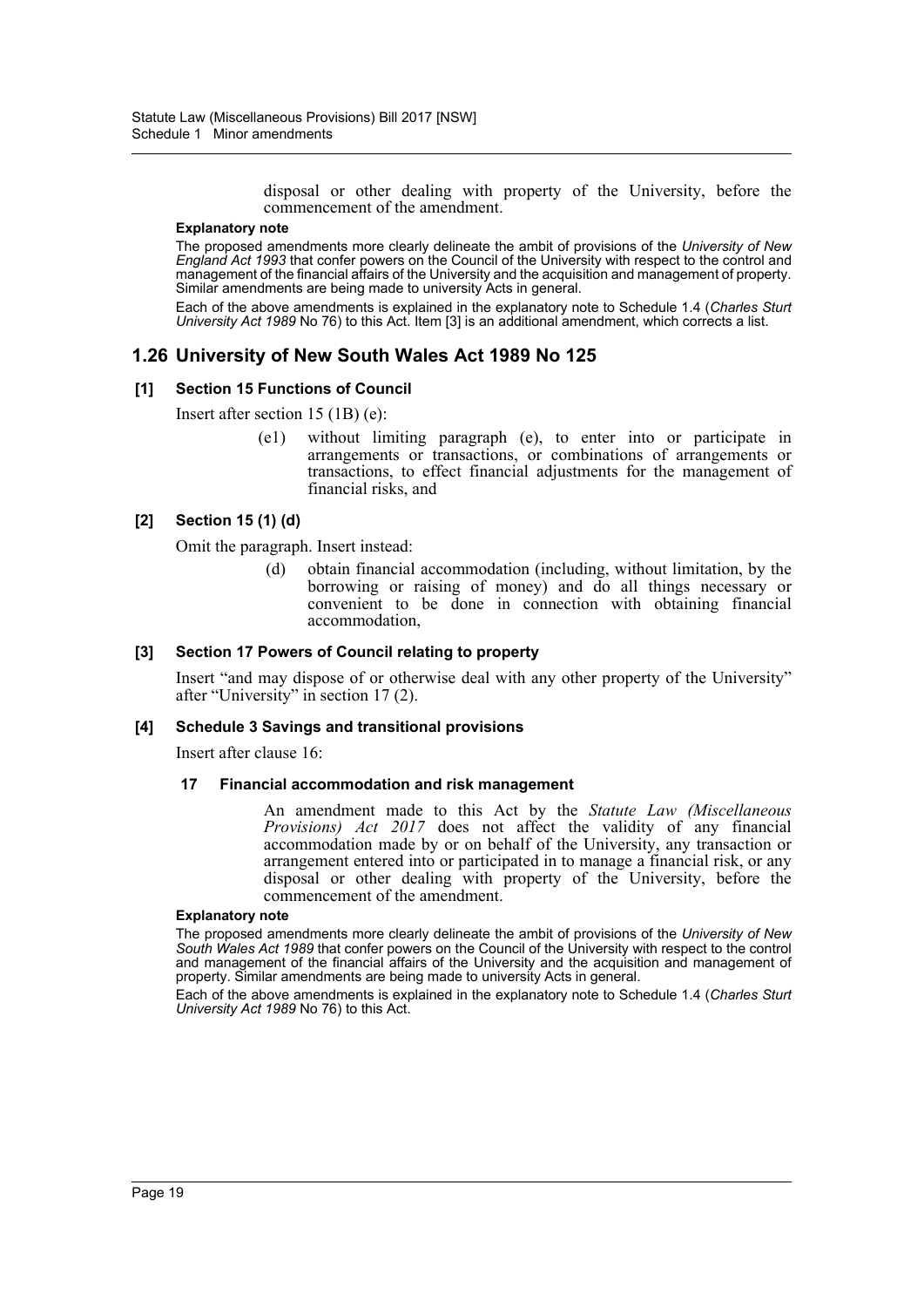## **1.27 University of Newcastle Act 1989 No 68**

#### **[1] Section 16 Functions of Council**

Insert after section 16 (1B) (e):

(e1) without limiting paragraph (e), to enter into or participate in arrangements or transactions, or combinations of arrangements or transactions, to effect financial adjustments for the management of financial risks, and

### **[2] Section 16 (1) (d)**

Omit the paragraph. Insert instead:

(d) obtain financial accommodation (including, without limitation, by the borrowing or raising of money) and do all things necessary or convenient to be done in connection with obtaining financial accommodation,

#### **[3] Section 18 Powers of Council relating to property**

Insert "and may dispose of or otherwise deal with any other property of the University" after "University" in section 18 (2).

#### **[4] Schedule 3 Savings and transitional provisions**

Insert after clause 26:

## **Part 7 Provision consequent on enactment of Statute Law (Miscellaneous Provisions) Act 2017**

#### **27 Financial accommodation and risk management**

An amendment made to this Act by the *Statute Law (Miscellaneous Provisions) Act 2017* does not affect the validity of any financial accommodation made by or on behalf of the University, any transaction or arrangement entered into or participated in to manage a financial risk, or any disposal or other dealing with property of the University, before the commencement of the amendment.

#### **Explanatory note**

The proposed amendments more clearly delineate the ambit of provisions of the *University of Newcastle Act 1989* that confer powers on the Council of the University with respect to the control and management of the financial affairs of the University and the acquisition and management of property. Similar amendments are being made to university Acts in general.

Each of the above amendments is explained in the explanatory note to Schedule 1.4 (*Charles Sturt University Act 1989* No 76) to this Act.

## **1.28 University of Sydney Act 1989 No 124**

### **[1] Section 16 Functions of Senate**

Insert after section 16 (1B) (e):

(e1) without limiting paragraph (e), to enter into or participate in arrangements or transactions, or combinations of arrangements or transactions, to effect financial adjustments for the management of financial risks, and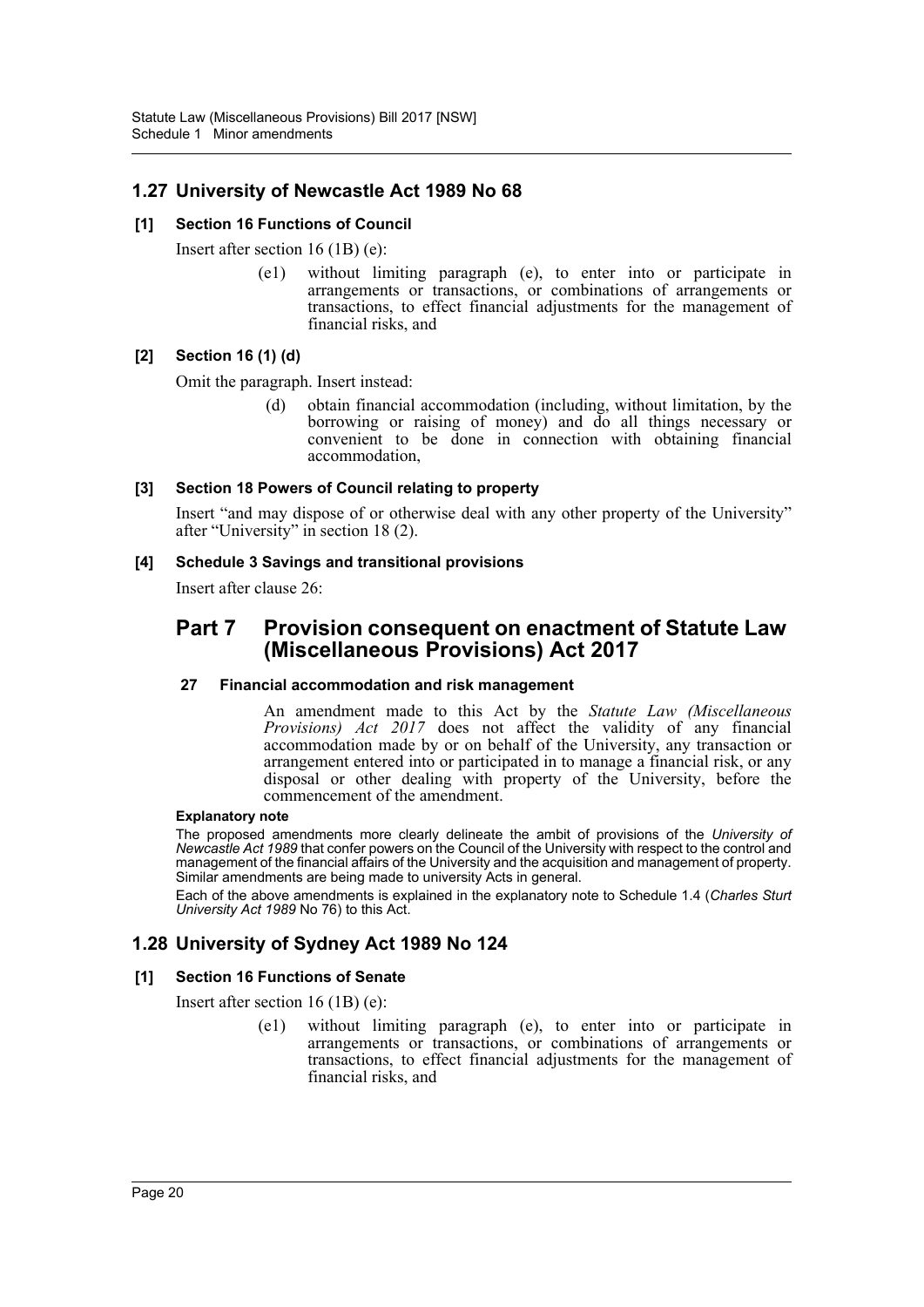## **[2] Section 16 (1) (d)**

Omit the paragraph. Insert instead:

(d) obtain financial accommodation (including, without limitation, by the borrowing or raising of money) and do all things necessary or convenient to be done in connection with obtaining financial accommodation,

#### **[3] Section 18 Powers of Senate relating to property**

Insert "and may dispose of or otherwise deal with any other property of the University" after "University" in section 18 (2).

#### **[4] Schedule 3 Savings and transitional provisions**

Insert after clause 18:

#### **19 Financial accommodation and risk management**

An amendment made to this Act by the *Statute Law (Miscellaneous Provisions) Act 2017* does not affect the validity of any financial accommodation made by or on behalf of the University, any transaction or arrangement entered into or participated in to manage a financial risk, or any disposal or other dealing with property of the University, before the commencement of the amendment.

#### **Explanatory note**

The proposed amendments more clearly delineate the ambit of provisions of the *University of Sydney Act 1989* that confer powers on the Senate of the University with respect to the control and management of the financial affairs of the University and the acquisition and management of property. Similar amendments are being made to university Acts in general.

Each of the above amendments is explained in the explanatory note to Schedule 1.4 (*Charles Sturt University Act 1989* No 76) to this Act.

## **1.29 University of Technology Sydney Act 1989 No 69**

#### **[1] Section 16 Functions of Council**

Insert after section 16 (1B) (e):

(e1) without limiting paragraph (e), to enter into or participate in arrangements or transactions, or combinations of arrangements or transactions, to effect financial adjustments for the management of financial risks, and

### **[2] Section 16 (1) (d)**

Omit the paragraph. Insert instead:

(d) obtain financial accommodation (including, without limitation, by the borrowing or raising of money) and do all things necessary or convenient to be done in connection with obtaining financial accommodation,

#### **[3] Section 18 Powers of Council relating to property**

Insert "and may dispose of or otherwise deal with any other property of the University" after "University" in section 18 (2).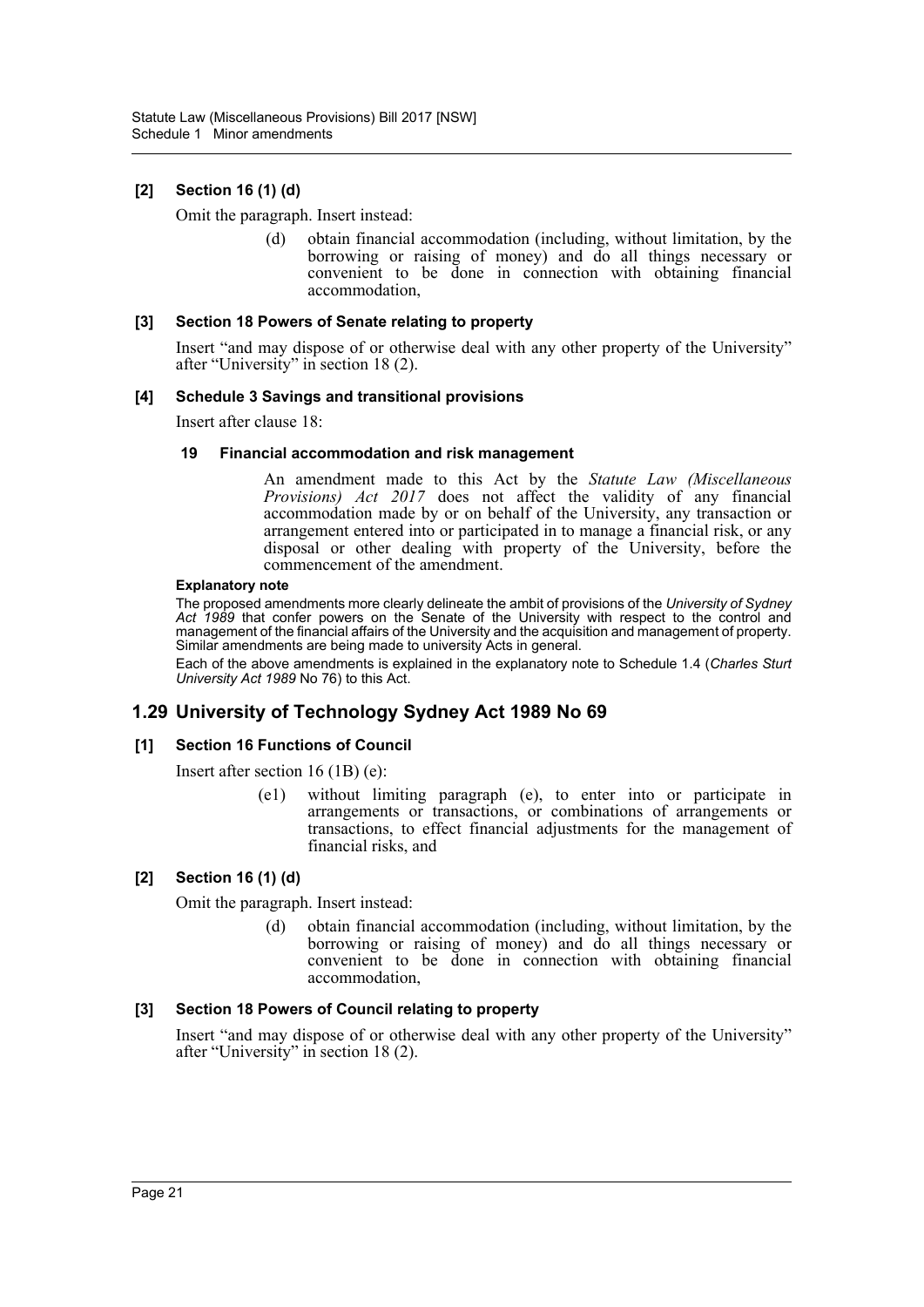#### **[4] Schedule 3 Savings and transitional provisions**

Insert after clause 25:

## **Part 7 Provision consequent on enactment of Statute Law (Miscellaneous Provisions) Act 2017**

#### **26 Financial accommodation and risk management**

An amendment made to this Act by the *Statute Law (Miscellaneous Provisions) Act 2017* does not affect the validity of any financial accommodation made by or on behalf of the University, any transaction or arrangement entered into or participated in to manage a financial risk, or any disposal or other dealing with property of the University, before the commencement of the amendment.

#### **Explanatory note**

The proposed amendments more clearly delineate the ambit of provisions of the *University of Technology Sydney Act 1989* that confer powers on the Council of the University with respect to the control and management of the financial affairs of the University and the acquisition and management of property. Similar amendments are being made to university Acts in general.

Each of the above amendments is explained in the explanatory note to Schedule 1.4 (*Charles Sturt University Act 1989* No 76) to this Act.

## **1.30 University of Wollongong Act 1989 No 127**

#### **[1] Section 11**

Omit the section. Insert instead:

#### **11 Deputy Chancellors**

- (1) The Council must elect one or more of its members to be Deputy Chancellors of the University.
- (2) Whenever a vacancy in the office of a Deputy Chancellor occurs, the Council must elect one of its members to fill the vacancy. The Council is not required to do so if there is another Deputy Chancellor.
- (3) A Deputy Chancellor, unless he or she sooner resigns or is removed from office as a Deputy Chancellor or ceases to be a member of the Council, holds office for 2 years from the date of election and on the conditions (if any) that are prescribed by the by-laws.
- (4) In the absence of the Chancellor, or during a vacancy in the office of Chancellor or during the inability of the Chancellor to act, the Deputy Chancellor or (if more than one) a Deputy Chancellor appointed from time to time by the Council has all the functions of the Chancellor.
- (5) No more than one Deputy Chancellor may be appointed under this section at any one time to exercise the functions of the Chancellor.

#### **[2] Section 11A Removal from office of Chancellor or Deputy Chancellor**

Insert "a" before "Deputy Chancellor" wherever occurring in section 11A (1) and (3).

### **[3] Section 11A (4)**

Omit "those offices". Insert instead "the office of Chancellor or a Deputy Chancellor".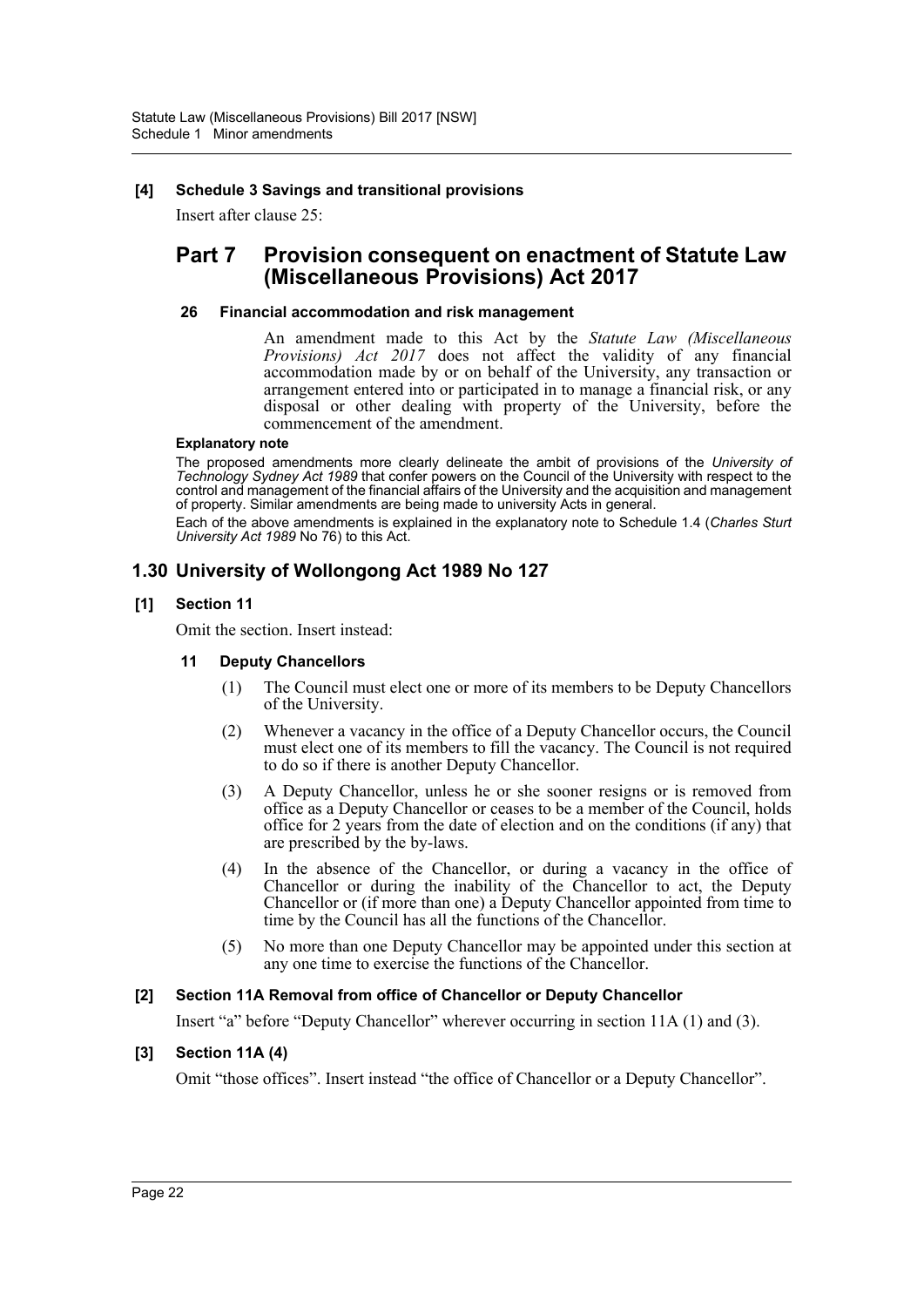#### **[4] Section 16 Functions of Council**

Insert after section 16 (1B) (e):

(e1) without limiting paragraph (e), to enter into or participate in arrangements or transactions, or combinations of arrangements or transactions, to effect financial adjustments for the management of financial risks, and

#### **[5] Section 16 (1) (d)**

Omit the paragraph. Insert instead:

(d) obtain financial accommodation (including, without limitation, by the borrowing or raising of money) and do all things necessary or convenient to be done in connection with obtaining financial accommodation,

#### **[6] Section 18 Powers of Council relating to property**

Insert "and may dispose of or otherwise deal with any other property of the University" after "University" in section 18 (2).

#### **[7] Section 28 By-laws**

Omit "the Deputy Chancellor" from section 28 (1) (i). Insert instead "a Deputy Chancellor".

#### **[8] Schedule 1 Provisions relating to members and procedure of the Council**

Omit clause 7 (2). Insert instead:

- (2) At any meeting of the Council at which the Chancellor is not present:
	- (a) the Deputy Chancellor who has the functions of the Chancellor under section  $11(4)$ , or
	- (b) if any such Deputy Chancellor is not present at the meeting—a member elected by and from the members present,

is to preside at the meeting.

#### **[9] Schedule 3 Savings and transitional provisions**

Insert after clause 18:

#### **19 Financial accommodation and risk management**

An amendment made to this Act by the *Statute Law (Miscellaneous Provisions) Act 2017* does not affect the validity of any financial accommodation made by or on behalf of the University, any transaction or arrangement entered into or participated in to manage a financial risk, or any disposal or other dealing with property of the University, before the commencement of the amendment.

#### **Commencement**

Items [1]–[3], [7] and [8] of the amendments to the *University of Wollongong Act 1989* commence on the date of assent to this Act.

#### **Explanatory note**

Item [1] of the proposed amendments substitutes section 11 of the Act to enable the Council of the University of Wollongong to elect one or more persons as Deputy Chancellors of the University (rather than one person, as is currently the case) and to make consequential changes to the existing provision. Items [2], [3], [7] and [8] also make consequential amendments.

Items [4]–[6] more clearly delineate the ambit of provisions of the Act that confer powers on the Council with respect to control and management of the financial affairs of the University and the acquisition and management of property. Item [9] contains a consequential savings and transitional provision. Similar amendments are being made to university Acts in general. Each of the amendments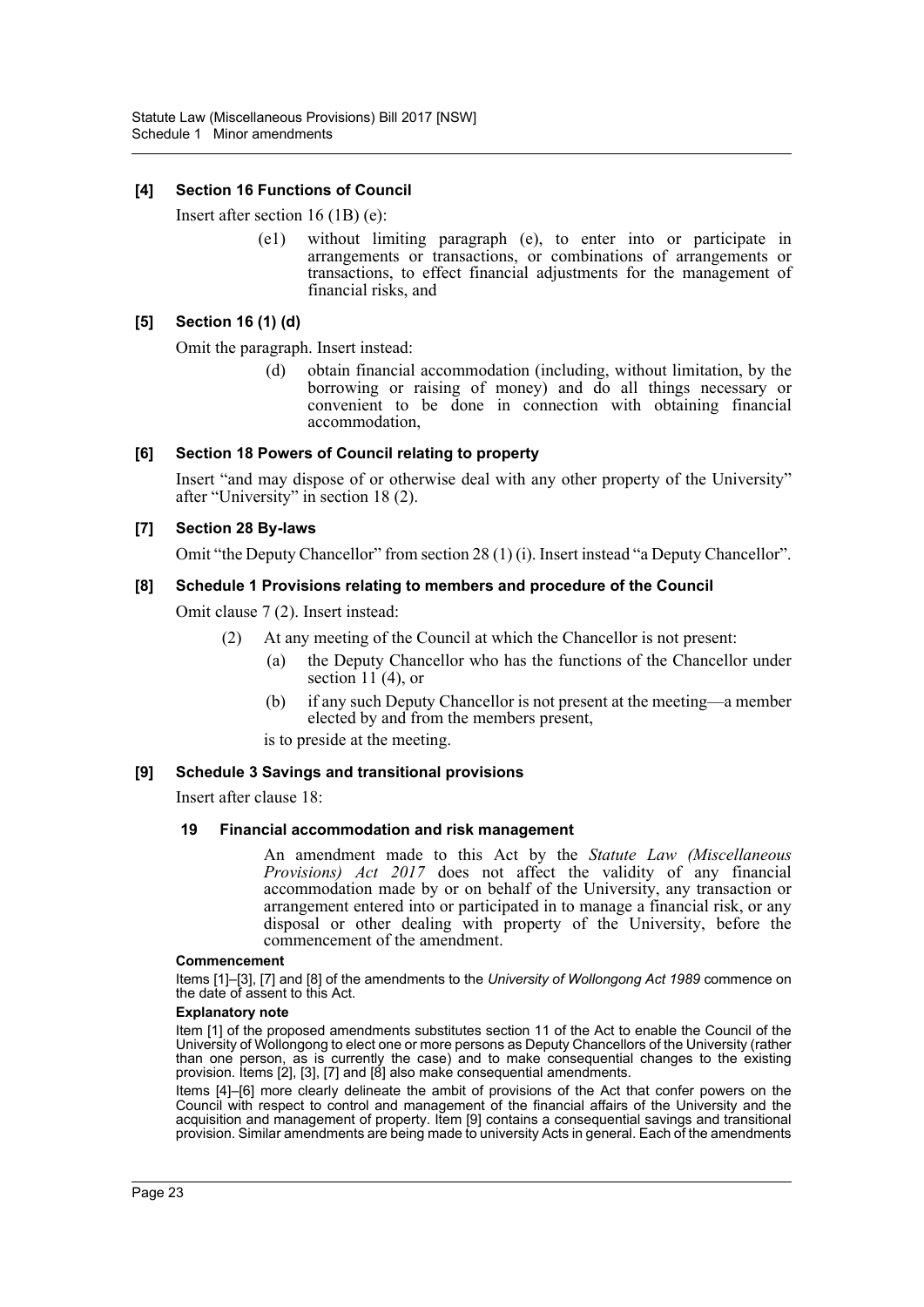set out in items [4]–[6] and [9] is explained in the explanatory note to Schedule 1.4 (*Charles Sturt University Act 1989* No 76) to this Act.

## **1.31 University of Wollongong By-law 2005**

#### **[1] Part 2, heading**

Omit "**Deputy Chancellor**". Insert instead "**Deputy Chancellors**".

- **[2] Clause 4 Election of Chancellor or Deputy Chancellors** Insert "a" before "Deputy Chancellor".
- **[3] Clause 5 Nomination of Chancellor or Deputy Chancellors** Insert "a" before "Deputy Chancellor".

#### **[4] Clause 6 Authority**

Insert "a" before "Deputy Chancellor".

#### **[5] Clause 16 Nomination procedures relating to appointed members**

Omit clause 16 (1) (b). Insert instead:

(b) at least one Deputy Chancellor,

#### **[6] Clause 16 (1A)**

Insert after clause 16 (1):

(1A) Despite subclause (1), the Committee may be differently constituted if the Council so determines.

#### **[7] Clauses 23 (a) and 30 (2)**

Omit "the Deputy Chancellor" wherever occurring. Insert instead "a Deputy Chancellor".

#### **[8] Clause 29 Honorary Awards Committee**

Omit "a Ceremonial and" from clause 29 (1). Insert instead "an".

#### **[9] Clause 29 (2)**

Omit "Ceremonial and".

#### **Commencement**

The amendments to the *University of Wollongong By-law 2005* commence on the date of assent to this Act.

#### **Explanatory note**

Items [1]–[5] and [7] of the proposed amendments are consequent on a proposed amendment to the *University of Wollongong Act 1989* in this Schedule that enables the Council of the University of Wollongong to elect one or more persons as Deputy Chancellors of the University, rather than only one person.

Item [6] gives the Council a discretion to constitute the Council Nominations Committee differently from its constitution as provided for in the By-law.

Item [8] alters the name of a committee established by the Council and item [9] makes a consequential amendment.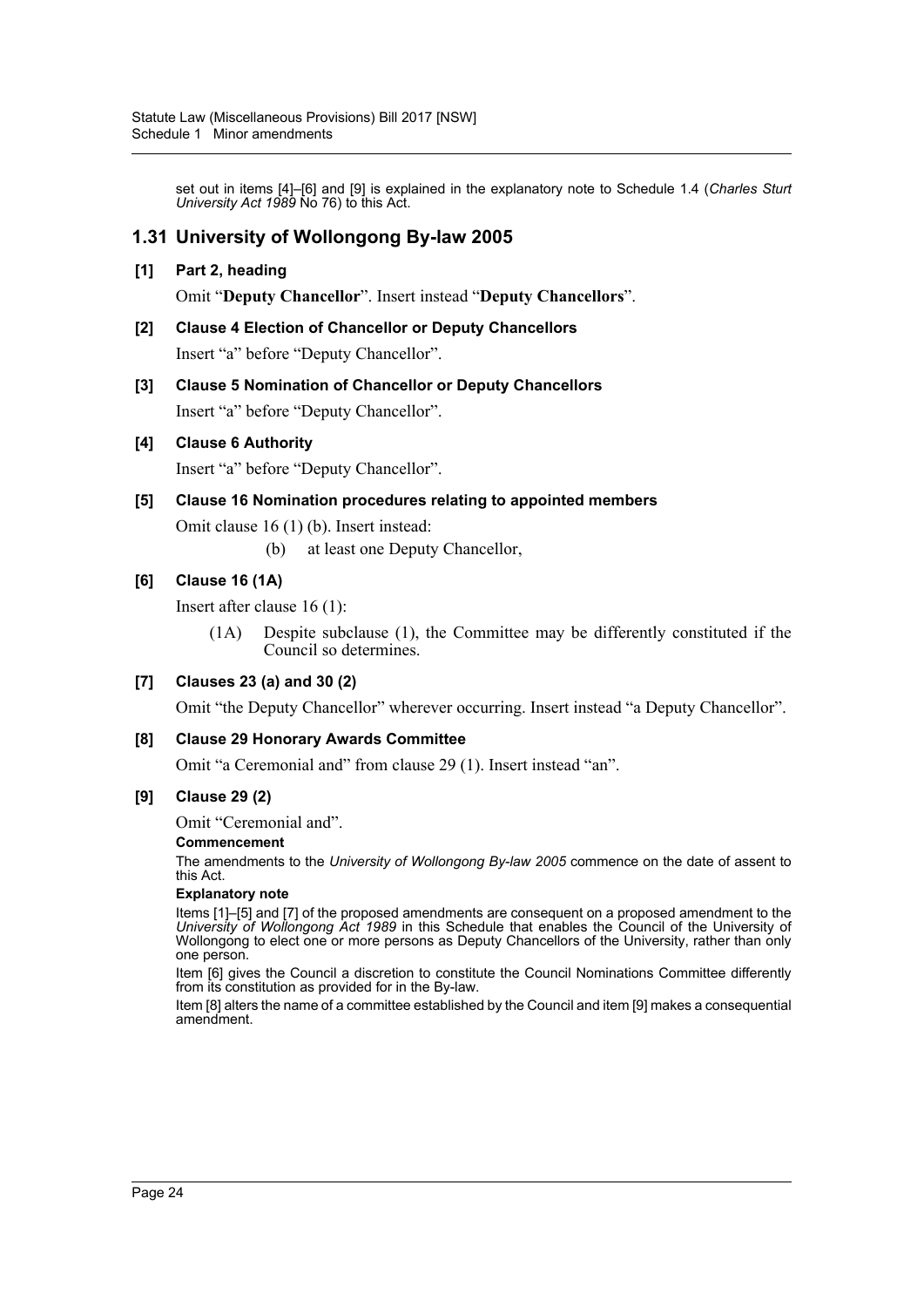## **1.32 Water Management Act 2000 No 92**

#### **[1] Section 60D Taking water otherwise than by or from water supply work or extraction point nominated in access licence**

Omit "a nominated water supply work for that water source".

Insert instead "a water supply work, or from an extraction point, that is nominated in an access licence".

#### **[2] Section 71G Minister may require production or surrender of access licence certificate before recording matters in Access Register**

Insert at the end of the section:

(2) The Minister may require the access licence certificate for an access licence to be surrendered to the Minister before the Minister records the surrender of the access licence to which that certificate relates in the Access Register.

#### **[3] Dictionary**

Omit the definition of *nominated water supply work*.

#### **Explanatory note**

Item [1] of the proposed amendments modifies a prohibition on taking water from a water source. Currently, water must not be taken from a water source unless it is taken by means of a water supply work nominated in an access licence for that water source. The amendment will modify the prohibition to enable a person to take water from a water source by means of any water supply work or extraction point nominated in an access licence (whether or not it is nominated for that water source). The amendment is consequent on changes made by the *Water Management Amendment Act 2014* (which enable the holder of an access licence to nominate for any water source a water supply point or extraction point from which water may be taken under the licence). Item [3] makes a consequential amendment.

Item [2] enables the Minister for Regional Water to require an access licence certificate for an access licence under that Act to be surrendered before recording the surrender of the access licence in the Water Access Licence Register.

## **1.33 Western Sydney University Act 1997 No 116**

#### **[1] Section 22 Functions of Board**

Insert after section 22 (1B) (e):

(e1) without limiting paragraph (e), to enter into or participate in arrangements or transactions, or combinations of arrangements or transactions, to effect financial adjustments for the management of financial risks, and

### **[2] Section 22 (1) (e)**

Omit the paragraph. Insert instead:

(e) obtain financial accommodation (including, without limitation, by the borrowing or raising of money) and do all things necessary or convenient to be done in connection with obtaining financial accommodation, and

#### **[3] Section 22 (1) (g)**

Insert "and" at the end of the paragraph.

#### **[4] Section 24 Powers of Board relating to property**

Insert "and may dispose of or otherwise deal with any other property of the University" after "University" in section 24 (2).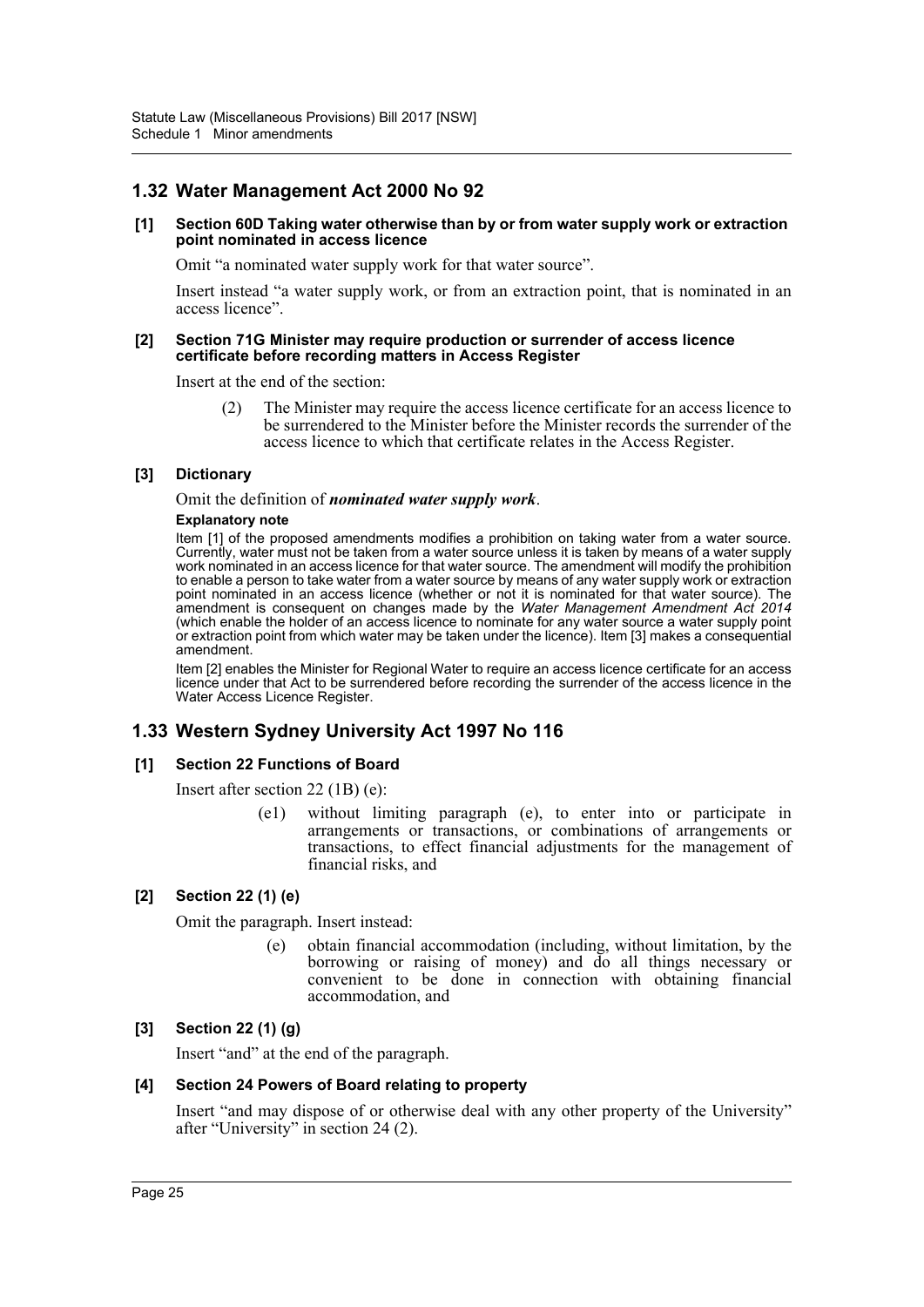#### **[5] Schedule 4 Savings, transitional and other provisions**

Insert after clause 35:

## **Part 7 Provision consequent on enactment of Statute Law (Miscellaneous Provisions) Act 2017**

#### **36 Financial accommodation and risk management**

An amendment made to this Act by the *Statute Law (Miscellaneous Provisions) Act 2017* does not affect the validity of any financial accommodation made by or on behalf of the University, any transaction or arrangement entered into or participated in to manage a financial risk, or any disposal or other dealing with property of the University, before the commencement of the amendment.

#### **Explanatory note**

The proposed amendments more clearly delineate the ambit of provisions of the *Western Sydney University Act 1997* that confer powers on the Board of the University with respect to the control and management of the financial affairs of the University and the acquisition and management of property. Similar amendments are being made to university Acts in general.

Each of the above amendments is explained in the explanatory note to Schedule 1.4 (*Charles Sturt University Act 1989* No 76) to this Act. Item [3] is an additional amendment, which corrects a list.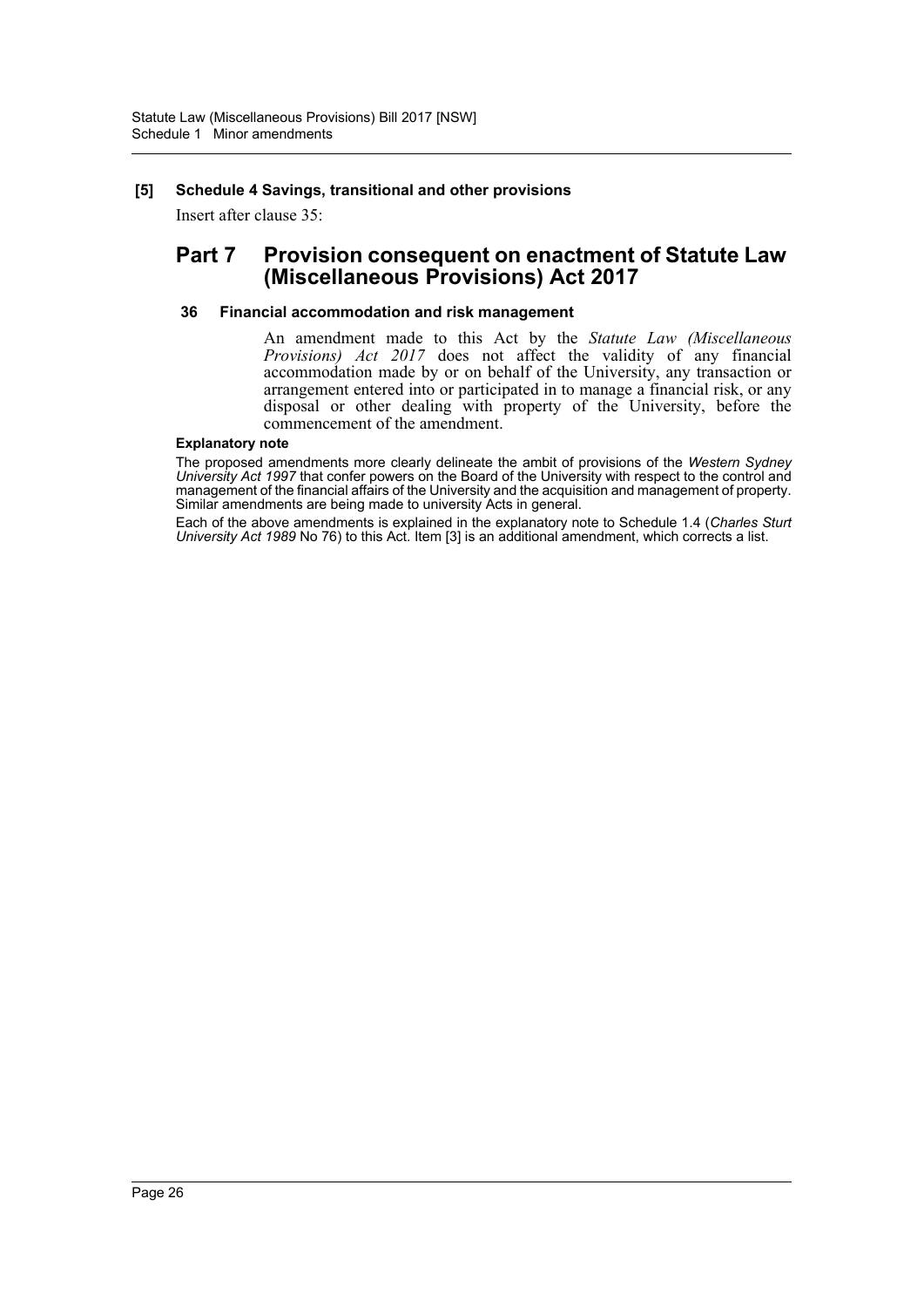## <span id="page-27-0"></span>**Schedule 2 Amendments by way of statute law revision**

## **2.1 Australia and New Zealand Banking Group Limited (NMRB) Act 1991 No 35**

### **Section 26 (1) and (2)**

Omit "Australian Securities Commission" wherever occurring.

Insert instead "Australian Securities and Investments Commission". **Explanatory note**

The proposed amendment updates references to a renamed Commonwealth agency.

## **2.2 Australian Jockey and Sydney Turf Clubs Merger Act 2010 No 93**

**Sections 4 (1) (definition of "racecourse"), 12 (1) (paragraph (c) of the definition of "transferable regulatory authorisations") and 40**

Omit "*Racing Administration Act 1998*" wherever occurring.

Insert instead "*Betting and Racing Act 1998*". **Explanatory note** The proposed amendment updates references to a renamed Act.

## **2.3 Biofuels (Registration) Order 2016**

#### **[1] Clause 3 (2)**

Insert at the end of clause 3:

(2) Notes included in this Order do not form part of this Order.

### **[2] Clause 4 (2)**

Omit "Schedule 1 of" wherever occurring. Insert instead "Schedule 1 to".

### **[3] Clause 4 (4)**

Renumber paragraph (g) as paragraph (f).

**Explanatory note**

Item [1] of the proposed amendments clarifies the status of notes. Item [2] corrects a reference. Item [3] corrects numbering.

## **2.4 Canberra Advance Bank Limited (Merger) Act 1992 No 17**

#### **Section 25**

Omit "Australian Securities Commission".

Insert instead "Australian Securities and Investments Commission".

**Explanatory note** The proposed amendment updates a reference to a renamed Commonwealth agency.

## **2.5 Cemeteries and Crematoria Act 2013 No 105**

#### **Section 54 (1)**

Insert "," after "fee". **Explanatory note** The proposed amendment inserts missing punctuation.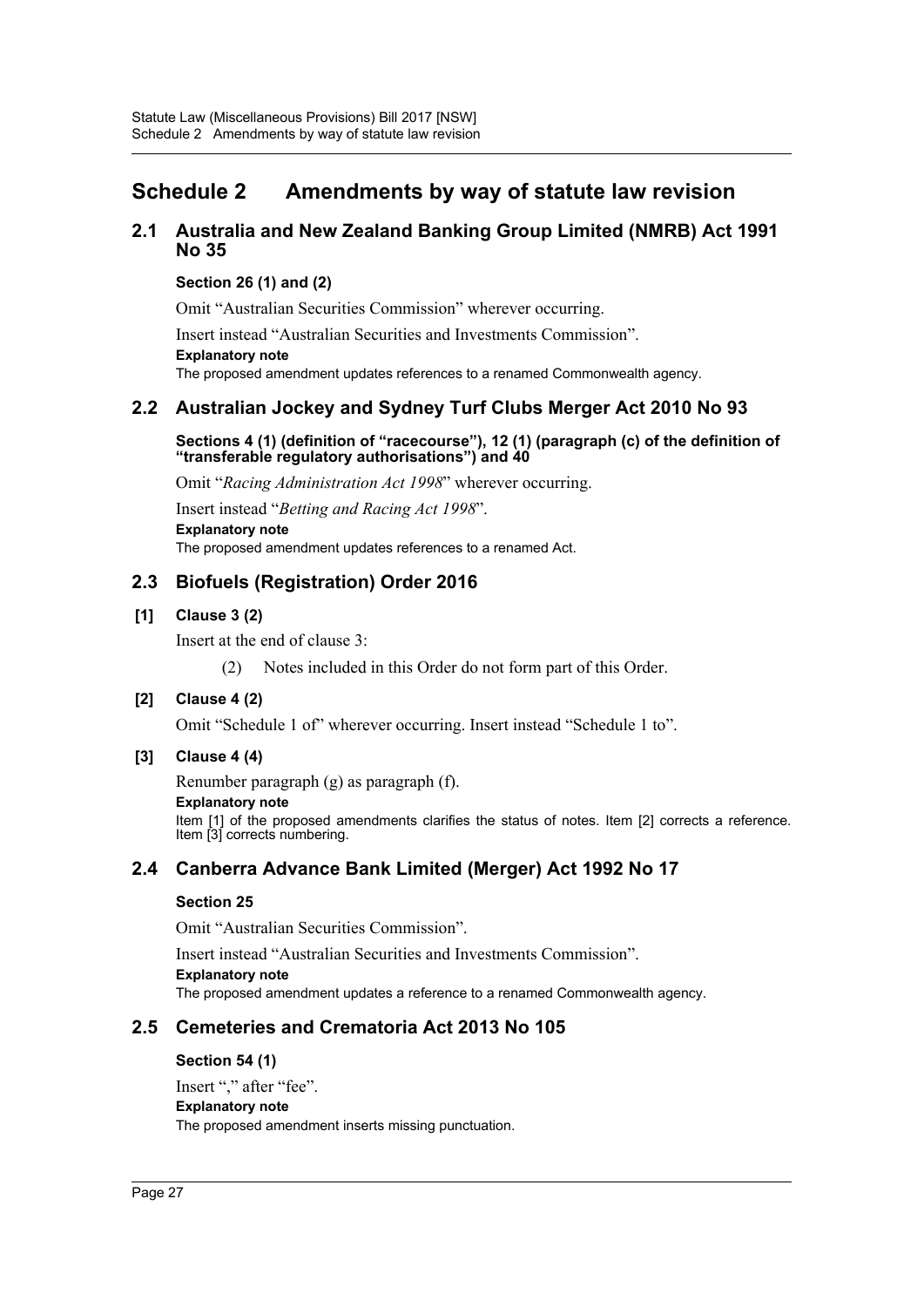## **2.6 Children (Criminal Proceedings) Act 1987 No 55**

#### **Section 48W (n)**

Omit "the the". Insert instead "the". **Explanatory note** The proposed amendment omits a duplicated word.

## **2.7 Duties Act 1997 No 123**

#### **[1] Sections 65 (9), 81 and 85 (1) (b)**

Insert "*(New Homes)*" after "*First Home Owner Grant*" wherever occurring.

#### **[2] Schedule 2**

Omit "Sydney Harbour Foreshore Authority". Insert instead "Place Management NSW". **Explanatory note**

Item [1] of the proposed amendments updates references to a renamed Act. Item [2] updates a reference to a renamed statutory body.

## **2.8 Election Funding, Expenditure and Disclosures Act 1981 No 78**

#### **[1] Schedule 1, clause 5 (2)**

Omit "25 cents". Insert instead "56 cents".

#### **[2] Schedule 1, clause 5 (2)**

Omit "0.01 cent" wherever occurring. Insert instead "\$0.01".

#### **Explanatory note**

Item [1] of the proposed amendments corrects a reference to an amount adjusted for inflation. Item [2] updates a reference to the rounding of an amount adjusted for inflation to reflect the practice of rounding off to a whole cent (rather than a fraction of a cent).

## **2.9 Electricity Network Assets (Authorised Transactions) Act 2015 No 5**

#### **Section 3, paragraph (b) of definition of "associated electricity network land"**

Omit "Government Property NSW". Insert instead "Property NSW".

#### **Explanatory note**

The proposed amendment updates a reference to a renamed statutory body.

## **2.10 Fair Trading Amendment (Commercial Agents) Act 2016 No 52**

### **Schedule 1 [1], proposed section 60E (4) (g)**

Insert "of" after "holder". **Explanatory note** The proposed amendment inserts a missing word.

## **2.11 Fines Act 1996 No 99**

#### **Section 117A (1) (a2) (i)**

Insert "*(New Homes)*" after "*First Home Owner Grant*". **Explanatory note** The proposed amendment updates a reference to a renamed Act.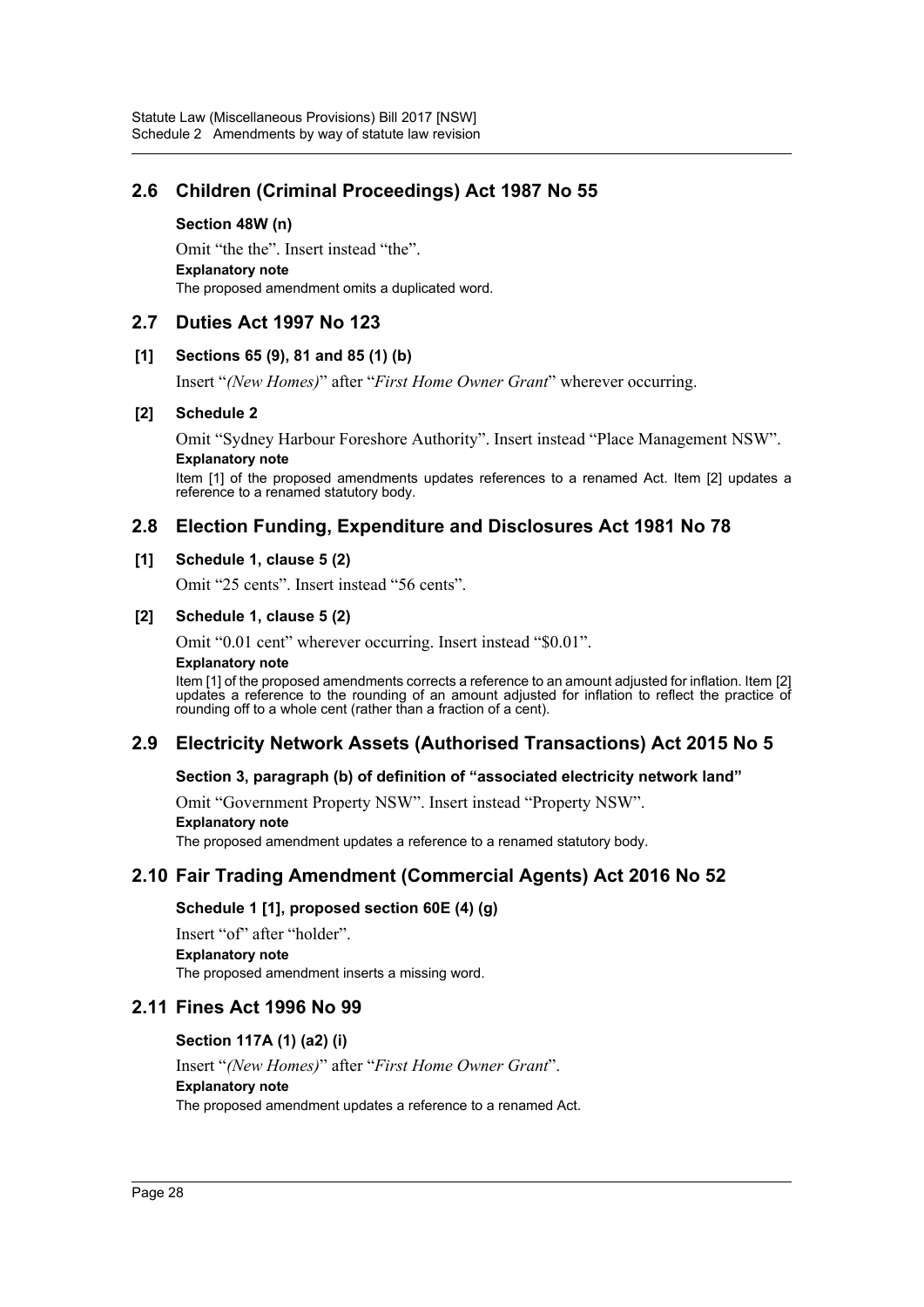## **2.12 Fire Brigades Act 1989 No 192**

#### **Section 44, definition of "State Revenue Commissioner"**

Omit "—means". Insert instead "means". **Explanatory note** The proposed amendment omits redundant punctuation.

## **2.13 Forbes Local Environmental Plan 2013**

#### **Clause 4.1AA**

Renumber clause 4.1AA (4) as clause 4.1AA (3A). **Explanatory note** The proposed amendment corrects numbering.

## **2.14 Gambling (Two-up) Act 1998 No 115**

#### **Section 7 (2)**

Omit "*Racing Administration Act 1998*". Insert instead "*Betting and Racing Act 1998*". **Explanatory note** The proposed amendment updates a reference to a renamed Act.

## **2.15 Gloucester Local Environmental Plan 2010**

#### **Land Use Table, Zone RU1, item 1**

Omit "eco tourism". Insert instead "eco-tourism". **Explanatory note** The proposed amendment corrects terminology.

## **2.16 Greater Taree Local Environmental Plan 2010**

#### **Schedule 5, item I249**

Omit "and Lot 16". Insert instead "; Lot 16". **Explanatory note** The proposed amendment corrects punctuation.

## **2.17 Hairdressers Act 2003 No 62**

**[1] Section 4 (2), paragraph (a) of definition of "authorised qualification"**

Omit "(WRH30100) Certificate". Insert instead "Certificate".

### **[2] Section 4 (2), definition of "registered training organisation"**

Omit "*Vocational Education and Training Act 2005*".

Insert instead "*National Vocational Education and Training Regulator Act 2011* of the Commonwealth".

#### **Explanatory note**

Item [1] of the proposed amendments removes a reference to an obsolete course code. Item [2] updates a reference to an Act.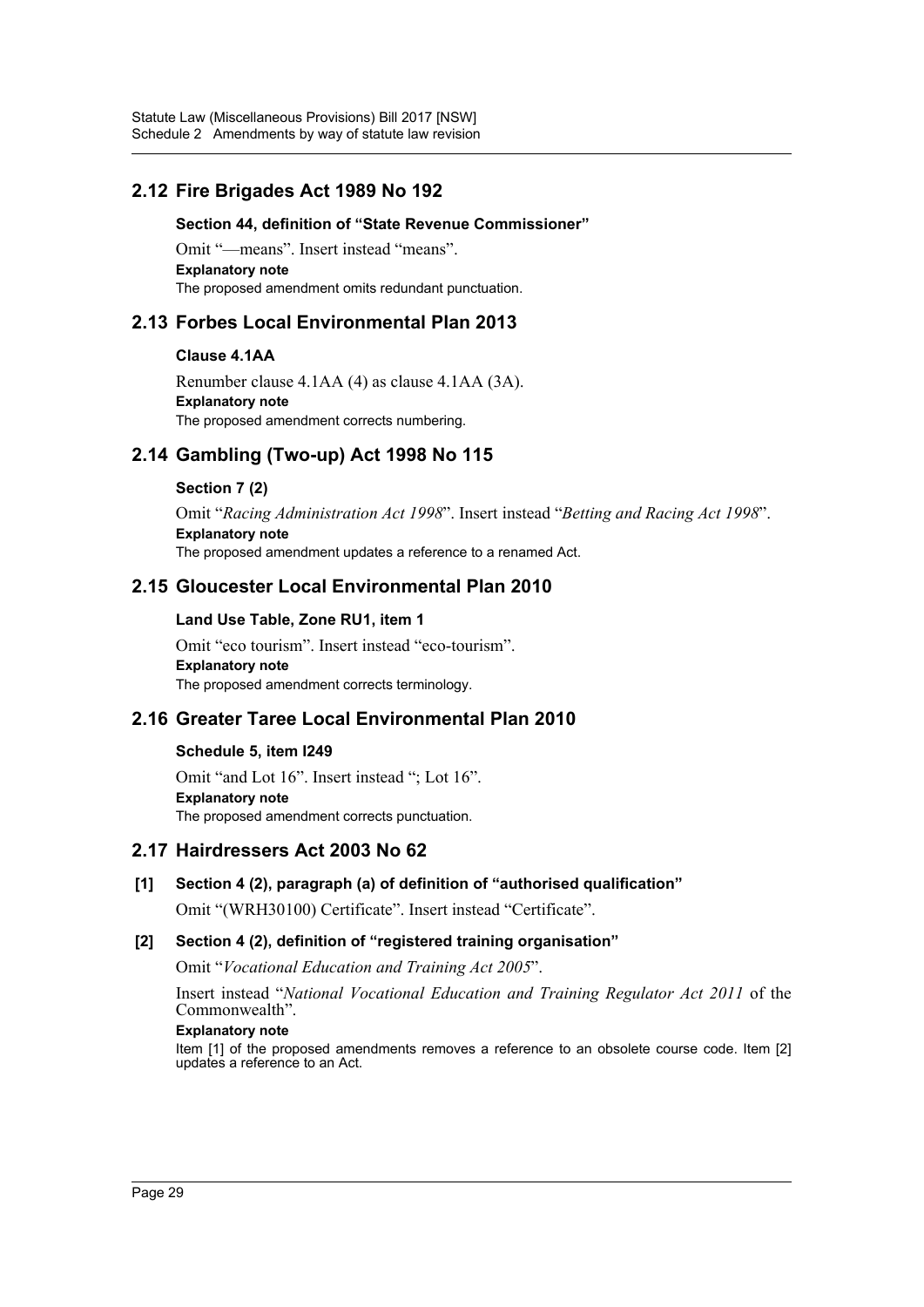## **2.18 Harness Racing Act 2009 No 20**

#### **Sections 3 (1) (definition of "harness racing meeting") and 19 (9) (definition of "racecourse licensed for harness racing")**

Omit "*Racing Administration Act 1998*" wherever occurring.

Insert instead "*Betting and Racing Act 1998*".

#### **Explanatory note**

The proposed amendment updates references to a renamed Act.

## **2.19 Hemp Industry Act 2008 No 58**

#### **Section 5**

Insert at the end of the section:

**Note.** See the *Narcotic Drugs Act 1967* of the Commonwealth for provisions relating to the regulation of the cultivation of cannabis (including low-THC hemp) for medicinal and related scientific purposes.

#### **Explanatory note**

The proposed amendment inserts a note referring to a Commonwealth Act that provides for the regulation of the cultivation of cannabis for medicinal and related scientific purposes.

## **2.20 Independent Commission Against Corruption Act 1988 No 35**

#### **Section 35 (4A)**

Omit "the the". Insert instead "the".

#### **Explanatory note**

The proposed amendment omits a duplicated word.

## **2.21 Lake Macquarie Local Environmental Plan 2014**

#### **Schedule 5, Part 1, item 41**

Omit "Almora Close 180". Insert instead "Almora Close, 180". **Explanatory note** The proposed amendment inserts missing punctuation.

## **2.22 Land Acquisition (Just Terms Compensation) Act 1991 No 22**

### **Section 4 (2) (b)**

Omit "*Public Works Act 1912*". Insert instead "*Public Works and Procurement Act 1912*". **Explanatory note** The proposed amendment updates a reference to a renamed Act.

### **2.23 Land Tax Management Act 1956 No 26**

### **[1] Section 10 (1) (b)**

Omit "*Marketing of Primary Products Act 1983*". Insert instead "*Rice Marketing Act 1983*".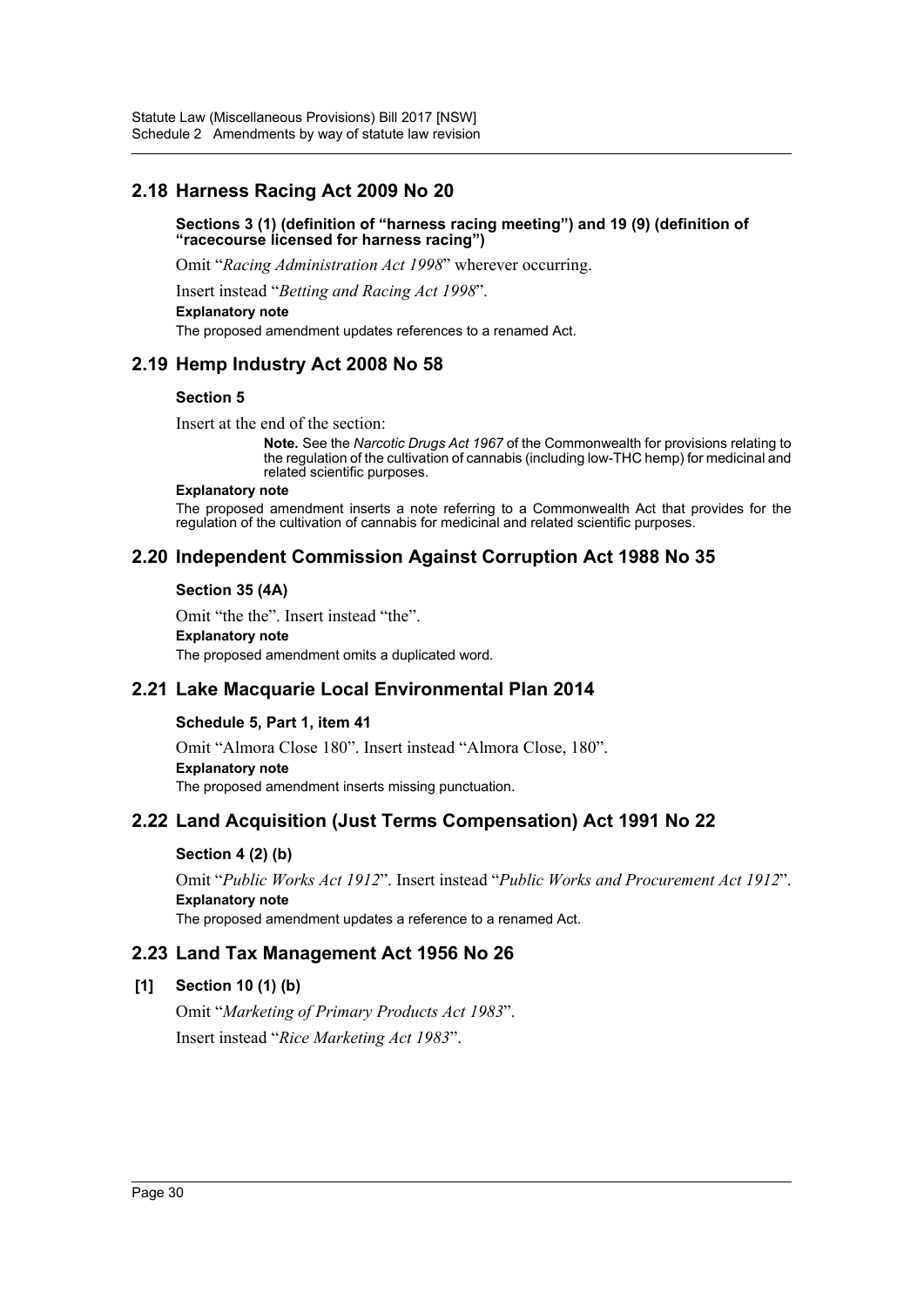#### **[2] Section 10CA Taxation of land owned by Place Management NSW**

Omit "the Sydney Harbour Foreshore Authority" wherever occurring in section 10CA (1).

Insert instead "Place Management NSW".

#### **Explanatory note**

Item [1] of the proposed amendments updates a reference to a renamed Act. Item [2] updates references to a renamed statutory body.

## **2.24 Liquor Act 2007 No 90**

#### **Section 36 (6) (a)**

Omit "*Racing Administration Act 1998*". Insert instead "*Betting and Racing Act 1998*". **Explanatory note**

The proposed amendment updates a reference to a renamed Act.

## **2.25 Liquor Regulation 2008**

#### **Clause 26 (2)**

Omit "with 20 kms". Insert instead "within 20 km". **Explanatory note** The proposed amendment corrects typographical errors.

### **2.26 Local Government Act 1993 No 30**

**Section 650A (2) (c)**

Omit "free". **Explanatory note** The proposed amendment removes a redundant word.

## **2.27 Local Government (General) Regulation 2005**

#### **Clause 419 (1) (b)**

Omit "clause 121 (3A)". Insert instead "clause 121 (3)". **Explanatory note** The proposed amendment corrects a cross-reference.

## **2.28 Mine Subsidence Compensation Act 1961 No 22**

### **Section 13 (1AB) and (1AC)**

Omit "*Public Works Act 1912*" wherever occurring. Insert instead "*Public Works and Procurement Act 1912*". **Explanatory note** The proposed amendment updates references to a renamed Act.

## **2.29 Nambucca Local Environmental Plan 2010**

#### **Land Use Table, Zone R5, item 2**

Omit "childcare". Insert instead "child care". **Explanatory note** The proposed amendment corrects terminology.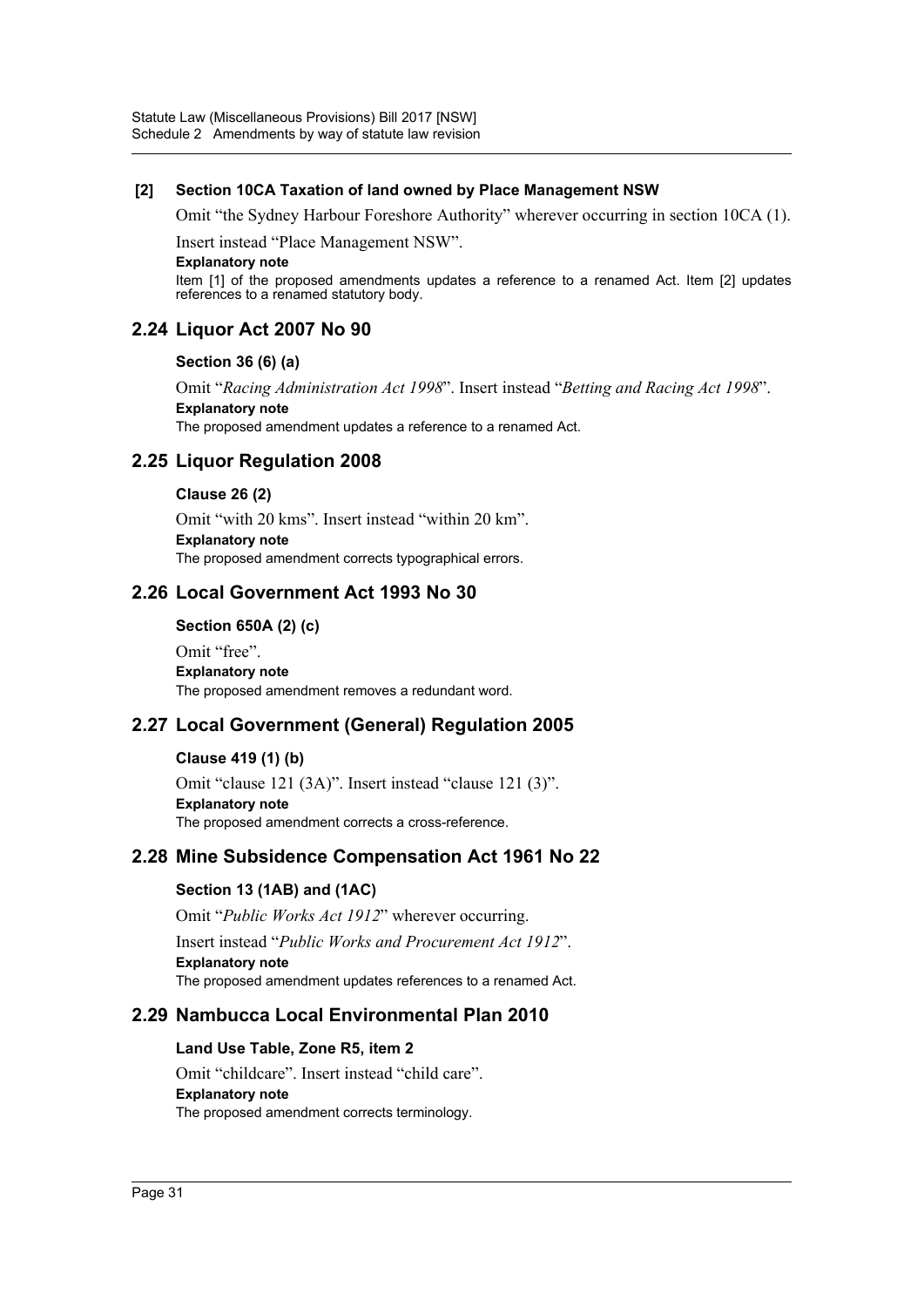## **2.30 National Disability Insurance Scheme (NSW Enabling) Act 2013 No 104**

#### **Schedule 2, clause 7 (1) and (2)**

Omit "transferor" wherever occurring. Insert instead "transferee". **Explanatory note** The proposed amendment corrects references.

## **2.31 Parliamentary Remuneration Act 1989 No 160**

### **Schedule 1**

Omit the following:

Chair of the General Purpose Standing Committee No 1 of the Legislative Council Chair of the General Purpose Standing Committee No 2 of the Legislative Council Chair of the General Purpose Standing Committee No 3 of the Legislative Council Chair of the General Purpose Standing Committee No 4 of the Legislative Council Chair of the General Purpose Standing Committee No 5 of the Legislative Council Chair of the General Purpose Standing Committee No 6 of the Legislative Council

Insert instead:

Chair of the Portfolio Committee No 1—Premier and Finance Chair of the Portfolio Committee No 2—Health and Community Services Chair of the Portfolio Committee No 3—Education Chair of the Portfolio Committee No 4—Legal Affairs Chair of the Portfolio Committee No 5—Industry and Transport Chair of the Portfolio Committee No 6—Planning and Environment

#### **Explanatory note**

The proposed amendment updates references to the titles of certain recognised office holders under the *Parliamentary Remuneration Act 1989* in line with a resolution of the Legislative Council to rename certain committees of the Council.

## **2.32 Photo Card Regulation 2014**

#### **Clause 3**

Insert at the end of the clause:

(2) Notes included in this Regulation do not form part of this Regulation.

### **Explanatory note**

The proposed amendment clarifies the status of notes.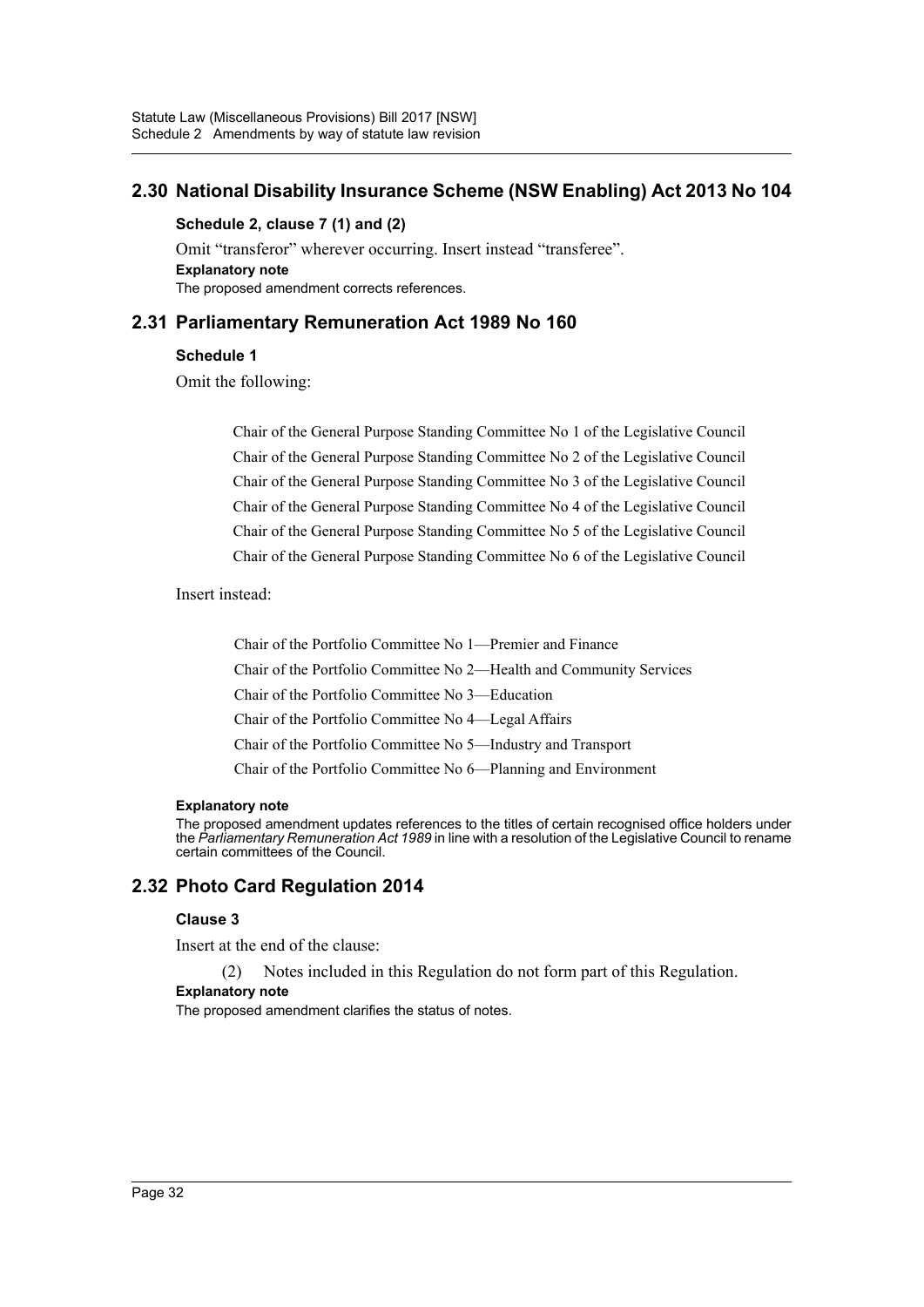## **2.33 Place Management NSW Act 1998 No 170**

## **Section 17 (2) and (3)**

Omit "*Public Works Act 1912*" wherever occurring.

Insert instead "*Public Works and Procurement Act 1912*".

**Explanatory note**

The proposed amendment updates references to a renamed Act.

## **2.34 Ports Assets (Authorised Transactions) Act 2012 No 101**

## **Section 3, paragraph (b) of definition of "associated port land"**

Omit "State Property Authority". Insert instead "Property NSW". **Explanatory note** The proposed amendment updates a reference to a renamed statutory body.

## **2.35 Protection of the Environment Operations Act 1997 No 156**

### **Dictionary, definition of "marine authority"**

Omit "the Maritime Authority of NSW". Insert instead "Roads and Maritime Services". **Explanatory note**

The proposed amendment updates a reference to a statutory body as a consequence of the *Transport Legislation Amendment Act 2011*.

## **2.36 Social and Affordable Housing NSW Fund Act 2016 No 51**

#### **Section 3**

Insert at the end of the section:

(2) Notes included in this Act do not form part of this Act.

**Explanatory note**

The proposed amendment clarifies the status of notes.

## **2.37 State Environmental Planning Policy (Infrastructure) 2007**

**[1] Clause 48B (2) (c)**

Insert "of" after "74E".

### **[2] Clause 78 (1), definition of "Interim Rail Link Corridor"**

Omit paragraphs (b) and (c).

- **[3] Clause 78 (1), definition of "rail corridors map"** Omit paragraph (b).
- **[4] Clause 113, definition of "ancillary facilities", paragraph (i)** Omit "anti climbing". Insert instead "anti-climbing".

### **[5] Clause 121 (3)**

Omit "as defined by". Insert instead "within the meaning of Schedule 1 to". **Explanatory note**

Item [1] of the proposed amendments inserts a missing word. Items [2] and [3] omit references relating to a proposed rail line, which have become redundant because the relevant rail line (the South West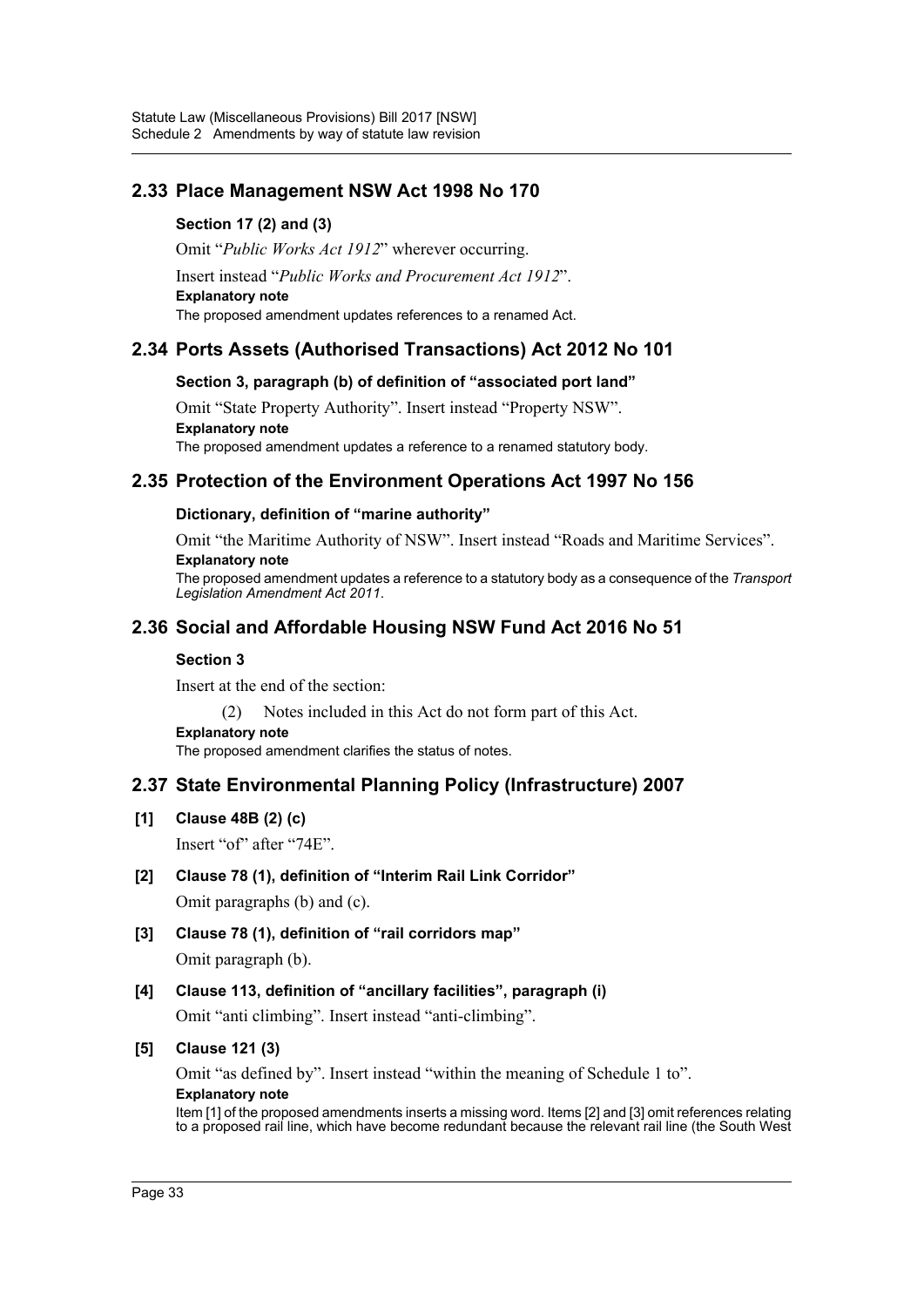Rail Link) has been constructed. Item [4] inserts a missing hyphen. Item [5] corrects a cross-reference.

#### **2.38 Superannuation (Axiom Funds Management Corporation) Act 1996 No 40**

#### **Section 4, definition of "SAA"**

Omit the definition. **Explanatory note** The proposed amendment omits a redundant definition.

### **2.39 Sutherland Shire Local Environmental Plan 2015**

#### **Clause 6.14 (5)**

Omit "childcare centre". Insert instead "child care centre". **Explanatory note** The proposed amendment corrects terminology.

### **2.40 Taxation Administration Act 1996 No 97**

#### **[1] Section 82 (b) (ii)**

Insert "*(New Homes)*" after "*First Home Owner Grant*".

#### **[2] Section 82 (k) (ii)**

Insert "Archives and" after "State".

#### **Explanatory note**

Item [1] of the proposed amendments updates a reference to a renamed Act. Item [2] updates a reference to a renamed statutory body.

### **2.41 Teacher Accreditation Regulation 2015**

#### **[1] Clause 17 (1) (a)**

Omit "President". Insert instead "Chief Executive Officer".

#### **[2] Clause 39 (4) (c)**

Omit "office". Insert instead "officer".

#### **Explanatory note**

Item [1] of the proposed amendments updates a reference to an office holder. Item [2] corrects a typographical error.

### **2.42 Thoroughbred Racing Act 1996 No 37**

#### **Section 14A (9) (definitions of "meeting for horse racing" and "racecourse licensed for horse racing")**

Omit "*Racing Administration Act 1998*" wherever occurring.

Insert instead "*Betting and Racing Act 1998*".

#### **Explanatory note**

The proposed amendment updates references to a renamed Act.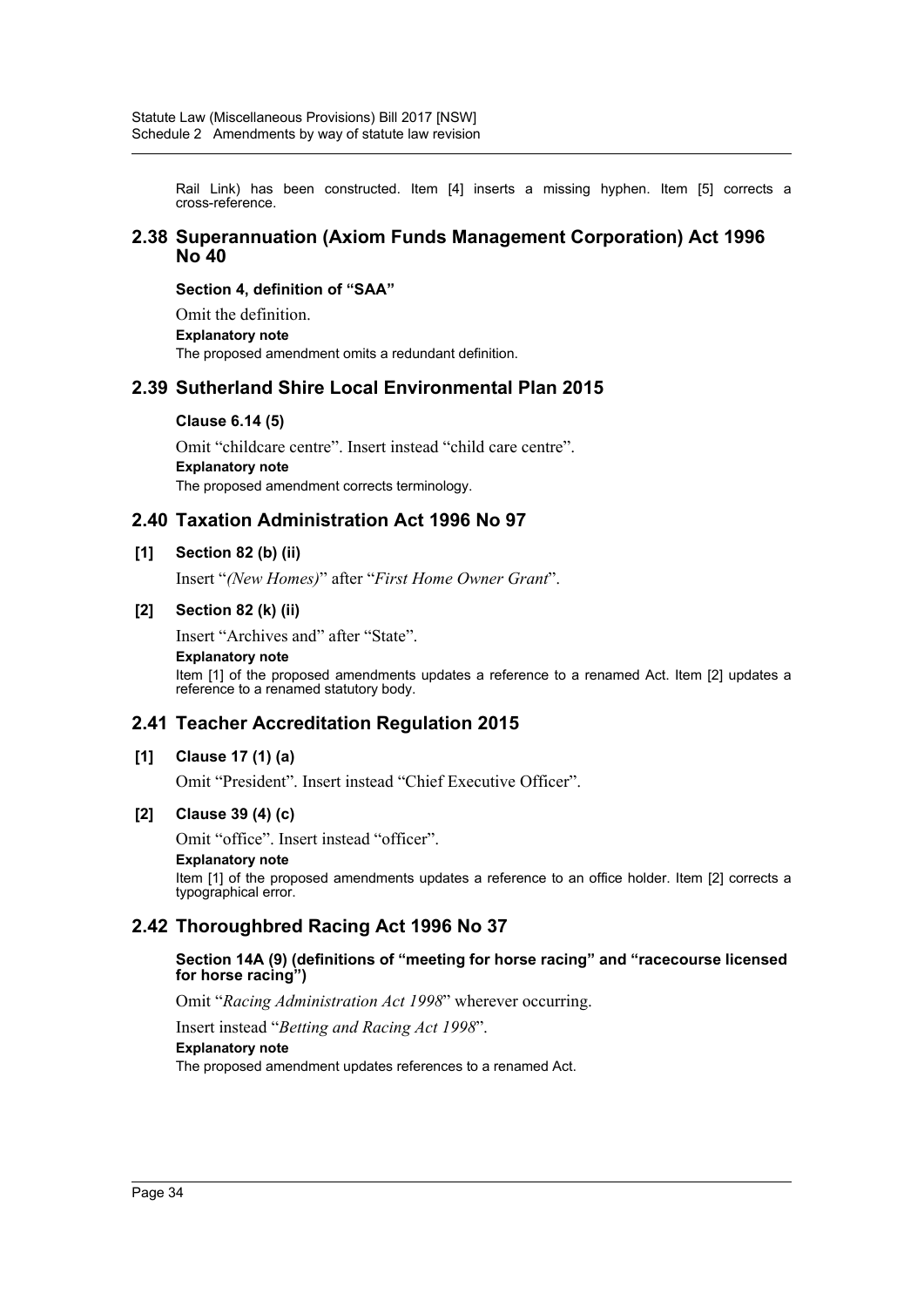## **2.43 Totalizator Act 1997 No 45**

**Sections 5 (1) (definitions of "authorised betting auditorium" and "racecourse"), 12 (1) (b), 13 (2) (b), 14 (1) (b) and 15 (1) (b) and clauses 11 (5) (c) and 21 of Schedule 2**

Omit "*Racing Administration Act 1998*" wherever occurring.

Insert instead "*Betting and Racing Act 1998*".

**Explanatory note** The proposed amendment updates references to a renamed Act.

## **2.44 Unlawful Gambling Act 1998 No 113**

### **Sections 9 (2) (b) and 49**

Omit "*Racing Administration Act 1998*" wherever occurring. Insert instead "*Betting and Racing Act 1998*". **Explanatory note** The proposed amendment updates references to a renamed Act.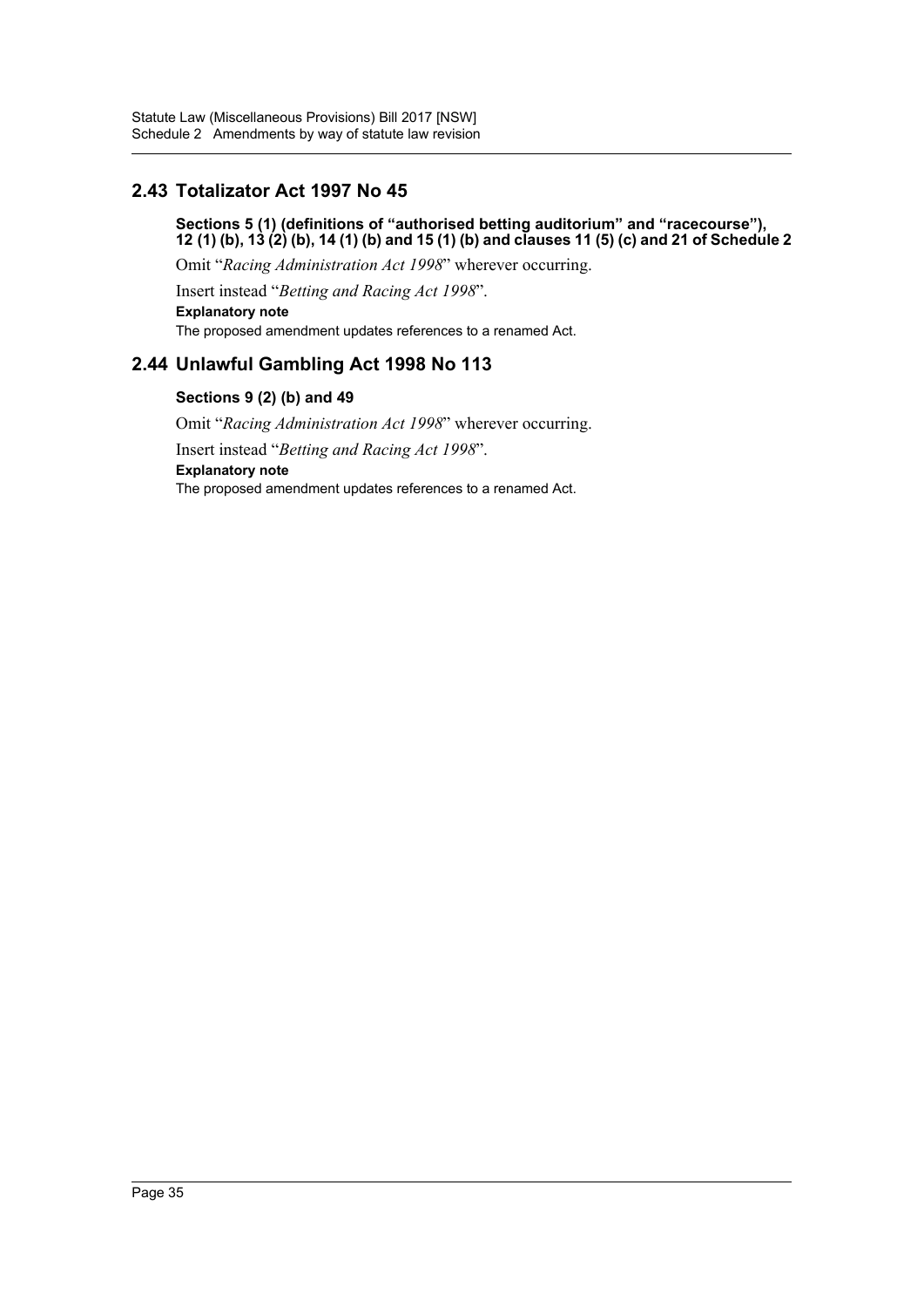# **Schedule 3 Amendments consequent on enactment of Fines Amendment (Electronic Penalty Notices) Act 2016**

#### **Explanatory note**

The proposed amendments in this Schedule update the provisions of various Acts providing for the issue of penalty notices consequent on the enactment of the *Fines Amendment (Electronic Penalty Notices) Act 2016*. That Act amended the *Fines Act 1996* to consolidate and standardise provisions relating to penalty notices, including by transferring to the *Fines Act 1996* the substance of provisions found in specific sections of other Acts providing for the issue of penalty notices. The proposed amendments remove provisions of those sections of certain other Acts that are now duplicated in the *Fines Act 1996* and consolidate and standardise the remaining provisions of those sections (which provide for matters such as who may issue penalty notices, the offences for which penalty notices may be issued and the amount of penalty payable).

# **3.1 Assisted Reproductive Technology Act 2007 No 69**

#### **Section 64**

Omit the section. Insert instead:

#### **64 Penalty notices**

- (1) An authorised officer may issue a penalty notice to a person if it appears to the officer that the person has committed a penalty notice offence.
- (2) A penalty notice offence is an offence against this Act or the regulations that is prescribed by the regulations as a penalty notice offence.
- (3) The *Fines Act 1996* applies to a penalty notice issued under this section. **Note.** The *Fines Act 1996* provides that, if a person issued with a penalty notice does not wish to have the matter determined by a court, the person may pay the amount specified in the notice and is not liable to any further proceedings for the alleged offence.
- (4) The amount payable under a penalty notice issued under this section is the amount prescribed for the alleged offence by the regulations (not exceeding the maximum amount of penalty that could be imposed for the offence by a court).
- (5) This section does not limit the operation of any other provision of, or made under, this or any other Act relating to proceedings that may be taken in respect of offences.
- (6) In this section, *authorised officer* means:
	- (a) an inspector, or
	- (b) a person who is declared by the regulations to be an authorised officer for the purposes of this section or who belongs to a class of persons so declared.

## **3.2 Associations Incorporation Act 2009 No 7**

### **Section 93**

Omit the section. Insert instead:

### **93 Penalty notices**

(1) An authorised officer may issue a penalty notice to a person if it appears to the officer that the person has committed a penalty notice offence.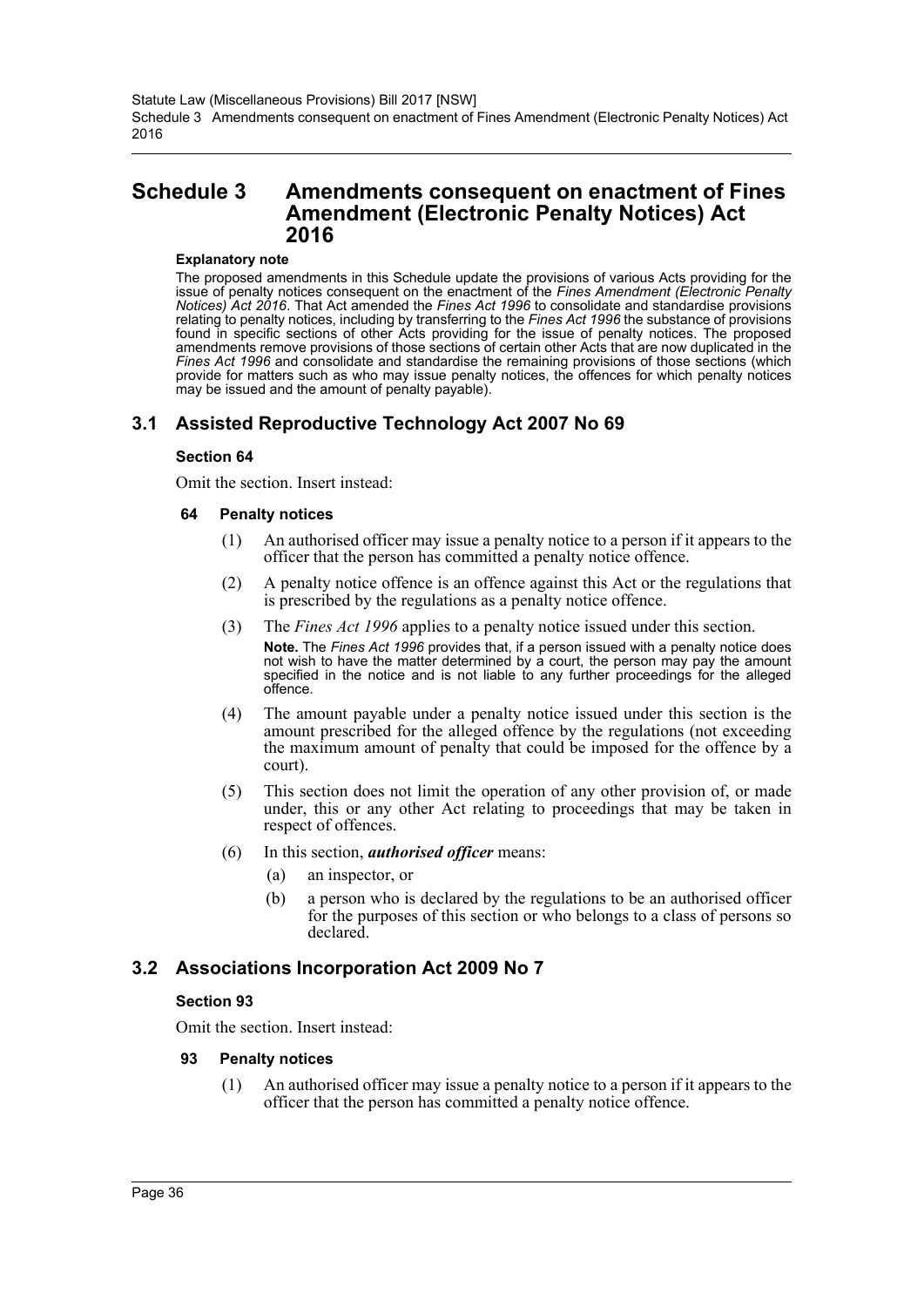- (2) A penalty notice offence is an offence against this Act or the regulations that is prescribed by the regulations as a penalty notice offence.
- (3) The *Fines Act 1996* applies to a penalty notice issued under this section. **Note.** The *Fines Act 1996* provides that, if a person issued with a penalty notice does not wish to have the matter determined by a court, the person may pay the amount specified in the notice and is not liable to any further proceedings for the alleged offence.
- (4) The amount payable under a penalty notice issued under this section is the amount prescribed for the alleged offence by the regulations (not exceeding the maximum amount of penalty that could be imposed for the offence by a court).
- (5) This section does not limit the operation of any other provision of, or made under, this or any other Act relating to proceedings that may be taken in respect of offences.

# **3.3 Barangaroo Delivery Authority Act 2009 No 2**

### **Section 45**

Omit the section. Insert instead:

### **45 Penalty notices**

- (1) An authorised officer may issue a penalty notice to a person if it appears to the officer that the person has committed a penalty notice offence.
- (2) A penalty notice offence is an offence against this Act or the regulations that is prescribed by the regulations as a penalty notice offence.
- (3) The *Fines Act 1996* applies to a penalty notice issued under this section. **Note.** The *Fines Act 1996* provides that, if a person issued with a penalty notice does not wish to have the matter determined by a court, the person may pay the amount specified in the notice and is not liable to any further proceedings for the alleged offence.
- (4) The amount payable under a penalty notice issued under this section is the amount prescribed for the alleged offence by the regulations (not exceeding the maximum amount of penalty that could be imposed for the offence by a court).
- (5) This section does not limit the operation of any other provision of, or made under, this or any other Act relating to proceedings that may be taken in respect of offences.
- (6) In this section, *authorised officer* means a person authorised in writing by the Authority as an authorised officer for the purposes of this section.

# **3.4 Biofuels Act 2007 No 23**

## **Section 29**

Omit the section. Insert instead:

- (1) An authorised officer may issue a penalty notice to a person if it appears to the officer that the person has committed a penalty notice offence.
- (2) A penalty notice offence is an offence against this Act or the regulations that is prescribed by the regulations as a penalty notice offence.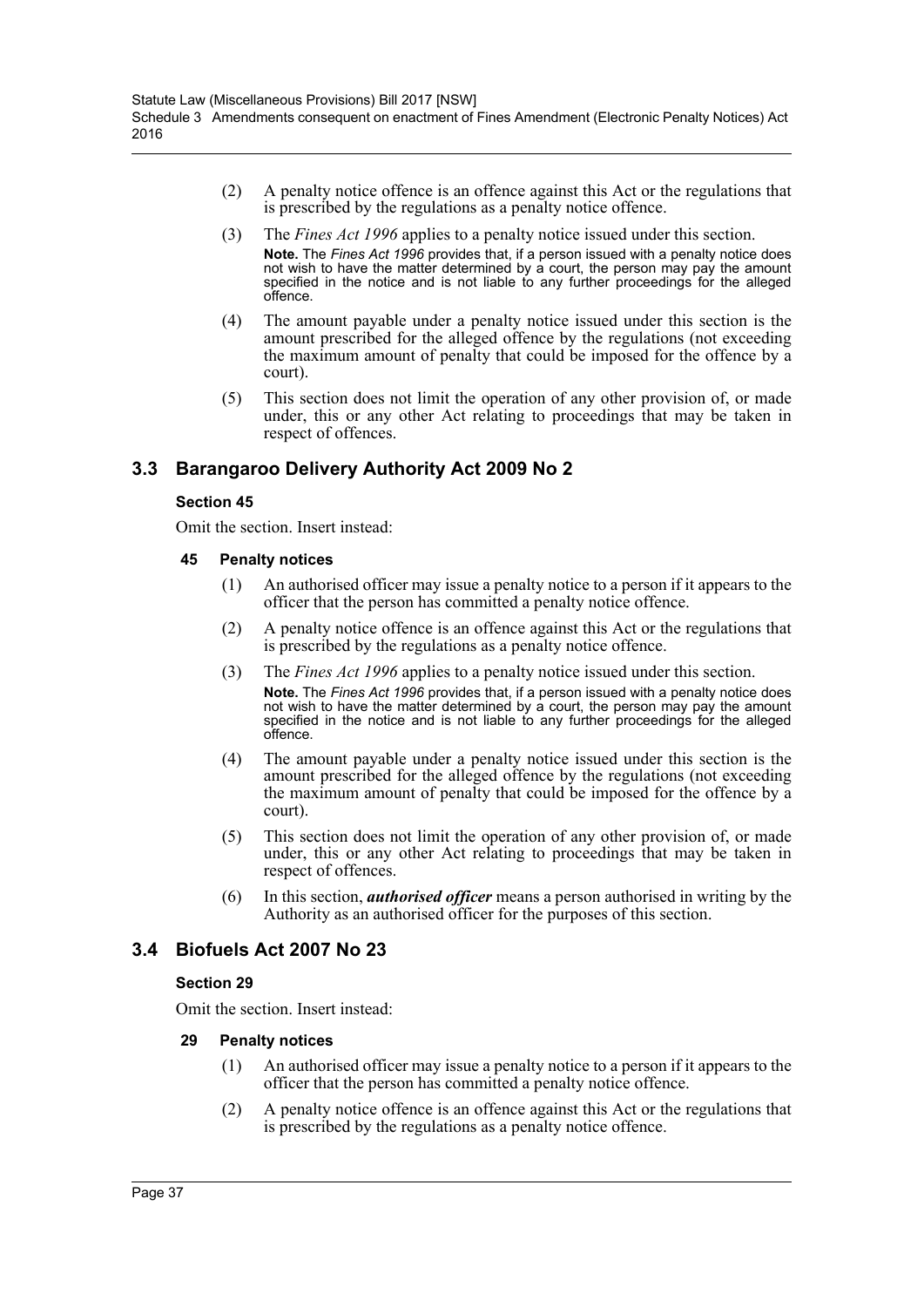- (3) The *Fines Act 1996* applies to a penalty notice issued under this section. **Note.** The *Fines Act 1996* provides that, if a person issued with a penalty notice does not wish to have the matter determined by a court, the person may pay the amount specified in the notice and is not liable to any further proceedings for the alleged offence.
- (4) The amount payable under a penalty notice issued under this section is the amount prescribed for the alleged offence by the regulations (not exceeding the maximum amount of penalty that could be imposed for the offence by a court).
- (5) This section does not limit the operation of any other provision of, or made under, this or any other Act relating to proceedings that may be taken in respect of offences.
- (6) In this section, *authorised officer* means a person employed in the Department who is authorised in writing by the Secretary as an authorised officer for the purposes of this section.

# **3.5 Biosecurity Act 2015 No 24**

### **[1] Section 303**

Omit the section. Insert instead:

### **303 Penalty notices**

- (1) An authorised officer may issue a penalty notice to a person if it appears to the officer that the person has committed a penalty notice offence.
- (2) A penalty notice offence is an offence against this Act or the regulations that is prescribed by the regulations as a penalty notice offence.
- (3) The *Fines Act 1996* applies to a penalty notice issued under this section. **Note.** The *Fines Act 1996* provides that, if a person issued with a penalty notice does not wish to have the matter determined by a court, the person may pay the amount specified in the notice and is not liable to any further proceedings for the alleged offence.
- (4) The amount payable under a penalty notice issued under this section is the amount prescribed for the alleged offence by the regulations (not exceeding the maximum amount of penalty that could be imposed for the offence by a court).
- (5) This section does not limit the operation of any other provision of, or made under, this or any other Act relating to proceedings that may be taken in respect of offences.

## **[2] Schedule 8 Amendment of other legislation**

Omit Schedule 8.16.

# **3.6 Boarding Houses Act 2012 No 74**

## **Section 98**

Omit the section. Insert instead:

### **98 Penalty notices**

(1) An authorised officer may issue a penalty notice to a person if it appears to the officer that the person has committed a penalty notice offence.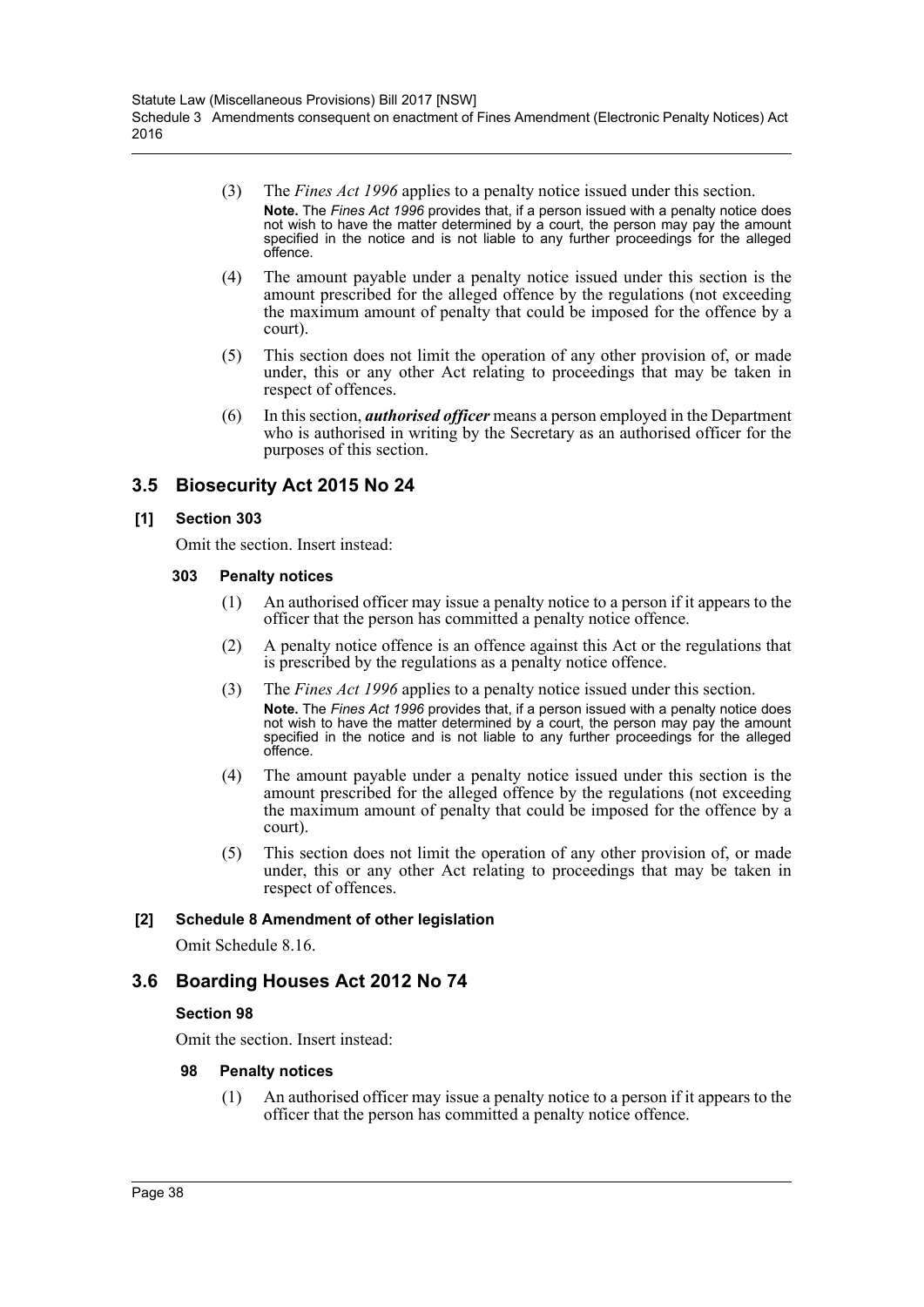- (2) A penalty notice offence is an offence against this Act or the regulations that is prescribed by the regulations as a penalty notice offence.
- (3) The *Fines Act 1996* applies to a penalty notice issued under this section. **Note.** The *Fines Act 1996* provides that, if a person issued with a penalty notice does not wish to have the matter determined by a court, the person may pay the amount specified in the notice and is not liable to any further proceedings for the alleged offence.
- (4) The amount payable under a penalty notice issued under this section is the amount prescribed for the alleged offence by the regulations (not exceeding the maximum amount of penalty that could be imposed for the offence by a court).
- (5) This section does not limit the operation of any other provision of, or made under, this or any other Act relating to proceedings that may be taken in respect of offences.
- (6) In this section, *authorised officer* means:
	- (a) a police officer, and
	- (b) in relation to an offence against a provision of Part 2 or regulations for that Part—a person who:
		- (i) is employed by a council or subject to its control or direction, and
		- (ii) is an authorised person (within the meaning of the *Local Government Act 1993*) for the purposes of section 679 (Penalty notices for certain offences) of that Act, and
	- (c) in relation to an offence against a provision of Part 4 or regulations for that Part—an enforcement officer within the meaning of that Part, and
	- (d) a person (or a person belonging to a class) prescribed by the regulations for the purposes of this paragraph.

# **3.7 Building Professionals Act 2005 No 115**

### **Section 92**

Omit the section. Insert instead:

- (1) An authorised officer may issue a penalty notice to a person if it appears to the officer that the person has committed a penalty notice offence.
- (2) A penalty notice offence is an offence against this Act or the regulations that is prescribed by the regulations as a penalty notice offence.
- (3) The *Fines Act 1996* applies to a penalty notice issued under this section. **Note.** The *Fines Act 1996* provides that, if a person issued with a penalty notice does not wish to have the matter determined by a court, the person may pay the amount specified in the notice and is not liable to any further proceedings for the alleged offence.
- (4) The amount payable under a penalty notice issued under this section is the amount prescribed for the alleged offence by the regulations (not exceeding the maximum amount of penalty that could be imposed for the offence by a court).
- (5) This section does not limit the operation of any other provision of, or made under, this or any other Act relating to proceedings that may be taken in respect of offences.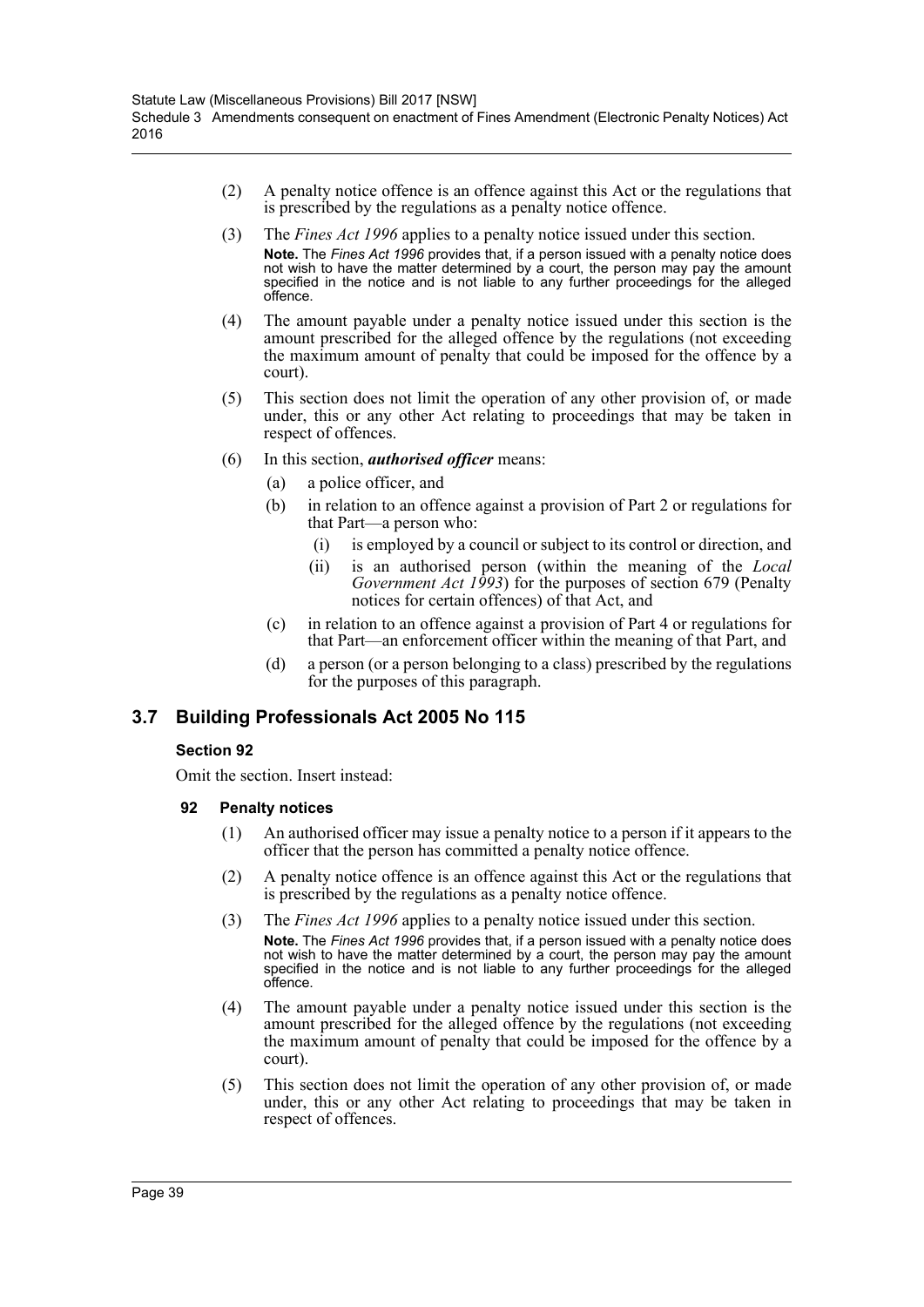(6) In this section, *authorised officer* means a person authorised in writing by the Board as an authorised officer for the purposes of this section.

## **3.8 Cemeteries and Crematoria Act 2013 No 105**

### **Section 111**

Omit the section. Insert instead:

#### **111 Penalty notices**

- (1) An authorised officer may issue a penalty notice to a person if it appears to the officer that the person has committed a penalty notice offence.
- (2) A penalty notice offence is an offence against this Act or the regulations that is prescribed by the regulations as a penalty notice offence.
- (3) The *Fines Act 1996* applies to a penalty notice issued under this section. **Note.** The *Fines Act 1996* provides that, if a person issued with a penalty notice does not wish to have the matter determined by a court, the person may pay the amount specified in the notice and is not liable to any further proceedings for the alleged offence.
- (4) The amount payable under a penalty notice issued under this section is the amount prescribed for the alleged offence by the regulations (not exceeding the maximum amount of penalty that could be imposed for the offence by a court).
- (5) This section does not limit the operation of any other provision of, or made under, this or any other Act relating to proceedings that may be taken in respect of offences.

## **3.9 Children and Young Persons (Care and Protection) Act 1998 No 157**

### **Section 259A**

Omit the section. Insert instead:

- (1) An authorised officer may issue a penalty notice to a person if it appears to the officer that the person has committed a penalty notice offence.
- (2) A penalty notice offence is an offence against this Act or the regulations that is prescribed by the regulations as a penalty notice offence.
- (3) The *Fines Act 1996* applies to a penalty notice issued under this section.
	- **Note.** The *Fines Act 1996* provides that, if a person issued with a penalty notice does not wish to have the matter determined by a court, the person may pay the amount specified in the notice and is not liable to any further proceedings for the alleged offence.
- (4) The amount payable under a penalty notice issued under this section is the amount prescribed for the alleged offence by the regulations (not exceeding the maximum amount of penalty that could be imposed for the offence by a court).
- (5) This section does not limit the operation of any other provision of, or made under, this or any other Act relating to proceedings that may be taken in respect of offences.
- (6) In this section, *authorised officer* means:
	- (a) a police officer, or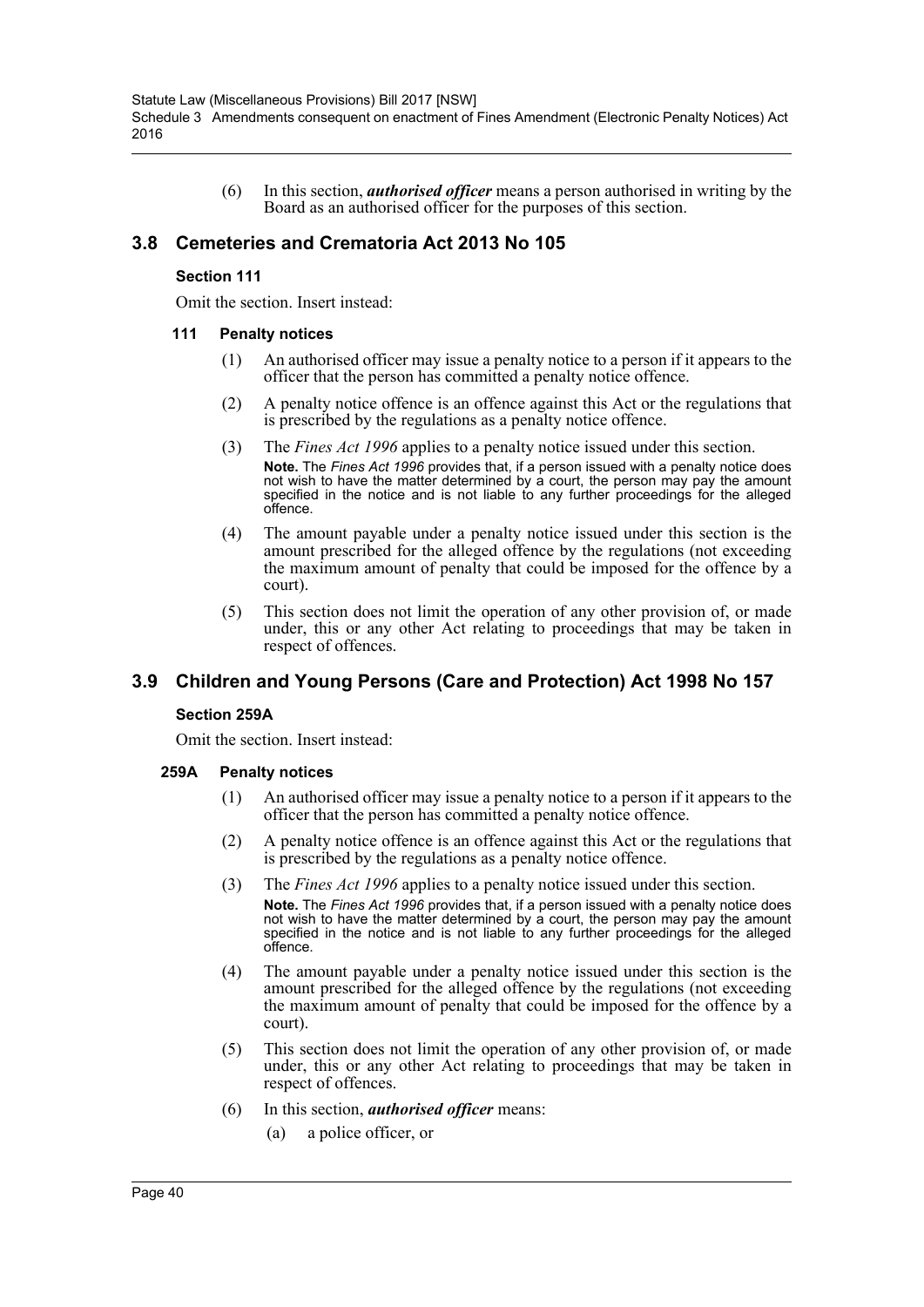- (b) a person employed in the Department who is authorised in writing by the Secretary as an authorised officer for the purposes of this section, or
- (c) a person employed in the Office of the Children's Guardian who is authorised in writing by the Children's Guardian as an authorised officer for the purposes of this section.

### **3.10 Classification (Publications, Films and Computer Games) Enforcement Act 1995 No 63**

### **Section 61A**

Omit the section. Insert instead:

### **61A Penalty notices**

- (1) An authorised officer may issue a penalty notice to a person if it appears to the officer that the person has committed a penalty notice offence.
- (2) A penalty notice offence is an offence against this Act or the regulations that is prescribed by the regulations as a penalty notice offence.
- (3) The *Fines Act 1996* applies to a penalty notice issued under this section. **Note.** The *Fines Act 1996* provides that, if a person issued with a penalty notice does not wish to have the matter determined by a court, the person may pay the amount specified in the notice and is not liable to any further proceedings for the alleged offence.
- (4) The amount payable under a penalty notice issued under this section is the amount prescribed for the alleged offence by the regulations (not exceeding the maximum amount of penalty that could be imposed for the offence by a court).
- (5) This section does not limit the operation of any other provision of, or made under, this or any other Act relating to proceedings that may be taken in respect of offences.
- (6) In this section:

*authorised officer* means, in relation to a particular offence, a person belonging to a class of persons specified in the regulations in relation to that offence.

# **3.11 Commercial Agents and Private Inquiry Agents Act 2004 No 70**

### **Section 28**

Omit the section. Insert instead:

- (1) An authorised inspector may issue a penalty notice to a person if it appears to the inspector that the person has committed a penalty notice offence.
- (2) A penalty notice offence is an offence against this Act or the regulations that is prescribed by the regulations as a penalty notice offence.
- (3) The *Fines Act 1996* applies to a penalty notice issued under this section. **Note.** The *Fines Act 1996* provides that, if a person issued with a penalty notice does not wish to have the matter determined by a court, the person may pay the amount specified in the notice and is not liable to any further proceedings for the alleged offence.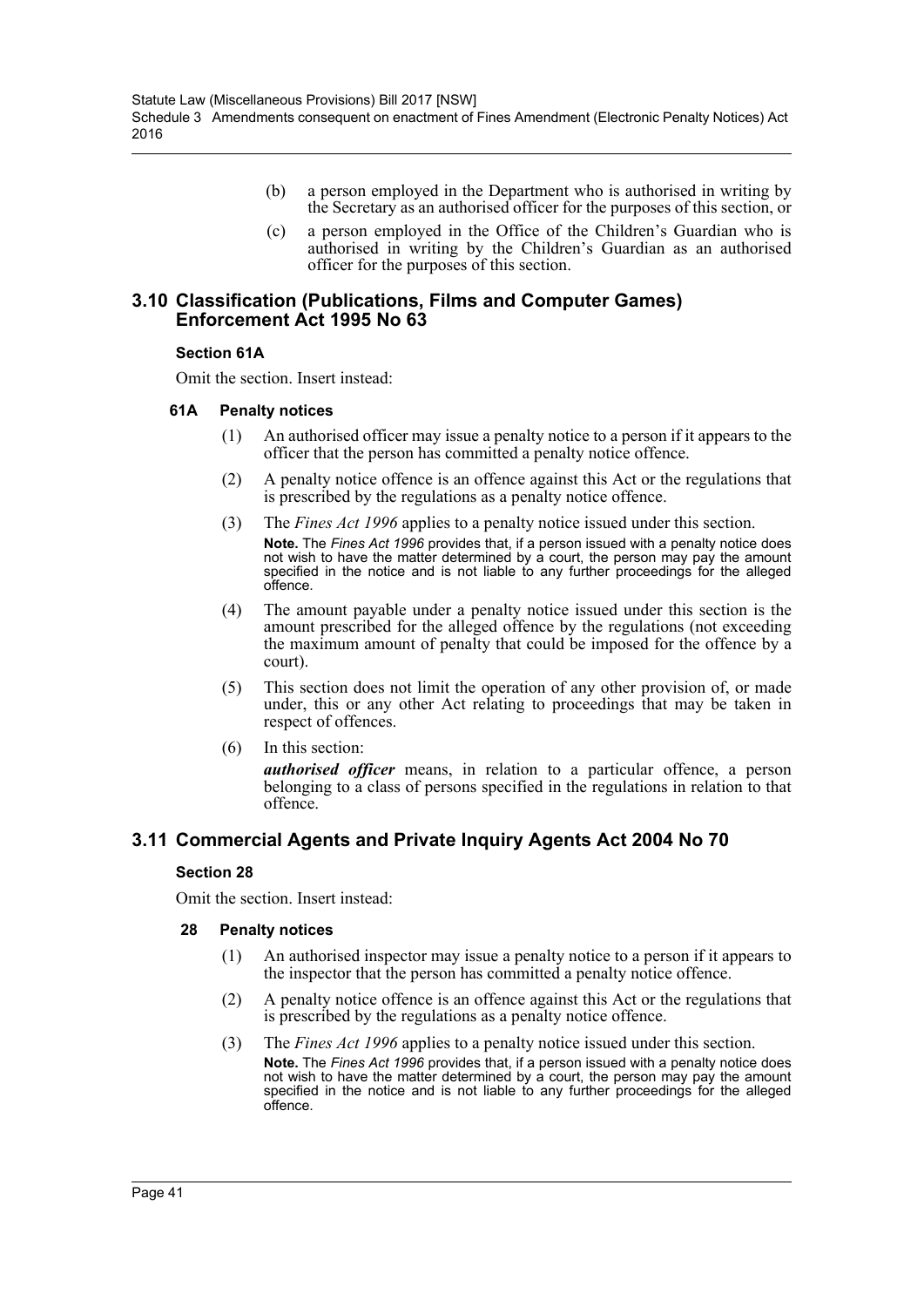- (4) The amount payable under a penalty notice issued under this section is the amount prescribed for the alleged offence by the regulations (not exceeding the maximum amount of penalty that could be imposed for the offence by a court).
- (5) This section does not limit the operation of any other provision of, or made under, this or any other Act relating to proceedings that may be taken in respect of offences.

# **3.12 Companion Animals Act 1998 No 87**

## **Section 92**

Omit the section. Insert instead:

### **92 Penalty notices**

- (1) An authorised officer may issue a penalty notice to a person if it appears to the officer that the person has committed a penalty notice offence.
- (2) A penalty notice offence is an offence against this Act or the regulations that is prescribed by the regulations as a penalty notice offence.
- (3) The *Fines Act 1996* applies to a penalty notice issued under this section. **Note.** The *Fines Act 1996* provides that, if a person issued with a penalty notice does not wish to have the matter determined by a court, the person may pay the amount specified in the notice and is not liable to any further proceedings for the alleged offence.
- (4) The amount payable under a penalty notice issued under this section is the amount prescribed for the alleged offence by the regulations (not exceeding the maximum amount of penalty that could be imposed for the offence by a court).
- (5) This section does not limit the operation of any other provision of, or made under, this or any other Act relating to proceedings that may be taken in respect of offences.

# **3.13 Conveyancers Licensing Act 2003 No 3**

### **Section 158**

Omit the section. Insert instead:

- (1) An authorised officer may issue a penalty notice to a person if it appears to the officer that the person has committed a penalty notice offence.
- (2) A penalty notice offence is an offence against this Act or the regulations that is prescribed by the regulations as a penalty notice offence.
- (3) The *Fines Act 1996* applies to a penalty notice issued under this section. **Note.** The *Fines Act 1996* provides that, if a person issued with a penalty notice does not wish to have the matter determined by a court, the person may pay the amount specified in the notice and is not liable to any further proceedings for the alleged offence.
- (4) The amount payable under a penalty notice issued under this section is the amount prescribed for the alleged offence by the regulations (not exceeding the maximum amount of penalty that could be imposed for the offence by a court).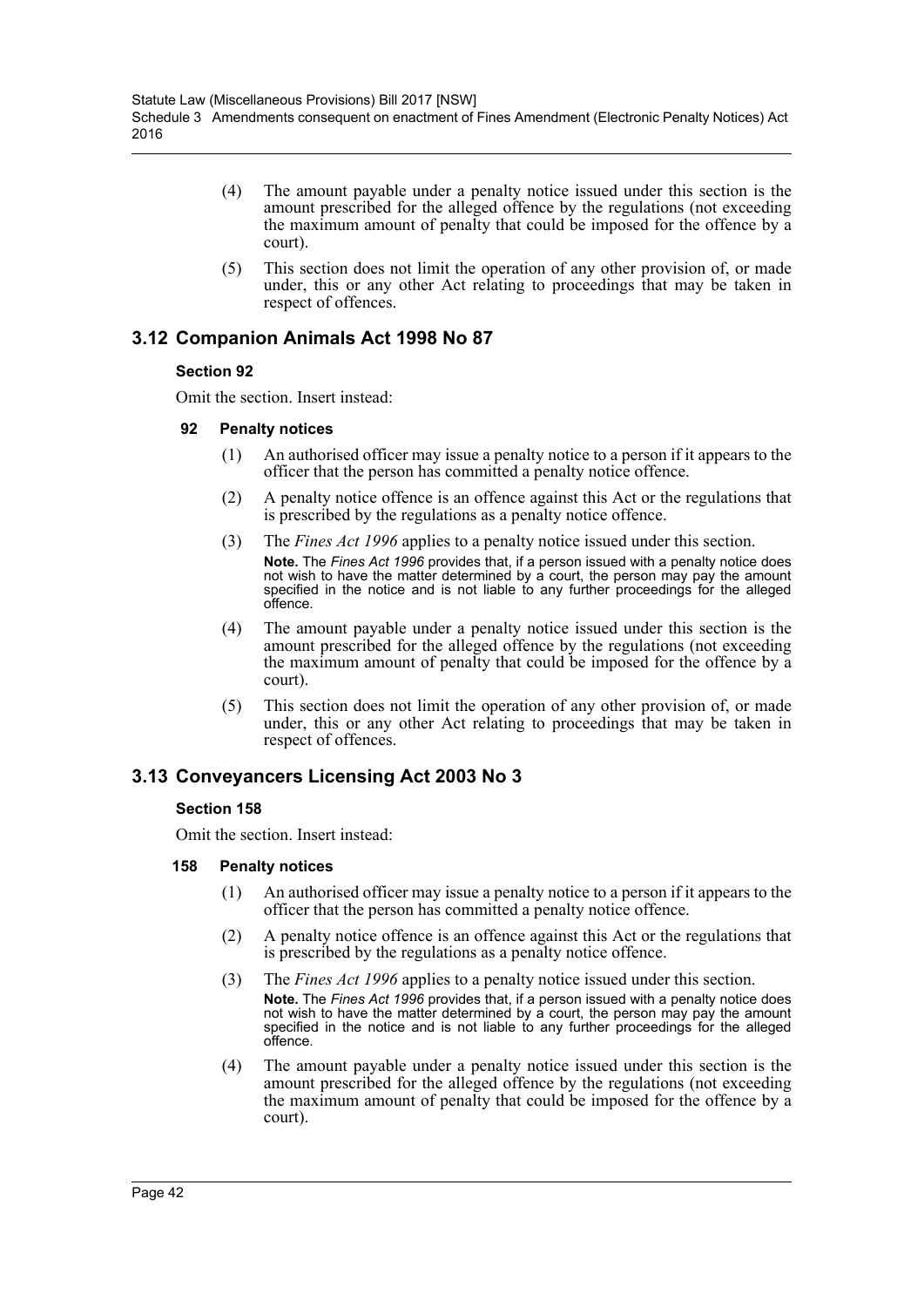- (5) This section does not limit the operation of any other provision of, or made under, this or any other Act relating to proceedings that may be taken in respect of offences.
- (6) In this section, *authorised officer* means a person authorised in writing by the Secretary as an authorised officer for the purposes of this section.

# **3.14 Court Security Act 2005 No 1**

### **Section 29**

Omit the section. Insert instead:

### **29 Penalty notices**

- (1) A security officer may issue a penalty notice to a person if it appears to the officer that the person has committed a penalty notice offence.
- (2) A penalty notice offence is an offence against this Act or the regulations that is prescribed by the regulations as a penalty notice offence.
- (3) The *Fines Act 1996* applies to a penalty notice issued under this section. **Note.** The *Fines Act 1996* provides that, if a person issued with a penalty notice does not wish to have the matter determined by a court, the person may pay the amount specified in the notice and is not liable to any further proceedings for the alleged offence.
- (4) The amount payable under a penalty notice issued under this section is the amount prescribed for the alleged offence by the regulations (not exceeding the maximum amount of penalty that could be imposed for the offence by a court).
- (5) This section does not limit the operation of any other provision of, or made under, this or any other Act relating to proceedings that may be taken in respect of offences.

# **3.15 Dams Safety Act 2015 No 26**

### **Section 46**

Omit the section. Insert instead:

- (1) An authorised officer may issue a penalty notice to a person if it appears to the officer that the person has committed a penalty notice offence.
- (2) A penalty notice offence is an offence against this Act or the regulations that is prescribed by the regulations as a penalty notice offence.
- (3) The *Fines Act 1996* applies to a penalty notice issued under this section. **Note.** The *Fines Act 1996* provides that, if a person issued with a penalty notice does not wish to have the matter determined by a court, the person may pay the amount specified in the notice and is not liable to any further proceedings for the alleged offence.
- (4) The amount payable under a penalty notice issued under this section is the amount prescribed for the alleged offence by the regulations (not exceeding the maximum amount of penalty that could be imposed for the offence by a court).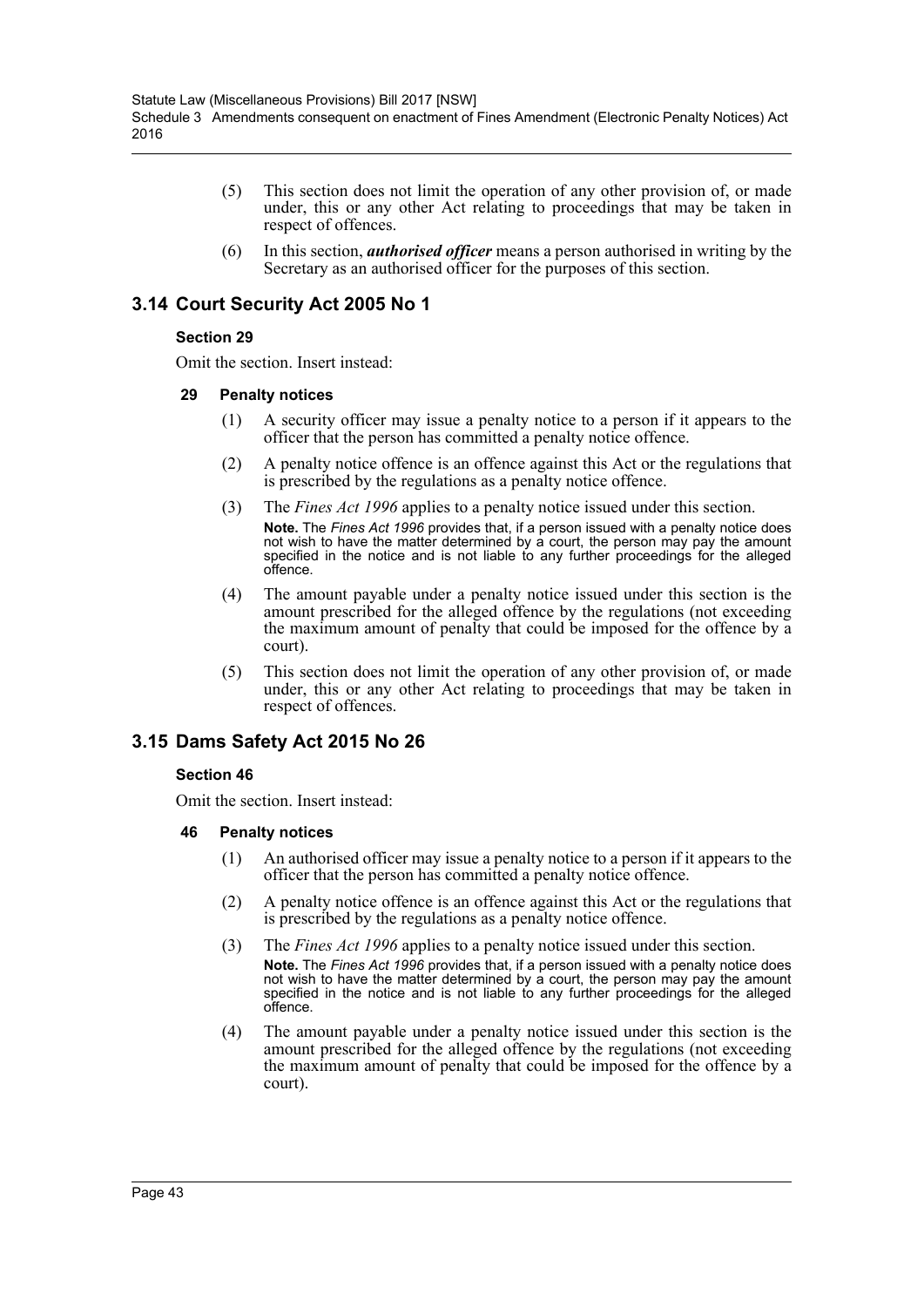(5) This section does not limit the operation of any other provision of, or made under, this or any other Act relating to proceedings that may be taken in respect of offences.

# **3.16 Dangerous Goods (Road and Rail Transport) Act 2008 No 95**

#### **Section 48**

Omit the section. Insert instead:

#### **48 Penalty notices**

- (1) An authorised officer may issue a penalty notice to a person if it appears to the officer that the person has committed a penalty notice offence.
- (2) A penalty notice offence is an offence against this Act or the regulations that is prescribed by the regulations as a penalty notice offence.
- (3) The *Fines Act 1996* applies to a penalty notice issued under this section. **Note.** The *Fines Act 1996* provides that, if a person issued with a penalty notice does not wish to have the matter determined by a court, the person may pay the amount specified in the notice and is not liable to any further proceedings for the alleged offence.
- (4) The amount payable under a penalty notice issued under this section is the amount prescribed for the alleged offence by the regulations (not exceeding the maximum amount of penalty that could be imposed for the offence by a court).
- (5) This section does not limit the operation of any other provision of, or made under, this or any other Act relating to proceedings that may be taken in respect of offences.

# **3.17 Election Funding, Expenditure and Disclosures Act 1981 No 78**

### **Section 111A**

Omit the section. Insert instead:

- (1) An authorised officer may issue a penalty notice to a person if it appears to the officer that the person has committed a penalty notice offence.
- (2) A penalty notice offence is an offence against this Act or the regulations that is prescribed by the regulations as a penalty notice offence.
- (3) The *Fines Act 1996* applies to a penalty notice issued under this section. **Note.** The *Fines Act 1996* provides that, if a person issued with a penalty notice does not wish to have the matter determined by a court, the person may pay the amount specified in the notice and is not liable to any further proceedings for the alleged offence.
- (4) The amount payable under a penalty notice issued under this section is the amount prescribed for the alleged offence by the regulations (not exceeding the maximum amount of penalty that could be imposed for the offence by a court).
- (5) This section does not limit the operation of any other provision of, or made under, this or any other Act relating to proceedings that may be taken in respect of offences.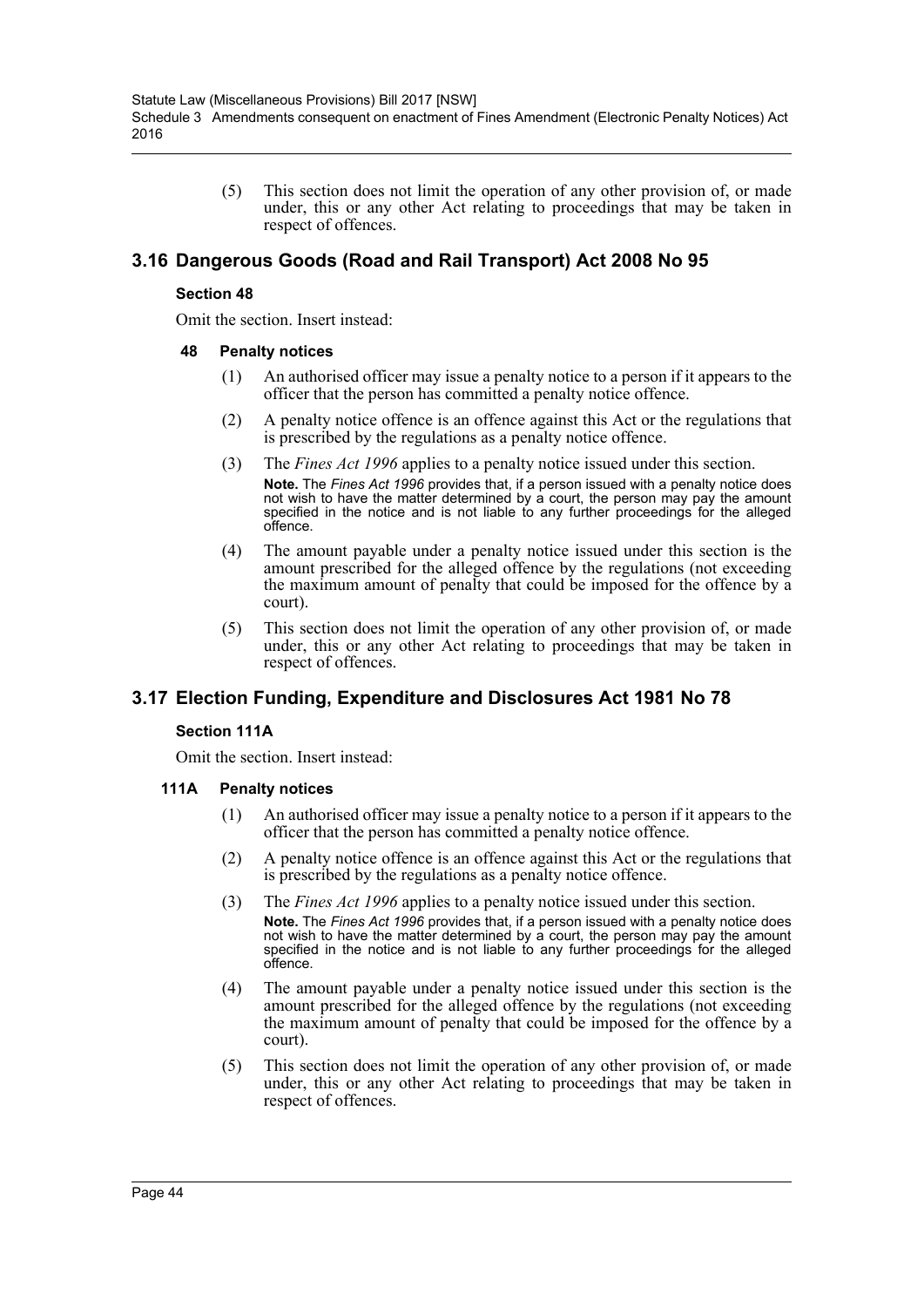(6) In this section, *authorised officer* means an inspector within the meaning of section 110.

# **3.18 Electricity Supply Act 1995 No 94**

### **Section 187**

Omit the section. Insert instead:

### **187 Penalty notices**

- (1) An enforcement officer may issue a penalty notice to a person if it appears to the officer that the person has committed a penalty notice offence.
- (2) A penalty notice offence is an offence against this Act or the regulations that is prescribed by the regulations as a penalty notice offence.
- (3) The *Fines Act 1996* applies to a penalty notice issued under this section. **Note.** The *Fines Act 1996* provides that, if a person issued with a penalty notice does not wish to have the matter determined by a court, the person may pay the amount specified in the notice and is not liable to any further proceedings for the alleged offence.
- (4) The amount payable under a penalty notice issued under this section is the amount prescribed for the alleged offence by the regulations (not exceeding the maximum amount of penalty that could be imposed for the offence by a court).
- (5) This section does not limit the operation of any other provision of, or made under, this or any other Act relating to proceedings that may be taken in respect of offences.
- (6) In this section, *enforcement officer* means:
	- (a) a police officer, or
	- (b) a person employed in a government sector agency (within the meaning of the *Government Sector Employment Act 2013*) who is authorised in writing by the Minister to act as an enforcement officer for the purposes of this section.

## **3.19 Energy and Utilities Administration Act 1987 No 103**

### **Section 46A**

Omit the section. Insert instead:

- (1) An authorised officer may issue a penalty notice to a person if it appears to the officer that the person has committed a penalty notice offence.
- (2) A penalty notice offence is an offence against this Act or the regulations that is prescribed by the regulations as a penalty notice offence.
- (3) The *Fines Act 1996* applies to a penalty notice issued under this section. **Note.** The *Fines Act 1996* provides that, if a person issued with a penalty notice does note. The Fires Act 1999 provided that, it is person these them may pay the amount not wish to have the matter determined by a court, the person may pay the alleged specified in the notice and is not liable to any further proceedings for the alleged offence.
- (4) The amount payable under a penalty notice issued under this section is the amount prescribed for the alleged offence by the regulations (not exceeding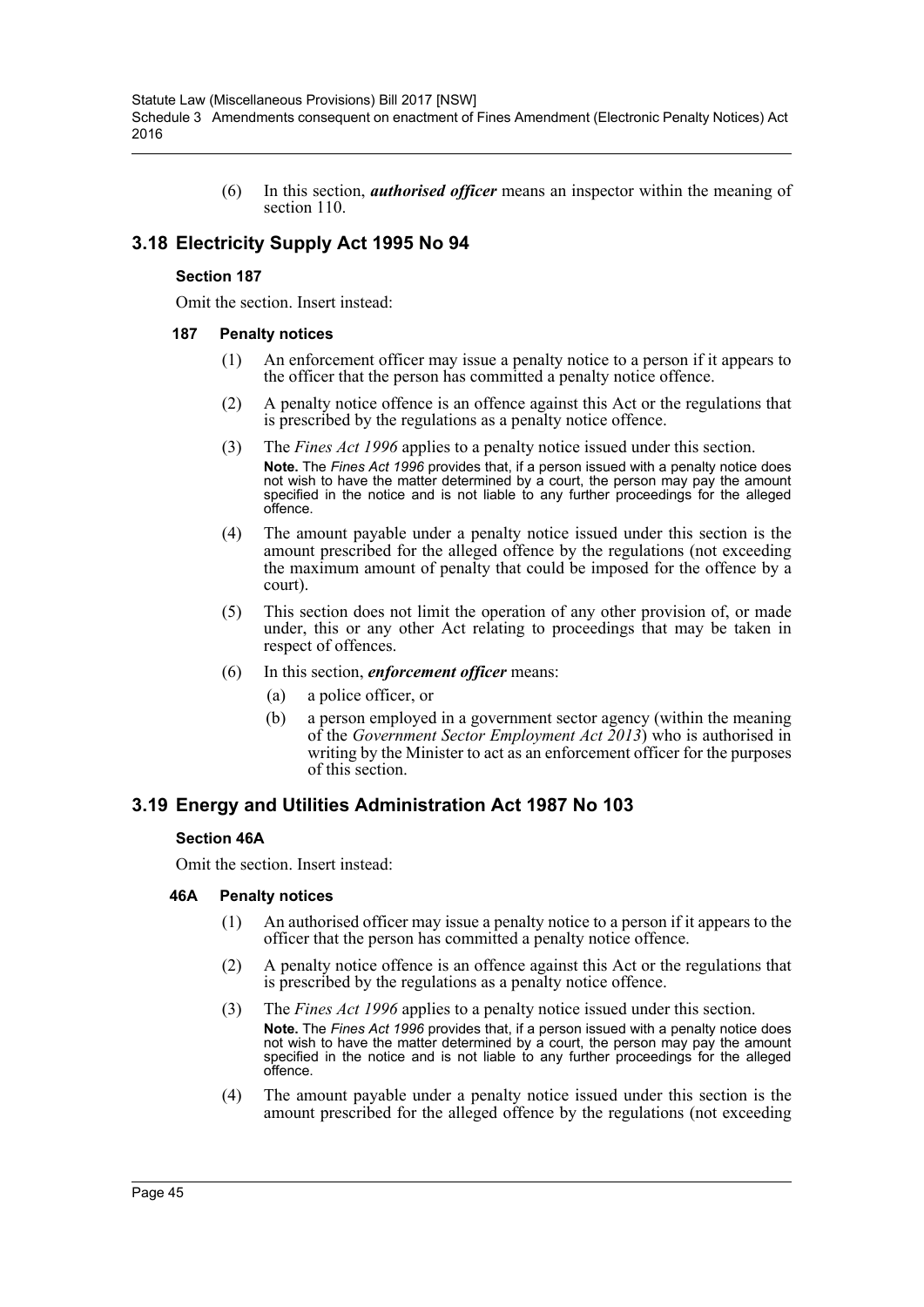the maximum amount of penalty that could be imposed for the offence by a court).

- (5) This section does not limit the operation of any other provision of, or made under, this or any other Act relating to proceedings that may be taken in respect of offences.
- (6) In this section, *authorised officer* means a person authorised in writing by the Corporation or the Secretary as an authorised officer for the purposes of this section.

# **3.20 Entertainment Industry Act 2013 No 73**

### **Section 35**

Omit the section. Insert instead:

### **35 Penalty notices**

- (1) An authorised officer may issue a penalty notice to a person if it appears to the officer that the person has committed a penalty notice offence.
- (2) A penalty notice offence is an offence against this Act or the regulations that is prescribed by the regulations as a penalty notice offence.
- (3) The *Fines Act 1996* applies to a penalty notice issued under this section. **Note.** The *Fines Act 1996* provides that, if a person issued with a penalty notice does not wish to have the matter determined by a court, the person may pay the amount specified in the notice and is not liable to any further proceedings for the alleged offence.
- (4) The amount payable under a penalty notice issued under this section is the amount prescribed for the alleged offence by the regulations (not exceeding the maximum amount of penalty that could be imposed for the offence by a court).
- (5) This section does not limit the operation of any other provision of, or made under, this or any other Act relating to proceedings that may be taken in respect of offences.

# **3.21 Exhibited Animals Protection Act 1986 No 123**

### **Section 46A**

Omit the section. Insert instead:

- (1) An authorised officer may issue a penalty notice to a person if it appears to the officer that the person has committed a penalty notice offence.
- (2) A penalty notice offence is an offence against this Act or the regulations that is prescribed by the regulations as a penalty notice offence.
- (3) The *Fines Act 1996* applies to a penalty notice issued under this section. **Note.** The *Fines Act 1996* provides that, if a person issued with a penalty notice does not wish to have the matter determined by a court, the person may pay the amount specified in the notice and is not liable to any further proceedings for the alleged offence.
- (4) The amount payable under a penalty notice issued under this section is the amount prescribed for the alleged offence by the regulations (not exceeding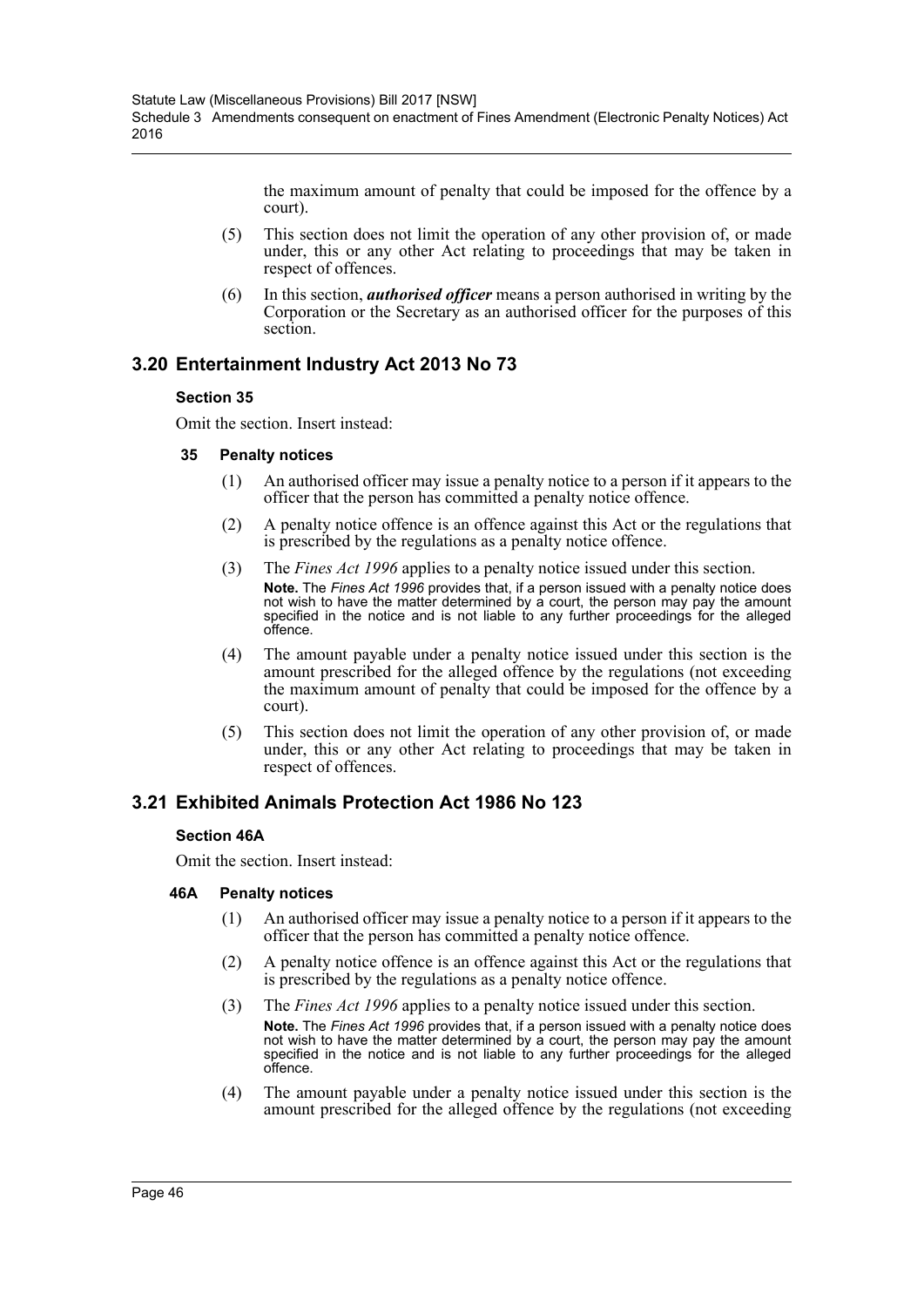the maximum amount of penalty that could be imposed for the offence by a court).

- (5) This section does not limit the operation of any other provision of, or made under, this or any other Act relating to proceedings that may be taken in respect of offences.
- (6) In this section, *authorised officer* means:
	- (a) an inspector (other than a member who is deemed to be an inspector under section  $9(2)$ , or
	- (b) a person of a class prescribed by the regulations as a class of persons who may issue penalty notices under this section.

# **3.22 Explosives Act 2003 No 39**

### **Section 34**

Omit the section. Insert instead:

### **34 Penalty notices**

- (1) An authorised officer may issue a penalty notice to a person if it appears to the officer that the person has committed a penalty notice offence.
- (2) A penalty notice offence is an offence against this Act or the regulations that is prescribed by the regulations as a penalty notice offence.
- (3) The *Fines Act 1996* applies to a penalty notice issued under this section. **Note.** The *Fines Act 1996* provides that, if a person issued with a penalty notice does not wish to have the matter determined by a court, the person may pay the amount specified in the notice and is not liable to any further proceedings for the alleged offence.
- (4) The amount payable under a penalty notice issued under this section is the amount prescribed for the alleged offence by the regulations (not exceeding the maximum amount of penalty that could be imposed for the offence by a court).
- (5) This section does not limit the operation of any other provision of, or made under, this or any other Act relating to proceedings that may be taken in respect of offences.
- (6) In this section, *authorised officer* means:
	- (a) an inspector, or
	- (b) a police officer, or
	- (c) a person belonging to a class of persons specified in the regulations.

# **3.23 Fair Trading Act 1987 No 68**

## **Section 67**

Omit the section. Insert instead:

- (1) An authorised officer may issue a penalty notice to a person if it appears to the officer that the person has committed a penalty notice offence.
- (2) A penalty notice offence is an offence against this Act or the regulations that is prescribed by the regulations as a penalty notice offence.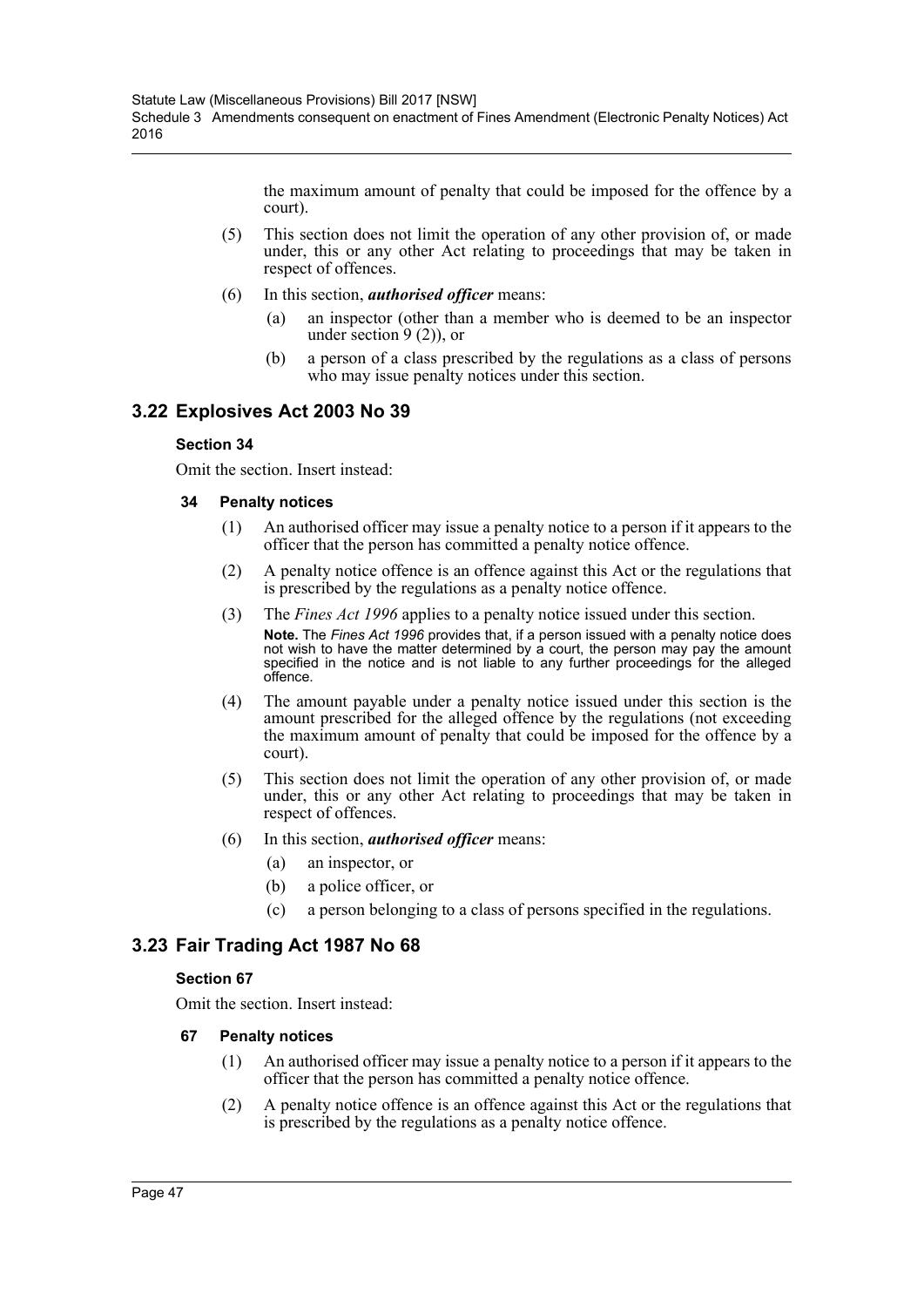- (3) The *Fines Act 1996* applies to a penalty notice issued under this section. **Note.** The *Fines Act 1996* provides that, if a person issued with a penalty notice does not wish to have the matter determined by a court, the person may pay the amount specified in the notice and is not liable to any further proceedings for the alleged offence.
- (4) The amount payable under a penalty notice issued under this section is the amount prescribed for the alleged offence by the regulations (not exceeding the maximum amount of penalty that could be imposed for the offence by a court).
- (5) This section does not limit the operation of any other provision of, or made under, this or any other Act relating to proceedings that may be taken in respect of offences.
- (6) For the avoidance of doubt, a reference to any further proceedings for the alleged offence in section 22A (1) of the *Fines Act 1996* (being an offence against this Act or the regulations) includes a reference to any further proceedings under section 224 of the ACL for a contravention of a provision of the ACL that has the same elements as the elements for the alleged offence.
- (7) In this section, *authorised officer* means:
	- (a) the Secretary, or
	- (b) an investigator, or
	- (c) a person who is appointed in writing by the Secretary as an authorised officer for the purposes of this section.

## **3.24 Firearms Act 1996 No 46**

#### **Section 85A**

Omit the section. Insert instead:

### **85A Penalty notices**

- (1) An authorised officer may issue a penalty notice to a person if it appears to the officer that the person has committed a penalty notice offence.
- (2) A penalty notice offence is an offence against this Act (other than an offence referred to in section 84 (2) or (3)) or the regulations that is prescribed by the regulations as a penalty notice offence.
- (3) The *Fines Act 1996* applies to a penalty notice issued under this section. **Note.** The *Fines Act 1996* provides that, if a person issued with a penalty notice does not wish to have the matter determined by a court, the person may pay the amount specified in the notice and is not liable to any further proceedings for the alleged offence.
- (4) The amount payable under a penalty notice issued under this section is the amount prescribed for the alleged offence by the regulations (not exceeding the maximum amount of penalty that could be imposed for the offence by a court).
- (5) This section does not limit the operation of any other provision of, or made under, this or any other Act relating to proceedings that may be taken in respect of offences.
- (6) In this section:

### *authorised officer* means:

(a) a police officer, or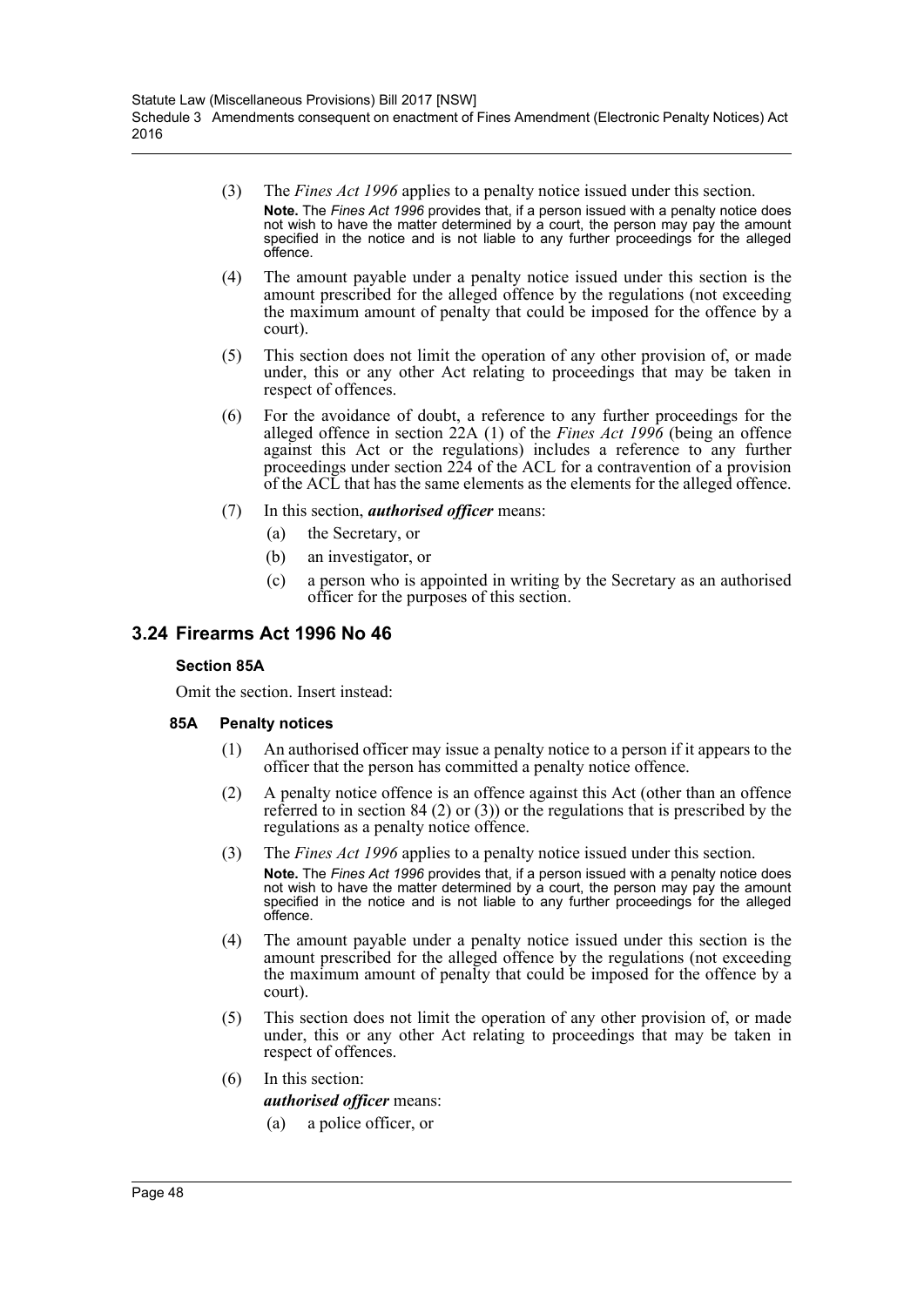(b) any other member of the NSW Police Force authorised in writing by the Commissioner for the purposes of this section.

# **3.25 Fisheries Management Act 1994 No 38**

### **Section 276**

Omit the section. Insert instead:

### **276 Penalty notices**

- (1) An authorised officer may issue a penalty notice to a person if it appears to the officer that the person has committed a penalty notice offence.
- (2) A penalty notice offence is an offence against this Act or the regulations that is prescribed by the regulations as a penalty notice offence.
- (3) The *Fines Act 1996* applies to a penalty notice issued under this section. **Note.** The *Fines Act 1996* provides that, if a person issued with a penalty notice does not wish to have the matter determined by a court, the person may pay the amount specified in the notice and is not liable to any further proceedings for the alleged offence.
- (4) The amount payable under a penalty notice issued under this section is the amount prescribed for the alleged offence by the regulations (not exceeding the maximum amount of penalty that could be imposed for the offence by a court).
- (5) This section does not limit the operation of any other provision of, or made under, this or any other Act relating to proceedings that may be taken in respect of offences.
- (6) In this section, *authorised officer* means a police officer or, in relation to a particular offence, a person belonging to a class of persons specified in the regulations in relation to that offence.

# **3.26 Fisheries Management (General) Regulation 2010**

### **Clause 348**

Omit "section 276 (9)" from clause 348 (3). Insert instead "section 276 (6)".

# **3.27 Food Act 2003 No 43**

### **Section 120**

Omit the section. Insert instead:

- (1) An authorised officer may issue a penalty notice to a person if it appears to the officer that the person has committed a penalty notice offence.
- (2) A penalty notice offence is an offence against this Act or the regulations that is prescribed by the regulations as a penalty notice offence.
- (3) The *Fines Act 1996* applies to a penalty notice issued under this section. **Note.** The *Fines Act 1996* provides that, if a person issued with a penalty notice does not wish to have the matter determined by a court, the person may pay the amount specified in the notice and is not liable to any further proceedings for the alleged offence.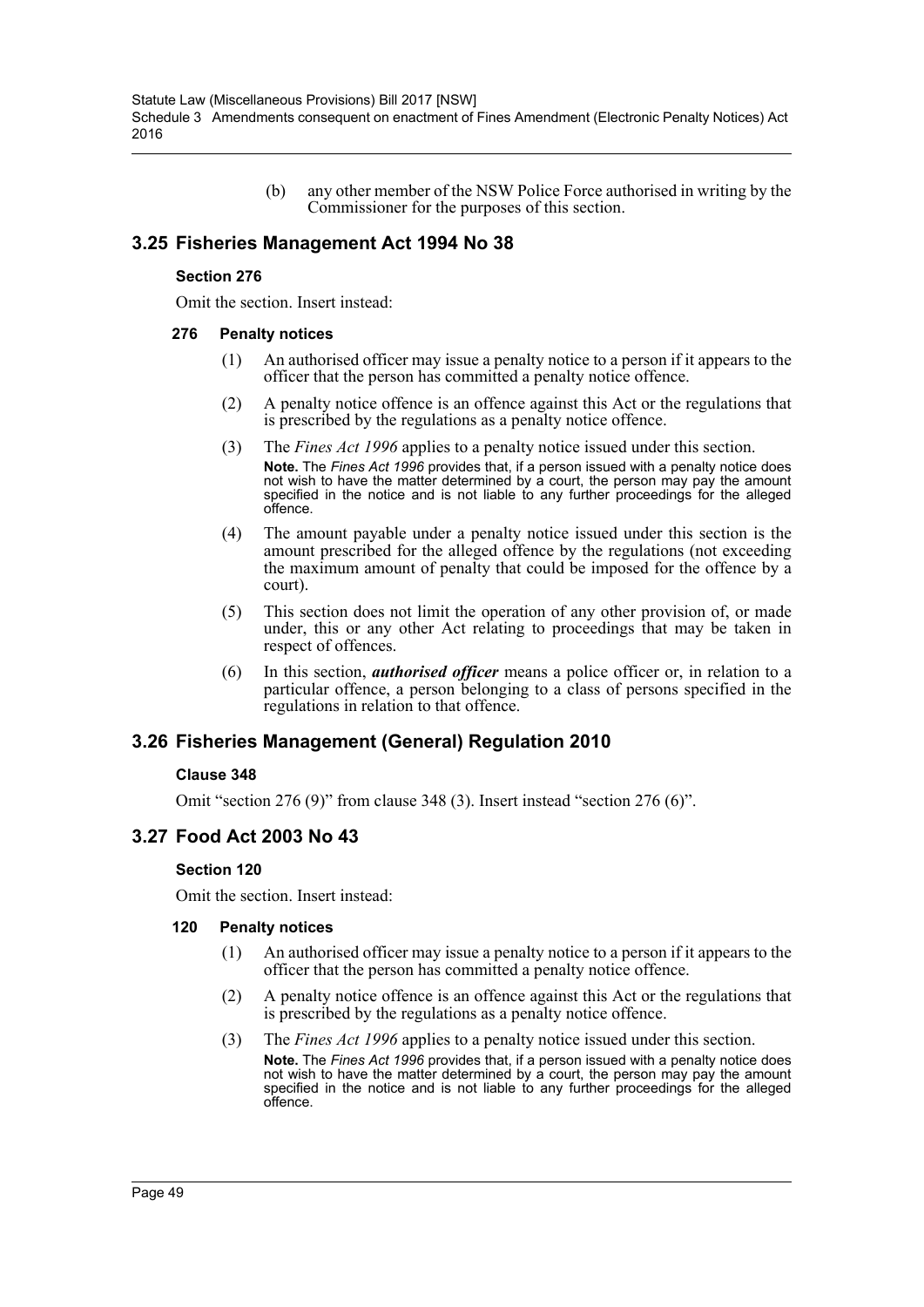- (4) The amount payable under a penalty notice issued under this section is the amount prescribed for the alleged offence by the regulations (not exceeding the maximum amount of penalty that could be imposed for the offence by a court).
- (5) This section does not limit the operation of any other provision of, or made under, this or any other Act relating to proceedings that may be taken in respect of offences.
- (6) In this section, *authorised officer* means a police officer, the Chief Executive Officer or an authorised officer as defined in section 4 (1).

# **3.28 Game and Feral Animal Control Act 2002 No 64**

### **Section 57**

Omit the section. Insert instead:

### **57 Penalty notices**

- (1) An authorised officer may issue a penalty notice to a person if it appears to the officer that the person has committed a penalty notice offence.
- (2) A penalty notice offence is an offence against this Act or the regulations that is prescribed by the regulations as a penalty notice offence.
- (3) The *Fines Act 1996* applies to a penalty notice issued under this section. **Note.** The *Fines Act 1996* provides that, if a person issued with a penalty notice does not wish to have the matter determined by a court, the person may pay the amount specified in the notice and is not liable to any further proceedings for the alleged offence.
- (4) The amount payable under a penalty notice issued under this section is the amount prescribed for the alleged offence by the regulations (not exceeding the maximum amount of penalty that could be imposed for the offence by a court).
- (5) This section does not limit the operation of any other provision of, or made under, this or any other Act relating to proceedings that may be taken in respect of offences.
- (6) In this section: *authorised officer* means:
	- (a) an inspector, or
	- (b) a person who is declared by the regulations to be an authorised officer for the purposes of this section or who belongs to a class of persons so declared.

# **3.29 Gaming and Liquor Administration Act 2007 No 91**

## **Section 46**

Omit the section. Insert instead:

- (1) An authorised officer may issue a penalty notice to a person if it appears to the officer that the person has committed a penalty notice offence.
- (2) A penalty notice offence is an offence against this Act or the regulations that is prescribed by the regulations as a penalty notice offence.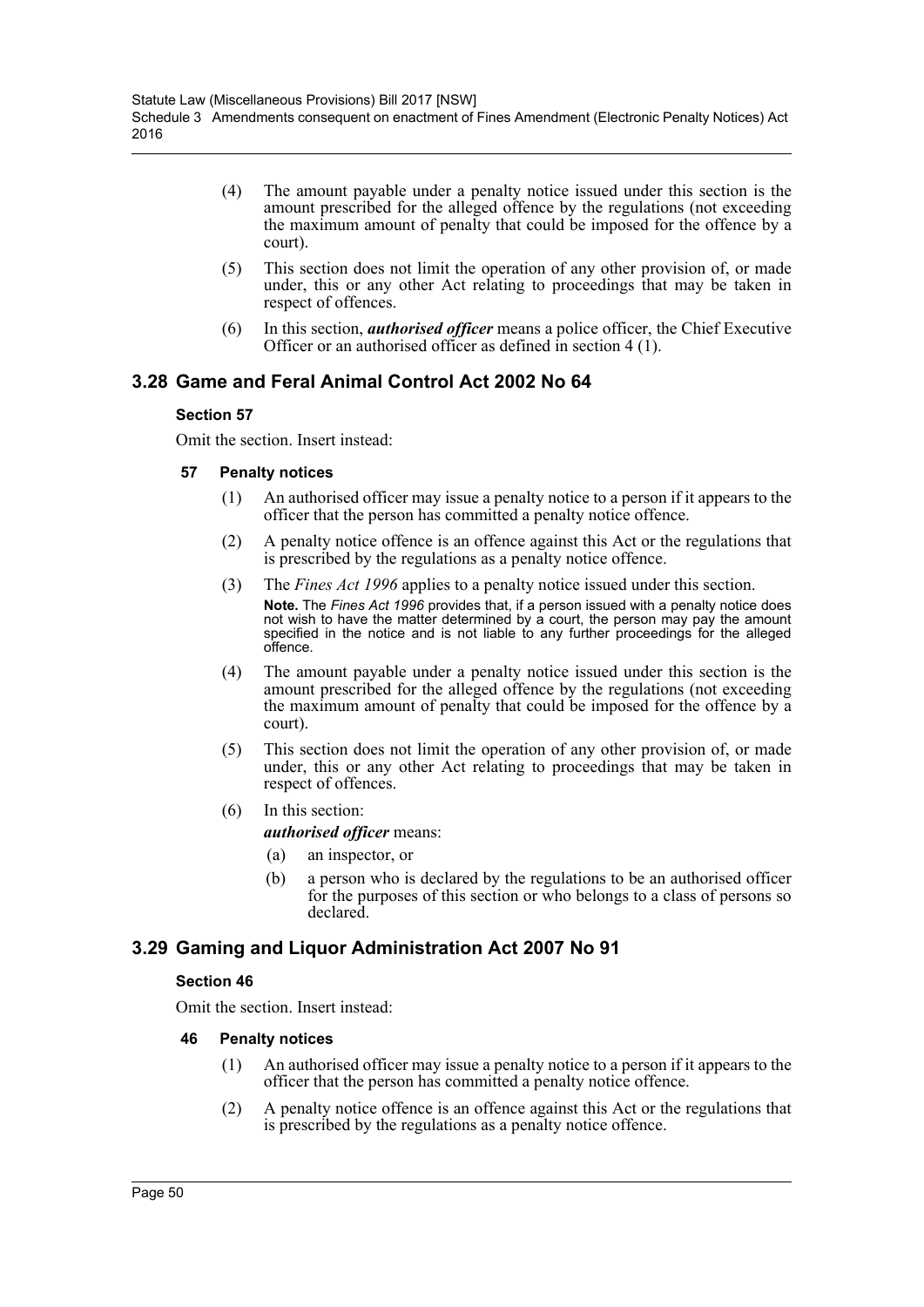- (3) The *Fines Act 1996* applies to a penalty notice issued under this section. **Note.** The *Fines Act 1996* provides that, if a person issued with a penalty notice does not wish to have the matter determined by a court, the person may pay the amount specified in the notice and is not liable to any further proceedings for the alleged offence.
- (4) The amount payable under a penalty notice issued under this section is the amount prescribed for the alleged offence by the regulations (not exceeding the maximum amount of penalty that could be imposed for the offence by a court).
- (5) This section does not limit the operation of any other provision of, or made under, this or any other Act relating to proceedings that may be taken in respect of offences.
- (6) In this section: *authorised officer* means a police officer or an inspector.

# **3.30 Gene Technology (GM Crop Moratorium) Act 2003 No 12**

### **Section 35**

Omit the section. Insert instead:

- (1) An authorised officer may issue a penalty notice to a person if it appears to the officer that the person has committed a penalty notice offence.
- (2) A penalty notice offence is an offence against this Act or the regulations that is prescribed by the regulations as a penalty notice offence.
- (3) The *Fines Act 1996* applies to a penalty notice issued under this section. **Note.** The *Fines Act 1996* provides that, if a person issued with a penalty notice does not wish to have the matter determined by a court, the person may pay the amount specified in the notice and is not liable to any further proceedings for the alleged offence.
- (4) The amount payable under a penalty notice issued under this section is the amount prescribed for the alleged offence by the regulations (not exceeding the maximum amount of penalty that could be imposed for the offence by a court).
- (5) This section does not limit the operation of any other provision of, or made under, this or any other Act relating to proceedings that may be taken in respect of offences.
- (6) In this section:
	- *authorised officer* means:
	- (a) an inspector, or
	- (b) a person who is declared by the regulations to be an authorised officer for the purposes of this section or who belongs to a class of persons so declared.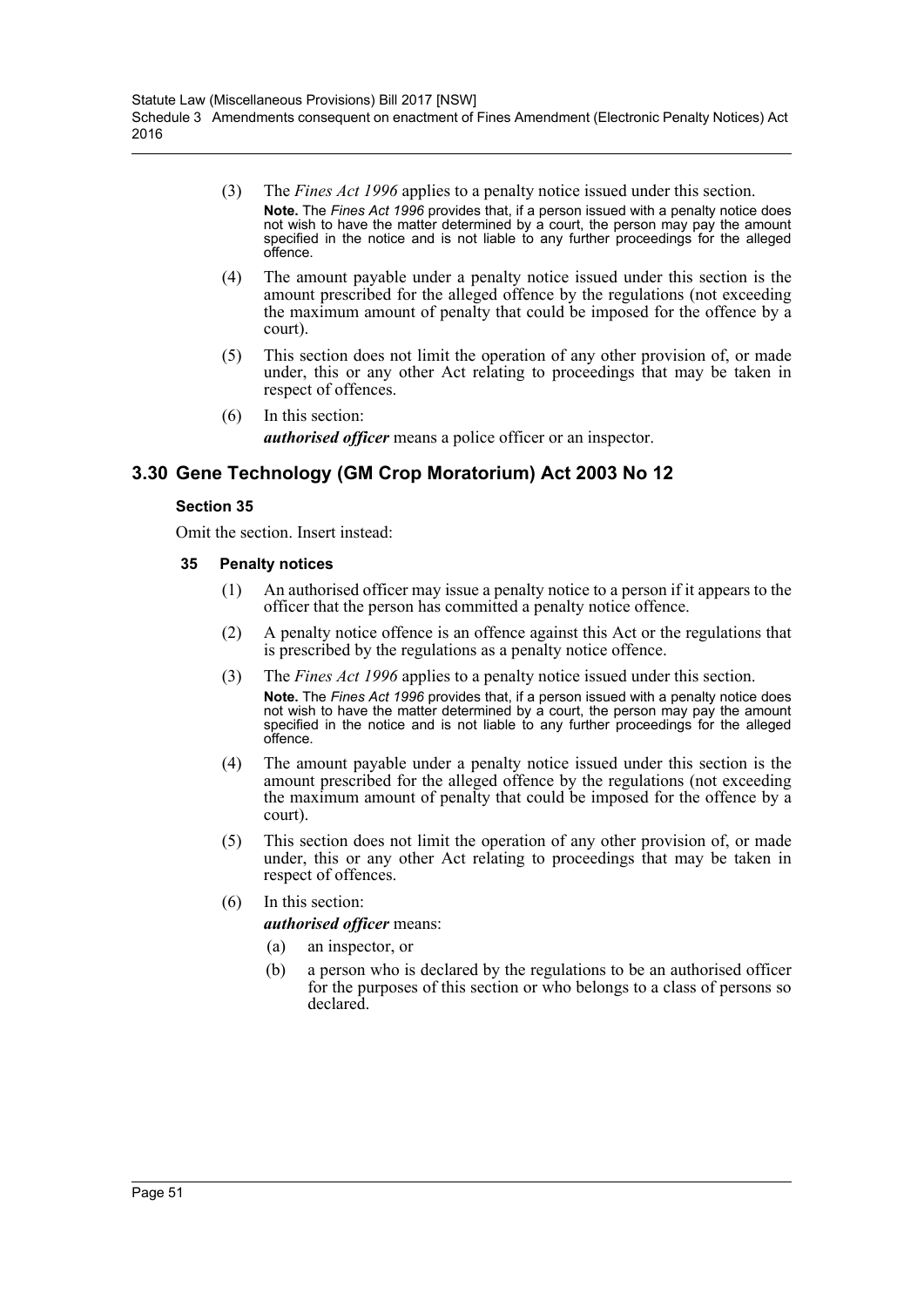Statute Law (Miscellaneous Provisions) Bill 2017 [NSW] Schedule 3 Amendments consequent on enactment of Fines Amendment (Electronic Penalty Notices) Act 2016

# **3.31 Graffiti Control Act 2008 No 100**

### **Section 16**

Omit the section. Insert instead:

### **16 Penalty notices**

- (1) An authorised officer may issue a penalty notice to a person if it appears to the officer that the person has committed an offence against section  $\tilde{7}$  or 8 of this Act.
- (2) The *Fines Act 1996* applies to a penalty notice issued under this section. **Note.** The *Fines Act 1996* provides that, if a person issued with a penalty notice does not wish to have the matter determined by a court, the person may pay the amount specified in the notice and is not liable to any further proceedings for the alleged offence.
- (3) The amount payable under a penalty notice issued under this section is the amount prescribed for the alleged offence by the regulations (not exceeding the maximum amount of penalty that could be imposed for the offence by a court).
- (4) This section does not limit the operation of any other provision of, or made under, this or any other Act relating to proceedings that may be taken in respect of offences.
- (5) In this section, *authorised officer* means:
	- (a) a police officer, or
	- (b) a person of a class prescribed by the regulations as a class of persons who may issue penalty notices under this section.

# **3.32 Graffiti Control Regulation 2014**

### **Clause 11**

Omit "section 16 (2)" from clause 11 (1). Insert instead "section 16 (3)".

## **3.33 Hemp Industry Act 2008 No 58**

### **Section 45**

Omit the section. Insert instead:

- (1) An authorised officer may issue a penalty notice to a person if it appears to the officer that the person has committed a penalty notice offence.
- (2) A penalty notice offence is an offence against this Act or the regulations that is prescribed by the regulations as a penalty notice offence.
- (3) The *Fines Act 1996* applies to a penalty notice issued under this section. **Note.** The *Fines Act 1996* provides that, if a person issued with a penalty notice does not wish to have the matter determined by a court, the person may pay the amount specified in the notice and is not liable to any further proceedings for the alleged offence.
- (4) The amount payable under a penalty notice issued under this section is the amount prescribed for the alleged offence by the regulations (not exceeding the maximum amount of penalty that could be imposed for the offence by a court).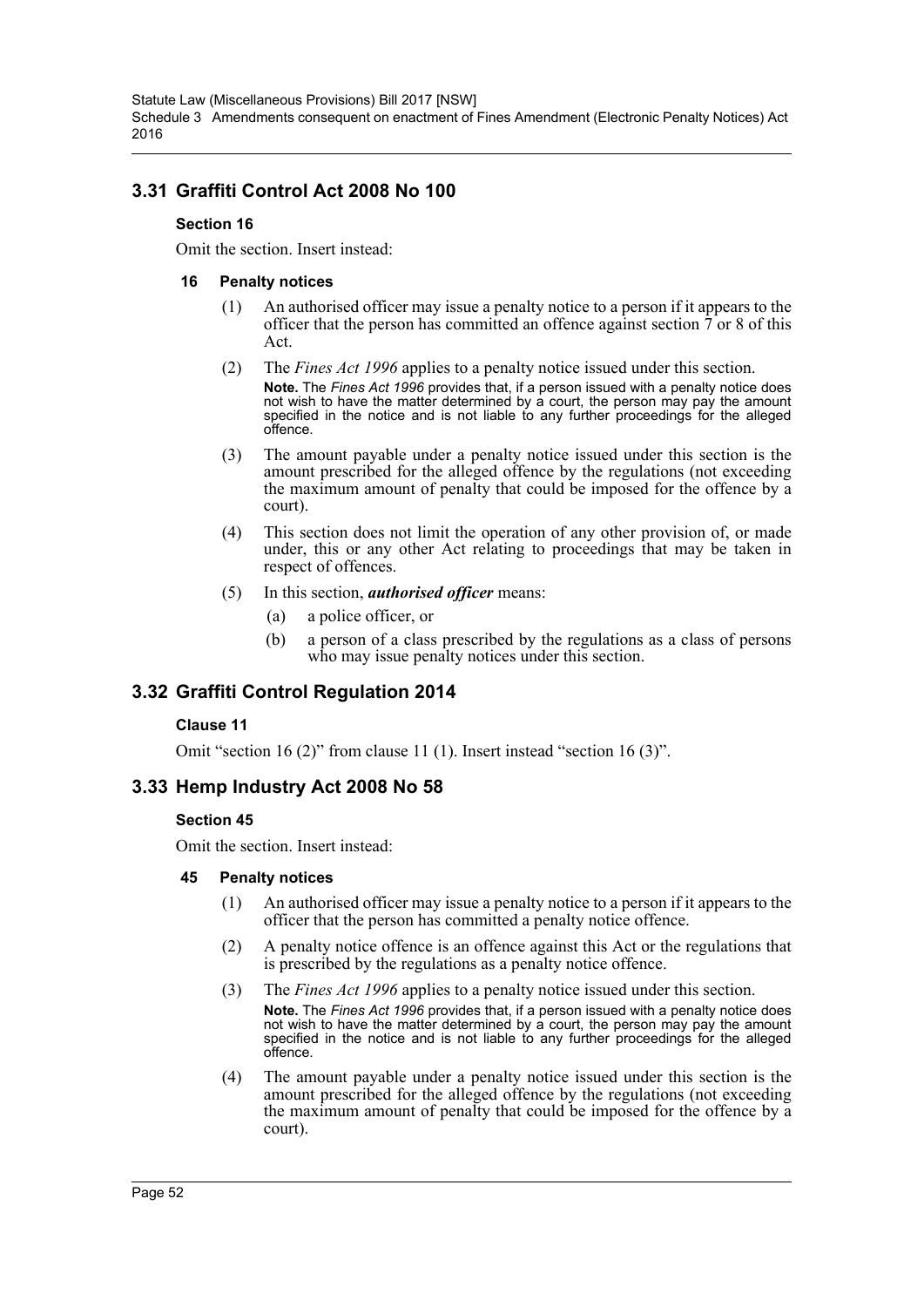- (5) This section does not limit the operation of any other provision of, or made under, this or any other Act relating to proceedings that may be taken in respect of offences.
- (6) In this section: *authorised officer* means a police officer or an inspector.

# **3.34 Home Building Act 1989 No 147**

### **Section 138A**

Omit the section. Insert instead:

### **138A Penalty notices**

- (1) An authorised officer may issue a penalty notice to a person if it appears to the officer that the person has committed a penalty notice offence.
- (2) A penalty notice offence is an offence against this Act or the regulations that is prescribed by the regulations as a penalty notice offence.
- (3) The *Fines Act 1996* applies to a penalty notice issued under this section. **Note.** The *Fines Act 1996* provides that, if a person issued with a penalty notice does not wish to have the matter determined by a court, the person may pay the amount specified in the notice and is not liable to any further proceedings for the alleged offence.
- (4) The amount payable under a penalty notice issued under this section is the amount prescribed for the alleged offence by the regulations (not exceeding the maximum amount of penalty that could be imposed for the offence by a court).
- (5) This section does not limit the operation of any other provision of, or made under, this or any other Act relating to proceedings that may be taken in respect of offences.
- (6) In this section, *authorised officer* means:
	- (a) the Secretary, or
	- (b) a person authorised in writing by the Secretary as an authorised officer for the purposes of this section, or
	- (c) an investigator appointed under the *Fair Trading Act 1987*.

# **3.35 Hunter Water Act 1991 No 53**

## **Section 31A**

Omit the section. Insert instead:

- (1) An authorised officer may issue a penalty notice to a person if it appears to the officer that the person has committed a penalty notice offence.
- (2) A penalty notice offence is an offence against this Act or the regulations that is prescribed by the regulations as a penalty notice offence.
- (3) The *Fines Act 1996* applies to a penalty notice issued under this section. **Note.** The *Fines Act 1996* provides that, if a person issued with a penalty notice does not wish to have the matter determined by a court, the person may pay the amount specified in the notice and is not liable to any further proceedings for the alleged offence.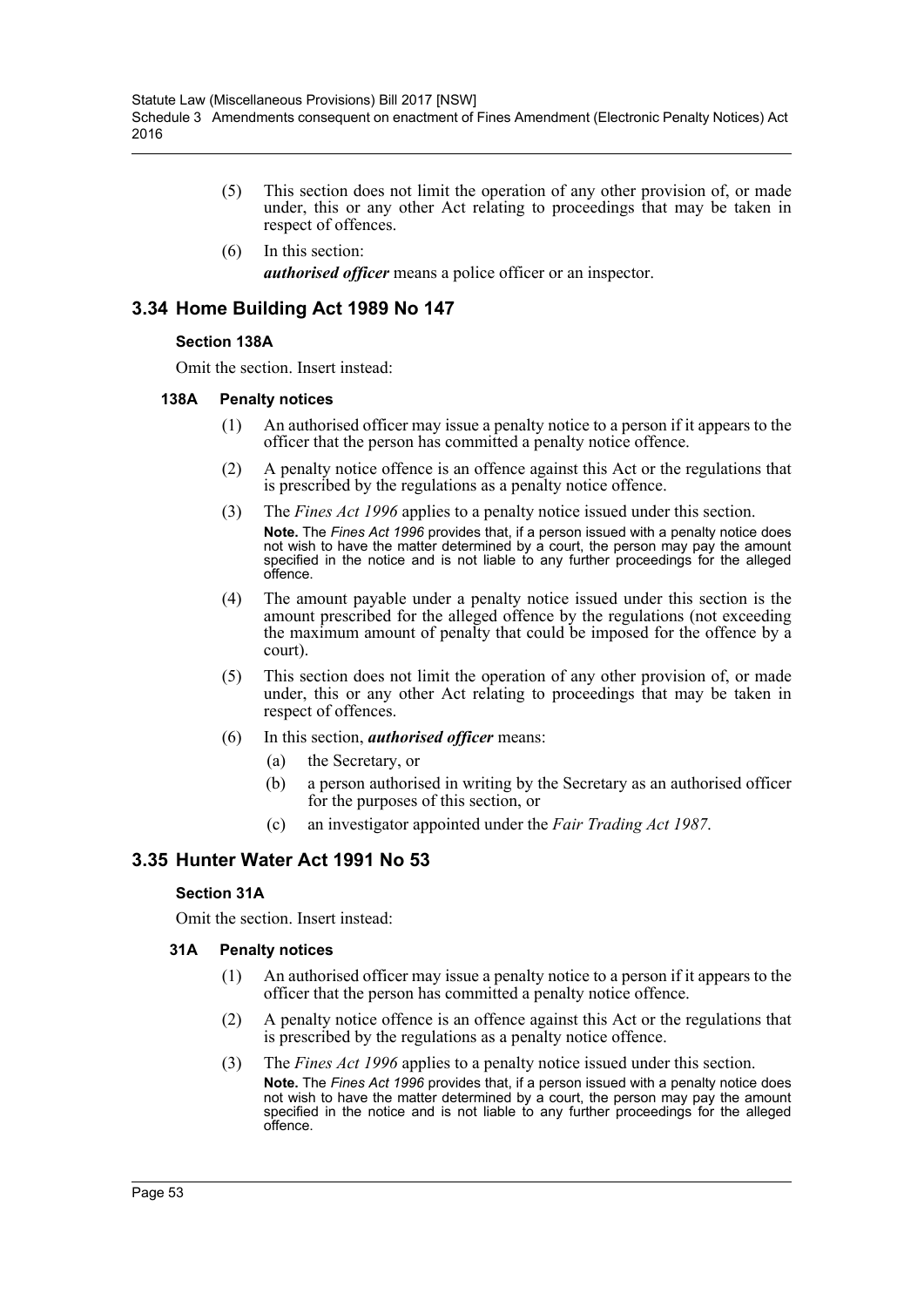- (4) The amount payable under a penalty notice issued under this section is the amount prescribed for the alleged offence by the regulations (not exceeding the maximum amount of penalty that could be imposed for the offence by a court).
- (5) This section does not limit the operation of any other provision of, or made under, this or any other Act relating to proceedings that may be taken in respect of offences.
- (6) In this section, *authorised officer* means a person of a class prescribed by the regulations for the purposes of this section.

## **3.36 Impounding Act 1993 No 31**

### **Section 36**

Omit the section. Insert instead:

### **36 Penalty notices**

- (1) An impounding officer may issue a penalty notice to a person if it appears to the officer that the person has committed a penalty notice offence.
- (2) A penalty notice offence is an offence against this Act or the regulations that is prescribed by the regulations as a penalty notice offence.
- (3) The *Fines Act 1996* applies to a penalty notice issued under this section. **Note.** The *Fines Act 1996* provides that, if a person issued with a penalty notice does not wish to have the matter determined by a court, the person may pay the amount specified in the notice and is not liable to any further proceedings for the alleged offence.
- (4) The amount payable under a penalty notice issued under this section is the amount prescribed for the alleged offence by the regulations (not exceeding the maximum amount of penalty that could be imposed for the offence by a court).
- (5) This section does not limit the operation of any other provision of, or made under, this or any other Act relating to proceedings that may be taken in respect of offences.

# **3.37 Inclosed Lands Protection Act 1901 No 33**

### **Section 10**

Omit the section. Insert instead:

- (1) A police officer may issue a penalty notice to a person if it appears to the police officer that the person has committed an offence against this Act.
- (2) The *Fines Act 1996* applies to a penalty notice issued under this section. **Note.** The *Fines Act 1996* provides that, if a person issued with a penalty notice does not wish to have the matter determined by a court, the person may pay the amount specified in the notice and is not liable to any further proceedings for the alleged offence.
- (3) The amount payable under a penalty notice issued under this section is the amount prescribed for the alleged offence by the regulations (not exceeding the maximum amount of penalty that could be imposed for the offence by a court).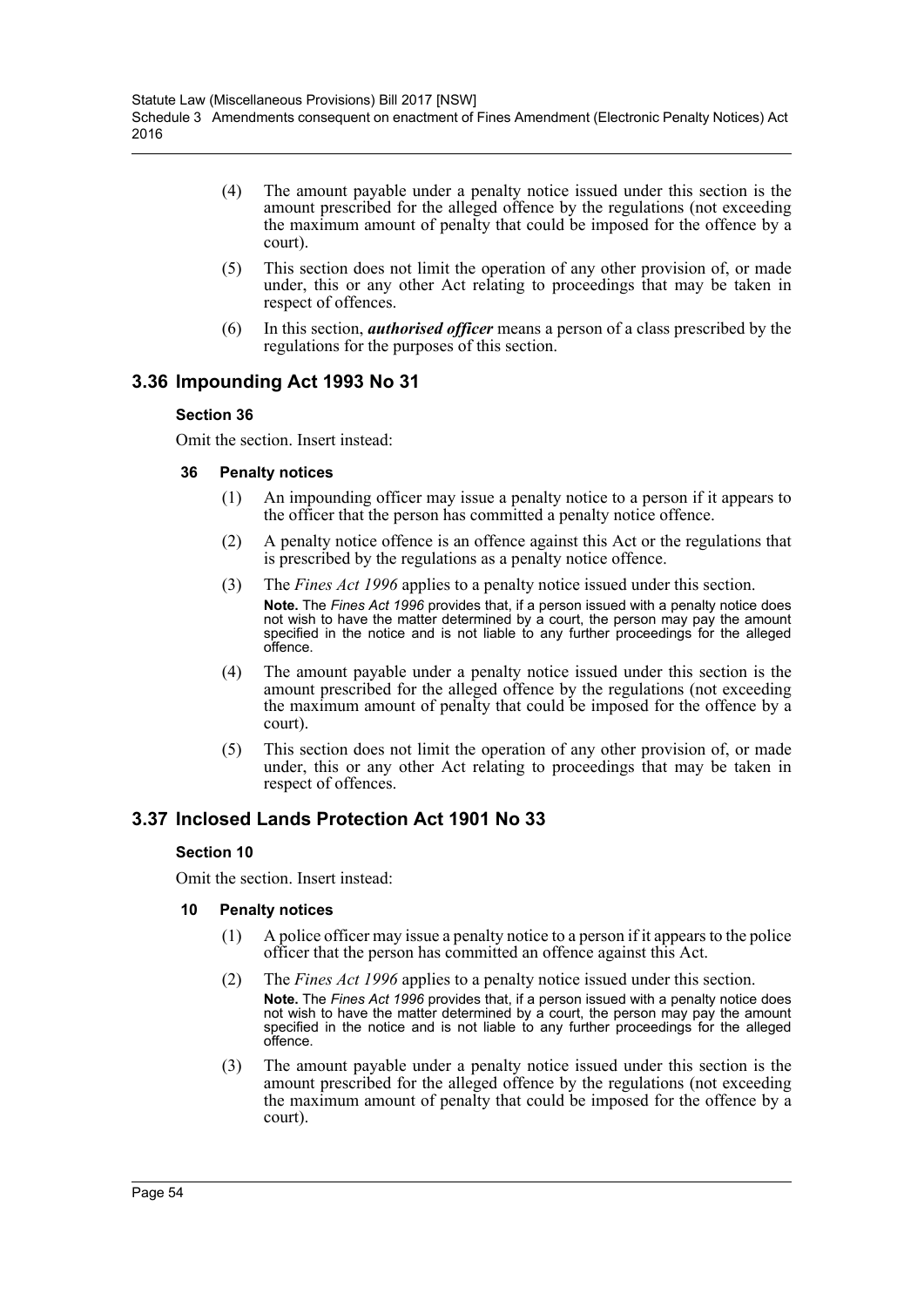(4) This section does not limit the operation of any other provision of, or made under, this or any other Act relating to proceedings that may be taken in respect of offences.

## **3.38 Inclosed Lands Protection Regulation 2013**

### **Clause 4**

Omit "section 10 (2) and (6)". Insert instead "section 10 (3)".

## **3.39 Industrial Relations Act 1996 No 17**

#### **Section 396**

Omit the section. Insert instead:

#### **396 Penalty notices**

- (1) An authorised officer may issue a penalty notice to a person if it appears to the officer that the person has committed a penalty notice offence.
- (2) A penalty notice offence is an offence against this Act or the regulations that is prescribed by the regulations as a penalty notice offence.
- (3) The *Fines Act 1996* applies to a penalty notice issued under this section. **Note.** The *Fines Act 1996* provides that, if a person issued with a penalty notice does not wish to have the matter determined by a court, the person may pay the amount specified in the notice and is not liable to any further proceedings for the alleged offence.
- (4) The amount payable under a penalty notice issued under this section is the amount prescribed for the alleged offence by the regulations (not exceeding the maximum amount of penalty that could be imposed for the offence by a court).
- (5) This section does not limit the operation of any other provision of, or made under, this or any other Act relating to proceedings that may be taken in respect of offences.
- (6) In this section, *authorised officer* means an inspector appointed under this Act or the *Work Health and Safety Act 2011* or any other person of a class prescribed by the regulations.

## **3.40 Law Enforcement (Powers and Responsibilities) Act 2002 No 103**

### **Section 235**

Omit the section. Insert instead:

- (1) A police officer may issue a penalty notice to a person if it appears to the officer that the person has committed a penalty notice offence.
- (2) A penalty notice offence is an offence against this Act or the regulations that is prescribed by the regulations as a penalty notice offence.
- (3) The *Fines Act 1996* applies to a penalty notice issued under this section. **Note.** The *Fines Act 1996* provides that, if a person issued with a penalty notice does not wish to have the matter determined by a court, the person may pay the amount specified in the notice and is not liable to any further proceedings for the alleged offence.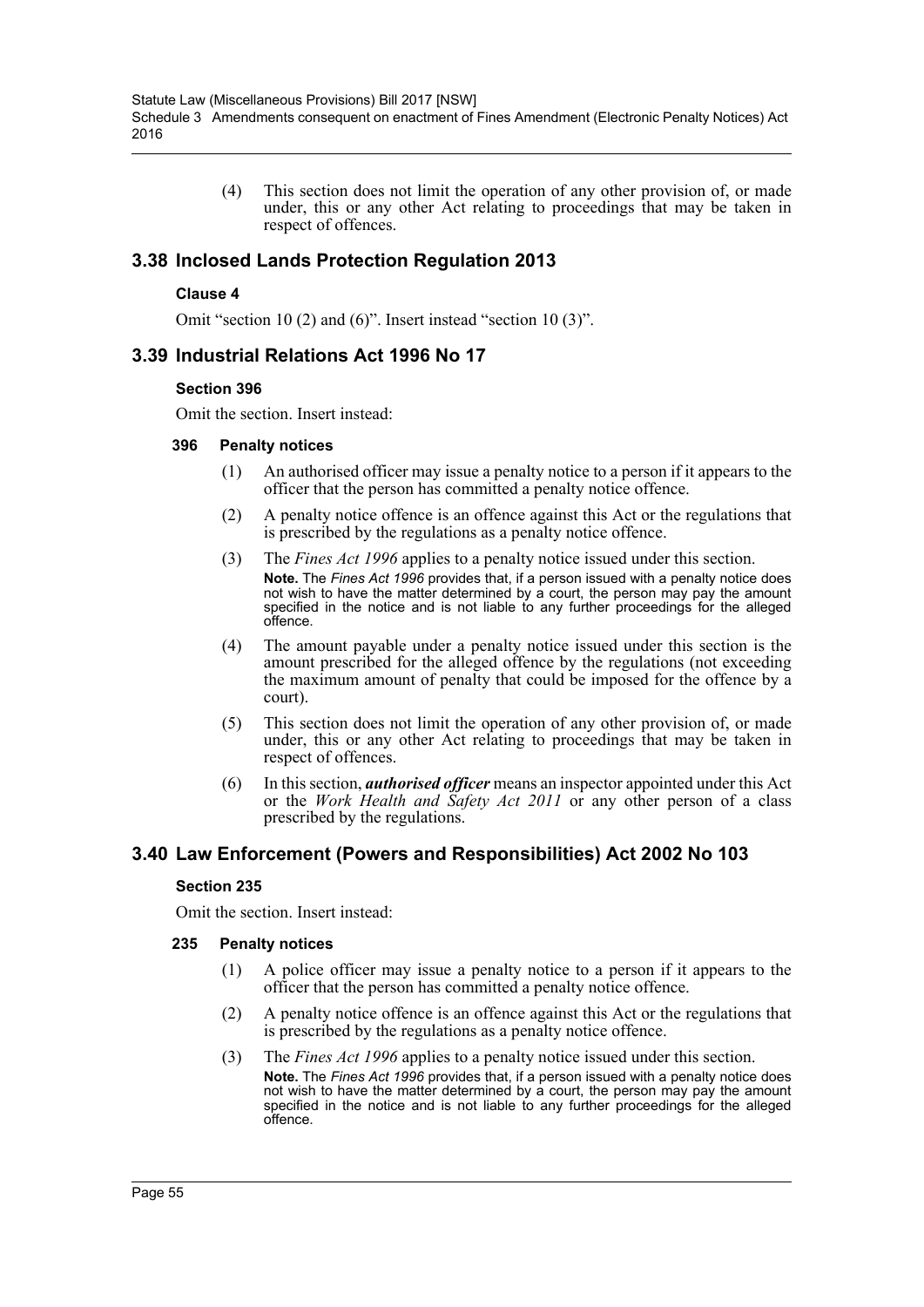- (4) The amount payable under a penalty notice issued under this section is the amount prescribed for the alleged offence by the regulations (not exceeding the maximum amount of penalty that could be imposed for the offence by a court).
- (5) This section does not limit the operation of any other provision of, or made under, this or any other Act relating to proceedings that may be taken in respect of offences.

# **3.41 Legal Profession Uniform Law Application Act 2014 No 16**

### **Section 165**

Omit the section. Insert instead:

### **165 Penalty notices**

- (1) An authorised officer may issue a penalty notice to a person if it appears to the officer that the person has committed a penalty notice offence.
- (2) A penalty notice offence is an offence against this Act, the local regulations or the *Legal Profession Uniform Law (NSW)* that is prescribed by the regulations as a penalty notice offence.
- (3) The *Fines Act 1996* applies to a penalty notice issued under this section. **Note.** The *Fines Act 1996* provides that, if a person issued with a penalty notice does not wish to have the matter determined by a court, the person may pay the amount specified in the notice and is not liable to any further proceedings for the alleged offence.
- (4) The amount payable under a penalty notice issued under this section is the amount prescribed for the alleged offence by the regulations (not exceeding the maximum amount of penalty that could be imposed for the offence by a court).
- (5) This section does not limit the operation of any other provision of, or made under, this or any other Act relating to proceedings that may be taken in respect of offences.
- (6) In this section, *authorised officer* means a person who is designated by the local regulations as an authorised officer for the purposes of this section.

# **3.42 Local Land Services Act 2013 No 51**

### **Section 189**

Omit the section. Insert instead:

- (1) An authorised officer may issue a penalty notice to a person if it appears to the officer that the person has committed a penalty notice offence.
- (2) A penalty notice offence is an offence against this Act or the regulations that is prescribed by the regulations as a penalty notice offence.
- (3) The *Fines Act 1996* applies to a penalty notice issued under this section. **Note.** The *Fines Act 1996* provides that, if a person issued with a penalty notice does not wish to have the matter determined by a court, the person may pay the amount specified in the notice and is not liable to any further proceedings for the alleged offence.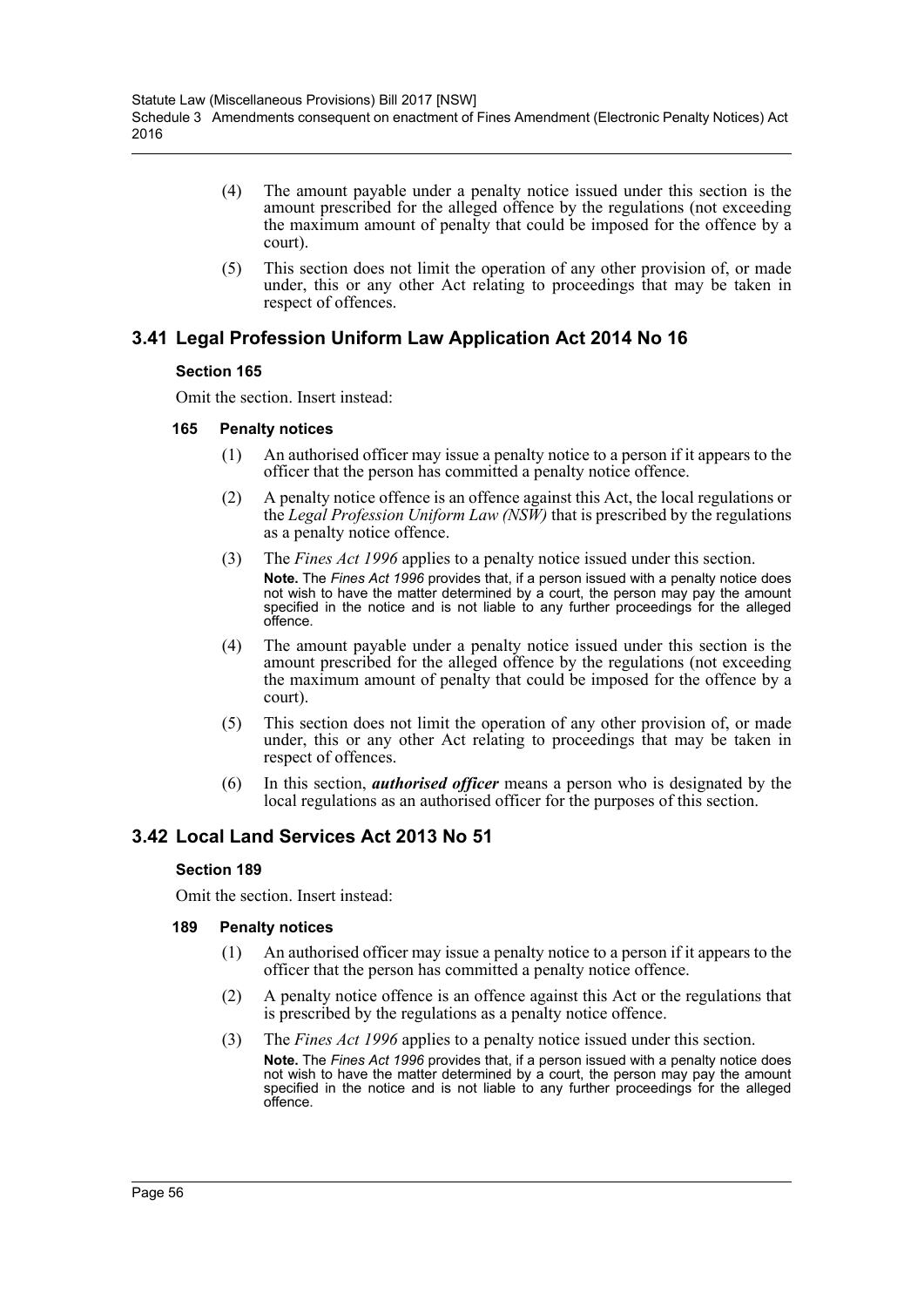- (4) The amount payable under a penalty notice issued under this section is the amount prescribed for the alleged offence by the regulations (not exceeding the maximum amount of penalty that could be imposed for the offence by a court).
- (5) This section does not limit the operation of any other provision of, or made under, this or any other Act relating to proceedings that may be taken in respect of offences.

# **3.43 Lord Howe Island Act 1953 No 39**

### **Section 37B**

Omit the section. Insert instead:

### **37B Penalty notices**

- (1) An authorised officer may issue a penalty notice to a person if it appears to the officer that the person has committed a penalty notice offence.
- (2) A penalty notice offence is an offence against this Act or the regulations that is prescribed by the regulations as a penalty notice offence.
- (3) The *Fines Act 1996* applies to a penalty notice issued under this section. **Note.** The *Fines Act 1996* provides that, if a person issued with a penalty notice does not wish to have the matter determined by a court, the person may pay the amount specified in the notice and is not liable to any further proceedings for the alleged offence.
- (4) The amount payable under a penalty notice issued under this section is the amount prescribed for the alleged offence by the regulations (not exceeding the maximum amount of penalty that could be imposed for the offence by a court).
- (5) This section does not limit the operation of any other provision of, or made under, this or any other Act relating to proceedings that may be taken in respect of offences.
- (6) In this section, *authorised officer* means a member of staff of the Board who is authorised by the Board to exercise powers, authorities, duties and functions under this section, and includes a police officer.

# **3.44 Major Events Act 2009 No 73**

## **Section 73**

Omit the section. Insert instead:

- (1) An authorised officer may issue a penalty notice to a person if it appears to the officer that the person has committed a penalty notice offence.
- (2) A penalty notice offence is an offence against this Act or the regulations that is prescribed by the regulations as a penalty notice offence.
- (3) The *Fines Act 1996* applies to a penalty notice issued under this section. **Note.** The *Fines Act 1996* provides that, if a person issued with a penalty notice does not wish to have the matter determined by a court, the person may pay the amount specified in the notice and is not liable to any further proceedings for the alleged offence.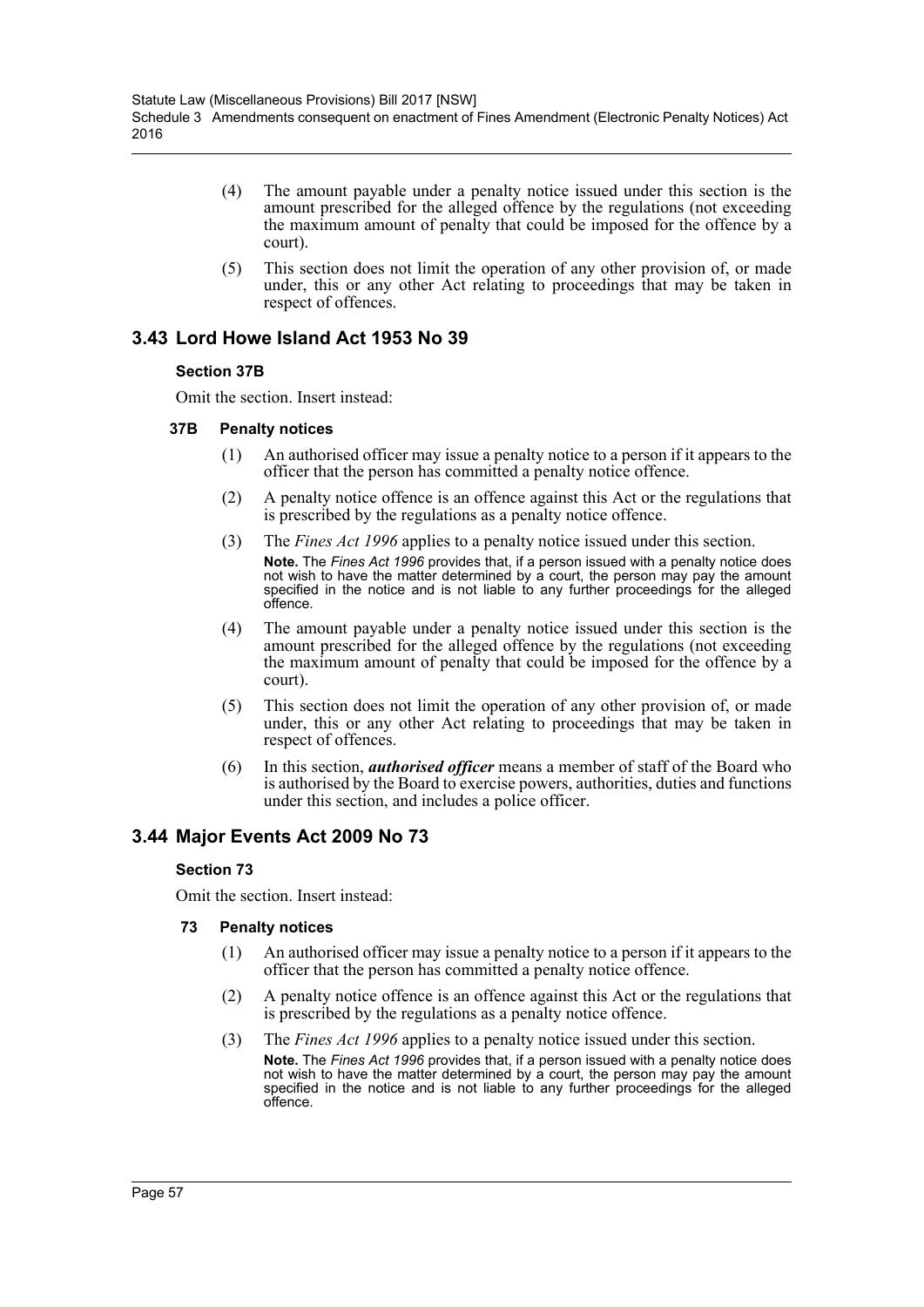- (4) The amount payable under a penalty notice issued under this section is the amount prescribed for the alleged offence by the regulations (not exceeding the maximum amount of penalty that could be imposed for the offence by a court).
- (5) This section does not limit the operation of any other provision of, or made under, this or any other Act relating to proceedings that may be taken in respect of offences.
- (6) In this section, *authorised officer* means any of the following who have been authorised in writing by the responsible authority for the major event concerned for the purposes of this section:
	- (a) a police officer,
	- (b) an officer or employee of a government agency,
	- (c) a person, or a member of a class of persons, prescribed by the regulations for the purposes of this definition.

# **3.45 Marine Safety Act 1998 No 121**

### **Section 126**

Omit the section. Insert instead:

- **126 Penalty notices**
	- (1) A law enforcement officer may issue a penalty notice to a person if it appears to the officer that the person has committed a penalty notice offence.
	- (2) A penalty notice offence is an offence against this Act or the regulations that is prescribed by the regulations as a penalty notice offence.
	- (3) The *Fines Act 1996* applies to a penalty notice issued under this section. **Note.** The *Fines Act 1996* provides that, if a person issued with a penalty notice does not wish to have the matter determined by a court, the person may pay the amount specified in the notice and is not liable to any further proceedings for the alleged offence.
	- (4) The amount payable under a penalty notice issued under this section is the amount prescribed for the alleged offence by the regulations (not exceeding the maximum amount of penalty that could be imposed for the offence by a court).
	- (5) This section does not limit the operation of any other provision of, or made under, this or any other Act relating to proceedings that may be taken in respect of offences.
	- (6) In this section, *law enforcement officer* means a police officer or, in relation to a particular offence, a person belonging to a class of persons specified in the regulations in relation to that offence.

# **3.46 Marine Safety Regulation 2016**

## **Clause 135 Penalty notice offences and penalties**

Omit "section 126 (9)" wherever occurring in clause 135 (4) and (4A). Insert instead "section 126 (6)".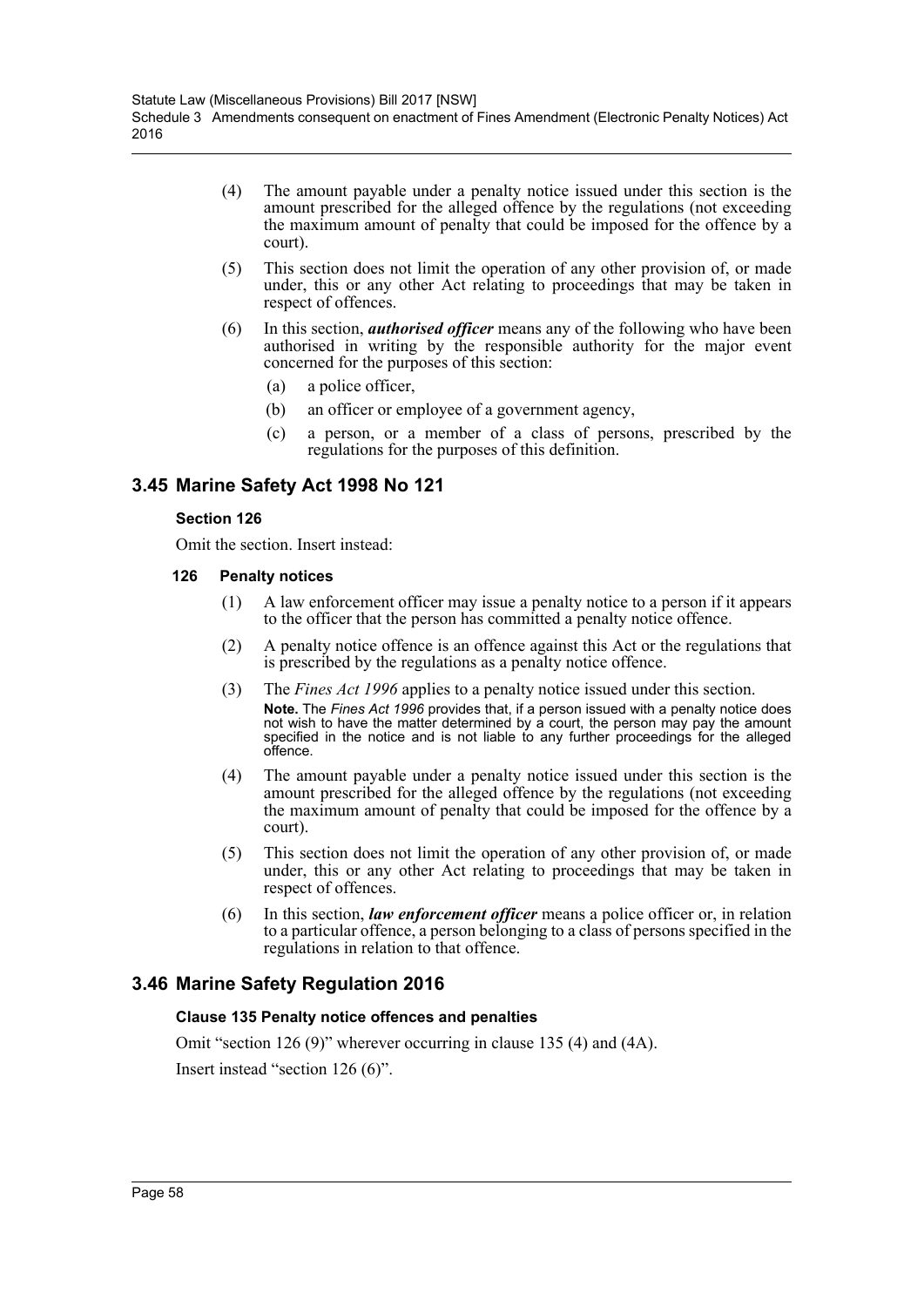Statute Law (Miscellaneous Provisions) Bill 2017 [NSW] Schedule 3 Amendments consequent on enactment of Fines Amendment (Electronic Penalty Notices) Act 2016

## **3.47 Meat Industry Act 1978 No 54**

#### **Section 76A**

Omit the section. Insert instead:

#### **76A Penalty notices**

- (1) An authorised officer may issue a penalty notice to a person if it appears to the officer that the person has committed a penalty notice offence.
- (2) A penalty notice offence is an offence against this Act or the regulations that is prescribed by the regulations as a penalty notice offence.
- (3) The *Fines Act 1996* applies to a penalty notice issued under this section. **Note.** The *Fines Act 1996* provides that, if a person issued with a penalty notice does not wish to have the matter determined by a court, the person may pay the amount specified in the notice and is not liable to any further proceedings for the alleged offence.
- (4) The amount payable under a penalty notice issued under this section is the amount prescribed for the alleged offence by the regulations (not exceeding the maximum amount of penalty that could be imposed for the offence by a court).
- (5) This section does not limit the operation of any other provision of, or made under, this or any other Act relating to proceedings that may be taken in respect of offences.
- (6) In this section, *authorised officer* means:
	- (a) an inspector, or
	- (b) a member of the NSW Police Force.

## **3.48 Motor Dealers and Repairers Act 2013 No 107**

### **Section 158**

Omit the section. Insert instead:

- **158 Penalty notices**
	- (1) A penalty notice officer may issue a penalty notice to a person if it appears to the officer that the person has committed a penalty notice offence.
	- (2) A penalty notice offence is an offence against this Act or the regulations that is prescribed by the regulations as a penalty notice offence.
	- (3) The *Fines Act 1996* applies to a penalty notice issued under this section. **Note.** The *Fines Act 1996* provides that, if a person issued with a penalty notice does not wish to have the matter determined by a court, the person may pay the amount specified in the notice and is not liable to any further proceedings for the alleged offence.
	- (4) The amount payable under a penalty notice issued under this section is the amount prescribed for the alleged offence by the regulations (not exceeding the maximum amount of penalty that could be imposed for the offence by a court).
	- (5) This section does not limit the operation of any other provision of, or made under, this or any other Act relating to proceedings that may be taken in respect of offences.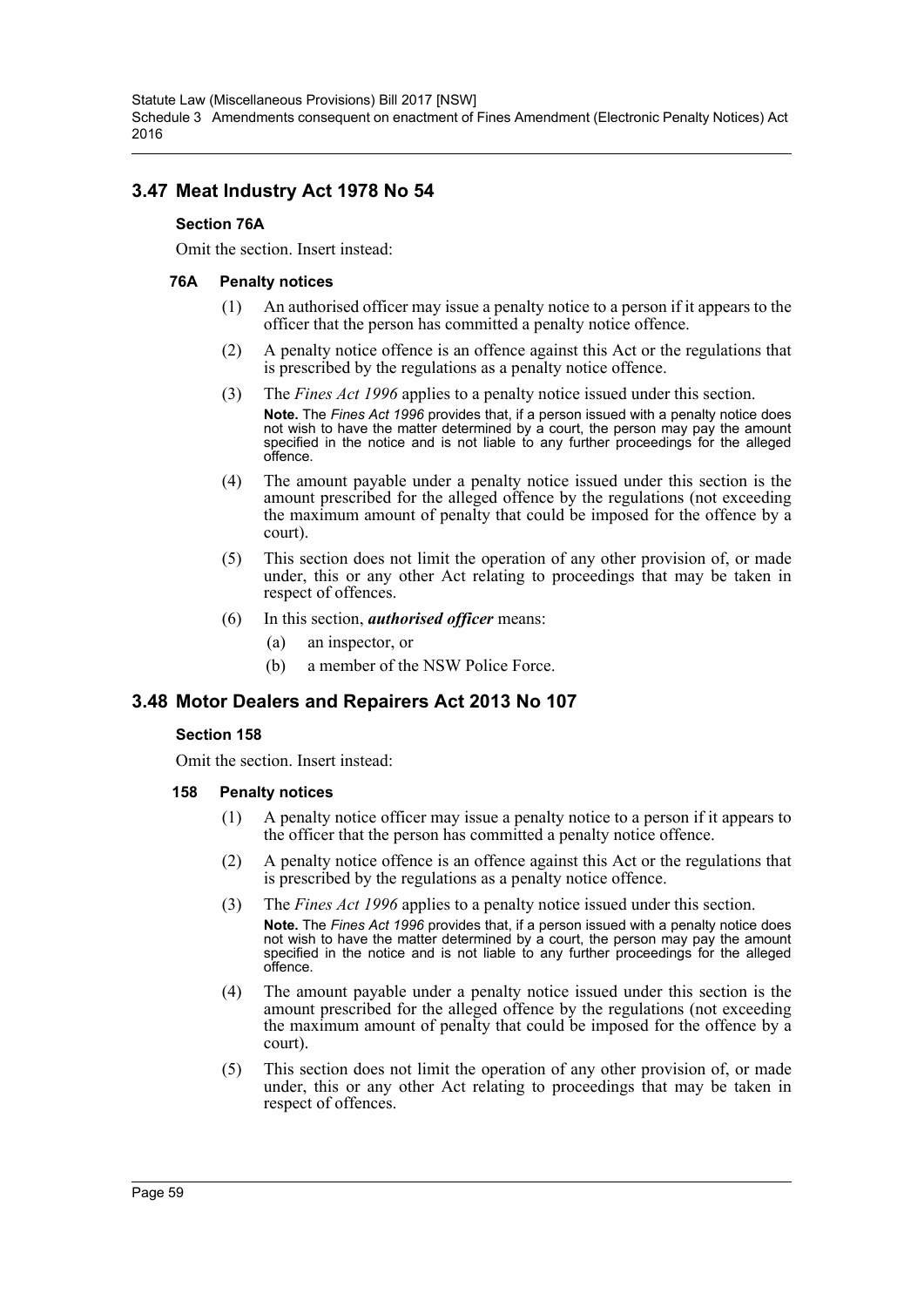(6) In this section, *penalty notice officer* means a person prescribed by the regulations for the purposes of this section.

## **3.49 Motor Dealers and Repairers Regulation 2014**

#### **Clause 56 Penalty notice officers**

Omit "section 158 (10)". Insert instead "section 158 (6)".

## **3.50 Passenger Transport Act 2014 No 46**

#### **[1] Section 166**

Omit the section. Insert instead:

#### **166 Penalty notices**

- (1) An authorised officer may issue a penalty notice to a person if it appears to the officer that the person has committed a penalty notice offence.
- (2) A penalty notice offence is an offence against this Act or the regulations that is prescribed by the regulations as a penalty notice offence.
- (3) The *Fines Act 1996* applies to a penalty notice issued under this section. **Note.** The *Fines Act 1996* provides that, if a person issued with a penalty notice does not wish to have the matter determined by a court, the person may pay the amount specified in the notice and is not liable to any further proceedings for the alleged offence.
- (4) The amount payable under a penalty notice issued under this section is the amount prescribed for the alleged offence by the regulations (not exceeding the maximum amount of penalty that could be imposed for the offence by a court).
- (5) This section does not limit the operation of any other provision of, or made under, this or any other Act relating to proceedings that may be taken in respect of offences.
- (6) In this section:

*authorised officer* means:

- (a) a police officer, or
- (b) another authorised officer authorised in writing by TfNSW or RMS as an authorised officer for the purposes of this section.

### **[2] Schedule 4 Amendment of Acts**

Omit Schedule 4.2.

## **3.51 Pawnbrokers and Second-hand Dealers Act 1996 No 13**

### **Section 26**

Omit the section. Insert instead:

- (1) An authorised officer may issue a penalty notice to a person if it appears to the officer that the person has committed a penalty notice offence.
- (2) A penalty notice offence is an offence against this Act or the regulations that is prescribed by the regulations as a penalty notice offence.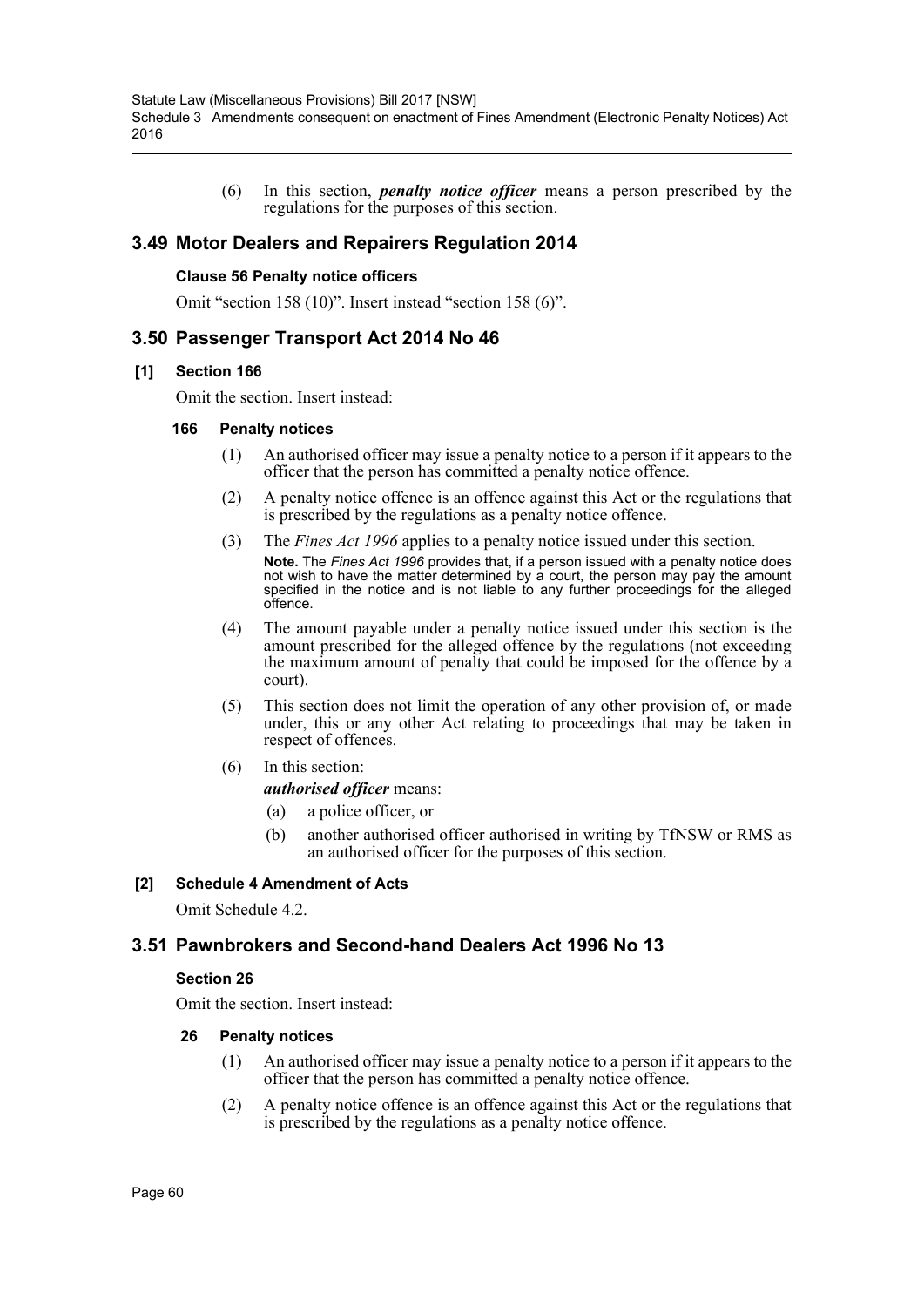- (3) The *Fines Act 1996* applies to a penalty notice issued under this section. **Note.** The *Fines Act 1996* provides that, if a person issued with a penalty notice does not wish to have the matter determined by a court, the person may pay the amount specified in the notice and is not liable to any further proceedings for the alleged offence.
- (4) The amount payable under a penalty notice issued under this section is the amount prescribed for the alleged offence by the regulations (not exceeding the maximum amount of penalty that could be imposed for the offence by a court).
- (5) This section does not limit the operation of any other provision of, or made under, this or any other Act relating to proceedings that may be taken in respect of offences.

# **3.52 Petroleum (Onshore) Act 1991 No 84**

### **Section 125N**

Omit the section. Insert instead:

### **125N Penalty notices**

- (1) An authorised officer may issue a penalty notice to a person if it appears to the officer that the person has committed a penalty notice offence.
- (2) A penalty notice offence is an offence against this Act or the regulations that is prescribed by the regulations as a penalty notice offence.
- (3) The *Fines Act 1996* applies to a penalty notice issued under this section. **Note.** The *Fines Act 1996* provides that, if a person issued with a penalty notice does not wish to have the matter determined by a court, the person may pay the amount specified in the notice and is not liable to any further proceedings for the alleged offence.
- (4) The amount payable under a penalty notice issued under this section is the amount prescribed for the alleged offence by the regulations (not exceeding the maximum amount of penalty that could be imposed for the offence by a court).
- (5) This section does not limit the operation of any other provision of, or made under, this or any other Act relating to proceedings that may be taken in respect of offences.
- (6) In this section, *authorised officer* means a person employed in the Department who exercises functions under this Act or the *Mining Act 1992* authorised in writing by the Secretary as an authorised officer for the purposes of this section.

# **3.53 Photo Card Act 2005 No 20**

### **Section 34**

Omit the section. Insert instead:

- (1) An authorised officer may issue a penalty notice to a person if it appears to the officer that the person has committed a penalty notice offence.
- (2) A penalty notice offence is an offence against this Act or the regulations that is prescribed by the regulations as a penalty notice offence.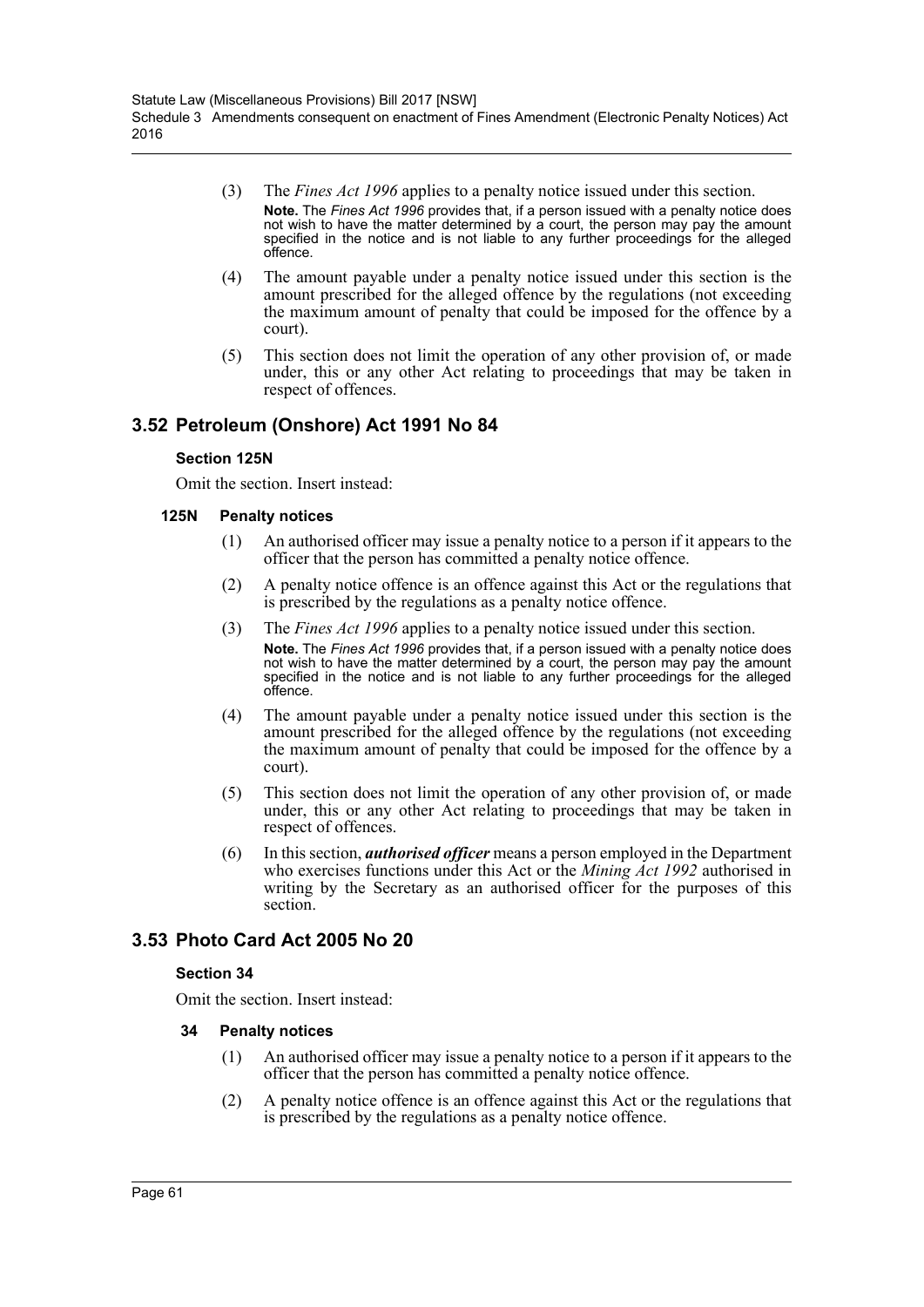- (3) The *Fines Act 1996* applies to a penalty notice issued under this section. **Note.** The *Fines Act 1996* provides that, if a person issued with a penalty notice does not wish to have the matter determined by a court, the person may pay the amount specified in the notice and is not liable to any further proceedings for the alleged offence.
- (4) The amount payable under a penalty notice issued under this section is the amount prescribed for the alleged offence by the regulations (not exceeding the maximum amount of penalty that could be imposed for the offence by a court).
- (5) This section does not limit the operation of any other provision of, or made under, this or any other Act relating to proceedings that may be taken in respect of offences.

# **3.54 Place Management NSW Act 1998 No 170**

### **Section 43A**

Omit the section. Insert instead:

### **43A Penalty notices**

- (1) An authorised officer may issue a penalty notice to a person if it appears to the officer that the person has committed a penalty notice offence.
- (2) A penalty notice offence is an offence against this Act or the regulations that is prescribed by the regulations as a penalty notice offence.
- (3) The *Fines Act 1996* applies to a penalty notice issued under this section. **Note.** The *Fines Act 1996* provides that, if a person issued with a penalty notice does not wish to have the matter determined by a court, the person may pay the amount specified in the notice and is not liable to any further proceedings for the alleged offence.
- (4) The amount payable under a penalty notice issued under this section is the amount prescribed for the alleged offence by the regulations (not exceeding the maximum amount of penalty that could be imposed for the offence by a court).
- (5) This section does not limit the operation of any other provision of, or made under, this or any other Act relating to proceedings that may be taken in respect of offences.
- (6) In this section, *authorised officer* means a person authorised in writing by Place Management NSW as an authorised officer for the purposes of this section.

## **3.55 Plantations and Reafforestation Act 1999 No 97**

### **Section 62**

Omit the section. Insert instead:

- (1) An authorised officer may issue a penalty notice to a person if it appears to the officer that the person has committed a penalty notice offence.
- (2) A penalty notice offence is an offence against this Act or the regulations that is prescribed by the regulations as a penalty notice offence.
- (3) The *Fines Act 1996* applies to a penalty notice issued under this section.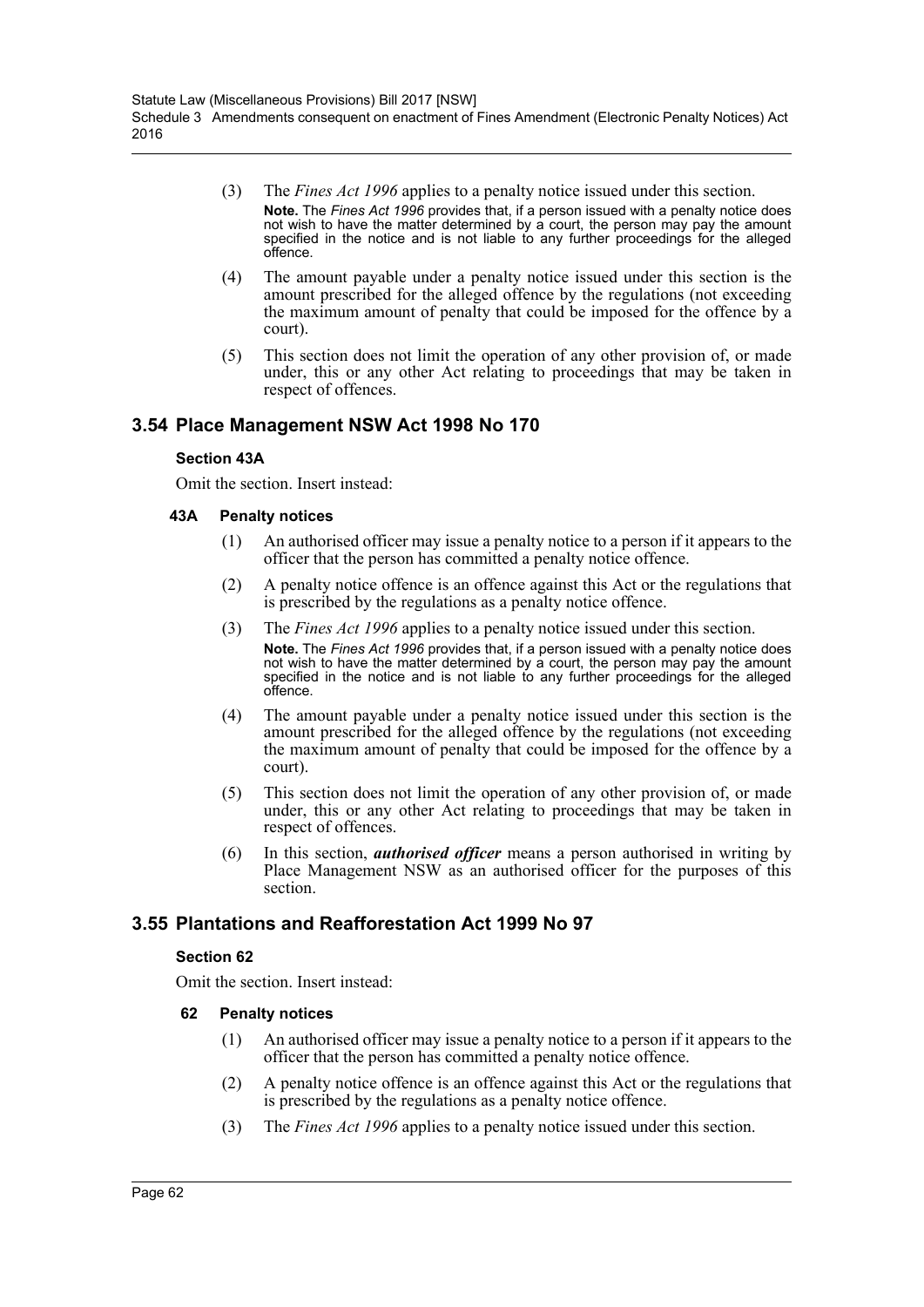**Note.** The *Fines Act 1996* provides that, if a person issued with a penalty notice does not wish to have the matter determined by a court, the person may pay the amount specified in the notice and is not liable to any further proceedings for the alleged offence.

- (4) The amount payable under a penalty notice issued under this section is the amount prescribed for the alleged offence by the regulations (not exceeding the maximum amount of penalty that could be imposed for the offence by a court).
- (5) This section does not limit the operation of any other provision of, or made under, this or any other Act relating to proceedings that may be taken in respect of offences.

# **3.56 Plumbing and Drainage Act 2011 No 59**

### **Section 41**

Omit the section. Insert instead:

### **41 Penalty notices**

- (1) An enforcement officer may issue a penalty notice to a person if it appears to the officer that the person has committed a penalty notice offence.
- (2) A penalty notice offence is an offence against this Act or the regulations that is prescribed by the regulations as a penalty notice offence.
- (3) The *Fines Act 1996* applies to a penalty notice issued under this section. **Note.** The *Fines Act 1996* provides that, if a person issued with a penalty notice does not wish to have the matter determined by a court, the person may pay the amount specified in the notice and is not liable to any further proceedings for the alleged offence.
- (4) The amount payable under a penalty notice issued under this section is the amount prescribed for the alleged offence by the regulations (not exceeding the maximum amount of penalty that could be imposed for the offence by a court).
- (5) This section does not limit the operation of any other provision of, or made under, this or any other Act relating to proceedings that may be taken in respect of offences.

# **3.57 Ports and Maritime Administration Act 1995 No 13**

### **Section 100**

Omit the section. Insert instead:

- (1) A law enforcement officer may issue a penalty notice to a person if it appears to the officer that the person has committed a penalty notice offence.
- (2) A penalty notice offence is an offence against this Act or the regulations that is prescribed by the regulations as a penalty notice offence.
- (3) The *Fines Act 1996* applies to a penalty notice issued under this section. **Note.** The *Fines Act 1996* provides that, if a person issued with a penalty notice does not wish to have the matter determined by a court, the person may pay the amount specified in the notice and is not liable to any further proceedings for the alleged offence.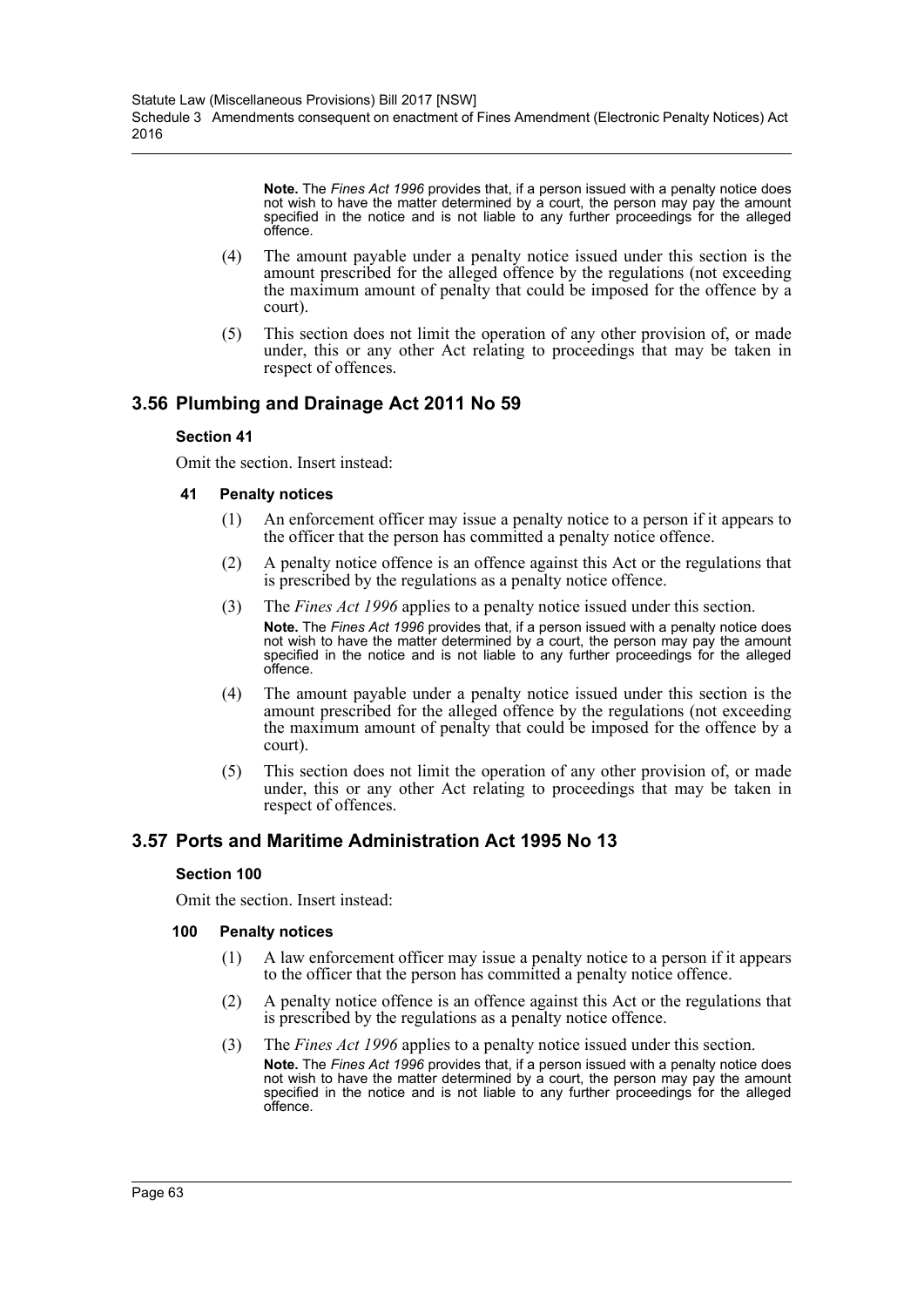- (4) The amount payable under a penalty notice issued under this section is the amount prescribed for the alleged offence by the regulations (not exceeding the maximum amount of penalty that could be imposed for the offence by a court).
- (5) This section does not limit the operation of any other provision of, or made under, this or any other Act relating to proceedings that may be taken in respect of offences.
- (6) In this section, *law enforcement officer* means a police officer or, in relation to a particular offence, a person belonging to a class of persons specified in the regulations in relation to that offence.

# **3.58 Ports and Maritime Administration Regulation 2012**

### **Clause 70 Law enforcement officers**

Omit "section 100 (9)". Insert instead "section 100 (6)".

## **3.59 Prevention of Cruelty to Animals Act 1979 No 200**

### **Section 33E**

Omit the section. Insert instead:

#### **33E Penalty notices**

- (1) An inspector (within the meaning of Division 2 of Part 2A) may issue a penalty notice to a person if it appears to the inspector that the person has committed a penalty notice offence.
- (2) A penalty notice offence is an offence against this Act or the regulations that is prescribed by the regulations as a penalty notice offence.
- (3) The *Fines Act 1996* applies to a penalty notice issued under this section. **Note.** The *Fines Act 1996* provides that, if a person issued with a penalty notice does not wish to have the matter determined by a court, the person may pay the amount specified in the notice and is not liable to any further proceedings for the alleged offence.
- (4) The amount payable under a penalty notice issued under this section is the amount prescribed for the alleged offence by the regulations (not exceeding the maximum amount of penalty that could be imposed for the offence by a court).
- (5) This section does not limit the operation of any other provision of, or made under, this or any other Act relating to proceedings that may be taken in respect of offences.

# **3.60 Property, Stock and Business Agents Act 2002 No 66**

### **Section 216**

Omit the section. Insert instead:

- (1) An authorised officer may issue a penalty notice to a person if it appears to the officer that the person has committed a penalty notice offence.
- (2) A penalty notice offence is an offence against this Act or the regulations that is prescribed by the regulations as a penalty notice offence.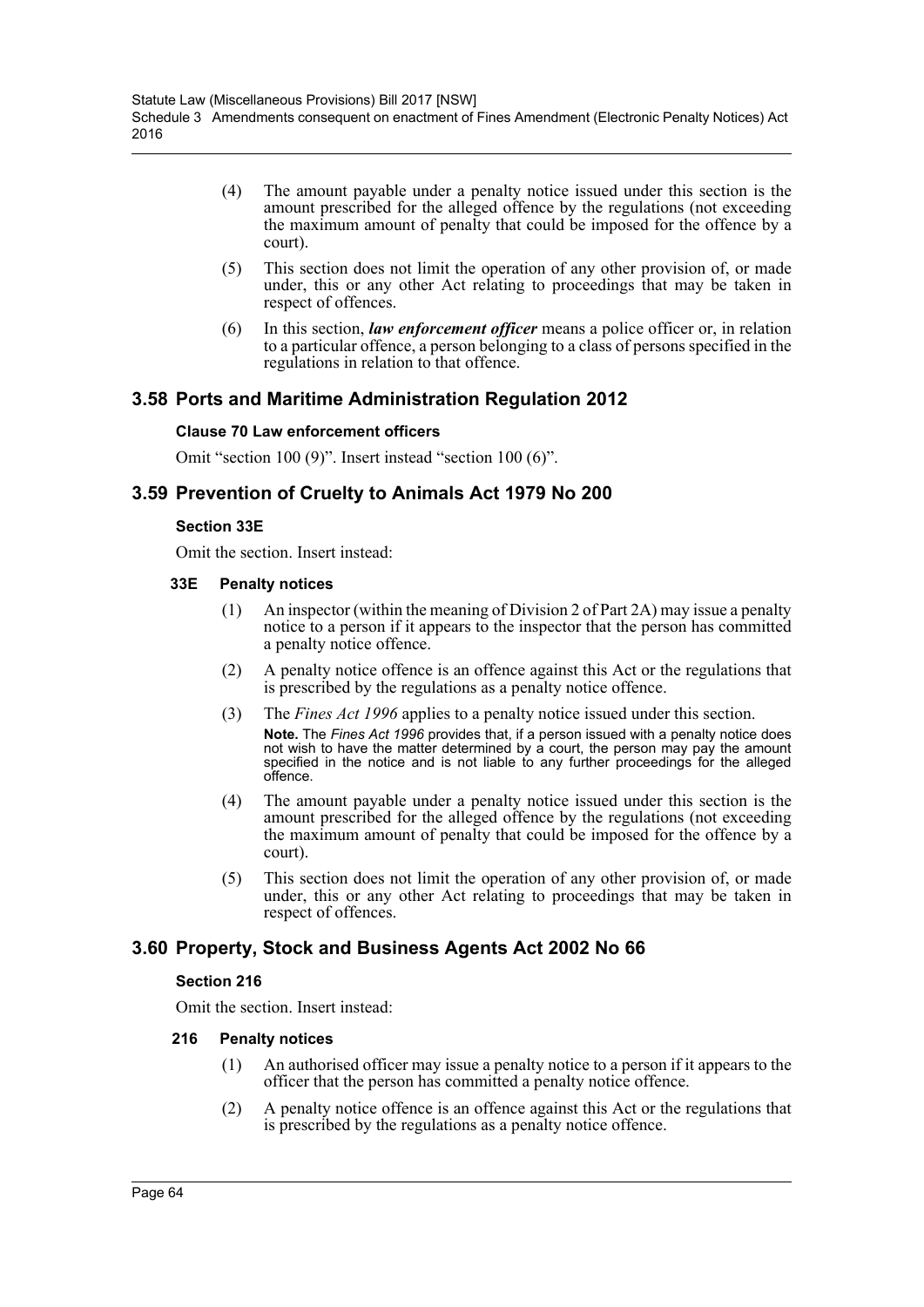- (3) The *Fines Act 1996* applies to a penalty notice issued under this section. **Note.** The *Fines Act 1996* provides that, if a person issued with a penalty notice does not wish to have the matter determined by a court, the person may pay the amount specified in the notice and is not liable to any further proceedings for the alleged offence.
- (4) The amount payable under a penalty notice issued under this section is the amount prescribed for the alleged offence by the regulations (not exceeding the maximum amount of penalty that could be imposed for the offence by a court).
- (5) This section does not limit the operation of any other provision of, or made under, this or any other Act relating to proceedings that may be taken in respect of offences.
- (6) In this section:

*authorised officer* means a person authorised in writing by the Secretary as an authorised officer for the purposes of this section.

## **3.61 Public Health Act 2010 No 127**

### **Section 118**

Omit the section. Insert instead:

- **118 Penalty notices**
	- (1) An authorised officer may issue a penalty notice to a person if it appears to the officer that the person has committed a penalty notice offence.
	- (2) A penalty notice offence is an offence against this Act or the regulations that is prescribed by the regulations as a penalty notice offence.
	- (3) The *Fines Act 1996* applies to a penalty notice issued under this section. **Note.** The *Fines Act 1996* provides that, if a person issued with a penalty notice does not wish to have the matter determined by a court, the person may pay the amount specified in the notice and is not liable to any further proceedings for the alleged offence.
	- (4) The amount payable under a penalty notice issued under this section is the amount prescribed for the alleged offence by the regulations (not exceeding the maximum amount of penalty that could be imposed for the offence by a court).
	- (5) This section does not limit the operation of any other provision of, or made under, this or any other Act relating to proceedings that may be taken in respect of offences.

## **3.62 Public Health (Tobacco) Act 2008 No 94**

### **Section 50**

Omit the section. Insert instead:

- (1) An inspector may issue a penalty notice to a person if it appears to the inspector that the person has committed a penalty notice offence.
- (2) A penalty notice offence is an offence against this Act or the regulations that is prescribed by the regulations as a penalty notice offence.
- (3) The *Fines Act 1996* applies to a penalty notice issued under this section.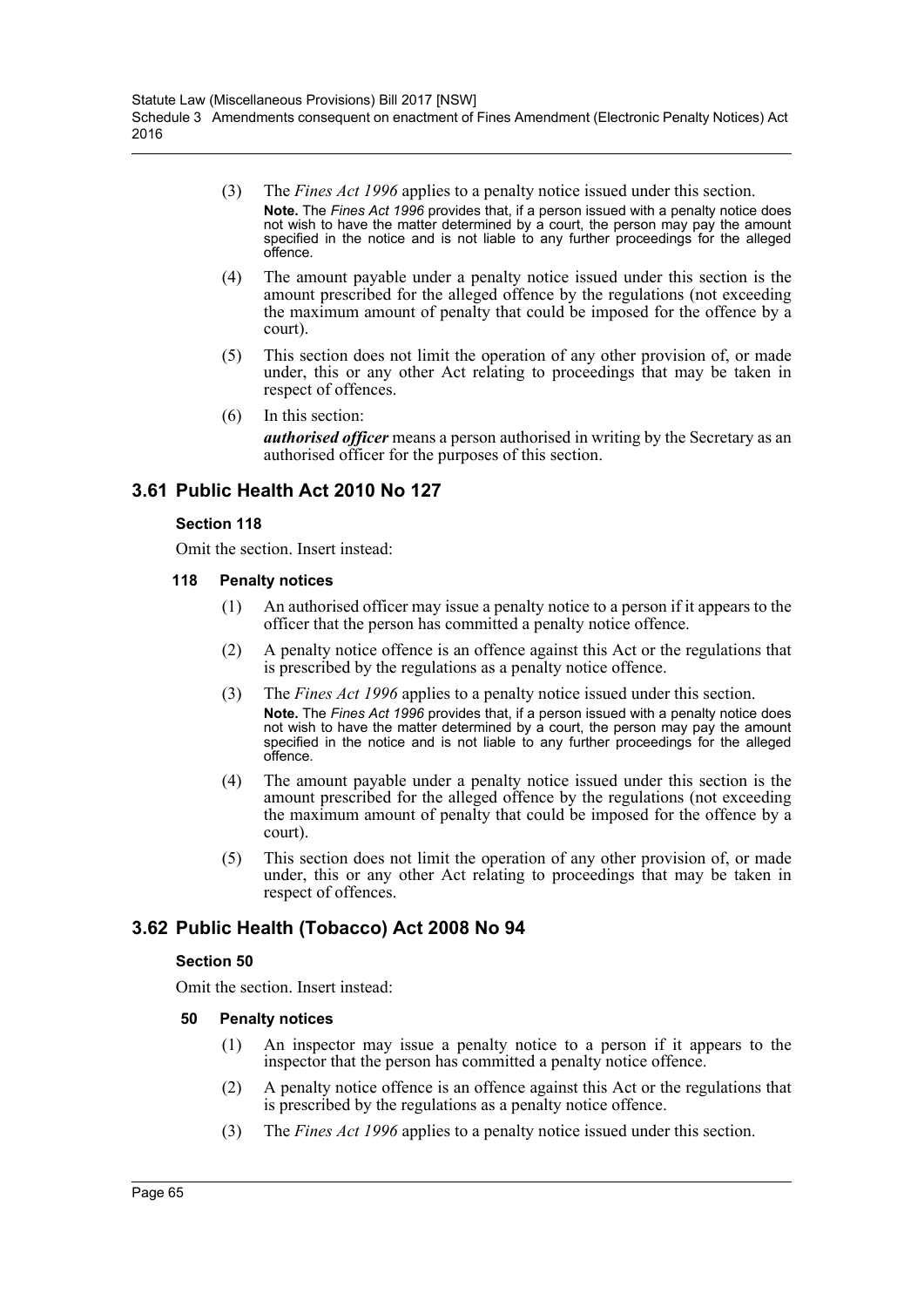**Note.** The *Fines Act 1996* provides that, if a person issued with a penalty notice does not wish to have the matter determined by a court, the person may pay the amount specified in the notice and is not liable to any further proceedings for the alleged offence.

- (4) The amount payable under a penalty notice issued under this section is the amount prescribed for the alleged offence by the regulations (not exceeding the maximum amount of penalty that could be imposed for the offence by a court).
- (5) This section does not limit the operation of any other provision of, or made under, this or any other Act relating to proceedings that may be taken in respect of offences.
- (6) In this section, *inspector* includes a police officer.

# **3.63 Residential (Land Lease) Communities Act 2013 No 97**

### **Section 177**

Omit the section. Insert instead:

### **177 Penalty notices**

- (1) An investigator may issue a penalty notice to a person if it appears to the investigator that the person has committed a penalty notice offence.
- (2) A penalty notice offence is an offence against this Act or the regulations that is prescribed by the regulations as a penalty notice offence.
- (3) The *Fines Act 1996* applies to a penalty notice issued under this section. **Note.** The *Fines Act 1996* provides that, if a person issued with a penalty notice does not wish to have the matter determined by a court, the person may pay the amount specified in the notice and is not liable to any further proceedings for the alleged offence.
- (4) The amount payable under a penalty notice issued under this section is the amount prescribed for the alleged offence by the regulations (not exceeding the maximum amount of penalty that could be imposed for the offence by a court).
- (5) This section does not limit the operation of any other provision of, or made under, this or any other Act relating to proceedings that may be taken in respect of offences.

# **3.64 Residential Tenancies Act 2010 No 42**

### **Section 203**

Omit the section. Insert instead:

- (1) An authorised officer may issue a penalty notice to a person if it appears to the officer that the person has committed a penalty notice offence.
- (2) A penalty notice offence is an offence against this Act or the regulations that is prescribed by the regulations as a penalty notice offence.
- (3) The *Fines Act 1996* applies to a penalty notice issued under this section. **Note.** The *Fines Act 1996* provides that, if a person issued with a penalty notice does not wish to have the matter determined by a court, the person may pay the amount specified in the notice and is not liable to any further proceedings for the alleged offence.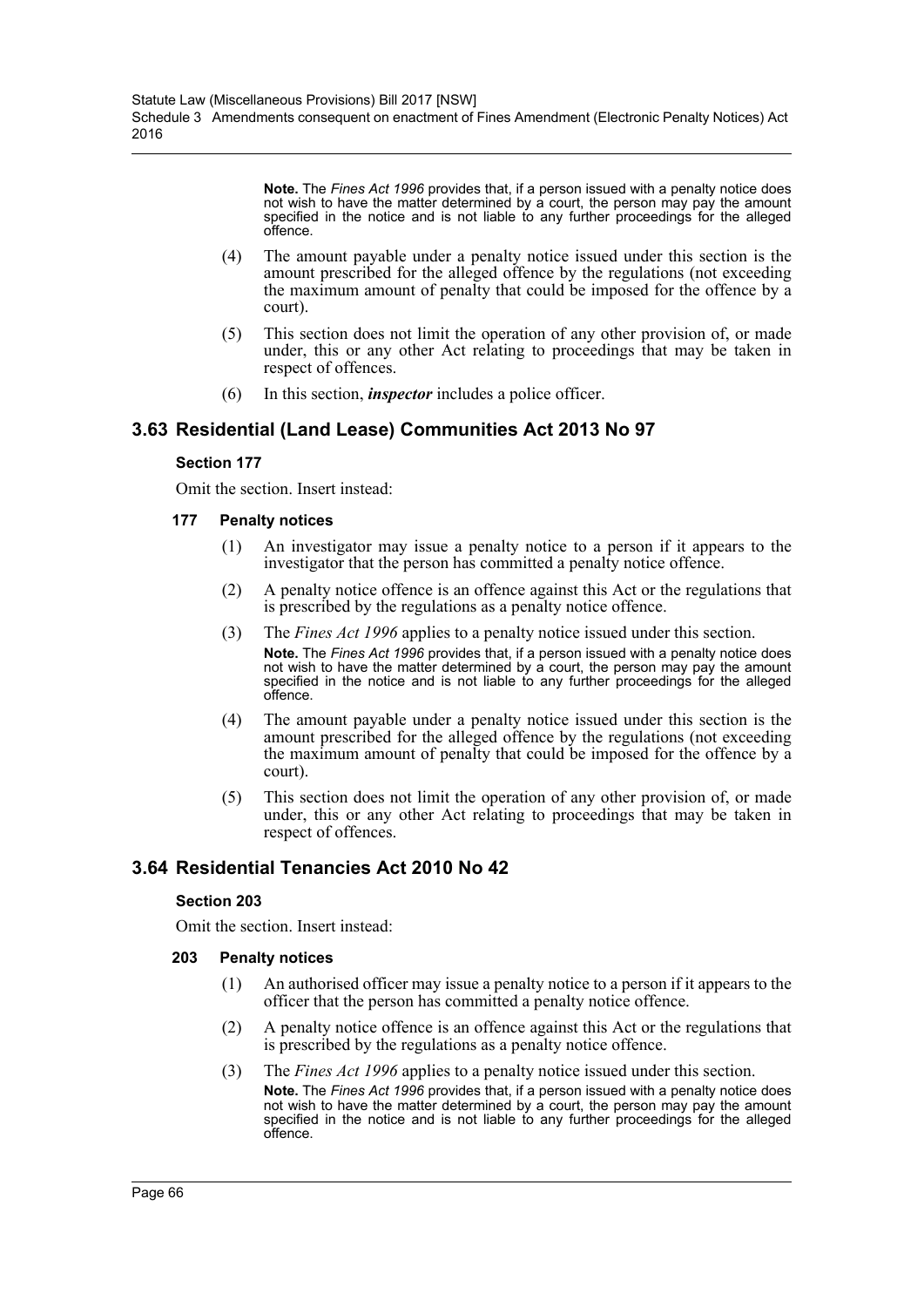- (4) The amount payable under a penalty notice issued under this section is the amount prescribed for the alleged offence by the regulations (not exceeding the maximum amount of penalty that could be imposed for the offence by a court).
- (5) This section does not limit the operation of any other provision of, or made under, this or any other Act relating to proceedings that may be taken in respect of offences.
- (6) In this section, *authorised officer* means a person authorised in writing by the Secretary as an authorised officer for the purposes of this section.

# **3.65 Retirement Villages Act 1999 No 81**

### **Section 184**

Omit the section. Insert instead:

### **184 Penalty notices**

- (1) An authorised officer may issue a penalty notice to a person if it appears to the officer that the person has committed a penalty notice offence.
- (2) A penalty notice offence is an offence against this Act or the regulations that is prescribed by the regulations as a penalty notice offence.
- (3) The *Fines Act 1996* applies to a penalty notice issued under this section. **Note.** The *Fines Act 1996* provides that, if a person issued with a penalty notice does not wish to have the matter determined by a court, the person may pay the amount specified in the notice and is not liable to any further proceedings for the alleged offence.
- (4) The amount payable under a penalty notice issued under this section is the amount prescribed for the alleged offence by the regulations (not exceeding the maximum amount of penalty that could be imposed for the offence by a court).
- (5) This section does not limit the operation of any other provision of, or made under, this or any other Act relating to proceedings that may be taken in respect of offences.
- (6) In this section, *authorised officer* means:
	- (a) the Secretary, or
	- (b) a person appointed in writing by the Secretary as an authorised officer for the purposes of this section, or
	- (c) an investigator.

# **3.66 Roads Act 1993 No 33**

### **Section 243**

Omit the section. Insert instead:

- (1) An authorised officer may issue a penalty notice to a person if it appears to the officer that the person has committed (or is, by virtue of section 244, guilty of) a penalty notice offence.
- (2) A penalty notice offence is an offence against this Act or the regulations that is prescribed by the regulations as a penalty notice offence.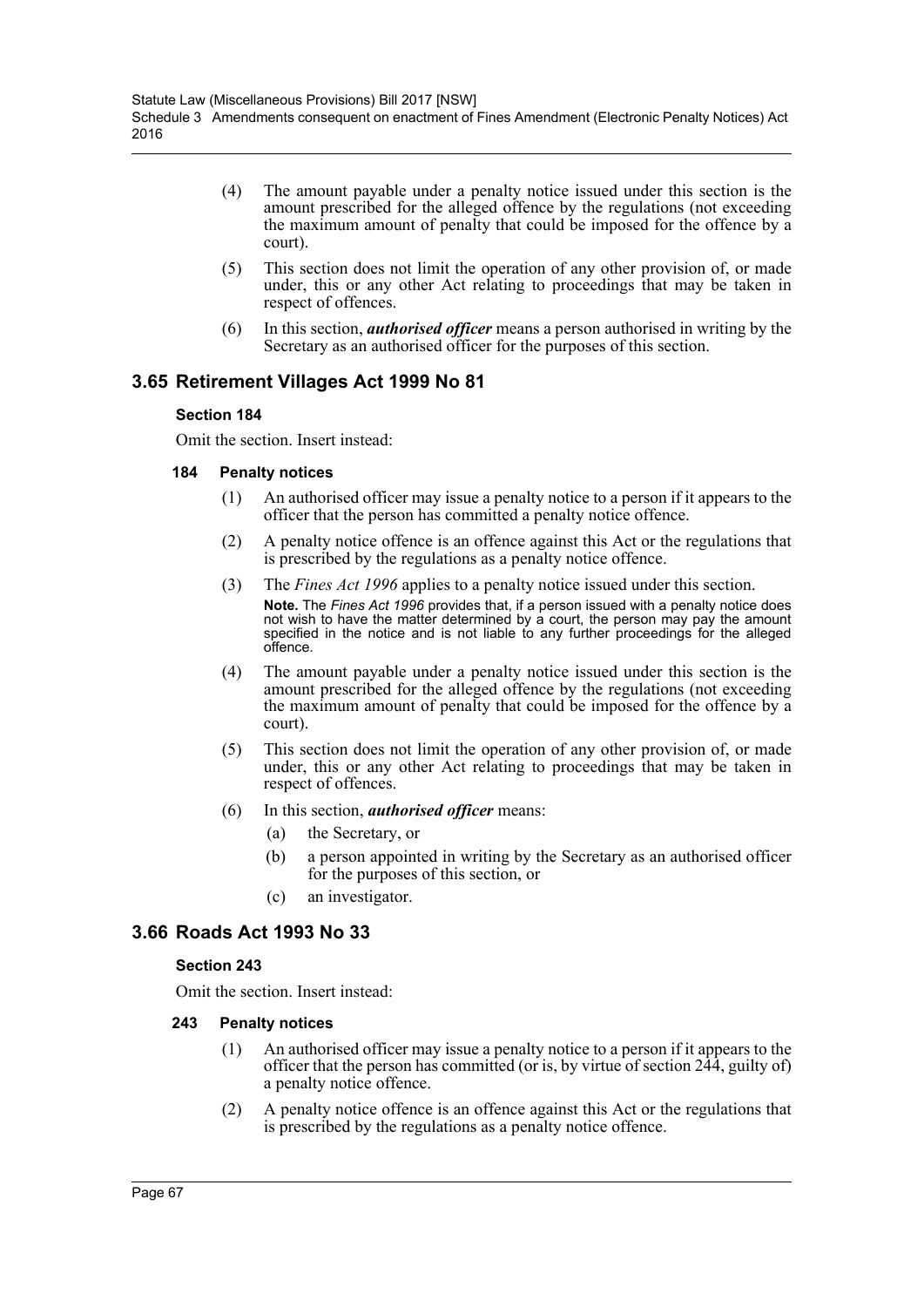- (3) The *Fines Act 1996* applies to a penalty notice issued under this section. **Note.** The *Fines Act 1996* provides that, if a person issued with a penalty notice does not wish to have the matter determined by a court, the person may pay the amount specified in the notice and is not liable to any further proceedings for the alleged offence.
- (4) The amount payable under a penalty notice issued under this section is the amount prescribed for the alleged offence by the regulations (not exceeding the maximum amount of penalty that could be imposed for the offence by a court).
- (5) This section does not limit the operation of any other provision of, or made under, this or any other Act relating to proceedings that may be taken in respect of offences.

# **3.67 Rural Fires Act 1997 No 65**

### **Section 131**

Omit the section. Insert instead:

### **131 Penalty notices**

- (1) An authorised officer may issue a penalty notice to a person if it appears to the officer that the person has committed a penalty notice offence.
- (2) A penalty notice offence is an offence against this Act or the regulations that is prescribed by the regulations as a penalty notice offence.
- (3) The *Fines Act 1996* applies to a penalty notice issued under this section. **Note.** The *Fines Act 1996* provides that, if a person issued with a penalty notice does not wish to have the matter determined by a court, the person may pay the amount specified in the notice and is not liable to any further proceedings for the alleged offence.
- (4) The amount payable under a penalty notice issued under this section is the amount prescribed for the alleged offence by the regulations (not exceeding the maximum amount of penalty that could be imposed for the offence by a court).
- (5) This section does not limit the operation of any other provision of, or made under, this or any other Act relating to proceedings that may be taken in respect of offences.
- (6) In this section, *authorised officer* means, in relation to a particular offence, a person belonging to a class of persons specified in the regulations in relation to that offence.

# **3.68 Rural Fires Regulation 2013**

### **[1] Clause 48**

Omit "section 131 (6)" from clause 48 (1). Insert instead "section 131".

## **[2] Clause 48 (2)**

Omit "section 131 (9)". Insert instead "section 131 (6)".

# **3.69 Smoke-free Environment Act 2000 No 69**

## **Section 20A**

Omit the section. Insert instead: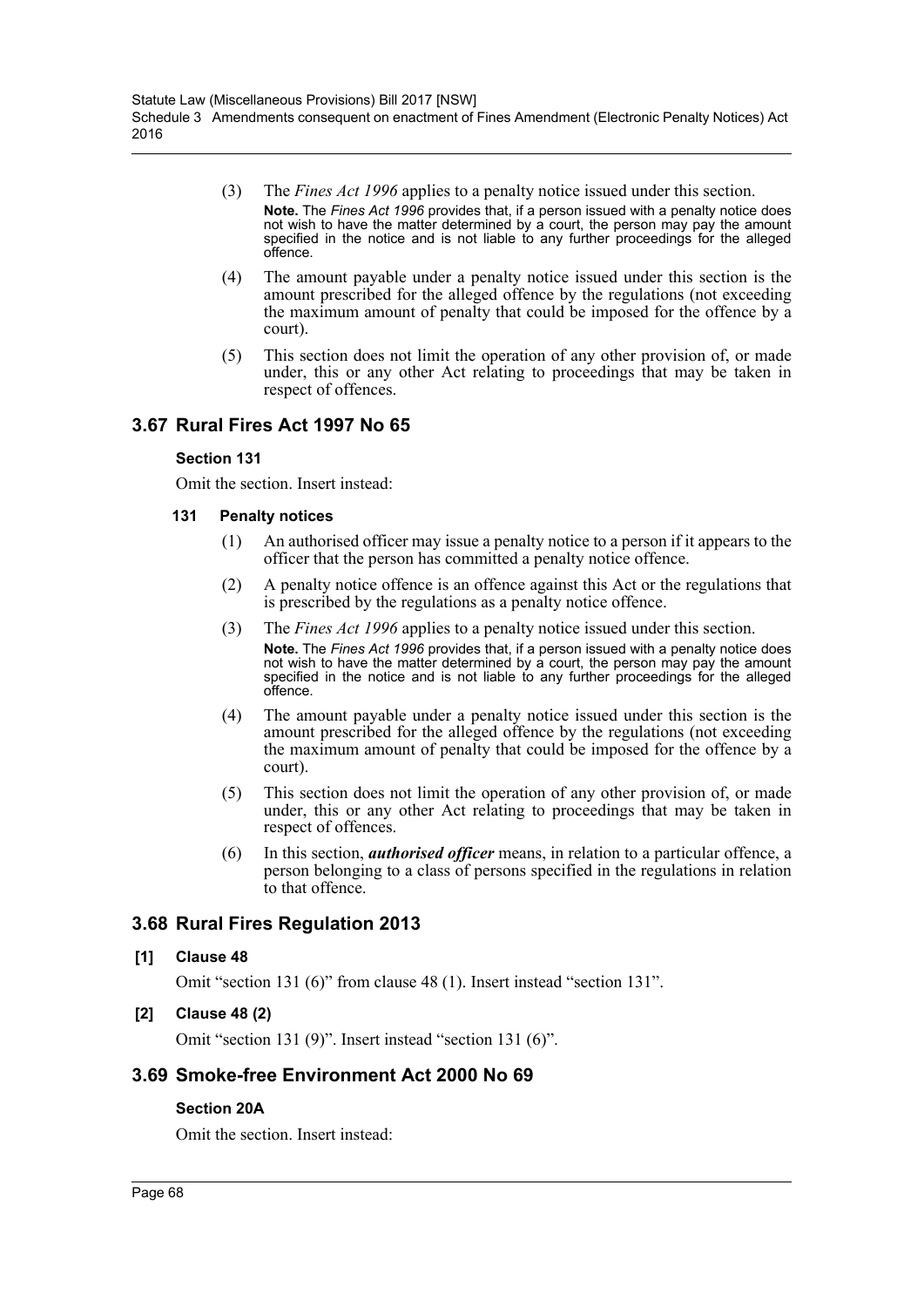#### **20A Penalty notices**

- (1) An inspector may issue a penalty notice to a person if it appears to the inspector that the person has committed a penalty notice offence.
- (2) A penalty notice offence is an offence against this Act or the regulations that is prescribed by the regulations as a penalty notice offence.
- (3) The *Fines Act 1996* applies to a penalty notice issued under this section. **Note.** The *Fines Act 1996* provides that, if a person issued with a penalty notice does note, the matter less premise the matter determined by a court, the person may pay the amount specified in the notice and is not liable to any further proceedings for the alleged offence.
- (4) The amount payable under a penalty notice issued under this section is the amount prescribed for the alleged offence by the regulations (not exceeding the maximum amount of penalty that could be imposed for the offence by a court).
- (5) This section does not limit the operation of any other provision of, or made under, this or any other Act relating to proceedings that may be taken in respect of offences.

## **3.70 Sporting Venues Authorities Act 2008 No 65**

### **Section 38**

Omit the section. Insert instead:

#### **38 Penalty notices**

- (1) An authorised officer may issue a penalty notice to a person if it appears to the officer that the person has committed a penalty notice offence.
- (2) A penalty notice offence is an offence against this Act or the regulations that is prescribed by the regulations as a penalty notice offence.
- (3) The *Fines Act 1996* applies to a penalty notice issued under this section. **Note.** The *Fines Act 1996* provides that, if a person issued with a penalty notice does not wish to have the matter determined by a court, the person may pay the amount specified in the notice and is not liable to any further proceedings for the alleged offence.
- (4) The amount payable under a penalty notice issued under this section is the amount prescribed for the alleged offence by the regulations (not exceeding the maximum amount of penalty that could be imposed for the offence by a court).
- (5) This section does not limit the operation of any other provision of, or made under, this or any other Act relating to proceedings that may be taken in respect of offences.
- (6) In this section, *authorised officer* means a police officer or a ranger.

## **3.71 Sporting Venues (Invasions) Act 2003 No 44**

### **Section 12**

Omit sections 12 and 13. Insert instead:

### **12 Penalty notices**

(1) A police officer may issue a penalty notice to a person if it appears to the officer that the person has committed an offence against a provision of Part 2.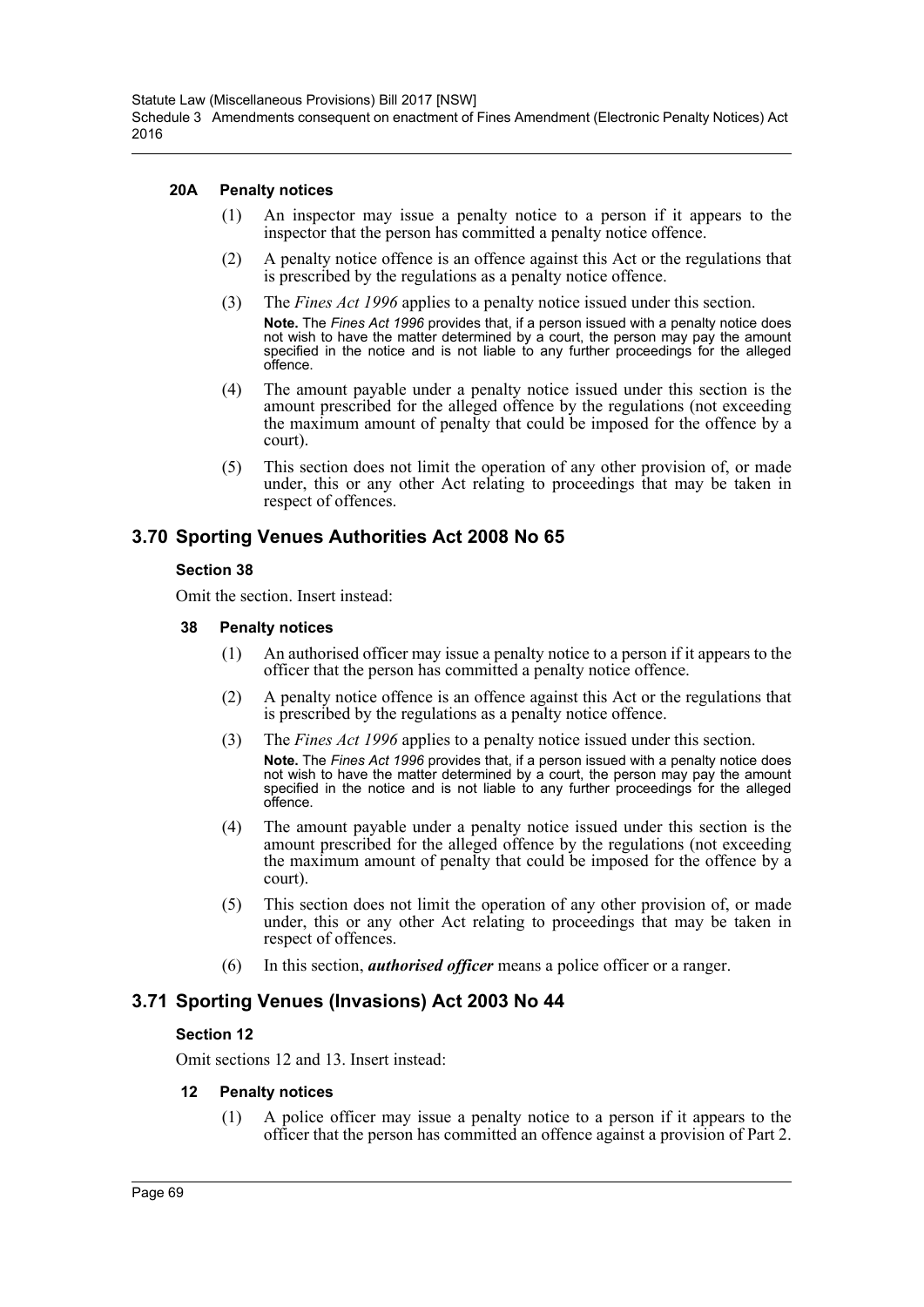- (2) The *Fines Act 1996* applies to a penalty notice issued under this section. **Note.** The *Fines Act 1996* provides that, if a person issued with a penalty notice does not wish to have the matter determined by a court, the person may pay the amount specified in the notice and is not liable to any further proceedings for the alleged offence.
- (3) The amount payable under a penalty notice issued under this section is:
	- (a) the amount prescribed for the alleged offence by the regulations (not exceeding the maximum amount of penalty that could be imposed for the offence by a court), or
	- (b) if no amount is prescribed—\$500.
- (4) This section does not affect a ban under Part 2, such a ban remaining in force notwithstanding the payment of an amount payable under this section.
- (5) This section does not limit the operation of any other provision of, or made under, this or any other Act relating to proceedings that may be taken in respect of offences.

## **3.72 Stock Medicines Act 1989 No 182**

#### **Section 60A**

Omit the section. Insert instead:

#### **60A Penalty notices**

- (1) An authorised officer may issue a penalty notice to a person if it appears to the officer that the person has committed a penalty notice offence.
- (2) A penalty notice offence is an offence against this Act or the regulations that is prescribed by the regulations as a penalty notice offence.
- (3) The *Fines Act 1996* applies to a penalty notice issued under this section. **Note.** The *Fines Act 1996* provides that, if a person issued with a penalty notice does not wish to have the matter determined by a court, the person may pay the amount specified in the notice and is not liable to any further proceedings for the alleged offence.
- (4) The amount payable under a penalty notice issued under this section is the amount prescribed for the alleged offence by the regulations (not exceeding the maximum amount of penalty that could be imposed for the offence by a court).
- (5) This section does not limit the operation of any other provision of, or made under, this or any other Act relating to proceedings that may be taken in respect of offences.
- (6) In this section, *authorised officer* means a person authorised in writing by the Secretary of the Department of Industry as an authorised officer for the purposes of this section, and includes a police officer.

## **3.73 Strata Schemes Management Act 2015 No 50**

### **Section 250**

Omit the section. Insert instead:

### **250 Penalty notices**

(1) An authorised officer may issue a penalty notice to a person if it appears to the officer that the person has committed a penalty notice offence.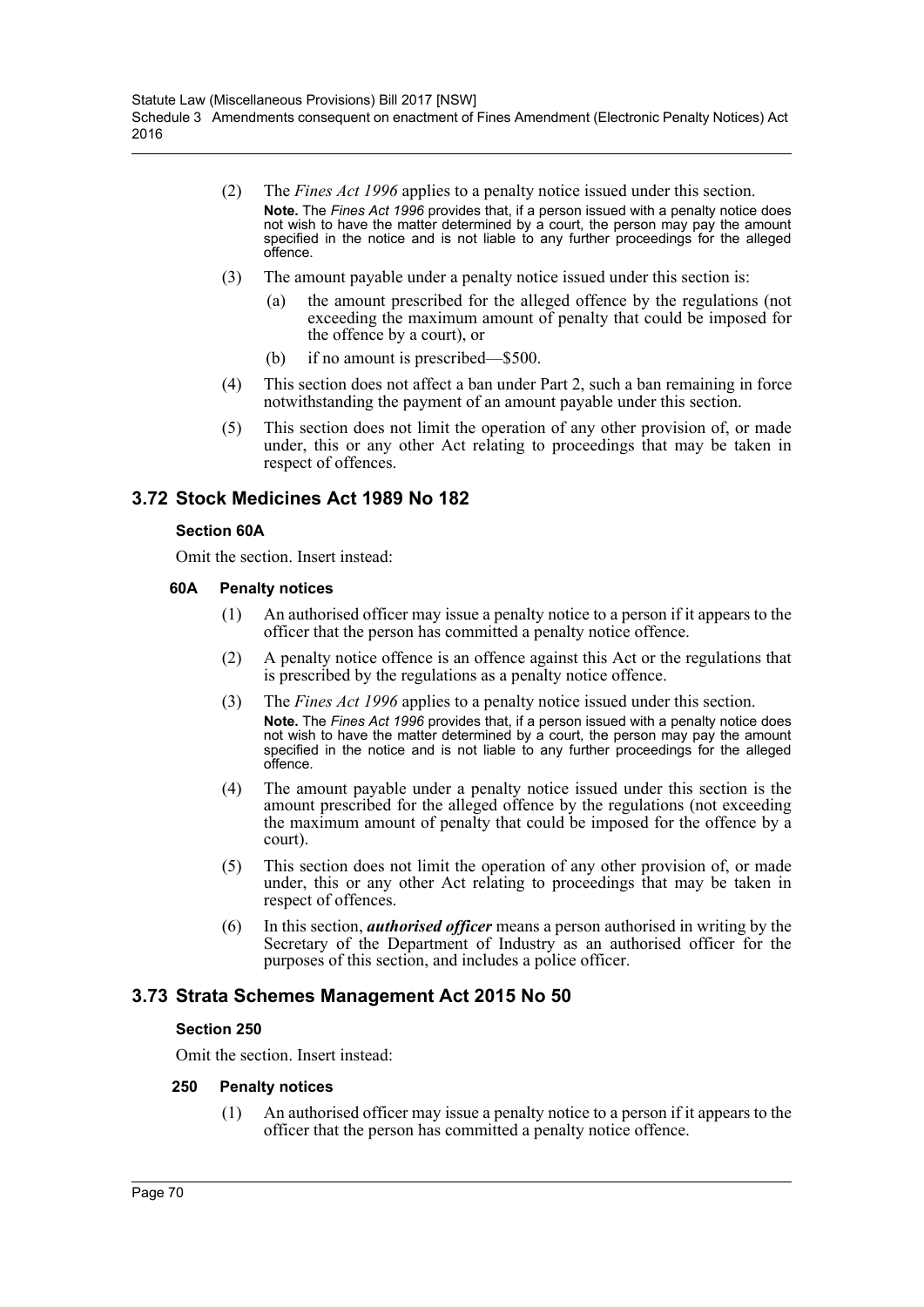- (2) A penalty notice offence is an offence against this Act or the regulations that is prescribed by the regulations as a penalty notice offence.
- (3) The *Fines Act 1996* applies to a penalty notice issued under this section. **Note.** The *Fines Act 1996* provides that, if a person issued with a penalty notice does not wish to have the matter determined by a court, the person may pay the amount specified in the notice and is not liable to any further proceedings for the alleged offence.
- (4) The amount payable under a penalty notice issued under this section is the amount prescribed for the alleged offence by the regulations (not exceeding the maximum amount of penalty that could be imposed for the offence by a court).
- (5) This section does not limit the operation of any other provision of, or made under, this or any other Act relating to proceedings that may be taken in respect of offences.
- (6) In this section, *authorised officer* means a person employed in the Department of Finance, Services and Innovation authorised in writing by the Secretary as an authorised officer for the purposes of this section.

# **3.74 Swimming Pools Act 1992 No 49**

## **Section 35**

Omit the section. Insert instead:

### **35 Penalty notices**

- (1) An authorised officer may issue a penalty notice to a person if it appears to the officer that the person has committed a penalty notice offence.
- (2) A penalty notice offence is an offence against this Act or the regulations that is prescribed by the regulations as a penalty notice offence.
- (3) The *Fines Act 1996* applies to a penalty notice issued under this section. **Note.** The *Fines Act 1996* provides that, if a person issued with a penalty notice does not wish to have the matter determined by a court, the person may pay the amount specified in the notice and is not liable to any further proceedings for the alleged offence.
- (4) The amount payable under a penalty notice issued under this section is the amount (not exceeding 5 penalty units) prescribed for the alleged offence by the regulations.
- (5) This section does not limit the operation of any other provision of, or made under, this or any other Act relating to proceedings that may be taken in respect of offences.

# **3.75 Sydney Cricket and Sports Ground Act 1978 No 72**

## **Section 30A**

Omit the section. Insert instead:

- (1) An authorised officer may issue a penalty notice to a person if it appears to the officer that the person has committed a penalty notice offence.
- (2) A penalty notice offence is an offence against this Act or the by-laws that is prescribed by the by-laws as a penalty notice offence.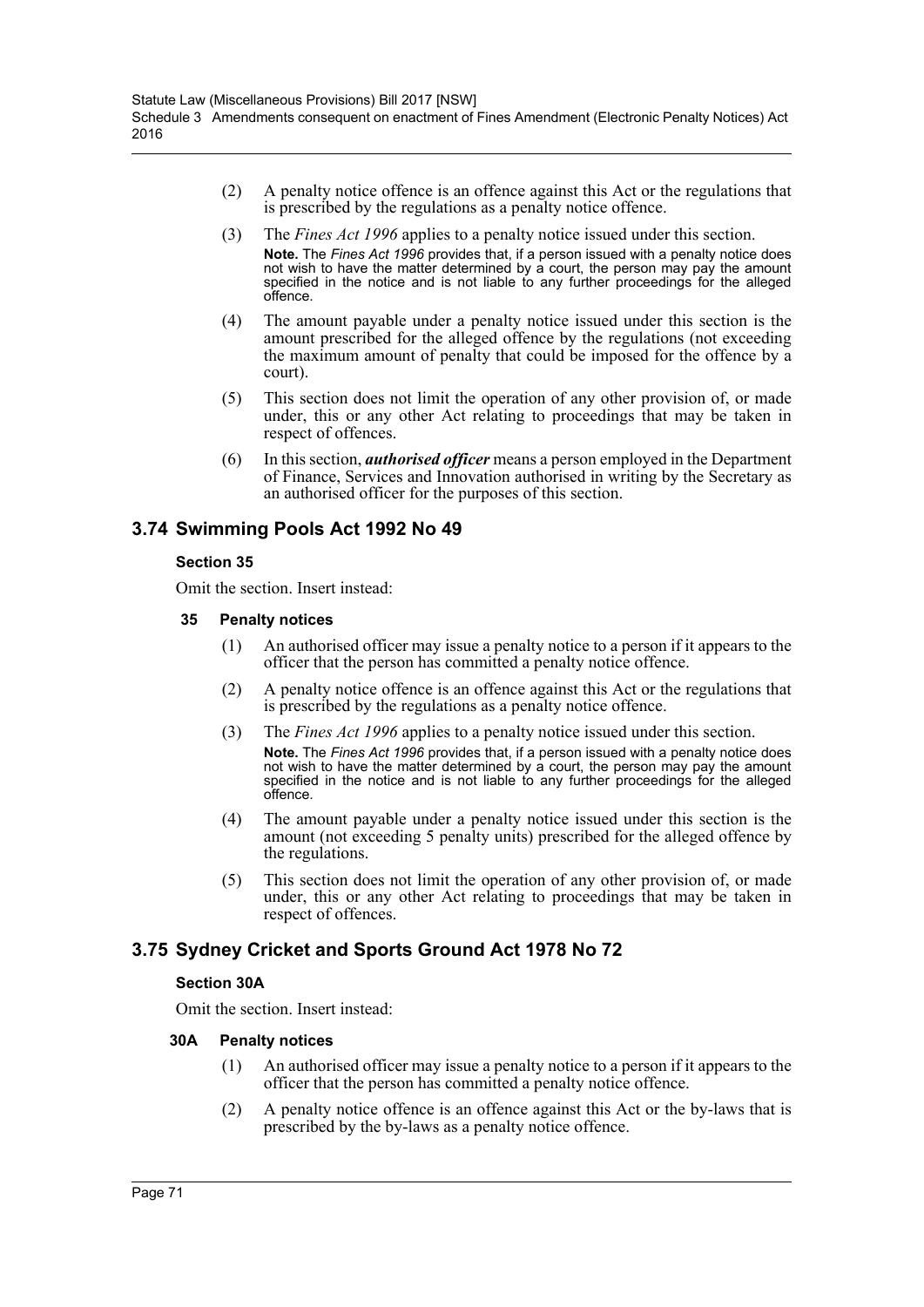- (3) The *Fines Act 1996* applies to a penalty notice issued under this section. **Note.** The *Fines Act 1996* provides that, if a person issued with a penalty notice does not wish to have the matter determined by a court, the person may pay the amount specified in the notice and is not liable to any further proceedings for the alleged offence.
- (4) The amount payable under a penalty notice issued under this section is the amount prescribed for the alleged offence by the by-laws (not exceeding the maximum amount of penalty that could be imposed for the offence by a court).
- (5) This section does not limit the operation of any other provision of, or made under, this or any other Act relating to proceedings that may be taken in respect of offences.
- (6) In this section, *authorised officer* means a person authorised by the Trust for the purposes of this section, a police officer or any other person of a class prescribed by the by-laws.

# **3.76 Sydney Olympic Park Authority Act 2001 No 57**

#### **Section 79**

Omit the section. Insert instead:

- **79 Penalty notices**
	- (1) An authorised officer may issue a penalty notice to a person if it appears to the officer that the person has committed a penalty notice offence.
	- (2) A penalty notice offence is an offence against section 67, or an offence against the regulations, being an offence that is prescribed by the regulations as a penalty notice offence.
	- (3) The *Fines Act 1996* applies to a penalty notice issued under this section. **Note.** The *Fines Act 1996* provides that, if a person issued with a penalty notice does not wish to have the matter determined by a court, the person may pay the amount specified in the notice and is not liable to any further proceedings for the alleged offence.
	- (4) The amount payable under a penalty notice issued under this section is the amount prescribed for the alleged offence by the regulations (not exceeding the maximum amount of penalty that could be imposed for the offence by a court).
	- (5) This section does not limit the operation of any other provision of, or made under, this or any other Act relating to proceedings that may be taken in respect of offences.
	- (6) In this section, *authorised officer* means a person authorised in writing by the Authority as an authorised officer for the purposes of this section.

### **3.77 Sydney Water Act 1994 No 88**

#### **Section 50**

Omit the section. Insert instead:

#### **50 Penalty notices**

(1) An authorised person may issue a penalty notice to a person if it appears to the authorised person that the person has committed a penalty notice offence.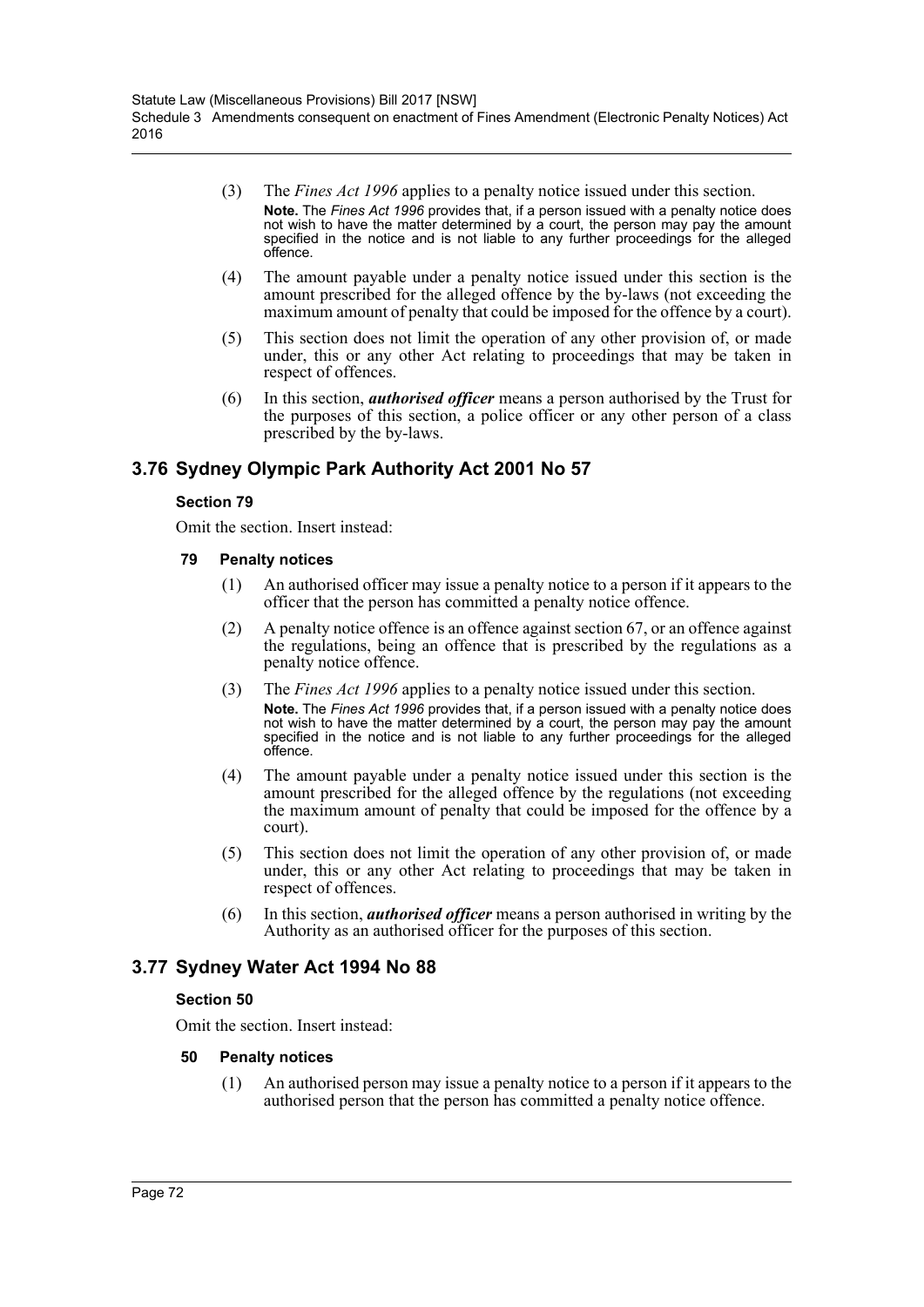- (2) A penalty notice offence is an offence against this Act or the regulations that is prescribed by the regulations as a penalty notice offence.
- (3) The *Fines Act 1996* applies to a penalty notice issued under this section. **Note.** The *Fines Act 1996* provides that, if a person issued with a penalty notice does not wish to have the matter determined by a court, the person may pay the amount specified in the notice and is not liable to any further proceedings for the alleged offence.
- (4) The amount payable under a penalty notice issued under this section is the amount prescribed for the alleged offence by the regulations (not exceeding the maximum amount of penalty that could be imposed for the offence by a court).
- (5) This section does not limit the operation of any other provision of, or made under, this or any other Act relating to proceedings that may be taken in respect of offences.
- (6) In this section, *authorised person* means a person appointed in writing by the Minister as an authorised person for the purposes of this section.

# **3.78 Tow Truck Industry Act 1998 No 111**

#### **Section 89**

Omit the section. Insert instead:

- **89 Penalty notices**
	- (1) An authorised officer or a police officer may issue a penalty notice to a person if it appears to the officer that the person has committed a penalty notice offence.
	- (2) A penalty notice offence is an offence against this Act or the regulations that is prescribed by the regulations as a penalty notice offence.
	- (3) The *Fines Act 1996* applies to a penalty notice issued under this section. **Note.** The *Fines Act 1996* provides that, if a person issued with a penalty notice does not wish to have the matter determined by a court, the person may pay the amount specified in the notice and is not liable to any further proceedings for the alleged offence.
	- (4) The amount payable under a penalty notice issued under this section is the amount prescribed for the alleged offence by the regulations (not exceeding the maximum amount of penalty that could be imposed for the offence by a court).
	- (5) This section does not limit the operation of any other provision of, or made under, this or any other Act relating to proceedings that may be taken in respect of offences.

### **3.79 Unlawful Gambling Act 1998 No 113**

#### **Section 52**

Omit the section. Insert instead:

#### **52 Penalty notices**

(1) An authorised officer may issue a penalty notice to a person if it appears to the officer that the person has committed a penalty notice offence.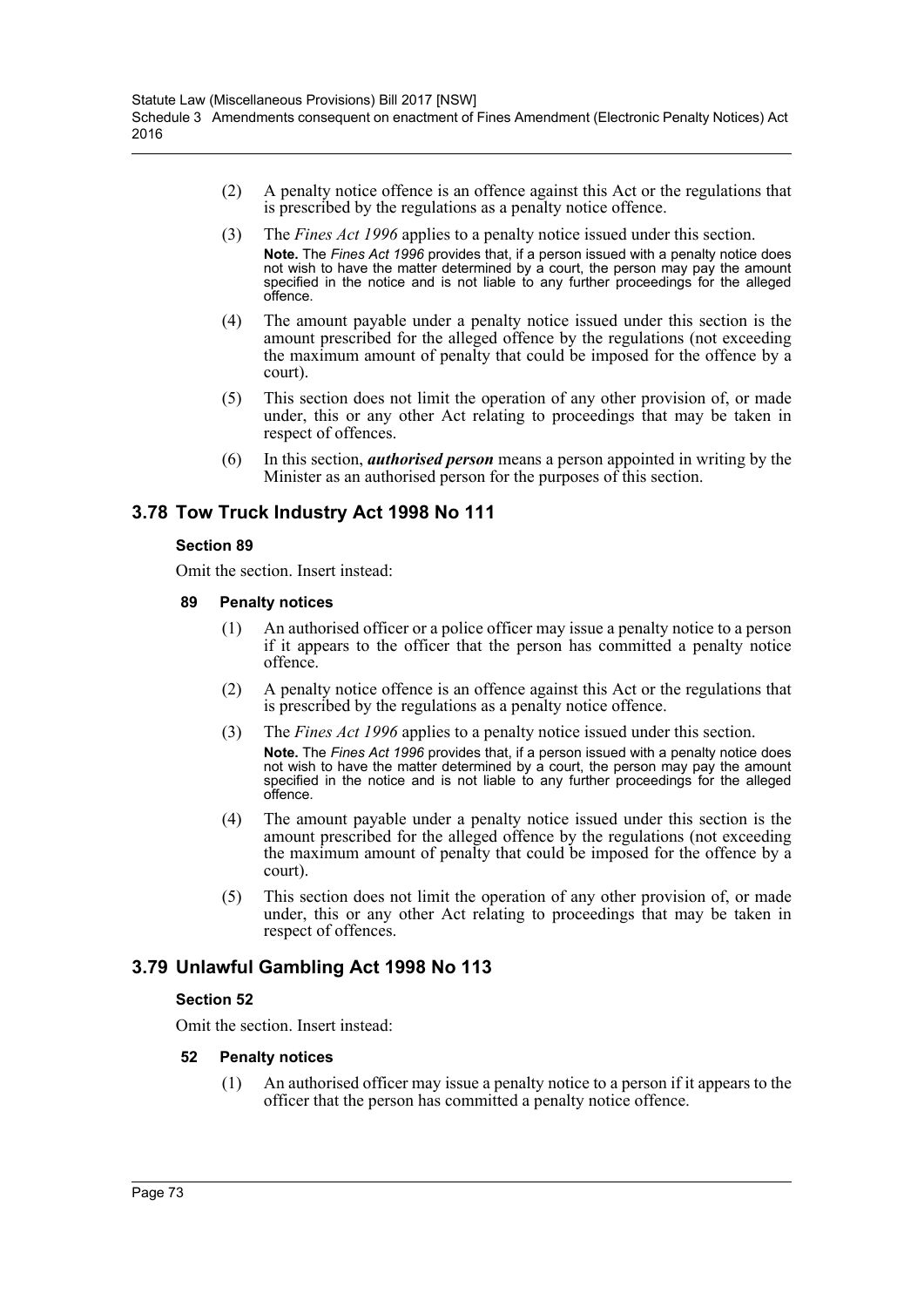- (2) A penalty notice offence is an offence against this Act or the regulations that is prescribed by the regulations as a penalty notice offence.
- (3) The *Fines Act 1996* applies to a penalty notice issued under this section. **Note.** The *Fines Act 1996* provides that, if a person issued with a penalty notice does not wish to have the matter determined by a court, the person may pay the amount specified in the notice and is not liable to any further proceedings for the alleged offence.
- (4) The amount payable under a penalty notice issued under this section is the amount prescribed for the alleged offence by the regulations (not exceeding the maximum amount of penalty that could be imposed for the offence by a court).
- (5) This section does not limit the operation of any other provision of, or made under, this or any other Act relating to proceedings that may be taken in respect of offences.
- (6) In this section:

*authorised officer* means, in relation to a particular offence, a person belonging to a class of persons specified in the regulations in relation to that offence.

### **3.80 Unlawful Gambling Regulation 2016**

#### **Clause 4 Penalty notice offences**

Omit "section 52 (9)" from clause 4 (2). Insert instead "section 52 (6)".

### **3.81 Veterinary Practice Act 2003 No 87**

#### **Section 101**

Omit the section. Insert instead:

#### **101 Penalty notices**

- (1) An authorised officer may issue a penalty notice to a person if it appears to the officer that the person has committed a penalty notice offence.
- (2) A penalty notice offence is an offence against this Act or the regulations that is prescribed by the regulations as a penalty notice offence.
- (3) The *Fines Act 1996* applies to a penalty notice issued under this section. **Note.** The *Fines Act 1996* provides that, if a person issued with a penalty notice does not wish to have the matter determined by a court, the person may pay the amount specified in the notice and is not liable to any further proceedings for the alleged offence.
- (4) The amount payable under a penalty notice issued under this section is the amount prescribed for the alleged offence by the regulations (not exceeding the maximum amount of penalty that could be imposed for the offence by a court).
- (5) This section does not limit the operation of any other provision of, or made under, this or any other Act relating to proceedings that may be taken in respect of offences.
- (6) In this section, *authorised officer* means a person authorised in writing by the Board as an authorised officer for the purposes of this section or a police officer.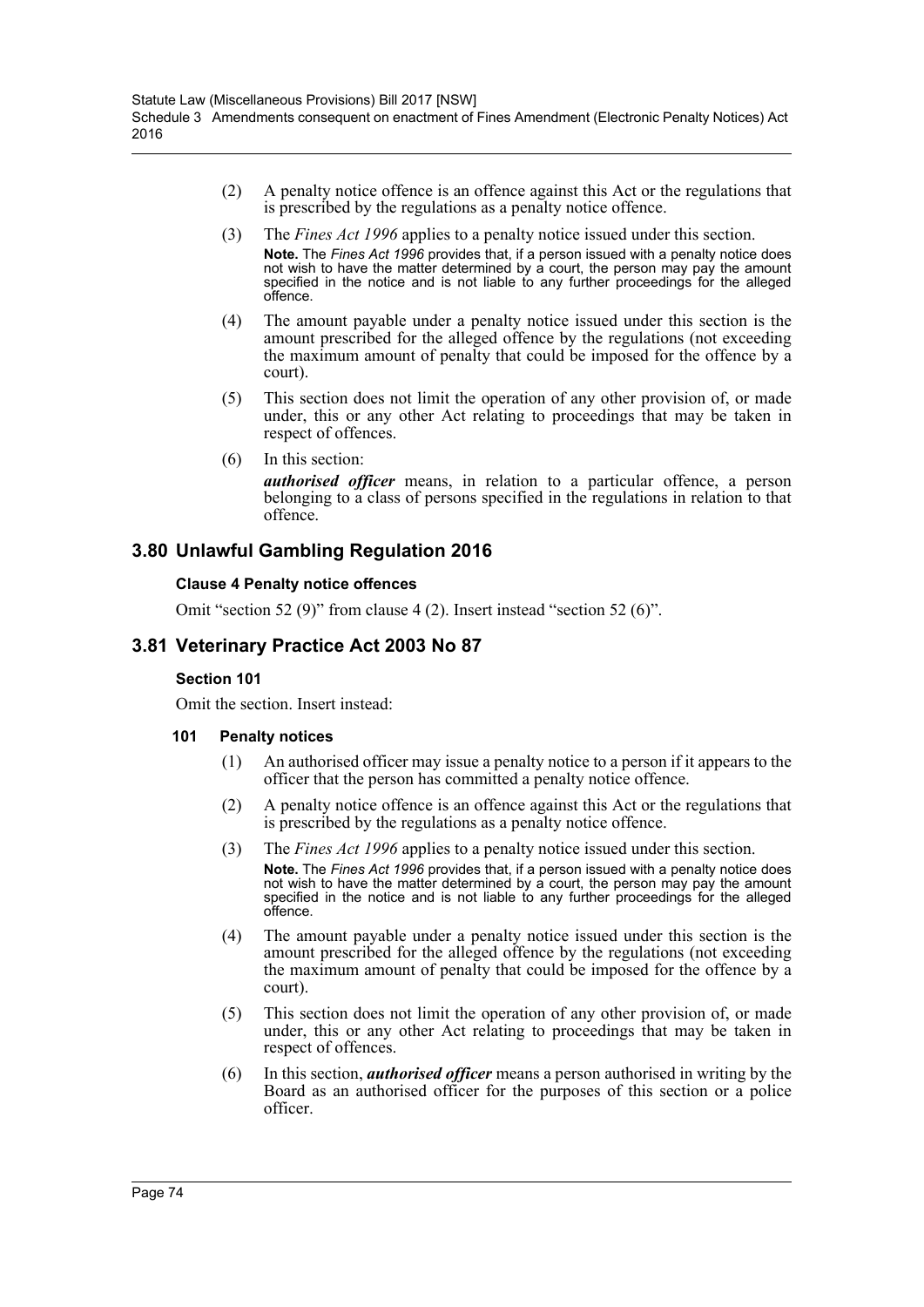Statute Law (Miscellaneous Provisions) Bill 2017 [NSW] Schedule 3 Amendments consequent on enactment of Fines Amendment (Electronic Penalty Notices) Act 2016

# **3.82 Water Industry Competition Act 2006 No 104**

#### **Section 82**

Omit the section. Insert instead:

#### **82 Penalty notices**

- (1) An authorised official may issue a penalty notice to a person if it appears to the official that the person has committed a penalty notice offence.
- (2) A penalty notice offence is an offence against this Act or the regulations that is prescribed by the regulations as a penalty notice offence.
- (3) The *Fines Act 1996* applies to a penalty notice issued under this section. **Note.** The *Fines Act 1996* provides that, if a person issued with a penalty notice does not wish to have the matter determined by a court, the person may pay the amount specified in the notice and is not liable to any further proceedings for the alleged offence.
- (4) The amount payable under a penalty notice issued under this section is the amount prescribed for the alleged offence by the regulations (not exceeding the maximum amount of penalty that could be imposed for the offence by a court).
- (5) This section does not limit the operation of any other provision of, or made under, this or any other Act relating to proceedings that may be taken in respect of offences.
- (6) In this section, *authorised official* means a person appointed in writing by the Minister as an authorised official for the purposes of this section.

### **3.83 Water NSW Act 2014 No 74**

#### **Section 102**

Omit the section. Insert instead:

#### **102 Penalty notices**

- (1) An authorised officer may issue a penalty notice to a person if it appears to the officer that the person has committed a penalty notice offence.
- (2) A penalty notice offence is an offence against this Act or the regulations, or an offence against another Act or regulations under another Act (being an offence committed within the Sydney catchment area), that is prescribed by the regulations as a penalty notice offence.
- (3) The *Fines Act 1996* applies to a penalty notice issued under this section. **Note.** The *Fines Act 1996* provides that, if a person issued with a penalty notice does not wish to have the matter determined by a court, the person may pay the amount specified in the notice and is not liable to any further proceedings for the alleged offence.
- (4) The amount payable under a penalty notice issued under this section is the amount prescribed for the alleged offence by the regulations (not exceeding the maximum amount of penalty that could be imposed for the offence by a court).
- (5) This section does not limit the operation of any other provision of, or made under, this or any other Act relating to proceedings that may be taken in respect of offences.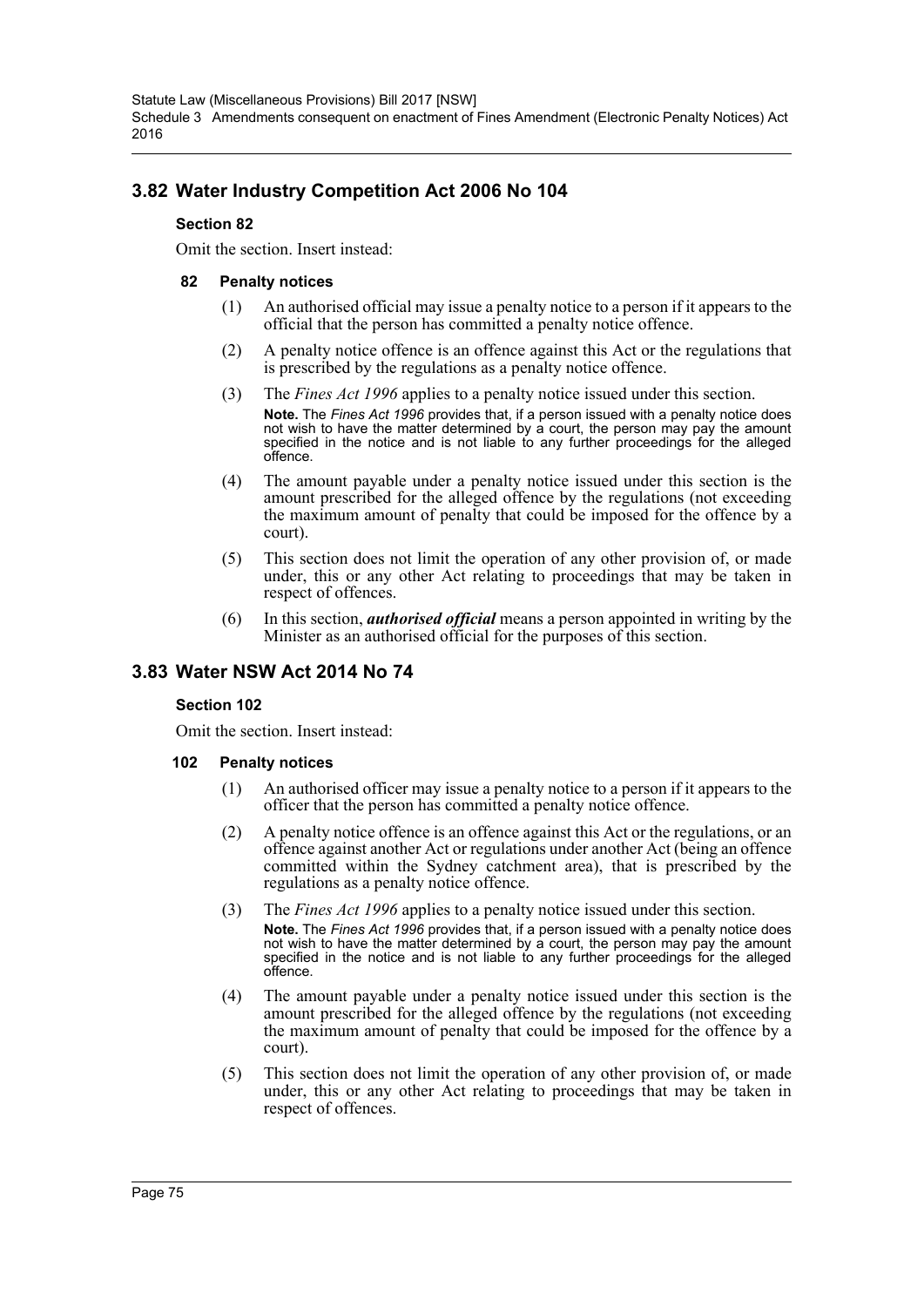Statute Law (Miscellaneous Provisions) Bill 2017 [NSW] Schedule 3 Amendments consequent on enactment of Fines Amendment (Electronic Penalty Notices) Act 2016

### **3.84 Weapons Prohibition Act 1998 No 127**

#### **Section 42**

Omit the section. Insert instead:

#### **42 Penalty notices**

- (1) A police officer may issue a penalty notice to a person if it appears to the officer that the person has committed a penalty notice offence.
- (2) A penalty notice offence is an offence against this Act or the regulations that is prescribed by the regulations as a penalty notice offence.
- (3) The *Fines Act 1996* applies to a penalty notice issued under this section. **Note.** The *Fines Act 1996* provides that, if a person issued with a penalty notice does not wish to have the matter determined by a court, the person may pay the amount specified in the notice and is not liable to any further proceedings for the alleged offence.
- (4) The amount payable under a penalty notice issued under this section is the amount prescribed for the alleged offence by the regulations (not exceeding the maximum amount of penalty that could be imposed for the offence by a court).
- (5) This section does not limit the operation of any other provision of, or made under, this or any other Act relating to proceedings that may be taken in respect of offences.

### **3.85 Western Sydney Parklands Act 2006 No 92**

#### **Section 48**

Omit the section. Insert instead:

#### **48 Penalty notices**

- (1) A ranger may issue a penalty notice to a person if it appears to the ranger that the person has committed a penalty notice offence.
- (2) A penalty notice offence is an offence against the regulations that is prescribed by the regulations as a penalty notice offence.
- (3) The *Fines Act 1996* applies to a penalty notice issued under this section. **Note.** The *Fines Act 1996* provides that, if a person issued with a penalty notice does not wish to have the matter determined by a court, the person may pay the amount specified in the notice and is not liable to any further proceedings for the alleged offence.
- (4) The amount payable under a penalty notice issued under this section is the amount prescribed for the alleged offence by the regulations (not exceeding the maximum amount of penalty that could be imposed for the offence by a court).
- (5) This section does not limit the operation of any other provision of, or made under, this or any other Act relating to proceedings that may be taken in respect of offences.

### **3.86 Work Health and Safety Act 2011 No 10**

#### **Section 243**

Omit the section. Insert instead: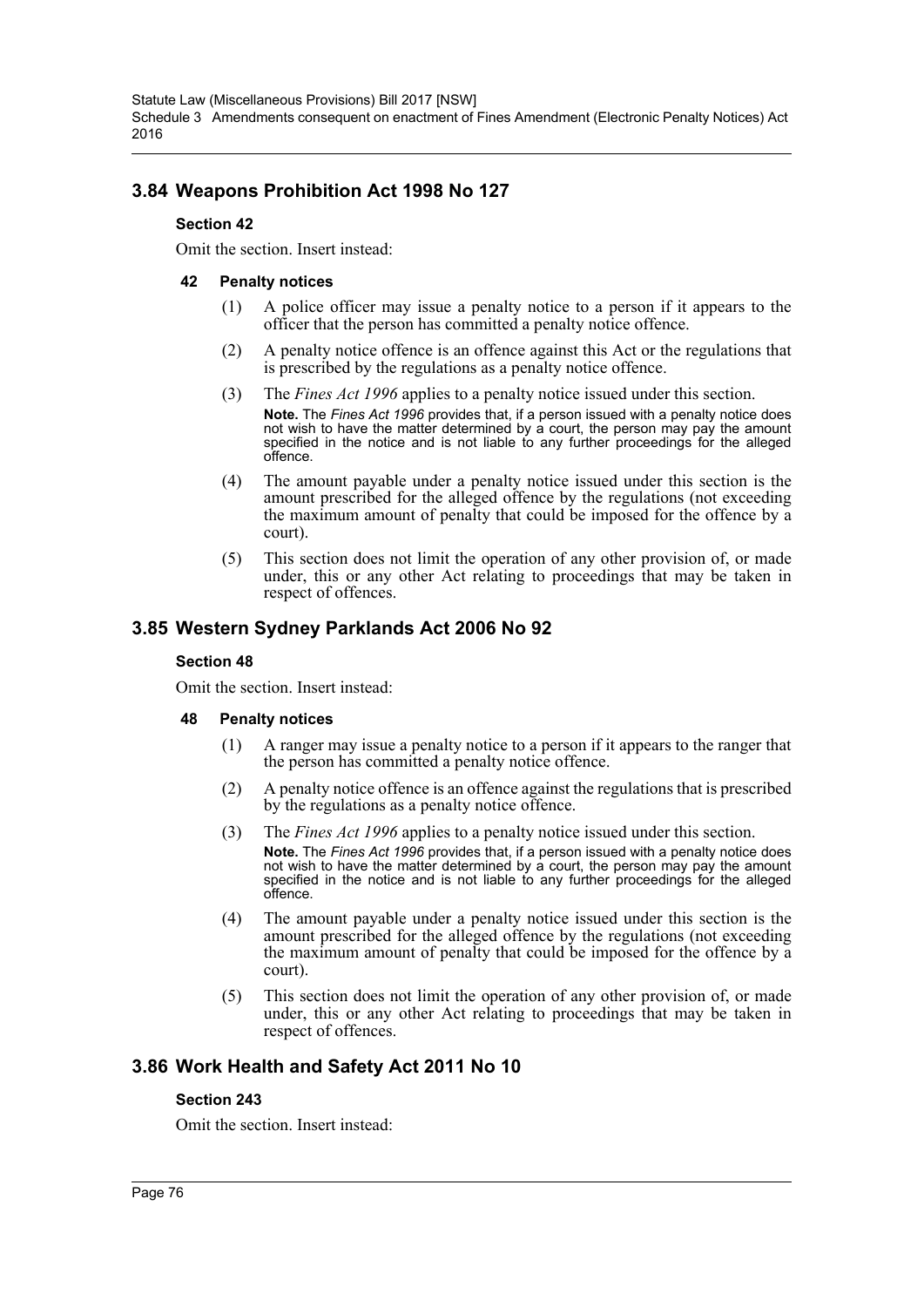#### **243 Penalty notices**

- (1) An authorised officer may issue a penalty notice to a person if it appears to the officer that the person has committed a penalty notice offence.
- (2) A penalty notice offence is an offence against this Act or the regulations that is prescribed by the regulations as a penalty notice offence.
- (3) The *Fines Act 1996* applies to a penalty notice issued under this section. **Note.** The *Fines Act 1996* provides that, if a person issued with a penalty notice does note, the matter determined by a court, the person may pay the amount not wish to have the matter determined by a court, the person may pay the allocad specified in the notice and is not liable to any further proceedings for the alleged offence.
- (4) The amount payable under a penalty notice issued under this section is the amount prescribed for the alleged offence by the regulations (not exceeding 20% of the maximum amount of penalty that could be imposed for the offence by a court).
- (5) This section does not limit the operation of any other provision of, or made under, this or any other Act relating to proceedings that may be taken in respect of offences.
- (6) In this section, *authorised officer* means a member of staff of the regulator authorised in writing by the regulator as an authorised officer for the purposes of this section.

#### **3.87 Workplace Injury Management and Workers Compensation Act 1998 No 86**

#### **Section 246**

Omit the section. Insert instead:

#### **246 Penalty notices**

- (1) An authorised officer may issue a penalty notice to a person if it appears to the officer that the person has committed a penalty notice offence.
- (2) A penalty notice offence is an offence against this Act or the 1987 Act (or the regulations under those Acts) that is prescribed by the regulations as a penalty notice offence.
- (3) The *Fines Act 1996* applies to a penalty notice issued under this section. **Note.** The *Fines Act 1996* provides that, if a person issued with a penalty notice does not wish to have the matter determined by a court, the person may pay the amount specified in the notice and is not liable to any further proceedings for the alleged offence.
- (4) The amount payable under a penalty notice issued under this section is the amount prescribed for the alleged offence by the regulations (not exceeding the maximum amount of penalty that could be imposed for the offence by a court).
- (5) This section does not limit the operation of any other provision of, or made under, this or any other Act relating to proceedings that may be taken in respect of offences.
- (6) In this section, *authorised officer* means a person declared by the regulations to be an authorised officer for the purposes of this section.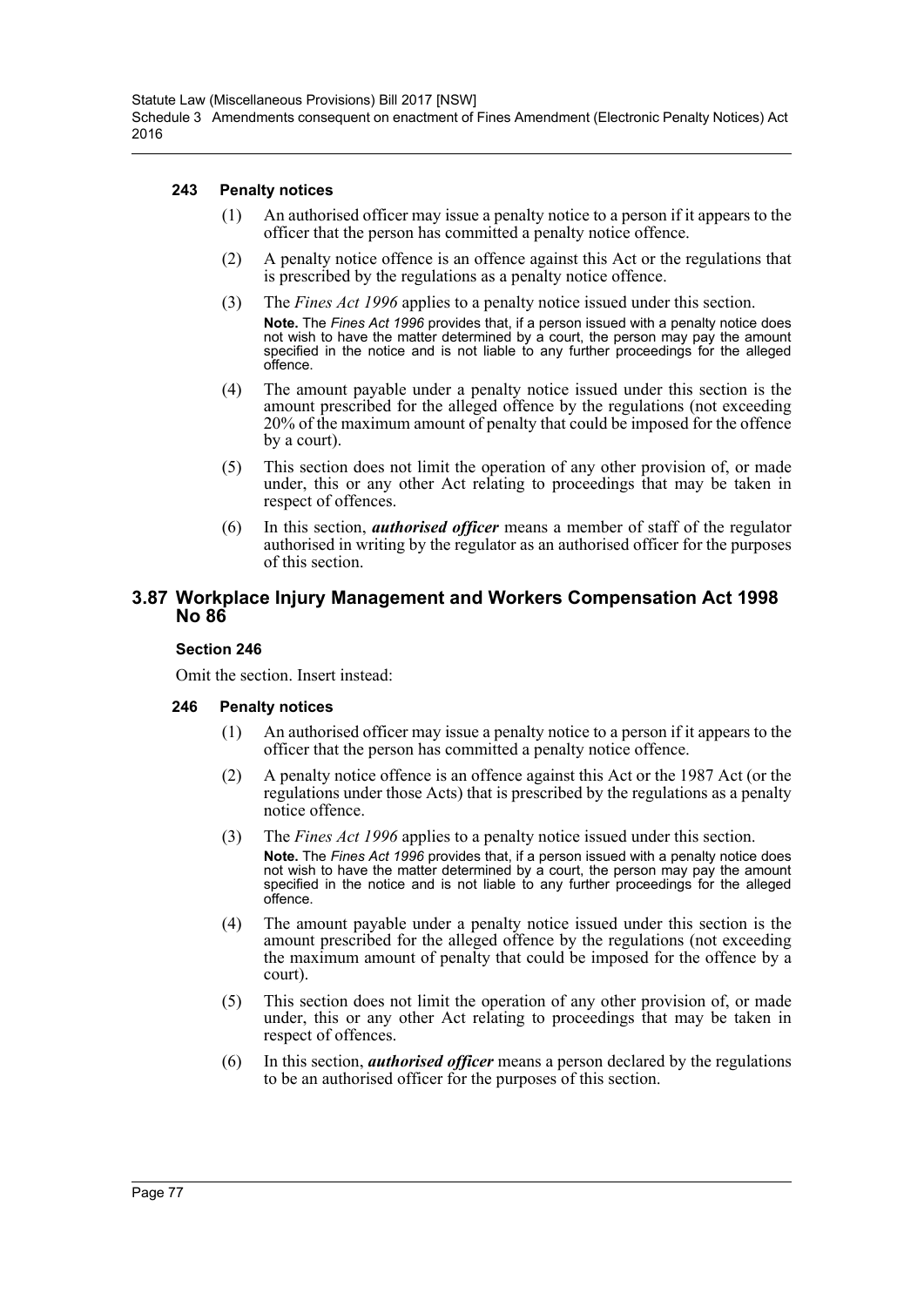# **Schedule 4 Amendments consequent on administrative arrangements orders and enactment of Government Sector Employment Act 2013**

#### **Explanatory note.**

The proposed amendments in this Schedule update terminology and references relating to Public Service agencies, heads of agencies and Public Service employees as a consequence of the *Government Sector Employment Act 2013*. The Schedule also includes other miscellaneous amendments that are consequent on the enactment of that Act and the making of past administrative changes orders.

### **4.1 Apprenticeship and Traineeship Act 2001 No 80**

#### **[1] Sections 4 (1), 59 (2) and 78 and clauses 2 and 5 of Schedule 1**

Omit "Director-General" and "Director-General's" wherever occurring.

Insert instead "Secretary" and "Secretary's", respectively.

#### **[2] Section 78 Delegation by Secretary**

Omit "any public servant employed within the Department".

Insert instead "any person employed in the Department".

#### **[3] Dictionary, definitions of "Department" and "Director-General"**

Omit the definitions. Insert in alphabetical order:

*Department* means the Department of Industry. *Secretary* means the Secretary of the Department.

# **4.2 Betting and Racing Act 1998 No 114**

#### **[1] Section 6 (2) (d)**

Omit "Department of Gaming and Racing". Insert instead "Department of Industry".

#### **[2] Sections 26G (1) and (2), 26GA and 26GB**

Omit "Director-General of the Department of Gaming and Racing" wherever occurring. Insert instead "Secretary of the Department of Industry".

#### **[3] Section 26G (3)**

Omit "Director-General". Insert instead "Secretary".

### **4.3 Boarding Houses Act 2012 No 74**

- **[1] Whole Act (except Schedule 2 and where otherwise amended by this Subschedule)** Omit "Director-General" and "Director-General's" wherever occurring. Insert instead "Secretary" and "Secretary's", respectively.
- **[2] Sections 4 (1) (paragraph (a) of definition of "Commissioner"), 7 (3), 15 (2) and 27 (2)** Omit "Department of Finance and Services" wherever occurring. Insert instead "Department of Finance, Services and Innovation".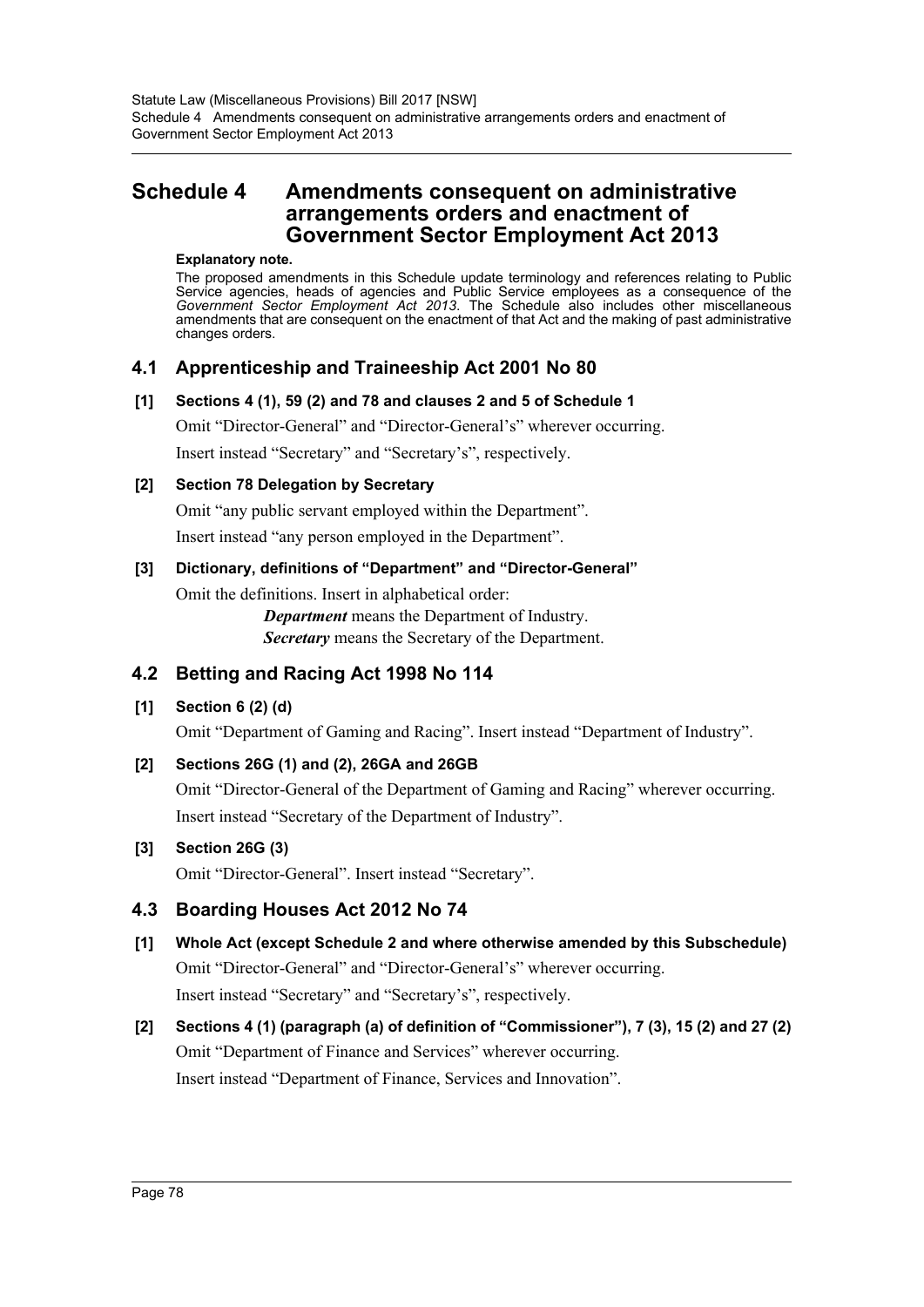#### **[3] Section 4 (1), paragraph (b) of definition of "Commissioner"**

Omit the paragraph. Insert instead:

(b) if there is no person employed as Commissioner for Fair Trading—the Secretary of the Department of Finance, Services and Innovation.

#### **[4] Section 4 (1), definition of "Director-General"**

Omit the definition. Insert in alphabetical order:

*Secretary* means the Secretary of the Department of Family and Community Services.

#### **[5] Section 15 (2) and 85 (2)**

Omit "officer or" wherever occurring.

#### **4.4 Children (Education and Care Services National Law Application) Act 2010 No 104**

#### **[1] Section 5 (2) (d)**

Omit the paragraph. Insert instead:

(d) the *Government Sector Employment Act 2013*.

#### **[2] Sections 9 and 10 (2)**

Omit "Director-General of the Department of Education and Communities" wherever occurring.

Insert instead "Secretary of the Department of Education".

#### **[3] Section 14**

Omit "*Public Sector Employment and Management Act 2002* and the regulations". Insert instead "*Government Sector Employment Act 2013* and the regulations and rules".

#### **4.5 Community Land Management Act 1989 No 202**

#### **[1] Whole Act (except where otherwise amended by this Subschedule)**

Omit "Director-General" wherever occurring. Insert instead "Secretary".

#### **[2] Section 3 (1), definition of "Director-General"**

Omit the definition. Insert in alphabetical order:

#### *Secretary* means:

- (a) the Commissioner for Fair Trading, Department of Finance, Services and Innovation, or
- (b) if there is no person employed as Commissioner for Fair Trading—the Secretary of the Department of Finance, Services and Innovation.

#### **[3] Section 97E (2) (b) and (c)**

Omit "Director-General of the Department of Fair Trading" wherever occurring. Insert instead "Secretary of the Department of Finance, Services and Innovation".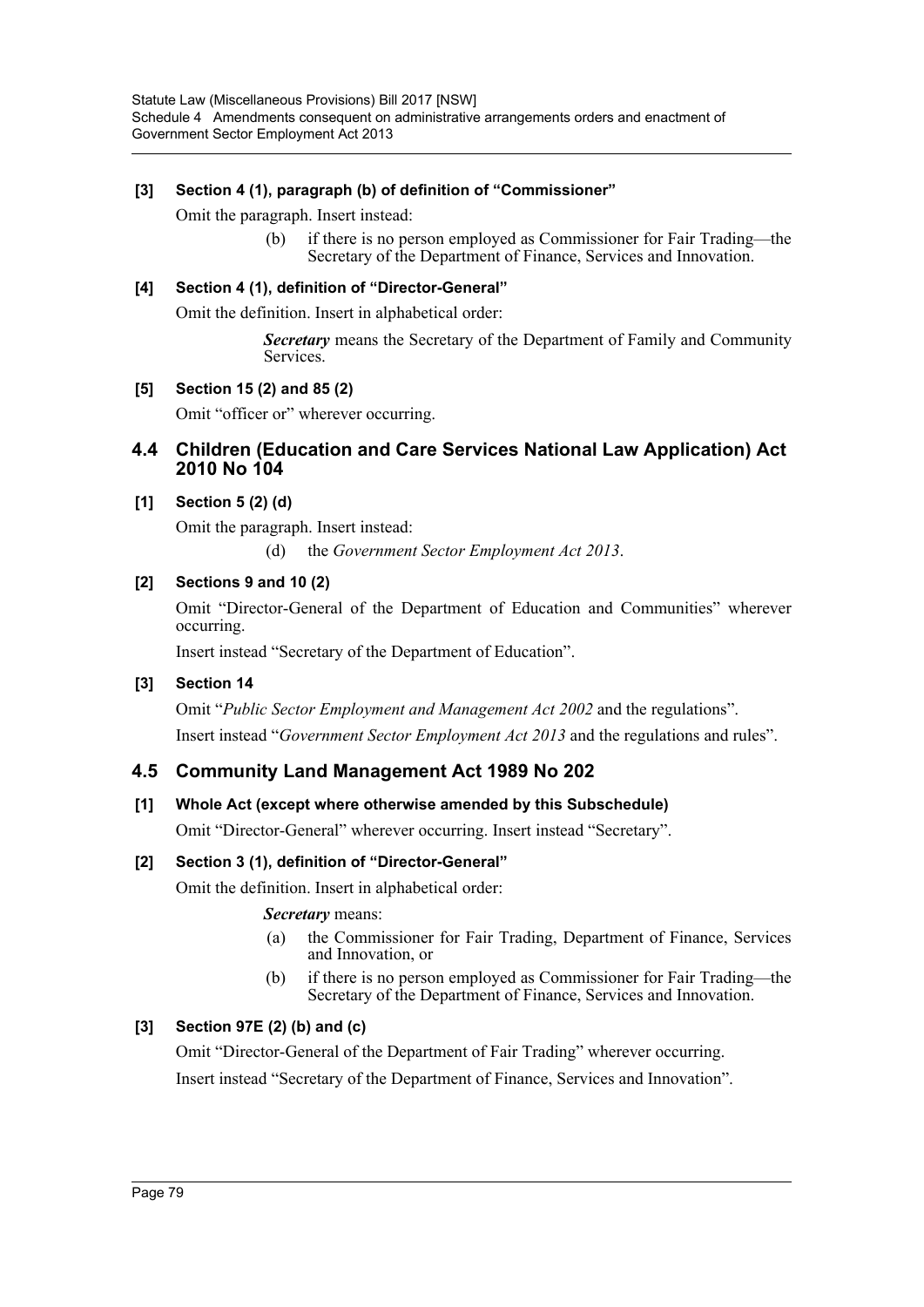#### **[4] Section 97E (3)**

Omit "Director-General for payment into the Department of Fair Trading".

Insert instead "Secretary for payment into the Department of Finance, Services and Innovation".

#### **[5] Section 109D**

Omit the section. Insert instead:

#### **109D Staff**

Persons may be employed under the *Government Sector Employment Act 2013* to enable the Secretary to exercise the Secretary's functions under this Act.

#### **[6] Section 109E**

Omit "and subject to the provisions of the *Public Sector Management Act 1988*". Insert instead "the *Government Sector Employment Act 2013*".

# **4.6 Criminal Appeal Act 1912 No 16**

#### **Section 4 (1)**

Omit "under Chapter 2 of the *Public Sector Employment and Management Act 2002*". Insert instead "in the Public Service under the *Government Sector Employment Act 2013*".

# **4.7 Defamation Act 2005 No 77**

#### **Schedule 1, clause 9 (1) (d)**

Omit the paragraph. Insert instead:

(d) to a person employed in the Public Service under the *Government Sector Employment Act 2013* to assist in the execution or administration of the *Anti-Discrimination Act 1977*, or

### **4.8 Destination NSW Act 2011 No 21**

#### **Section 7 (2) (d)**

Omit "Director-General of the Department of Trade and Investment, Regional Infrastructure and Services or a person nominated by the Director-General".

Insert instead "Secretary of the Department of Industry or a person nominated by the Secretary".

#### **4.9 Education Act 1990 No 8**

#### **[1] Section 26C (1) (b)**

Omit the paragraph. Insert instead:

(b) the Department,

#### **[2] Section 26C (1) (f) and (g)**

Omit section 26C (1) (f)–(h1). Insert instead:

- (f) the Department of Family and Community Services,
- (g) the Department of Justice,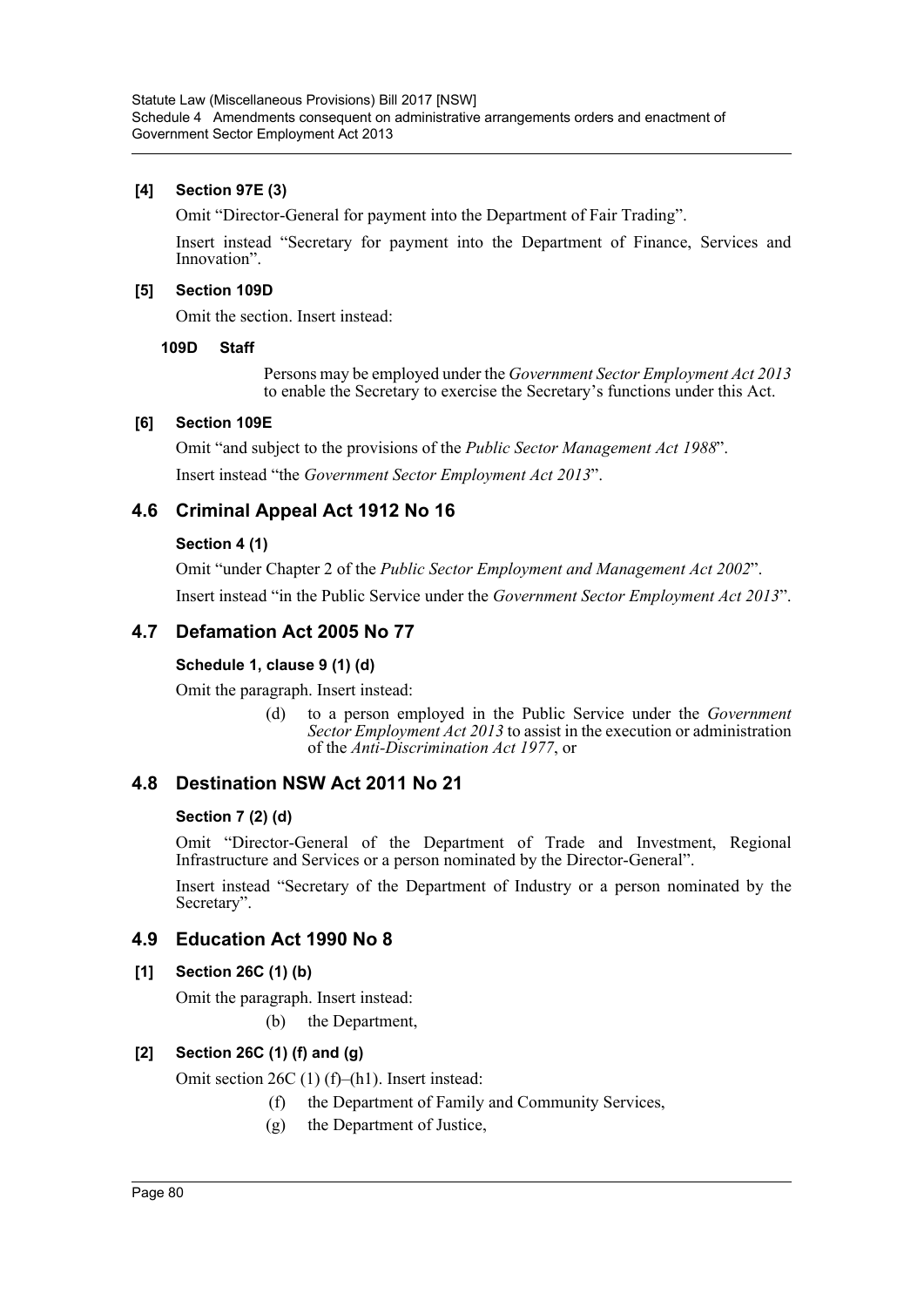### **[3] Section 26C (2) (c)**

Omit the paragraph. Insert instead: (c) the Department,

# **4.10 Electricity Supply Act 1995 No 94**

#### **[1] Schedule 6, clause 71A (7), definition of "Code for Safe Meter Installation" and Dictionary (definition of "connection point")**

Omit "Department of Industry, Skills and Regional Development" wherever occurring. Insert instead "Department of Planning and Environment".

#### **[2] Dictionary, definition of "Department"**

Omit "Department of Trade and Investment, Regional Infrastructure and Services". Insert instead "Department of Planning and Environment".

# **4.11 Electricity Supply (Corrosion Protection) Regulation 2014**

### **Clause 3 (1), definition of "Secretary"**

Omit "Department of Trade and Investment, Regional Infrastructure and Services". Insert instead "Department of Planning and Environment".

# **4.12 Energy and Utilities Administration Act 1987 No 103**

#### **Section 3 (1), definition of "Department"**

Omit "Department of Trade and Investment, Regional Infrastructure and Services". Insert instead "Department of Planning and Environment".

### **4.13 Explosives Regulation 2013**

#### **Clauses 6, 102 and 103 (1) (note)**

Omit "Director-General of the Department of Trade and Investment, Regional Infrastructure and Services" wherever occurring.

Insert instead "Secretary of the Department of Planning and Environment".

#### **4.14 Fines Act 1996 No 99**

#### **[1] Section 11 (8)**

Omit "Department of Attorney General and Justice". Insert instead "Department of Justice".

#### **[2] Sections 19A (3) (paragraph (a) of definition of "guidelines") and 22 (2) (b) (i)**

Omit "Department of Finance and Services" wherever occurring. Insert instead "Department of Finance, Services and Innovation".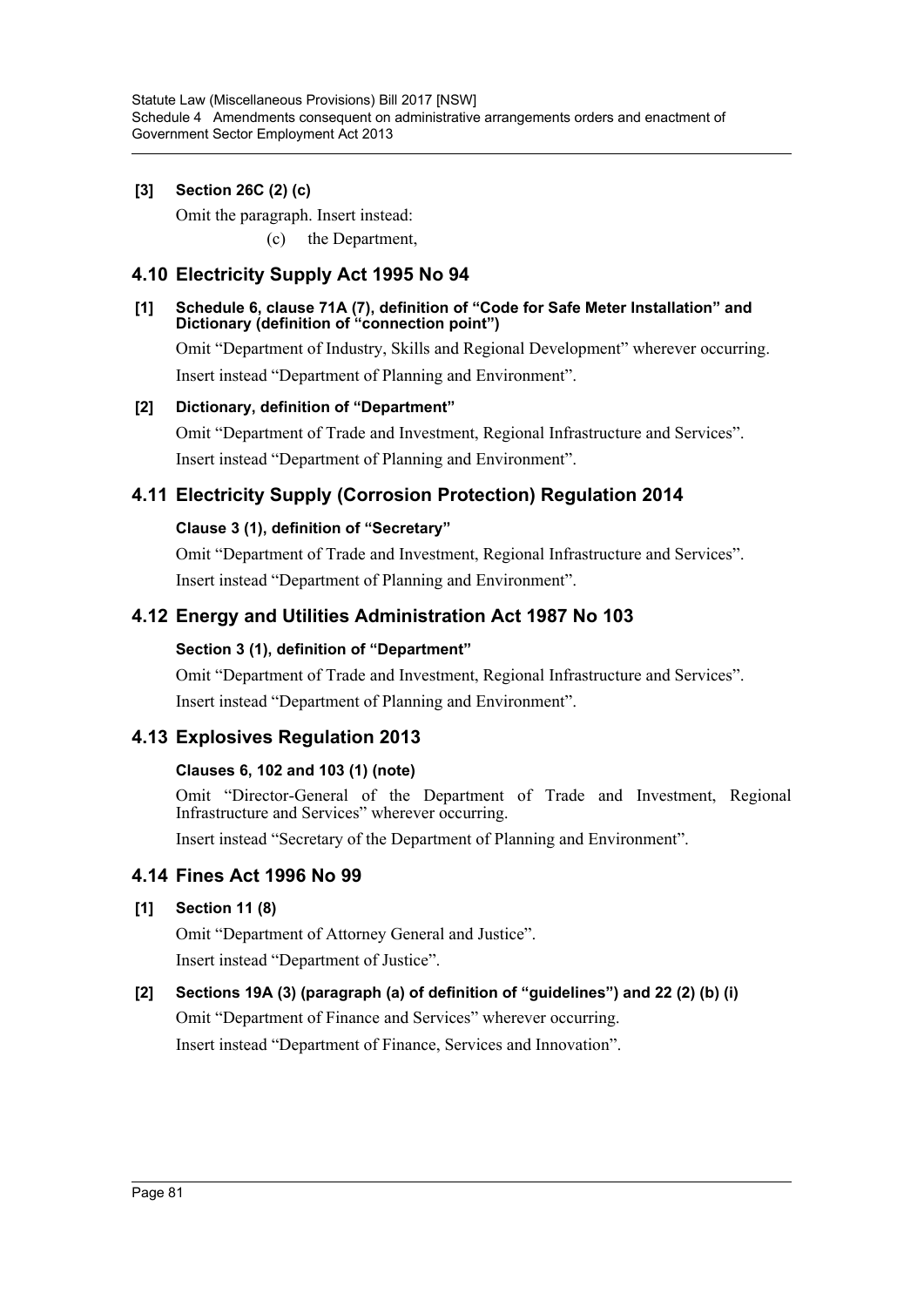#### **[3] Section 80 (4) (b)**

Omit "Director-General of the Department of Juvenile Justice, whichever is appropriate, and is to be kept by the Commissioner or Director-General".

Insert instead "Secretary of the Department of Justice, whichever is appropriate, and is to be kept by the Commissioner or Secretary".

#### **[4] Section 99A, paragraph (a) of definition of "approved organisation"**

Omit the paragraph. Insert instead:

(a) the Secretary of the Department of Justice, or

#### **[5] Section 99A, paragraph (b) of definition of "approved organisation"**

Omit "Department of Attorney General and Justice to whom the Director-General".

Insert instead "Department of Justice to whom the Secretary".

#### **[6] Section 101A (1) (a)**

Omit the paragraph. Insert instead:

(a) the Secretary of the Department of Finance, Services and Innovation, and

#### **[7] Section 101A (1) (c)**

Omit the paragraph. Insert instead:

(c) the Secretary of the Department of Justice.

### **4.15 Firearms Act 1996 No 46**

#### **[1] Section 6 (2) (b)**

Omit "the Department of Corrective Services".

Insert instead "Corrective Services NSW, Department of Justice".

#### **[2] Section 12, Table**

Omit "of the National Parks and Wildlife Service, the Department of Lands" from the matter relating to the genuine reason of recreational hunting/vermin control.

Insert instead "or employee of the National Parks and Wildlife Service, the Department of Industry".

#### **[3] Section 12, Table**

Omit "Primary Industries" from the matter relating to the genuine reason of animal welfare. Insert instead "Industry".

#### **[4] Section 81 (3) (b)**

Omit the paragraph. Insert instead:

(b) a Public Service employee, or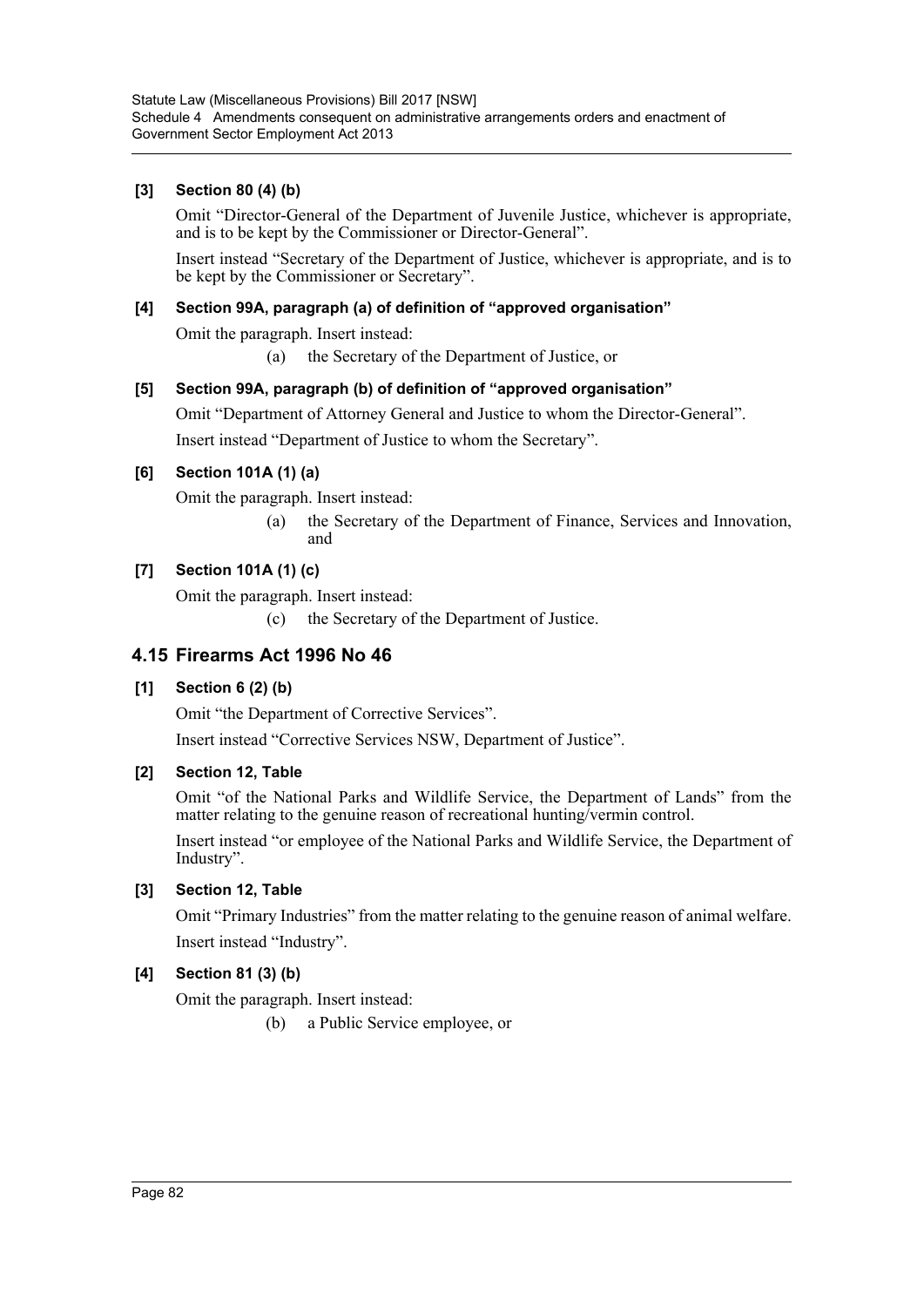# **4.16 Gaming Machine Tax Act 2001 No 72**

### **[1] Section 17A (2)**

Omit "Director-General of the Department of Trade and Investment, Regional Infrastructure and Services".

Insert instead "Secretary of the Department of Industry".

#### **[2] Section 19 (1) (c)**

Omit "Director-General of the Department of Gaming and Racing (or a senior officer of the Department appointed by the Director-General)".

Insert instead "Secretary of the Department of Industry (or a Public Service senior executive employed in the Department appointed by the Secretary)".

#### **[3] Section 19 (1) (d) and (2)**

Omit "Gaming and" wherever occurring.

# **4.17 Gaming Machines Act 2001 No 127**

#### **[1] Section 48 (5)**

Omit "the NSW Office of Liquor, Gaming and Racing, Department of Trade and Investment, Regional Infrastructure and Services".

Insert instead "Liquor and Gaming NSW, Department of Industry".

#### **[2] Section 204A (1)**

Omit "Department of Trade and Investment, Regional Infrastructure and Services". Insert instead "Department of Industry".

# **4.18 Gas Supply Act 1996 No 38**

#### **Dictionary, definition of "Department"**

Omit "Department of Trade and Investment, Regional Infrastructure and Services". Insert instead "Department of Planning and Environment".

### **4.19 Gas Supply (Safety and Network Management) Regulation 2013**

**[1] Whole Regulation (except where otherwise amended by this Subschedule)** Omit "Director-General" and "Director-General's" wherever occurring. Insert instead "Secretary" and "Secretary's", respectively.

# **[2] Clause 3 (1), definition of "Director-General"**

Omit the definition. Insert in alphabetical order:

*Secretary* means the Secretary of the Department.

# **4.20 General Government Liability Management Fund Act 2002 No 60**

### **Section 6 (2) (d)**

Omit "Attorney General's Department". Insert instead "Department of Justice".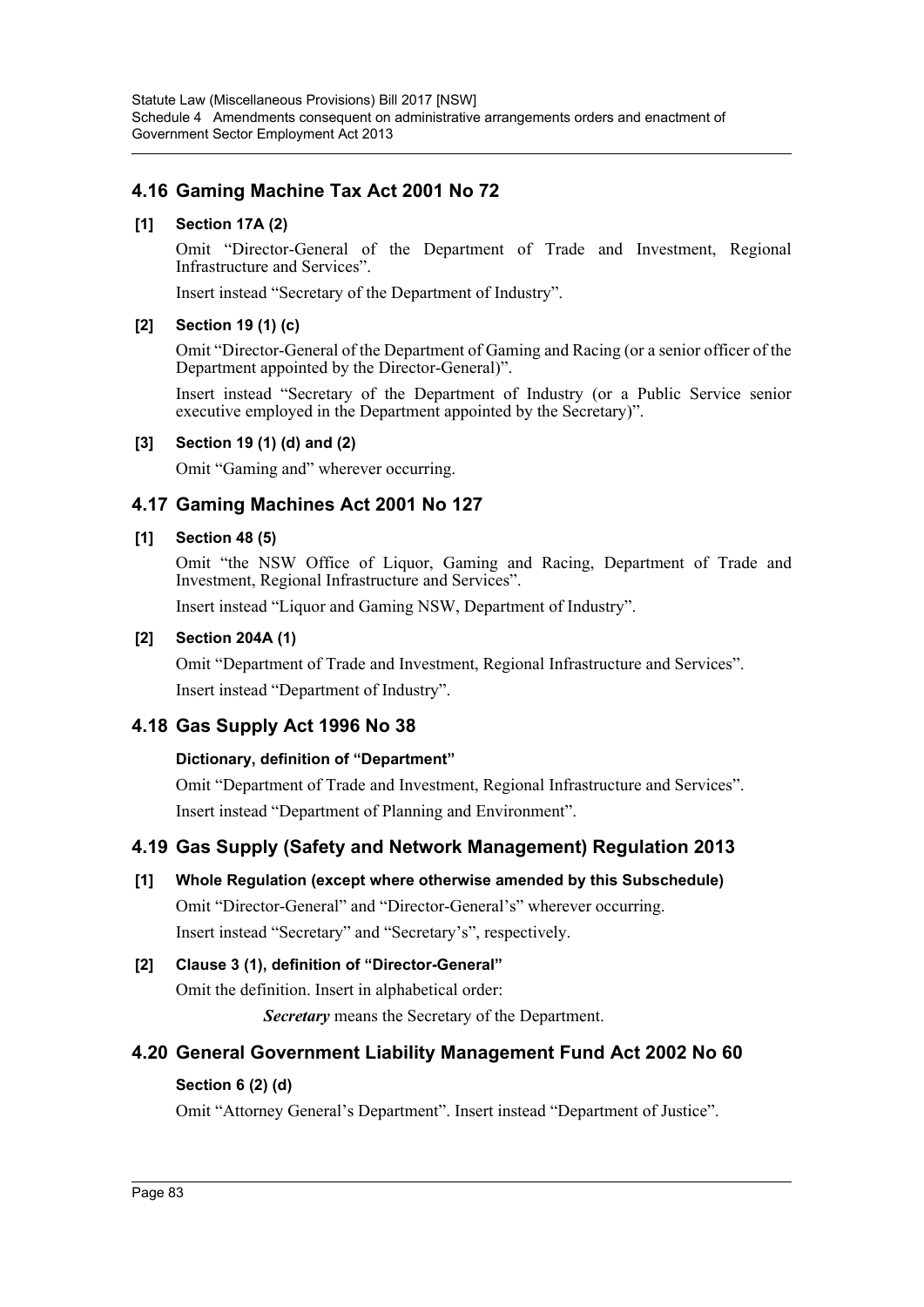# **4.21 Government Advertising Act 2011 No 35**

#### **Section 3 (1), definition of "Government agency"**

Omit paragraph (a). Insert instead:

(a) a Public Service agency within the meaning of the *Government Sector Employment Act 2013*, or

### **4.22 Health Administration Act 1982 No 135**

#### **[1] Section 8 (2) (g)**

Omit "Government Department". Insert instead "Public Service agency".

#### **[2] Section 13A (3A)**

Omit the subsection. Insert instead:

(3A) For the purposes of section 60 (1) of the *Government Sector Employment Act 2013*, the Corporation is taken to be the statutory body in respect of which persons are employed under Part 4 of that Act to enable a health professional council referred to in Schedule 2A to exercise its functions. Accordingly, the Corporation is authorised to pay out of an account under this section any employment-related costs that the Corporation is directed to pay under section 60 (1) of that Act.

#### **[3] Section 20C (1) and Schedule 4, clause 10 (2)**

Omit "officers" wherever occurring. Insert instead "employees".

### **4.23 Higher Education Act 2001 No 102**

#### **[1] Section 3 (1), definitions of "Department" and "Director-General"**

Omit the definitions. Insert in alphabetical order:

*Department* means the Department of Education. *Secretary* means the Secretary of the Department.

#### **[2] Whole Act (except where otherwise amended by this Subschedule)**

Omit "Director-General" and "Director-General's" wherever occurring. Insert instead "Secretary" and "Secretary's", respectively.

### **4.24 Home Building Act 1989 No 147**

#### **Sections 48D (1), 114 (1), 119 (b), 128 (1) (a) and 131**

Omit "Office of Finance and Services" wherever occurring.

Insert instead "Department of Finance, Services and Innovation".

### **4.25 Mine and Petroleum Site Safety (Cost Recovery) Act 2005 No 116**

#### **Section 3 (1), definition of "Department"**

Omit "Department of Industry, Skills and Regional Development". Insert instead "Department of Planning and Environment".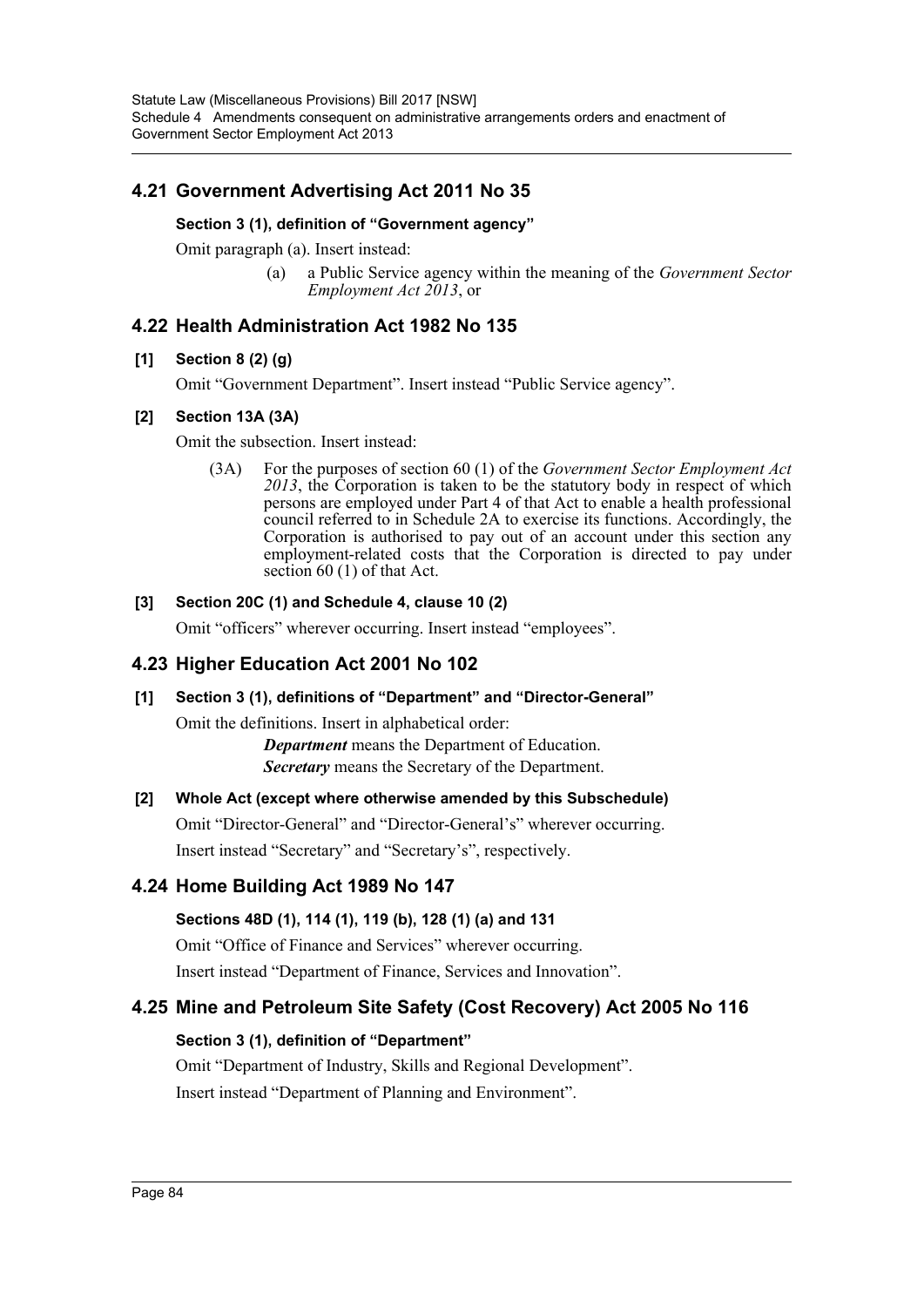# **4.26 Mine Safety (Cost Recovery) Regulation 2013**

#### **Clause 4, note**

Omit "Department of Trade and Investment, Regional Infrastructure and Services" wherever occurring.

Insert instead "Department of Planning and Environment".

### **4.27 Mining Act 1992 No 29**

#### **Dictionary, definition of "Department"**

Omit "Department of Industry, Skills and Regional Development".

Insert instead "Department of Planning and Environment".

### **4.28 Offshore Minerals Regulation 2013**

#### **[1] Clause 4 (a)**

Omit "Department of Trade and Investment, Regional Infrastructure and Services". Insert instead "Department of Planning and Environment".

#### **[2] Clause 4 (a)**

Omit "another Division of the Government Service".

Insert instead "another Public Service agency (within the meaning of the *Government Sector Employment Act 2013*)".

#### **[3] Clause 5, definition of "delegate"**

Omit the definition. Insert instead:

*delegate* means an employee or agent of the Department of Planning and Environment who is authorised by the Secretary of that Department to conduct a drawing of lots under this Part.

#### **4.29 Parents and Citizens Associations Incorporation Act 1976 No 50**

#### **Section 3 (1), definition of "Department"**

Omit "and Communities".

### **4.30 Parliamentary Remuneration Act 1989 No 160**

#### **Section 6B (5)**

Omit "member of the Government Service (other than a benefit that is only available to executive officers within the meaning of Part 3.1 of the *Public Sector Employment and Management Act 2002*)".

Insert instead "Public Service employee (other than a benefit that is only available to Public Service senior executives within the meaning of the *Government Sector Employment Act 2013*)".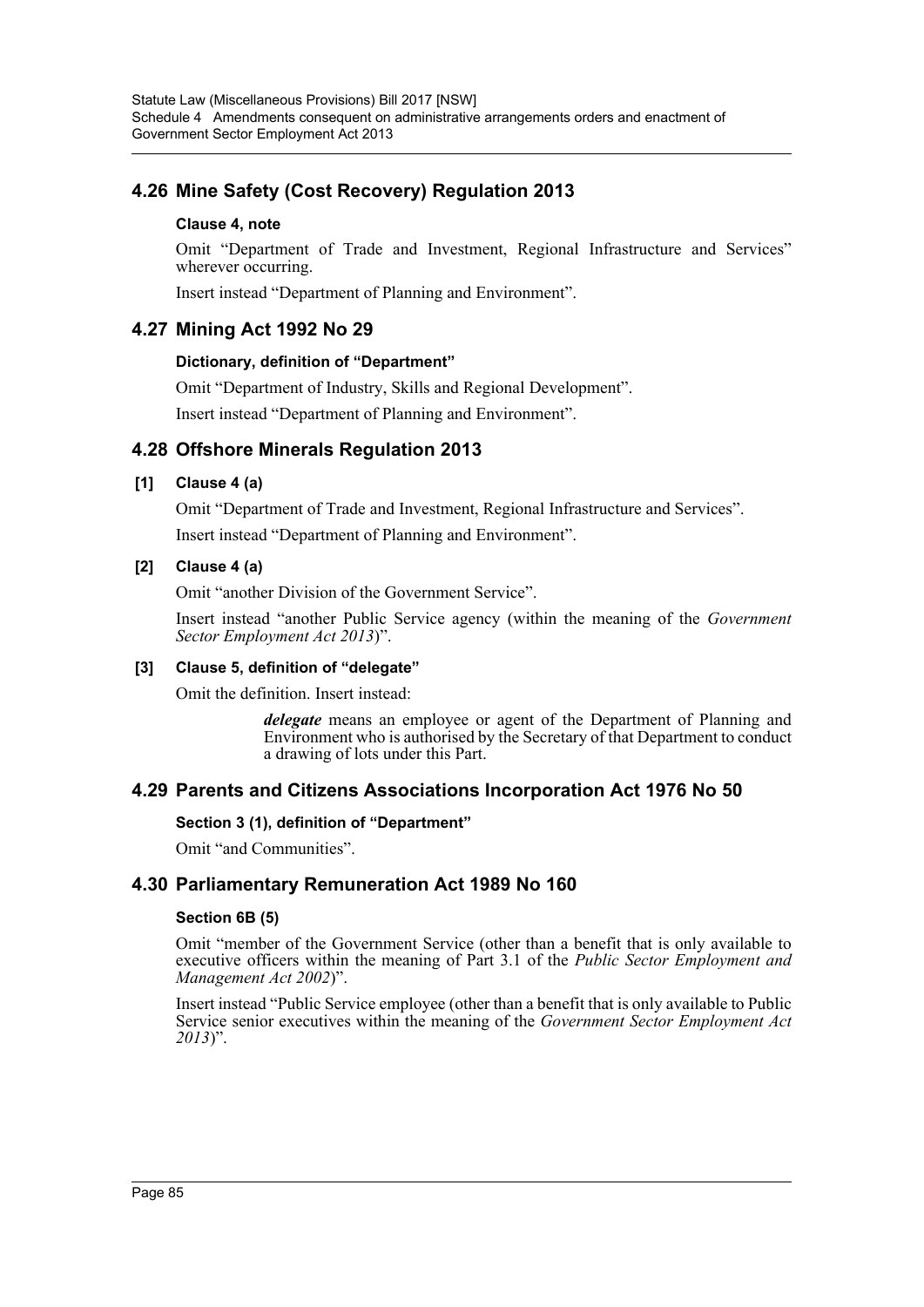# **4.31 Partnership Act 1892 No 12**

#### **[1] Section 49, paragraph (a) of definition of "Registrar"**

Omit "Department of Finance and Services".

Insert instead "Department of Finance, Services and Innovation".

#### **[2] Section 49, paragraph (b) of definition of "Registrar"**

Omit the paragraph. Insert instead:

(b) if there is no person employed as Commissioner for Fair Trading—the Secretary of the Department of Finance, Services and Innovation.

# **4.32 Petroleum (Onshore) Act 1991 No 84**

#### **Section 3 (1), definition of "Department"**

Omit "Department of Industry, Skills and Regional Development". Insert instead "Department of Planning and Environment".

# **4.33 Pipelines Act 1967 No 90**

### **[1] Section 3 (1), definition of "Department"**

Omit "Department of Trade and Investment, Regional Infrastructure and Services". Insert instead "Department of Planning and Environment".

### **[2] Section 4 (4), paragraph (a) of the definition of "authorised person"**

Omit "member of staff of a Department of the Public Service". Insert instead "Public Service employee".

### **4.34 Plumbing and Drainage Act 2011 No 59**

#### **[1] Section 3 (1), paragraph (a) of definition of "plumbing regulator"**

Omit "Department of Finance and Services".

Insert instead "Department of Finance, Services and Innovation".

#### **[2] Section 3 (1), paragraph (b) of definition of "plumbing regulator"**

Omit the paragraph. Insert instead:

(b) if there is no person employed as Commissioner for Fair Trading—the Secretary of the Department of Finance, Services and Innovation.

### **4.35 Public Works and Procurement Act 1912 No 45**

#### **[1] Section 165 (1) (a) and (2)**

Omit "and Services" wherever occurring. Insert instead ", Services and Innovation".

#### **[2] Section 165 (1) (b)**

Omit "Departments" wherever occurring. Insert instead "agencies".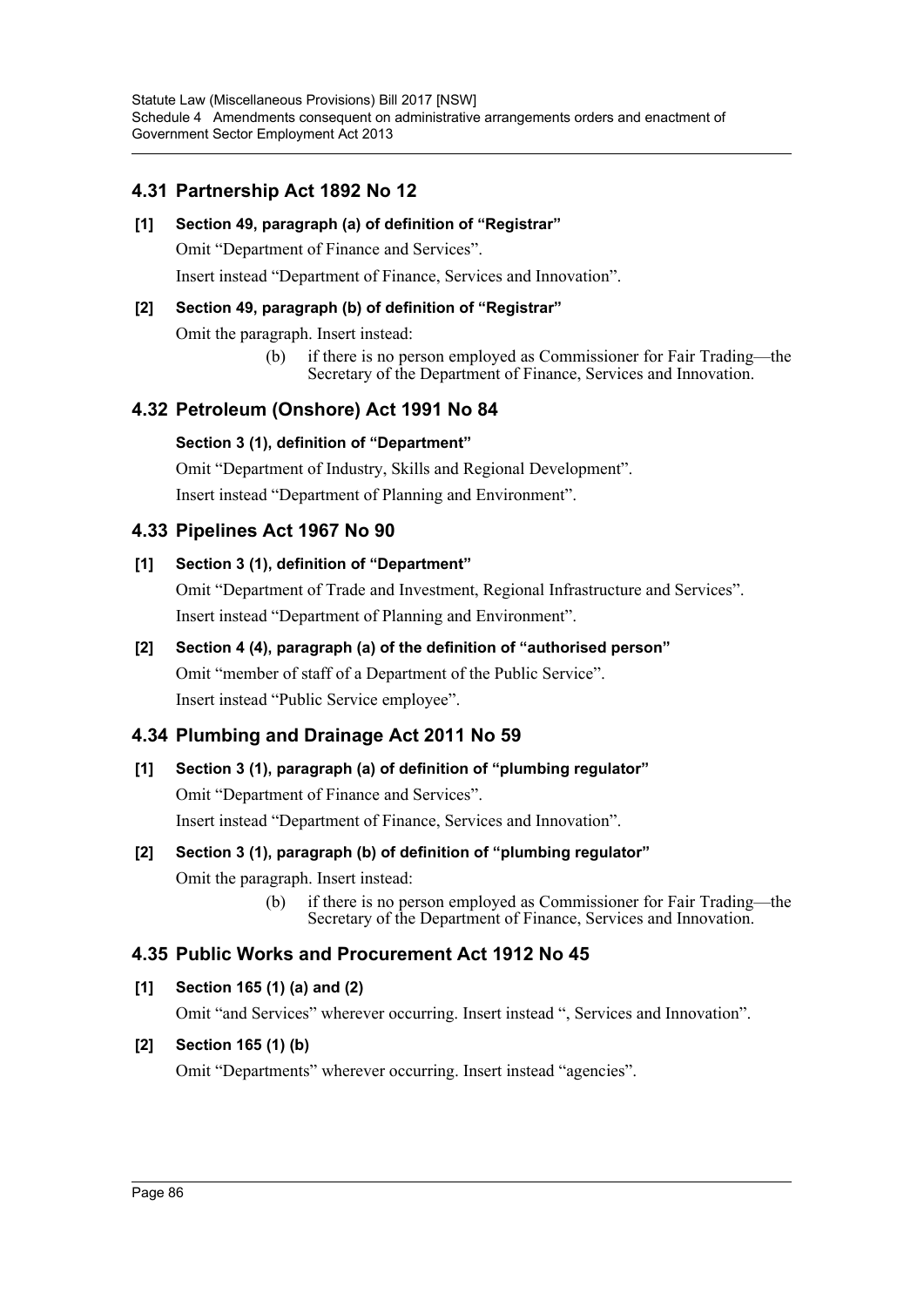# **4.36 Radiation Control Act 1990 No 13**

### **Section 5A (2) and (2A) (a)**

Omit "Department of Industry, Skills and Regional Development" wherever occurring. Insert instead "Department of Planning and Environment".

# **4.37 Radiation Control Regulation 2013**

#### **Clause 47 Exercise of certain functions by Secretary of Department of Planning and Environment**

Omit "Director-General of the Department of Trade and Investment, Regional Infrastructure and Services" wherever occurring in clause 47 (3) and (4).

Insert instead "Secretary of the Department of Planning and Environment".

# **4.38 Real Property Act 1900 No 25**

### **[1] Section 3 (1) (a), definition of "Department"**

Omit "Land and Property Management Authority".

Insert instead "Department of Finance, Services and Innovation".

### **[2] Sections 13F (1) (c) and 13KA (1) (c)**

Omit "Department of Industry and Investment" wherever occurring. Insert instead "Department of Industry".

# **4.39 Registered Clubs Act 1976 No 31**

# **[1] Whole Act (except where otherwise amended by this Subschedule)**

Omit "Director-General" and "Director-General's" wherever occurring. Insert instead "Secretary" and "Secretary's" respectively.

### **[2] Section 4 (1), definition of "Director-General"**

Omit the definition. Insert in alphabetical order:

*Secretary* means the Secretary of the Department of Industry.

# **4.40 Residential (Land Lease) Communities Act 2013 No 97**

# **[1] Sections 4 (1), paragraph (a) of definition of "Commissioner", and 20 (2)**

Omit "Department of Finance and Services" wherever occurring. Insert instead "Department of Finance, Services and Innovation".

# **[2] Section 4 (1), paragraph (b) of definition of "Commissioner"**

Omit the paragraph. Insert instead:

(b) if there is no person employed as Commissioner for Fair Trading—the Secretary of the Department of Finance, Services and Innovation.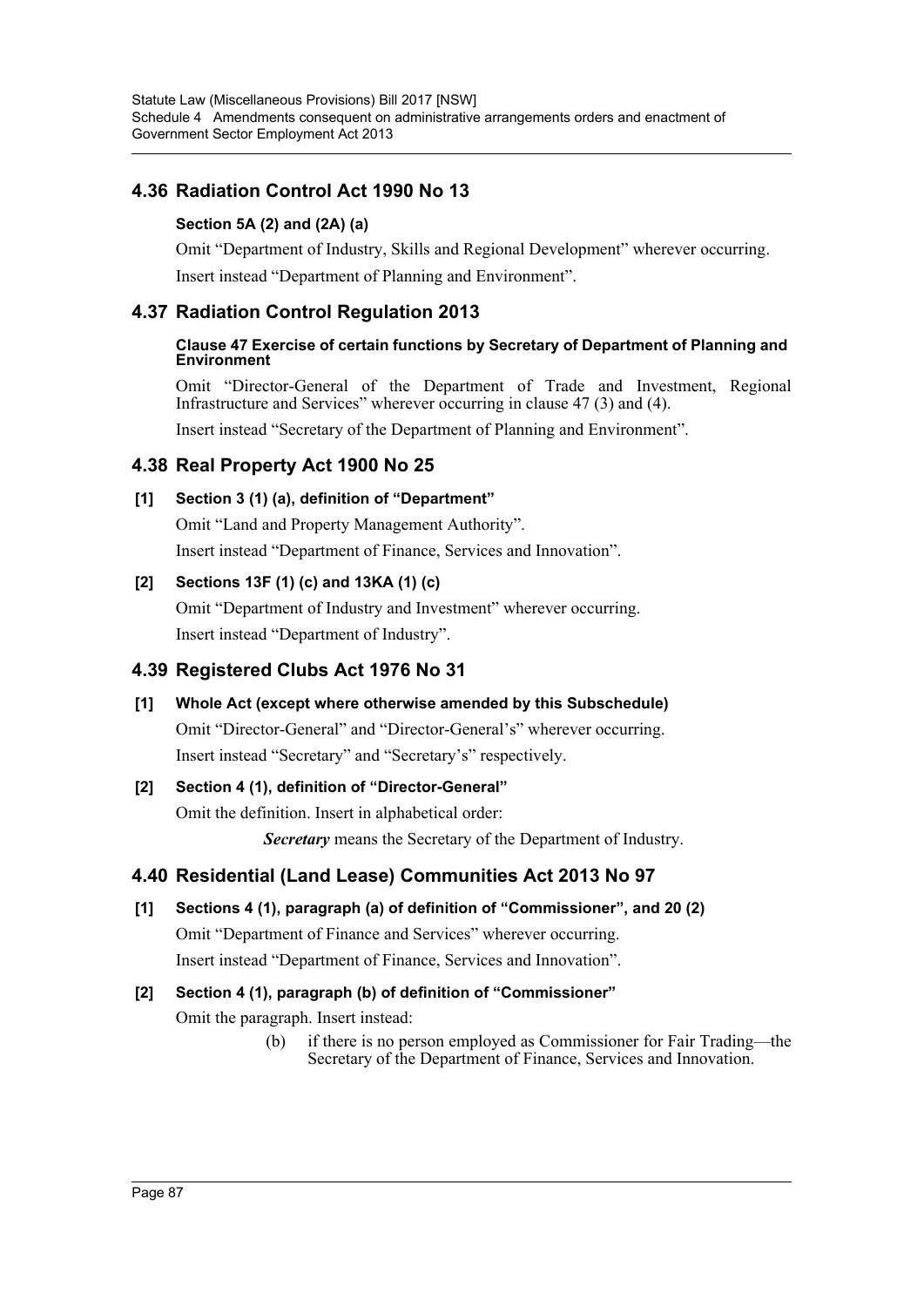# **4.41 Roads Act 1993 No 33**

#### **Section 149 (2) and (3)**

Omit "Director of Planning" wherever occurring.

Insert instead "Secretary of the Department of Planning and Environment".

### **4.42 Service NSW (One-stop Access to Government Services) Act 2013 No 39**

#### **Section 3 (1), definition of "Government agency"**

Omit paragraph (b). Insert instead:

(b) a Public Service agency within the meaning of the *Government Sector Employment Act 2013*, or

# **4.43 Sheriff Act 2005 No 6**

#### **[1] Section 3 (1), definitions of "Sheriff" and "sheriff's officer"**

Omit the definitions. Insert in alphabetical order:

*Sheriff* means the person employed in the Public Service as Sheriff. *sheriff's officer* means a person employed in the Public Service as a sheriff's officer.

#### **[2] Section 3 (1), definition of "Sheriff's alternate"**

Omit "Director-General of the Attorney General's Department". Insert instead "Secretary of the Department of Justice".

#### **[3] Section 5 (b)**

Omit the paragraph. Insert instead:

(b) to any person employed in the Department of Justice, or

#### **[4] Section 12, including the note**

Omit "Director-General" and "Department of Finance and Services" wherever occurring.

Insert instead "Secretary" and "Department of Finance, Services and Innovation", respectively.

### **4.44 Supreme Court Act 1970 No 52**

#### **[1] Section 113**

Omit "*Public Sector Employment and Management Act 2002*" wherever occurring. Insert instead "*Government Sector Employment Act 2013*".

#### **[2] Section 113 (2)**

Omit "an officer". Insert instead "a Public Service employee".

#### **[3] Section 120**

Omit "under Chapter 2 of the *Public Sector Employment and Management Act 2002*". Insert instead "in the Public Service under the *Government Sector Employment Act 2013*".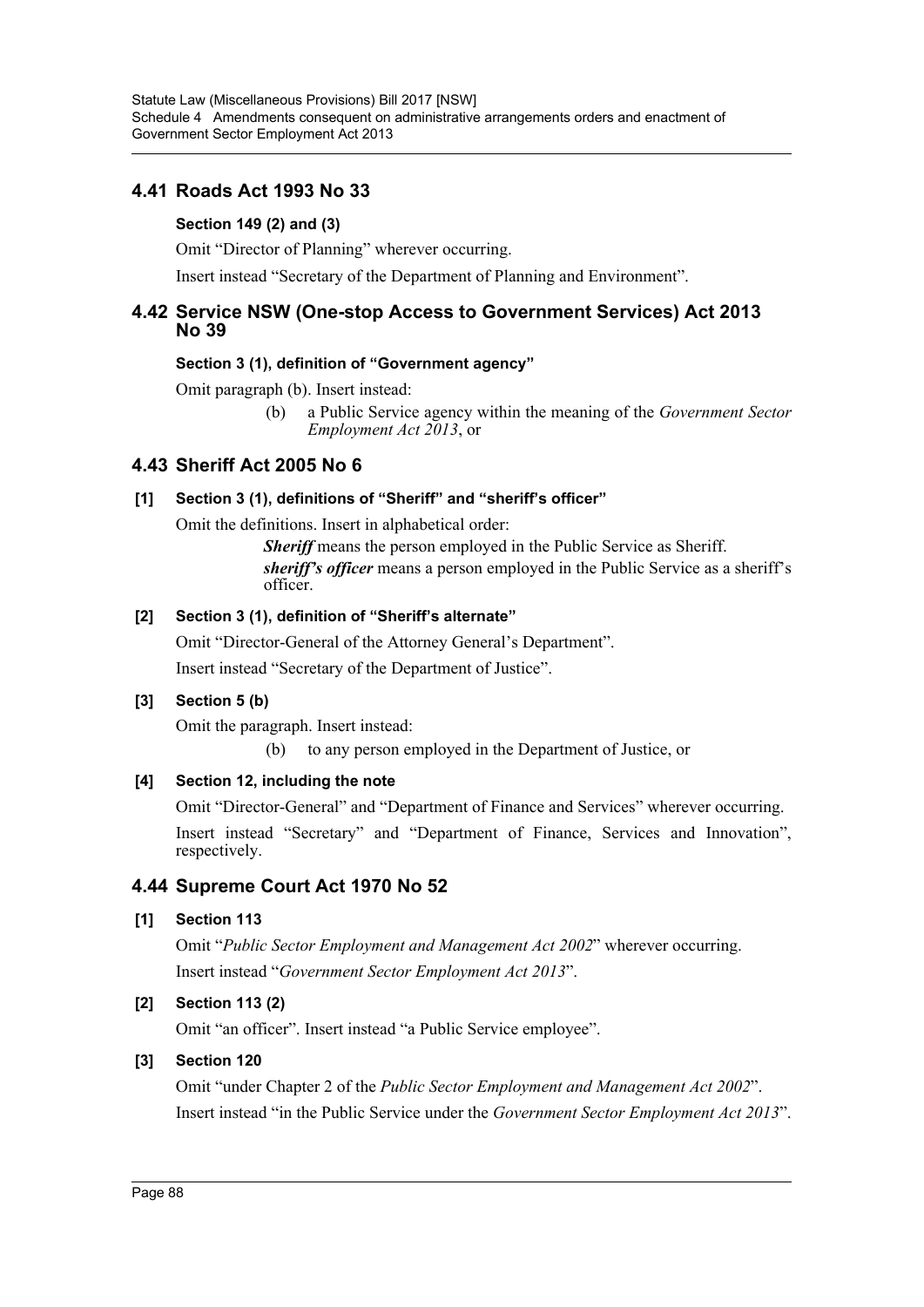#### **[4] Section 120A (4), definition of "court officer"**

Omit "a member of staff of the Attorney General's Department" from paragraph (b). Insert instead "an employee of the Department of Justice who is".

# **4.45 Taxation Administration Act 1996 No 97**

#### **[1] Section 65**

Omit "appointed under Part 2 of the *Public Sector Management Act 1988*". Insert instead "employed under the *Government Sector Employment Act 2013*".

#### **[2] Section 82 (k) (vi)**

Omit "a member of the Public Service". Insert instead "a Public Service employee".

#### **[3] Section 82 (k) (ix)**

Omit "the Head of a Department of the Public Service".

Insert instead "the head of a Public Service agency within the meaning of the *Government Sector Employment Act 2013*".

#### **[4] Section 82 (k) (xi) and (xia)**

Omit the subparagraphs. Insert instead:

- (xi) the Secretary of the Department of Education,
- (xia) the Secretary of the Department of Industry,

#### **[5] Section 82 (k) (xiii)**

Omit "Director-General". Insert instead "Secretary".

### **4.46 Teaching Service Act 1980 No 23**

**[1] Section 4 (1), definition of "Department"** Omit "and Training".

#### **[2] Section 79 (2)**

Omit "Schedule 3A to the *Public Sector Employment and Management Act 2002*" wherever occurring.

Insert instead "Schedule 2 to the *Government Sector Employment Regulation 2014*".

### **4.47 Technical and Further Education Commission Act 1990 No 118**

#### **[1] Section 8 (3) and (4) (a1)**

Omit "public servant employed in the Department of Education and Training" wherever occurring.

Insert instead "person employed in the Department of Industry".

#### **[2] Section 11 (2) (b)**

Omit "a senior public servant employed in the Department of Education and Training". Insert instead "a Public Service senior executive employed in the Department of Industry".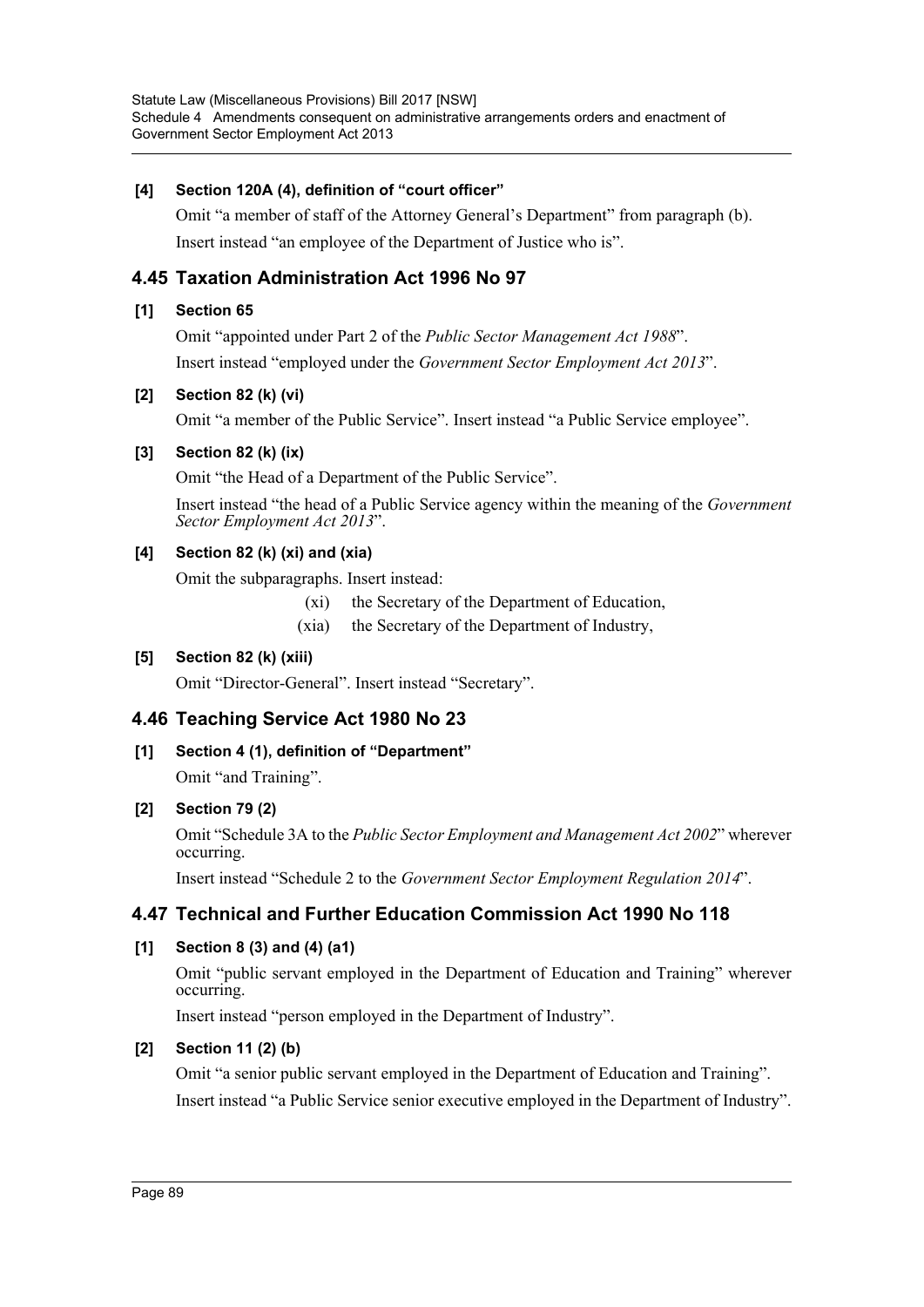#### **[3] Section 11 (2) (e)**

Omit "Minister for School Education and Youth Affairs".

Insert instead "Minister for Education".

#### **[4] Section 11 (3)**

Omit "the senior public servant employed in the Department of Education and Training".

Insert instead "the Public Service senior executive employed in the Department of Industry".

# **4.48 Technical Education Trust Funds Act 1967 No 95**

### **Sections 6B (1) (b) and (2), 6C (2) and (3) and 6E**

Omit "Director-General of the Department of Education and Training" wherever occurring. Insert instead "Secretary of the Department of Industry".

# **4.49 Totalizator Act 1997 No 45**

#### **Section 70B (6)**

Omit "Department of Justice". Insert instead "Department of Industry".

# **4.50 Vocational Education and Training (Commonwealth Powers) Act 2010 No 131**

#### **[1] Schedule 3, clause 5**

Omit "The Director-General of the Department of Education and Training". Insert instead "The Secretary of the Department of Industry".

### **[2] Schedule 3, clause 5**

Omit "the Director-General" and "the Director-General's" wherever occurring. Insert instead "the Secretary" and "the Secretary's", respectively.

### **4.51 Waste Recycling and Processing Corporation (Authorised Transaction) Act 2010 No 8**

**[1] Sections 7, 16 (2) and 20 (2) and clauses 3 (3) and 5 (2) and (3) of Schedule 5**

Omit "Minister for Finance and Services" wherever occurring. Insert instead "Minister for Finance, Services and Property".

### **[2] Section 20 (2)**

Omit "Director-General of the Department of Finance and Services". Insert instead "Secretary of the Department of Finance, Services and Innovation".

# **4.52 Work Health and Safety Act 2011 No 10**

### **Section 4, paragraph (b) of definition of "member of staff"**

Omit "Department of Industry, Skills and Regional Development". Insert instead "Department of Planning and Environment".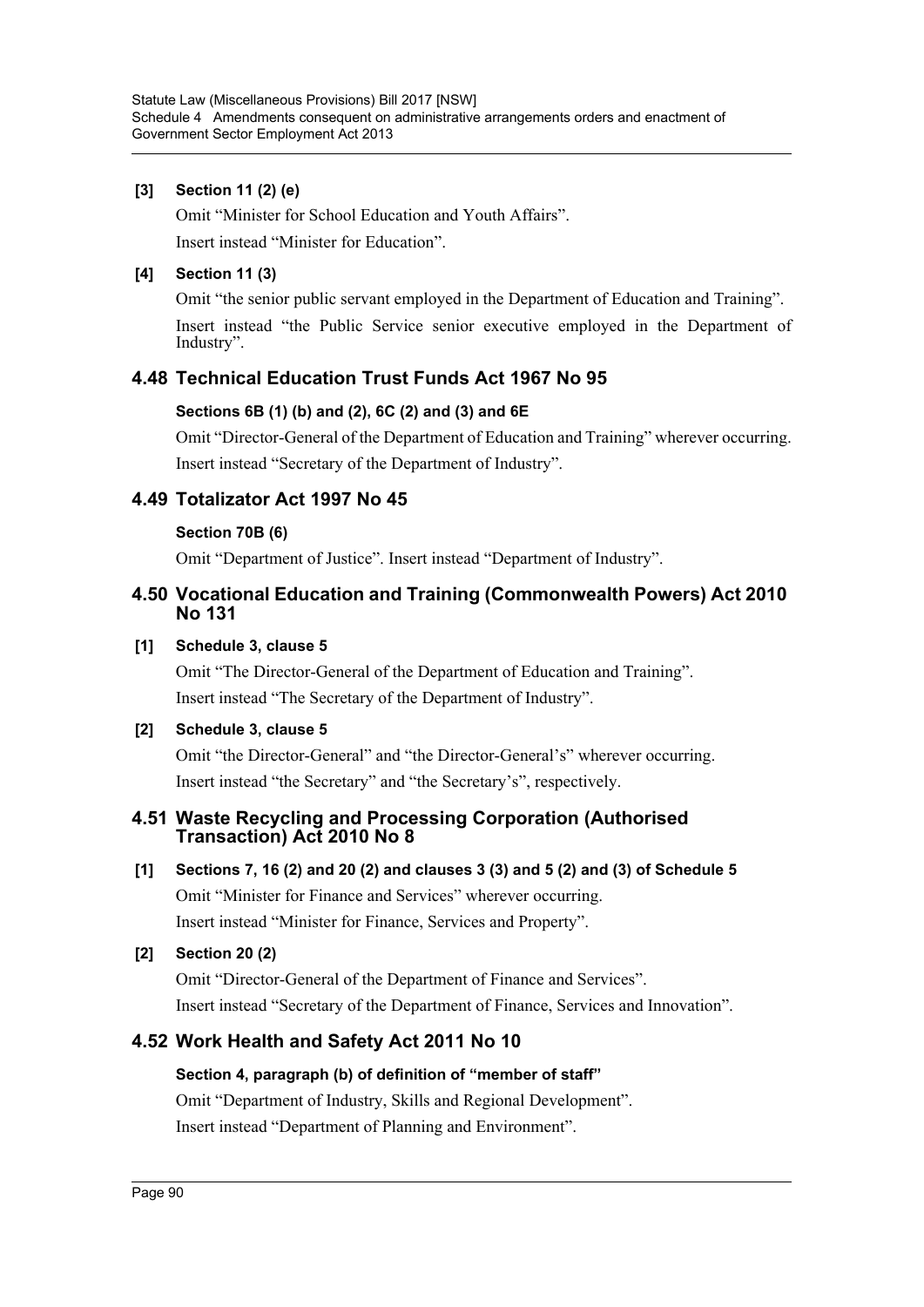# **4.53 Work Health and Safety (Mines and Petroleum Sites) Act 2013 No 54**

#### **Section 5 (1), definition of "Department"**

Omit "Department of Industry, Skills and Regional Development". Insert instead "Department of Planning and Environment".

# **4.54 Work Health and Safety (Mines and Petroleum Sites) Regulation 2014**

#### **Schedule 10, clause 13 (2)**

Omit "Department of Trade and Investment, Regional Infrastructure and Services". Insert instead "Department of Planning and Environment".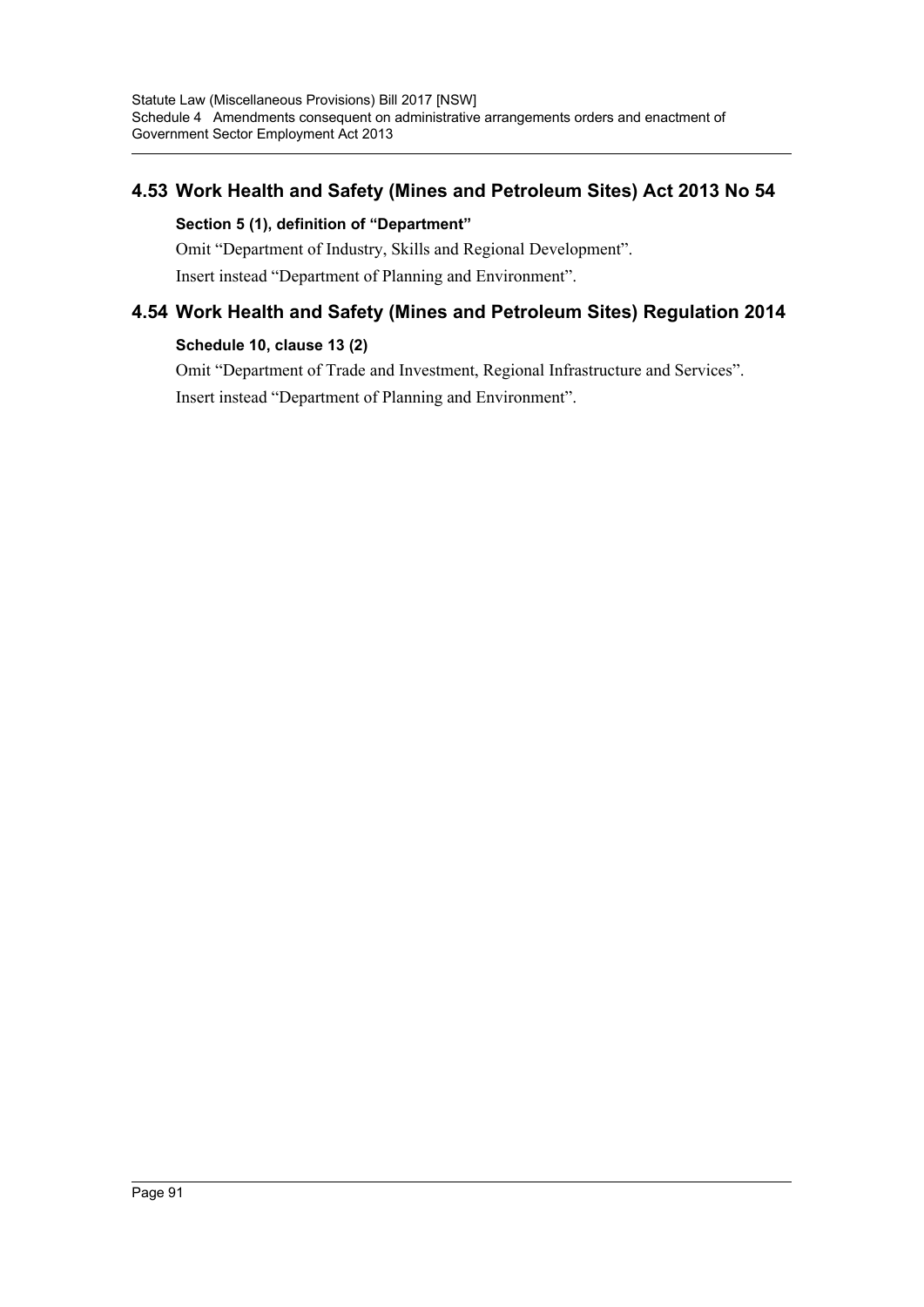# **Schedule 5 Repeals**

#### **1 Repeal of redundant Act and provisions**

The following Act and provisions of an Act or instrument are repealed:

| Act or instrument                                                                        | <b>Provisions repealed</b> |
|------------------------------------------------------------------------------------------|----------------------------|
| Independent Pricing and Regulatory Tribunal Act 1992 Sections 11 (3) and 15 (4)<br>No 39 |                            |
| <b>Passenger Transport Regulation 2014</b>                                               | Clauses 5 and $6(2)$       |
| Statute Law (Miscellaneous Provisions) Act (No 2)<br>2016 No. 55                         | Whole Act                  |

#### **2 Repeal of amending Act and provisions that have commenced**

The following Act or provisions of an Act are repealed:

| Act                                       | <b>Provisions repealed</b> |
|-------------------------------------------|----------------------------|
| Marine Safety Act 1998 No 121             | Schedule 2                 |
| Water Management Amendment Act 2008 No 73 | Whole Act                  |

### **3 Repeal of amending provisions that have been superseded**

The following provisions of Acts are repealed:

| Act                                                  | <b>Provisions repealed</b> |
|------------------------------------------------------|----------------------------|
| Fisheries Management Amendment Act 2015 No 59        | Schedule 2                 |
| Law Enforcement Conduct Commission Act 2016<br>No 61 | Schedule 6.23              |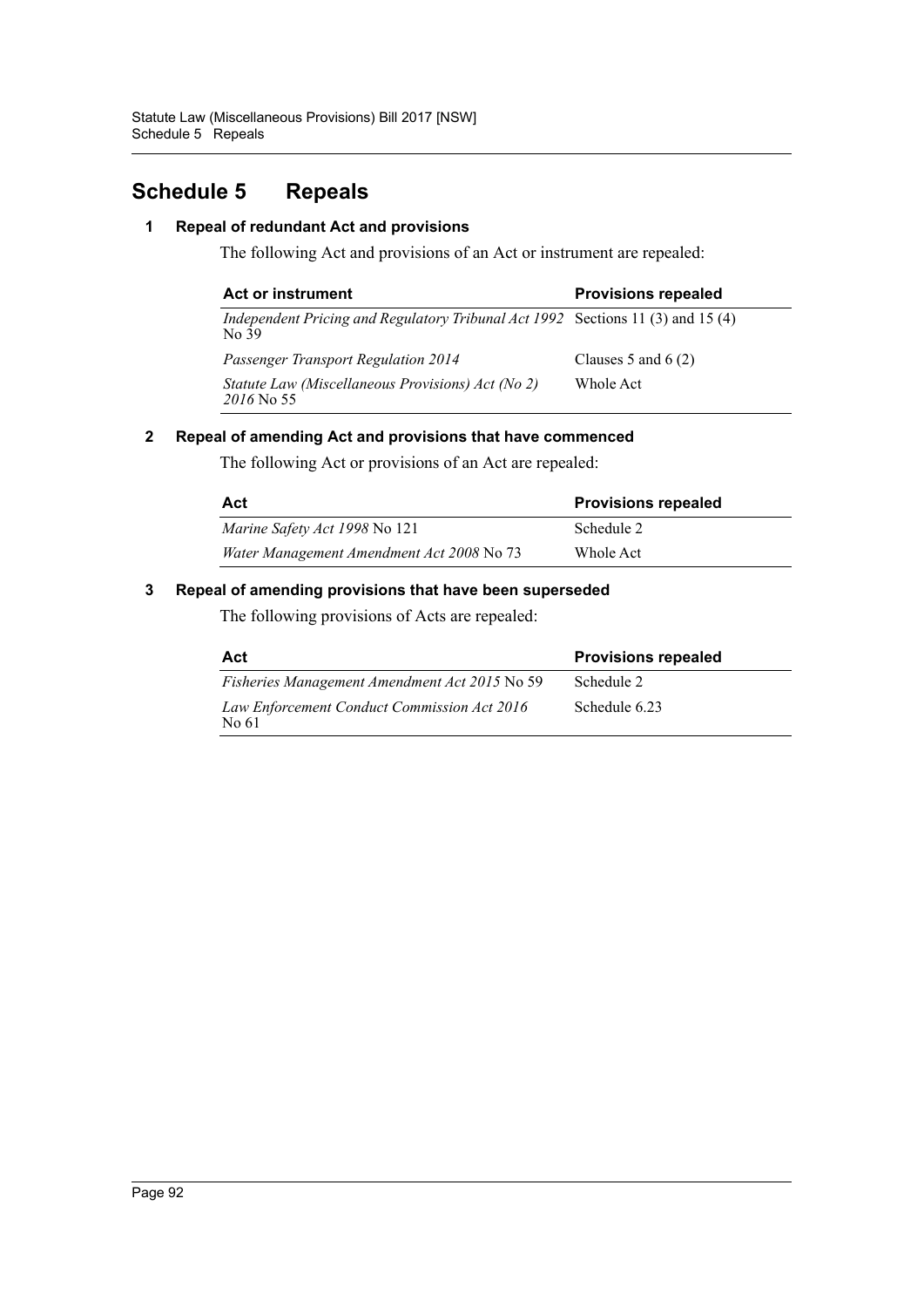# **Schedule 6 General savings, transitional and other provisions**

#### **1 Effect of amendment of amending provisions**

- (1) An amendment made by Schedule 1, 2, 3 or 4 to an amending provision contained in an Act or instrument is, if the amending provision has commenced before the Schedule 1, 2, 3 or 4 amendment concerned, taken to have effect as from the commencement of the amending provision (whether or not the amending provision has been repealed).
- (2) In this clause:

*amending provision* means a provision of an Act or instrument that makes a direct amendment to an Act or instrument by:

- (a) the repeal or omission of matter contained in the amended Act or instrument without the insertion of any matter instead of the repealed or omitted matter, or
- (b) the omission of matter contained in the amended Act or instrument and the insertion of matter instead of the omitted matter, or
- (c) the insertion into the amended Act or instrument of matter, not being matter inserted instead of matter omitted from the Act or instrument.

#### **Explanatory note**

This clause ensures that an amendment made by the proposed Act to a repealing or amending provision of an Act or instrument will (if the repealing or amending provision commences before the amendment made by the proposed Act) be taken to have commenced on the date the repealing or amending provision commences.

#### **2 Effect of amendment or repeal on acts done or decisions made**

Except where it is expressly provided to the contrary, if this Act:

- (a) amends a provision of an Act or an instrument, or
- (b) repeals and re-enacts (with or without modification) a provision of an Act or an instrument,

any act done or decision made under the provision amended or repealed has effect after the amendment or repeal as if it had been done or made under the provision as so amended or repealed.

#### **Explanatory note**

This clause ensures that the amendment or repeal of a provision will not, unless expressly provided, vitiate any act done or decision made under the provision as in force before the amendment or repeal.

#### **3 Effect of amendment on instruments**

Except where expressly provided to the contrary, any instrument made under an Act amended by this Act, that is in force immediately before the commencement of the amendment, is taken to have been made under the Act as amended.

#### **Explanatory note**

This clause ensures that, unless expressly provided, any instrument that is in force and made under a provision of an Act that is amended or substituted by the proposed Act will be taken to have been made under the Act as amended.

#### **4 Revocation of repeal**

Section 29A of the *Interpretation Act 1987* applies to the repeal of Acts or instruments, or provisions of Acts or instruments, by this Act.

#### **Explanatory note**

The effect of this clause is to enable the Governor, by proclamation, to revoke the repeal of any Act or instrument, or any provision of any Act or instrument, by the proposed Act. The Act or provision the subject of the revocation of repeal is taken not to be, and never to have been, repealed.